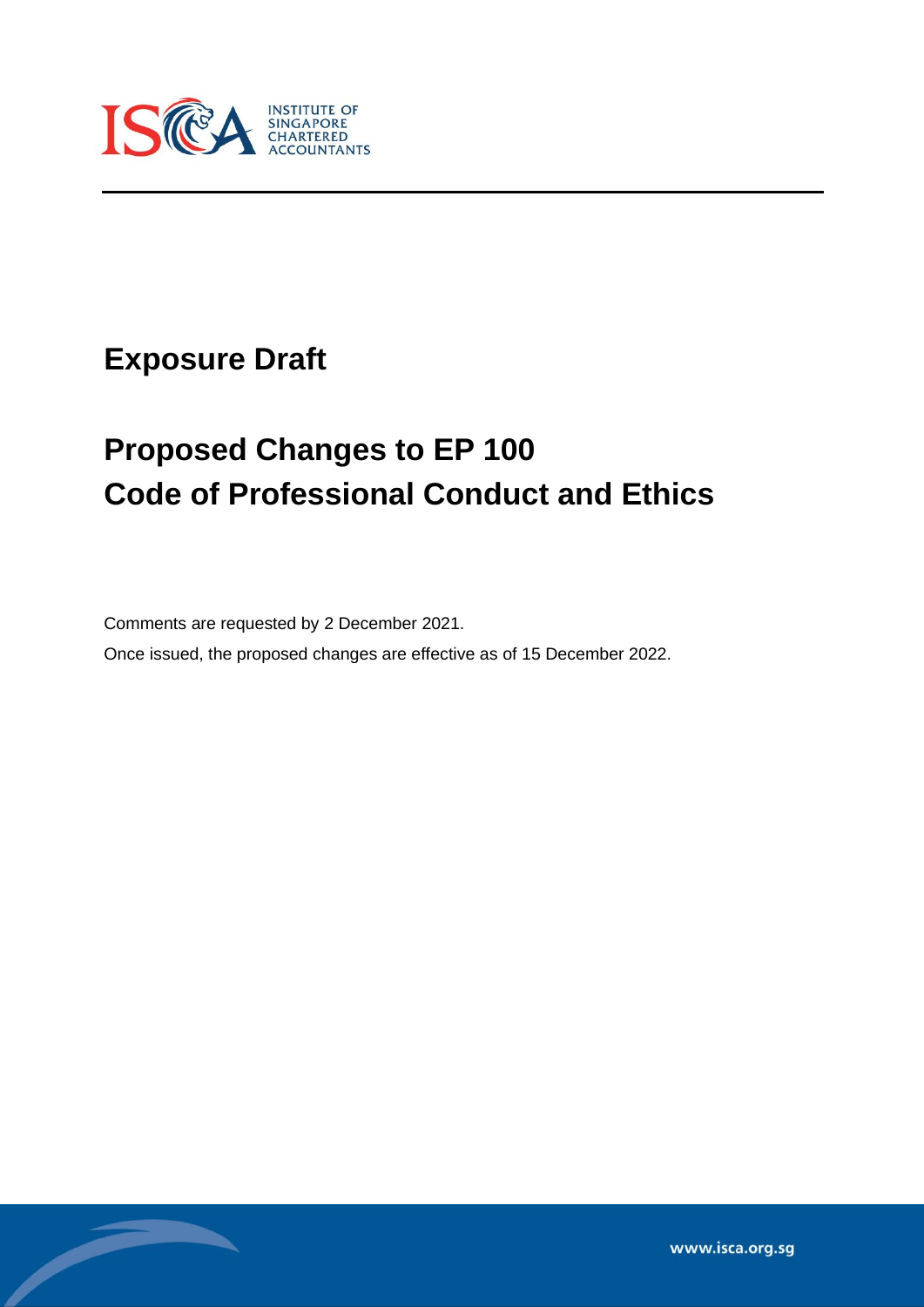# **REQUEST FOR COMMENTS**

This Exposure Draft of ISCA was approved for publication in October 2021. This Exposure Draft may be modified in light of comments received before being issued in its final form.

ISCA welcomes comments on all matters addressed in this Exposure Draft (ED). Specifically, we would like to hear your views on the following:

*Audit Clients that are Listed Entities or Public Companies*

1. This ED proposes to replace an extant SG provision, SG410.4A which is applicable to audit clients that are listed entities or public companies, to incorporate several key recommendations arising from ISCA's survey of audit committee members. [paras. 39 – 41 to the Explanatory Memorandum of this ED]

Revised SG410.27A proposes to retain a threshold to trigger evaluation of those charged with governance (TCWG) as an additional safeguard locally that is over and above the requirements at a global level for TCWG to preapprove the provision of individual nonassurance services (NAS).

Do you think that the threshold to trigger evaluation of TCWG in revised SG410.27A should be performed before providing NAS or only at year-end? Please let us know your reasons.

Comments should be submitted so as to be received by 2 December 2021, preferably by e-mail. All comments will be considered a matter of public record. Email responses should be sent to [professionalstandards@isca.org.sg.](mailto:professionalstandards@isca.org.sg)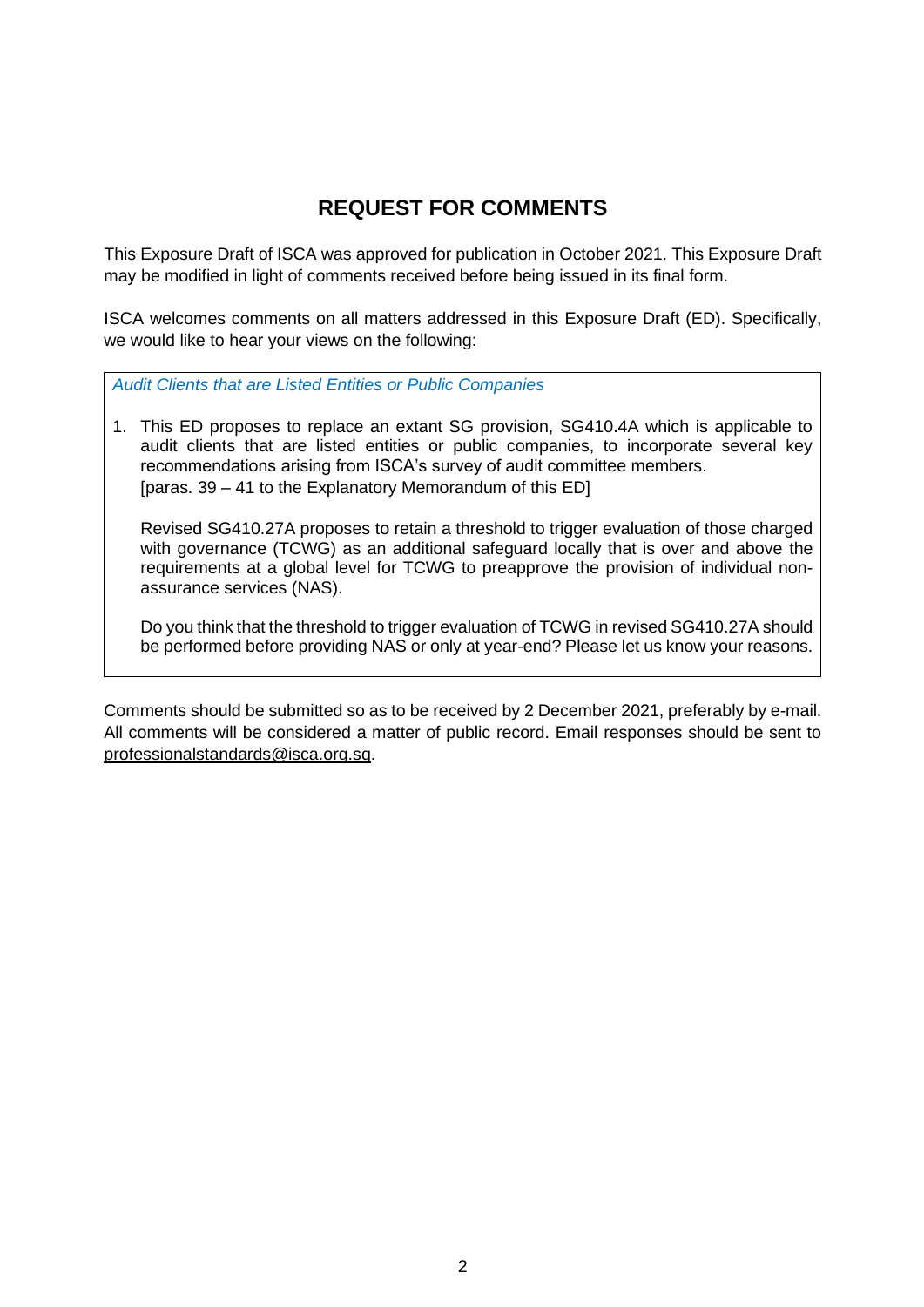# **PROPOSED CHANGES TO EP 100 CODE OF PROFESSIONAL CONDUCT AND ETHICS**

# **TABLE OF CONTENTS**

|     |                                                                                                                        | Page |  |
|-----|------------------------------------------------------------------------------------------------------------------------|------|--|
|     |                                                                                                                        | 4    |  |
|     |                                                                                                                        |      |  |
|     |                                                                                                                        |      |  |
| 120 |                                                                                                                        | 13   |  |
| 270 |                                                                                                                        | 14   |  |
| 320 |                                                                                                                        | 16   |  |
| 330 |                                                                                                                        | 17   |  |
| 400 | Applying the Conceptual Framework to Independence for Audit and                                                        | 18   |  |
| 410 |                                                                                                                        | 21   |  |
| 525 |                                                                                                                        | 33   |  |
| 600 |                                                                                                                        | 34   |  |
|     |                                                                                                                        | 43   |  |
|     |                                                                                                                        | 46   |  |
|     |                                                                                                                        | 47   |  |
|     |                                                                                                                        | 49   |  |
|     |                                                                                                                        | 56   |  |
|     |                                                                                                                        | 59   |  |
|     |                                                                                                                        | 61   |  |
|     |                                                                                                                        | 63   |  |
|     |                                                                                                                        | 65   |  |
|     |                                                                                                                        | 67   |  |
| 900 | Applying the Conceptual Framework to Independence for Assurance<br>Engagements Other than Audit and Review Engagements | 70   |  |
| 905 |                                                                                                                        | 73   |  |
| 950 |                                                                                                                        | 77   |  |
| 82  |                                                                                                                        |      |  |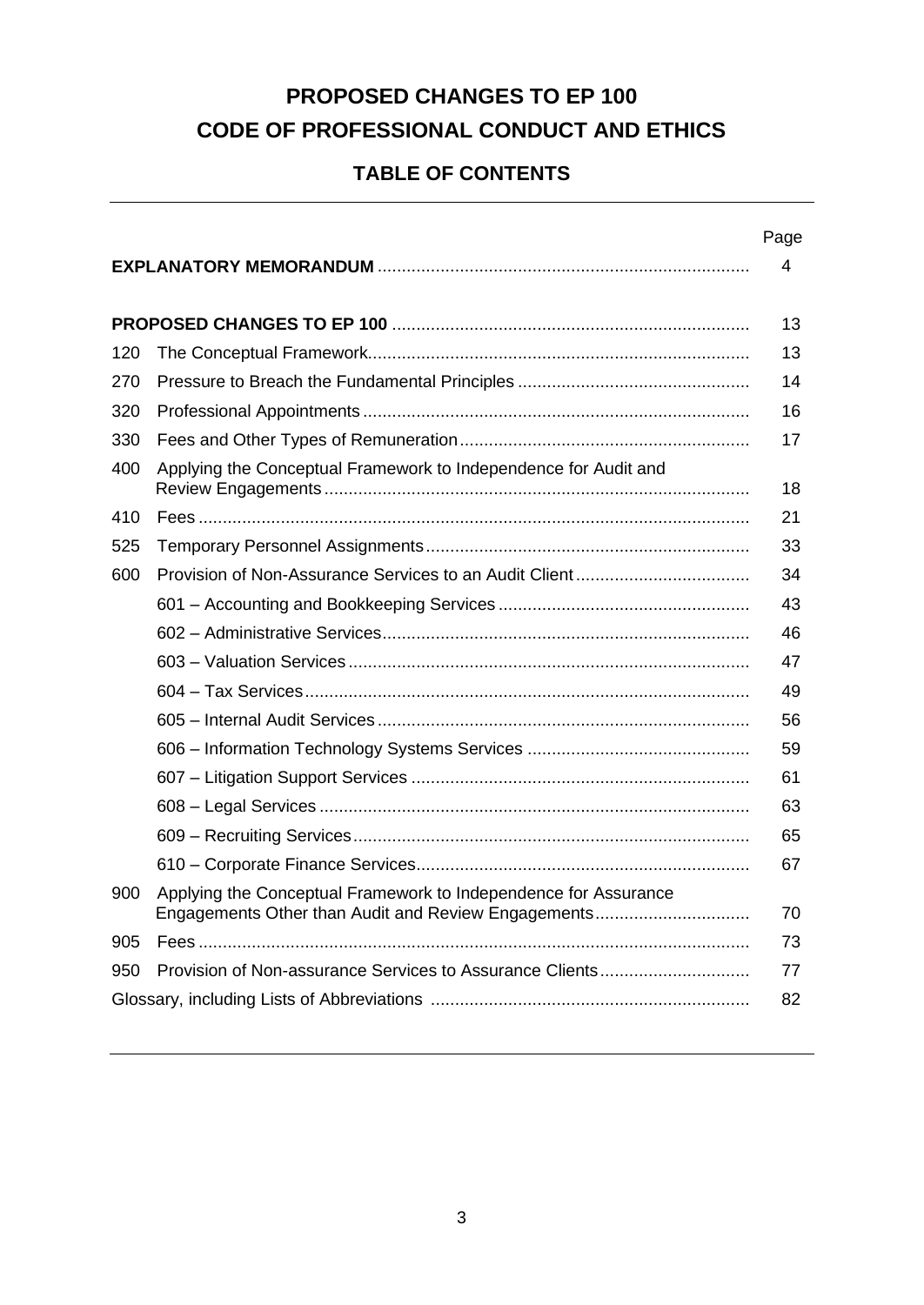# **EXPLANATORY MEMORANDUM**

#### **Introduction**

- 1. All members of the Institute of Singapore Chartered Accountants (ISCA) must adhere to the EP 100 *Code of Professional Conduct and Ethics* (the Code or EP 100). EP 100 is modelled after the *International Code of Ethics for Professional Accountants (including International Independence Standards)* issued by the International Ethics Standards Board for Accountants (IESBA) of the International Federation of Accountants (IFAC).
- 2. EP 100 also encompasses the SG provisions included in the *Code of Professional Conduct and Ethics for Public Accountants and Accounting Entities* issued by the Accounting and Corporate Regulatory Authority (ACRA). SG provisions are local adaptations to serve the public interest in Singapore and to conform to Singapore's regulatory environment and statutory requirements.
- 3. This memorandum provides background to ISCA's Exposure Draft (ED), and an explanation of the proposed changes to EP 100.

#### **Background**

- 4. EP 100, revised on 7 July 2021 and expected to be effective 31 December 2021, is based on the *Handbook of the International Code of Ethics for Professional Accountants, 2020 Edition* of the IESBA*,* published by the IFAC in February 2021.
- 5. In April 2021, IFAC published the final pronouncements, *Revisions to the Fee-related Provisions of the Code* (Fees final pronouncement) and *Revisions to the Non-Assurances Services Provisions of the Code* (NAS final pronouncement).
- 6. Auditor independence is vital to public trust in audited financial statements and contributes to audit quality. In recent years, audit firms' provision of non-assurance services (NAS) to audit clients has come up as an issue that is perceived to affect auditor independence.
- 7. To gain greater clarity on this, ISCA Ethics Committee set up a working group to formulate recommended practices that will strengthen auditor independence in relation to the provision of NAS.
- 8. ISCA's publication on 22 October 2020, *[Auditor Independence When Providing Non-](https://isca.org.sg/media/2825123/auditor-independence-when-providing-nas-for-uploading.pdf)[Assurance Services](https://isca.org.sg/media/2825123/auditor-independence-when-providing-nas-for-uploading.pdf)*, captures findings from a survey of audit committee members in March 2020 regarding the recommendations as well as matters which impact auditor independence when offering NAS.

#### **Consultation**

- 9. Fee-related provisions are contained within Section 410 and Section 905 of EP 100, including SG provision, SG410.4A which is applicable to audit clients that are listed entities or public companies. NAS provisions are contained within Section 600, Subsections 601 to 610, and Section 950.
- 10. This consultation seeks feedback on the proposed changes to EP 100 to adopt the Fees and NAS final pronouncements and to replace extant SG410.4A with the revised SG provisions, SG410.27A and SG410.27B, to incorporate several key recommendations arising from ISCA's survey of audit committee members.
- 11. The Staff of ISCA has prepared a mapping table which does not form part of the proposed EP 100. This table is intended to assist ISCA members familiar with the existing provisions of EP 100 (revised on 7 July 2021) to navigate the revised provisions of the proposed EP 100 in this ED. You may refer to the mapping table in the Appendix to this Explanatory Memorandum for more information.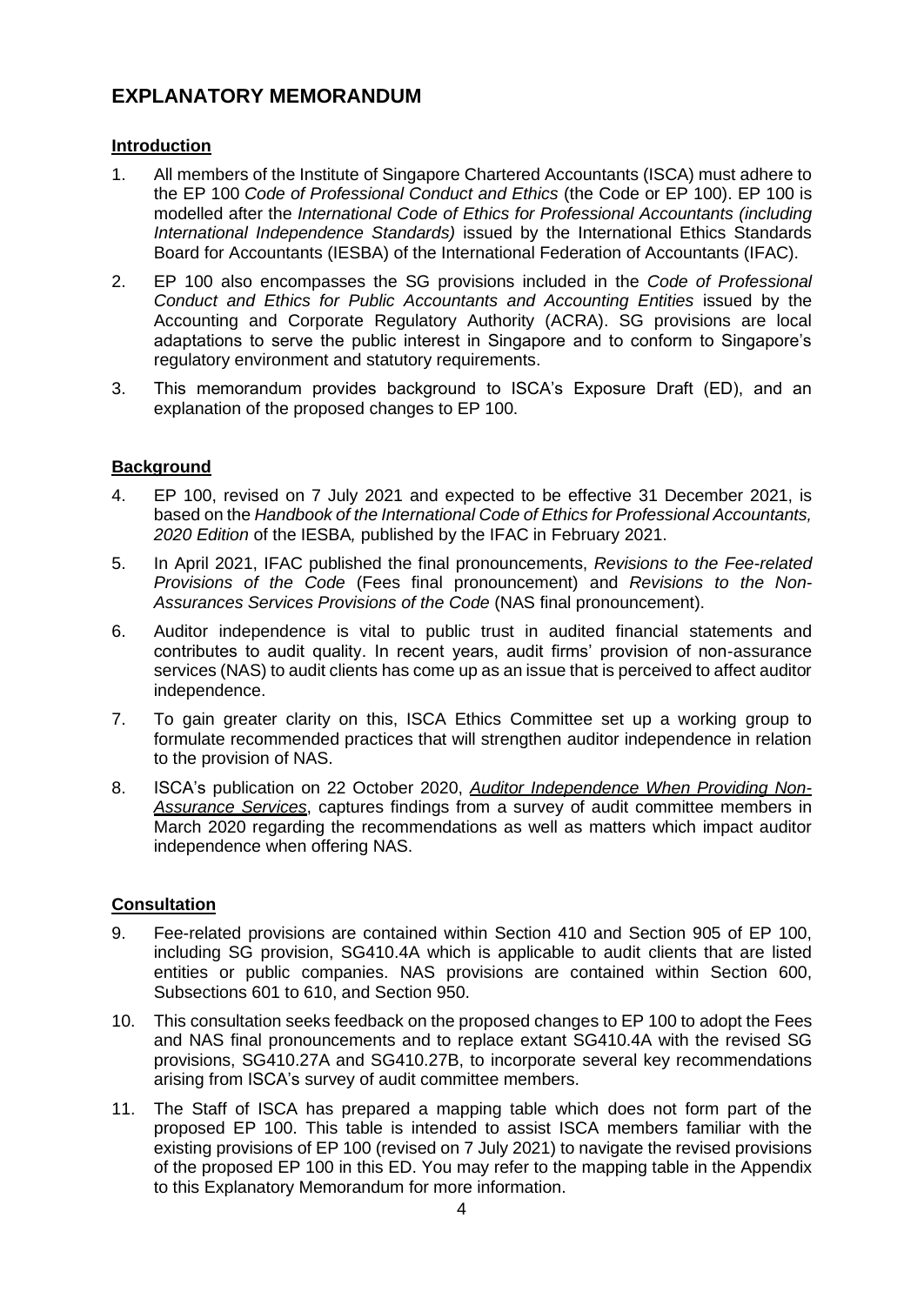12. The key elements of the proposed changes to EP 100 are highlighted in the sections that follow below.

#### **Revised Fee-related Provisions**

- 13. Key revisions to Section 410 of EP 100 to adopt the Fees final pronouncement and key recommendations arising from ISCA's survey of audit committee members include:
	- Recognition that threats to independence are created when fees are negotiated with and paid by the audit or assurance client. (paras.  $14 - 17$ )
	- New prohibition for firms to allow fees for services other than audit to influence the audit fees. (paras.  $18 - 20$ )
	- New guidance to help firms determine what would constitute a large proportion of fees for services other than audit to audit fee. (paras.  $21 - 25$ )
	- Strengthened provisions to address undue fee dependency on audit clients that are public interest entities (PIEs). (paras. 26 – 30)
	- New provisions relating to fee dependency on non-PIE audit clients. (paras.  $31 32$ )
	- New provisions to enhance transparency of fees paid by PIE audit clients to assist stakeholder judgments about auditor independence. (paras. 33 – 38)
	- Revised SG410.27A and SG410.27B applicable to audit clients that are listed entities to better inform the views and decisions of those charged with governance (TCWG). (paras. 39 – 41)

#### *Threats Created by Fees Paid by an Audit Client*

- 14. In addition to any self-interest threat to compliance with the fundamental principles as covered in Section 330 of EP 100, potential threats to independence also need to be considered when fees for professional services are negotiated with and paid by a client.
- 15. While payment of fees by an audit client to a firm is a practice that is generally recognized and accepted by intended users of financial statements, such practice creates a **selfinterest threat** and might create an **intimidation threat** to independence.
- 16. The application of the conceptual framework in Section 120 of EP 100 requires that firms determine whether the threats to independence created by fees proposed to the audit client are at an **acceptable level**.
- 17. Revised paragraph 410.4 A3 provides a list of factors that are relevant to evaluating the level of threats created by fees paid by the audit client (either by firms or network firms), including:
	- Whether the fees are paid for services to be provided by the firm or a network firm to the audit client.
	- The relationship of the client to the related entities to which the services other than audit are provided, for example when the related entity is a **sister entity**.
	- The **level of the fee** in the context of the service to be provided by the firm or a network firm.

#### *Impact of Other Services on the Audit Fee as a Standalone Fee*

18. Determining the fees to be charged to an audit client, whether for audit or other services, is a business decision of the firm taking into account the facts and circumstances relevant to that specific engagement, including the requirements of technical and professional standards (revised para. 410.5 A1).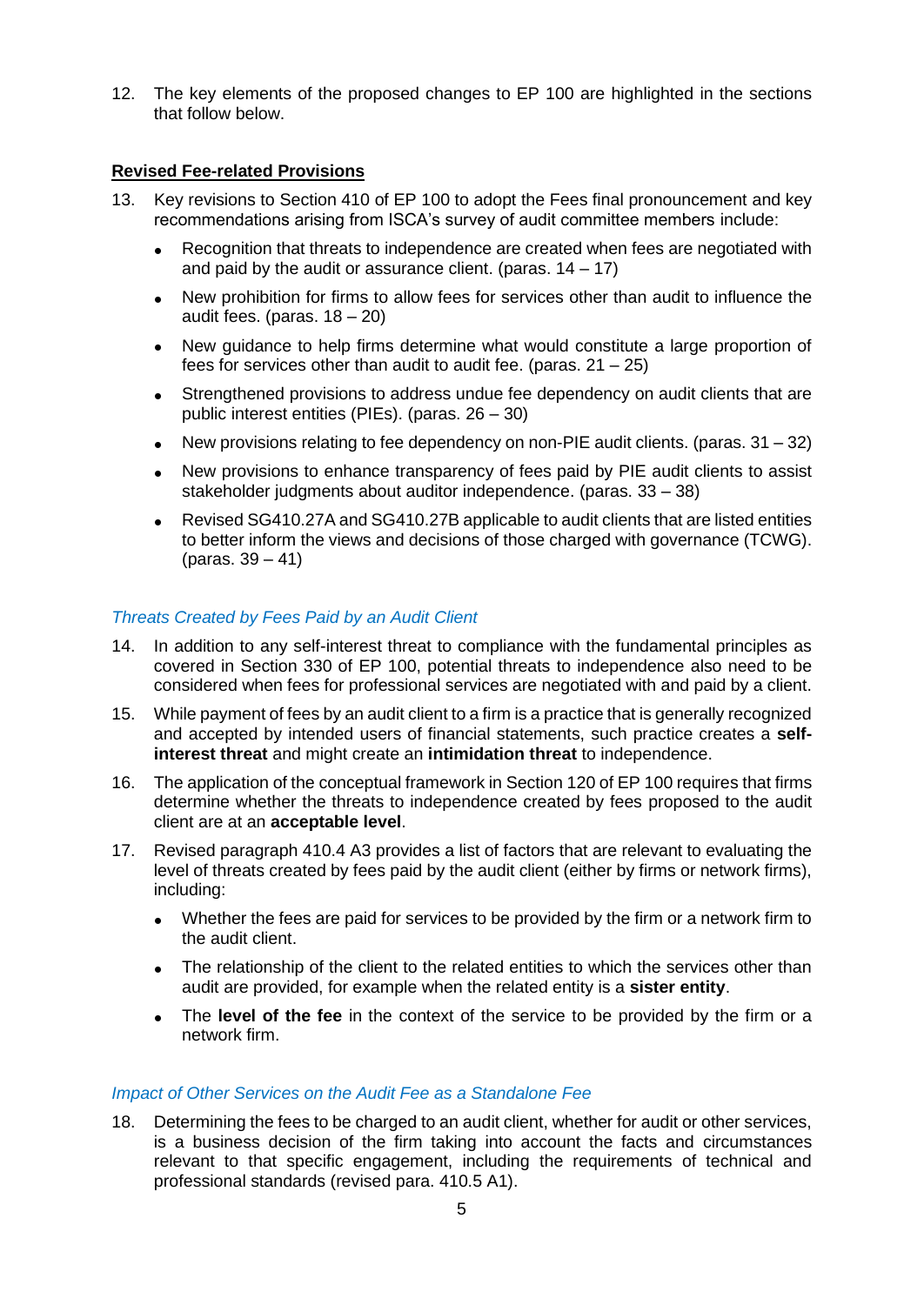- 19. The fee for an audit engagement is a **standalone fee** and should not be considered as part of the totality of fees that might be charged to the audit client. Revised paragraph R410.6 prohibits the firm from allowing the audit fee to be influenced by the provision of services other than audit to an audit client by the firm or a network firm.
- 20. However, the prohibition does not preclude the firm from considering demonstrable cost savings that can be achieved through the experience derived from the provision of services other than audit to the audit client (revised para. R410.7).

#### *Proportion of Fees for Services Other Than Audit to Audit Fee*

- 21. The evaluation of the level of the self-interest threat might be impacted when a large proportion of fees charged by the firm or network firms to an audit client is generated by providing services other than audit to the audit client.
- 22. New application material (revised para. 410.11 A2) provides guidance to help firms determine what would constitute a large proportion of fees for services other than audit to audit fee.
- 23. IESBA concluded that a cap or an exact threshold regarding the proportion of fees would not be appropriate at a global level. From the perspective of self-interest threat created by a high proportion of fees for services other than audit, **any type of fee** is relevant to the evaluation of the level of threat, even fees for "audit-related services" (ARS) and it would be impracticable to specify which services are ARS at a global level.
- 24. For this purpose, a firm has to include fees for services other than audit provided to **related entities** of the audit client in determining the proportion of fees, as **fees from non-controlled related entities** could also create threats to the firm's independence.
- 25. However, for confidentiality or other reasons, it might not be feasible to disclose feerelated information in relation to related entities that are not controlled by the audit client. Accordingly, the scope of communication with TCWG or disclosure to the public shall include only controlled entities that are consolidated in the group financial statements of PIE audit clients. (paras. 34 and 37)

#### *Fee Dependency on PIE Audit Clients*

- 26. Paragraph R410.4 of EP100 requires safeguards to be taken by a firm to mitigate threats created by fee dependency on PIE audit clients when total fees from the audit client and its related entities represent **more than 15%** of the total fees received by the firm for **two consecutive years**.
- 27. IESBA considered that a review performed after the issuance of the audit opinion on the second year's financial statements would no longer be an appropriate safeguard to reduce the threats to an acceptable level.
- 28. Revised paragraph R410.18 (which will replace para. R410.4) clarifies that **only a preissuance review** performed by a professional accountant (independent of the firm expressing the opinion on the financial statements) prior to issuance of the audit opinion on the second year's financial statements could be a safeguard capable of reducing the threats to an acceptable level.
- 29. Even if a pre-issuance review continues to be a safeguard every year after the second year, the IESBA was of the view that fee dependency on a PIE audit client cannot continue indefinitely.
- 30. Therefore, the firm shall cease to be the auditor if the fee dependency continues for **more than five consecutive years** unless there is a compelling reason with regard to the public interest, provided that certain criteria are met (revised para. R410.21).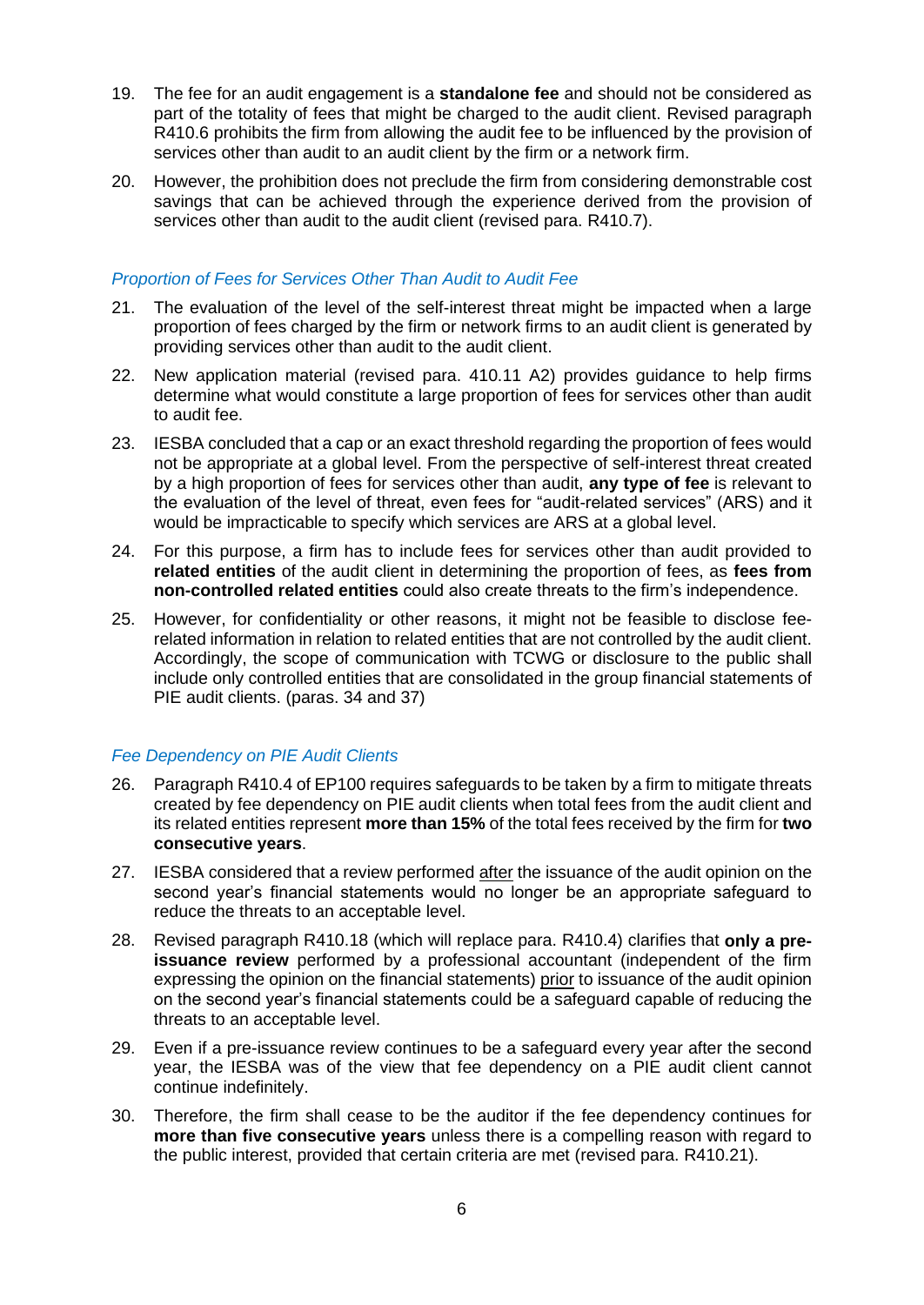#### *Fee Dependency on Non-PIE Audit Clients*

- 31. IESBA proposed a consistent approach to mitigate threats created by fee dependency in the case of non-PIE audit clients, while allowing greater latitude in the threshold and safeguards adopted than those applying in the case of PIEs. On balance, the IESBA determined that it would not be necessary to require a firm to cease to be the auditor of a non-PIE audit client after a certain period of time.
- 32. When total fees from a non-PIE audit client represent **more than 30%** of the total fees received by the firm for **five consecutive years**, the firm shall determine whether one of the following actions might be a safeguard and, if so, apply it:
	- Prior to issuing the audit opinion on the fifth year's financial statements, have a professional accountant, who is not a member of the firm, review the fifth year's audit work; or
	- After the audit opinion on the fifth year's financial statements has been issued, and before issuance of the audit opinion on the sixth year's financial statements, have a professional accountant, who is not a member of the firm, or a professional body review the fifth year's audit work. (revised para. R410.15)

#### *Communication of Fee-related Information of PIE Audit Clients with TCWG*

- 33. Enhanced transparency of fee-related information of PIE audit clients can serve to better inform the views and decisions of TCWG and the public about the audit firm's independence.
- 34. For PIE audit clients, the firm shall communicate in a timely manner with TCWG:
	- (a) Fees paid or payable to the firm or network firms for the **audit** of the financial statements on which the firm expresses an opinion;
	- (b) Fees for provision of **services other than audit** by the firm or a network firm charged to the client and its *downstream related entities* over which the client has direct or indirect control that are *consolidated* in the financial statements on which the firm will express an opinion;
	- (c) Any fees, other than those disclosed under (a) and (b), charged to any other related entities over which the audit client has direct or indirect control for the provision of services by the firm or a network firm **when the firm knows, or has reason to believe,** that such fees are relevant to the evaluation of the firm's independence; and
	- (d) The firm's assessment of the level of the threats to independence created by such fees and any actions the firm has taken or proposes to take to reduce such threats to an acceptable level. (revised paras. R410.23, R410.25 and R410.26)
- 35. If applicable, the firm shall also communicate with TCWG regarding **fee dependency** where total fees from a PIE audit client represent **more than 15%** of the total fees received by the firm, including:
	- That fact and whether the situation is likely to continue;
	- Safeguards applied to address the threats created; and
	- Any proposal to continue as the auditor. (revised para. R410.28)
- 36. As an exception, the firm may determine not to communicate fee-related information to TCWG of an entity that is a wholly-owned subsidiary of another PIE provided that the entity is consolidated into group financial statements of that PIE and the firm or a network firm expresses an opinion on those group financial statements. (revised para. R410.27)

#### *Public Disclosure of Fee-related Information of PIE Audit Clients*

37. Disclosure of fee-related information would be best presented by the PIE audit client.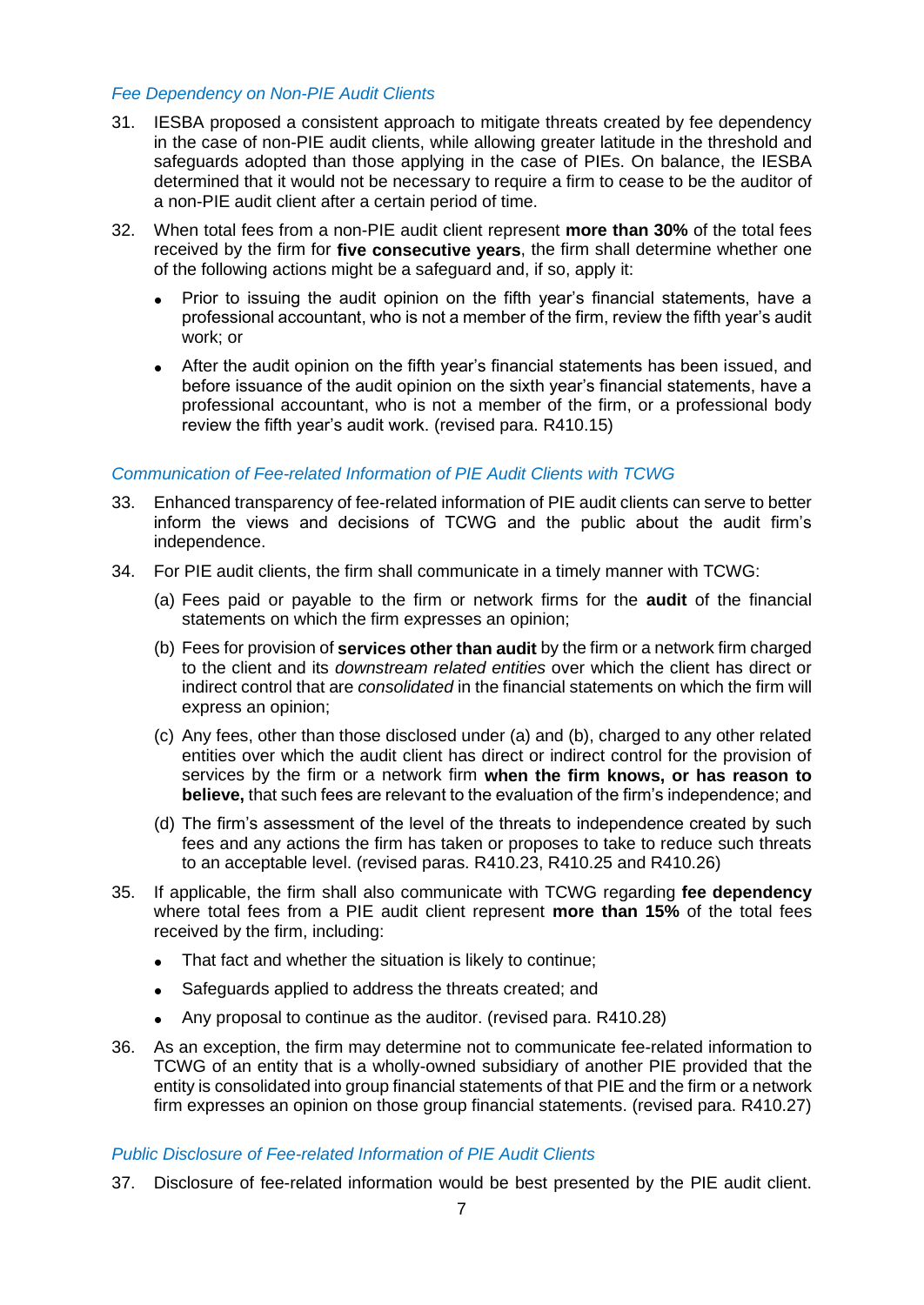Accordingly, the firm is only required to publicly disclose fee-related information in a timely and accessible manner in cases where such information is not disclosed by a PIE audit client, including:

- (a) Fees paid or payable to the firm or network firms for the **audit** of the financial statements on which the firm expresses an opinion;
- (b) Fees for provision of **services other than audit** by the firm or a network firm charged to the client and its *downstream related entities* over which the client has direct or indirect control that are *consolidated* in the financial statements on which the firm will express an opinion;
- (c) Any fees, other than those disclosed under (a) and (b), charged to any other related entities over which the audit client has direct or indirect control for the provision of services by the firm or a network firm **when the firm knows, or has reason to believe,** that such fees are relevant to the evaluation of the firm's independence; and
- (d) If applicable, the fact that the total fees received by the firm from the audit client represent, or are likely to represent, **more than 15%** of the total fees received by the firm for **two consecutive years**, and the year that this situation first arose. (revised para. R410.31)
- 38. As an exception, the firm may determine not to publicly disclose fee-related information in the case of standalone financial statements of a PIE parent entity and wholly-owned subsidiaries included in group financial statements which are published by the PIE parent entity (revised para. R410.32).

#### *Audit Clients that are Listed Entities or Public Companies*

- 39. Extant SG410.4A of EP 100 requires the firm to disclose to TCWG of the listed entity or public company when annual fees for NAS represent 50% or more of the total annual audit fees from the audit client and discuss the safeguards it will apply to reduce the threats to an acceptable level.
- 40. Findings from the ISCA's survey of audit committee members (paras.  $6 8$ ) reflect support of the majority for several key recommendations which address NAS independence concerns, including:
	- **(a) Having a threshold to trigger review and approval of TCWG on provision of NAS by the firm and that computation of such threshold should cover only related entities over which the client has direct or indirect control.**

Fee information on NAS provided by network firms (of the audit firm) to the related entities of the audit client (parent, penultimate parent, ultimate parent and sister entities of the audit client) is important. However, it is practically difficult for network firms to obtain such fee information on NAS to parent and sister entities.

Accordingly, we recommend excluding NAS fees earned by network firms from audit client's parent and sister entities in the fee proportion computation. To mitigate threats arising from NAS fees earned by network firms to parent and sister entities, the audit firm shall obtain confirmation that such fees do not exceed 1% of the network firm's revenue. (para. 40(b))

#### **(b) For the audit firm to obtain confirmation from each network firm, that the NAS fees earned by the network firm from each of the parent and sister entities of the audit client, do not exceed 1% of the network firm's revenue.**

To address any perceived or real independence threats arising from NAS provided by network firms to parent and sister entities, we recommend that an audit firm obtain confirmation from each network firm, that the NAS fees earned by the network firm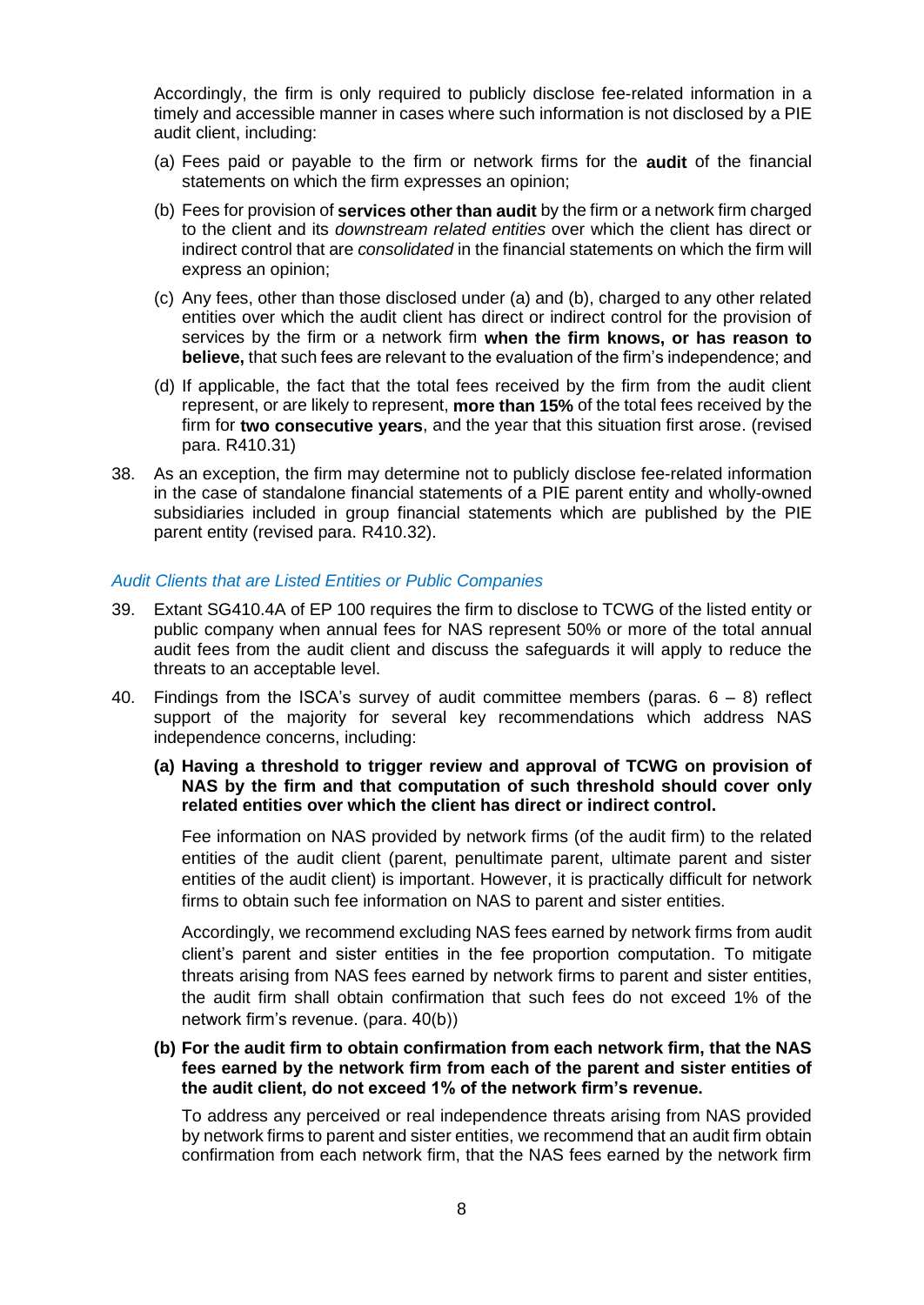from the parent, penultimate parent, ultimate parent and sister entities of the audit client do not exceed 1% of the network firm's revenue.

If the amount exceeds 1%, audit firm to apply safeguards by providing to TCWG either a confirmation from

- (i) the audit firm that there is no undue influence from network firms on the audit firm for the execution of audit; or
- (ii) the audit firm's ethics and independence partner (or equivalent) that there is no undue influence from network firms on the audit firm for its execution of audit.

#### **(c) To develop a concept of "audit-related services" (ARS) and to exclude ARS from the computation of the threshold.**

IESBA has viewed that any type of fee is relevant to the evaluation of the level of threat created by a high proportion of fees for services other than audit, even fees for ARS and it would be impracticable to specify which services are ARS at a global level. (para. 23)

For purposes of fee proportion computation locally, we view that the scope of nonaudit services under the extant Code might be too wide as it covers all services other than audit and review engagements. Inclusion of ARS in the computation of the threshold would be distortive especially in instances where TCWG would prefer that the audit firm provides ARS for efficiency purposes and potential cost savings.

Scoping out ARS from the current definition of NAS would better reflect the essence of what NAS is. This would better assist the public in their judgments and assessment about the firm's independence.

Accordingly, we propose to include a new term, "audit-related services" in the Glossary of EP 100 with reference to the definition of ARS contained in paragraphs 5.35 and 5.36 of [UK FRC Revised Ethical Standard 2019](https://www.frc.org.uk/getattachment/601c8b09-2c0a-4a6c-8080-30f63e50b4a2/Revised-Ethical-Standard-2019-With-Covers.pdf) and to exclude ARS in the computation of the threshold.

41. Due consideration of the above findings from ISCA's survey of audit committee members have been taken into account when drafting the revised SG provisions. Accordingly, this ED proposes to replace extant SG410.4A with revised SG410.27A and SG410.27B applicable to audit clients that are listed entities, and to include a new term, "audit-related services" in the Glossary of EP 100 to incorporate the above key recommendations.

#### **Revised NAS Provisions**

- 42. Key revisions to Section 600 and topic-specific Subsections 601 to 610 of EP 100 to adopt the NAS final pronouncement include:
	- New prohibition on audit firms from providing NAS that might create a self-review threat (SRT) to PIE audit clients. (paras.  $43 - 45$ )
	- Elimination of materiality as a factor in determining NAS permissibility. (paras.  $46 -$ 49)
	- New provisions to enable more robust engagement between firms and TCWG of PIE audit clients about independence matters relating to NAS. (paras.  $50 - 53$ )

#### *Self-review Threat Prohibition on PIE Audit Clients*

- 43. When an audit client is a PIE, stakeholders have heightened expectations regarding the firm's independence and a SRT created by the provision of NAS to such a client cannot be eliminated, and safeguards are not capable of being applied to reduce that threat to an acceptable level.
- 44. A firm or a network firm shall not provide NAS to a PIE audit client if the provision of that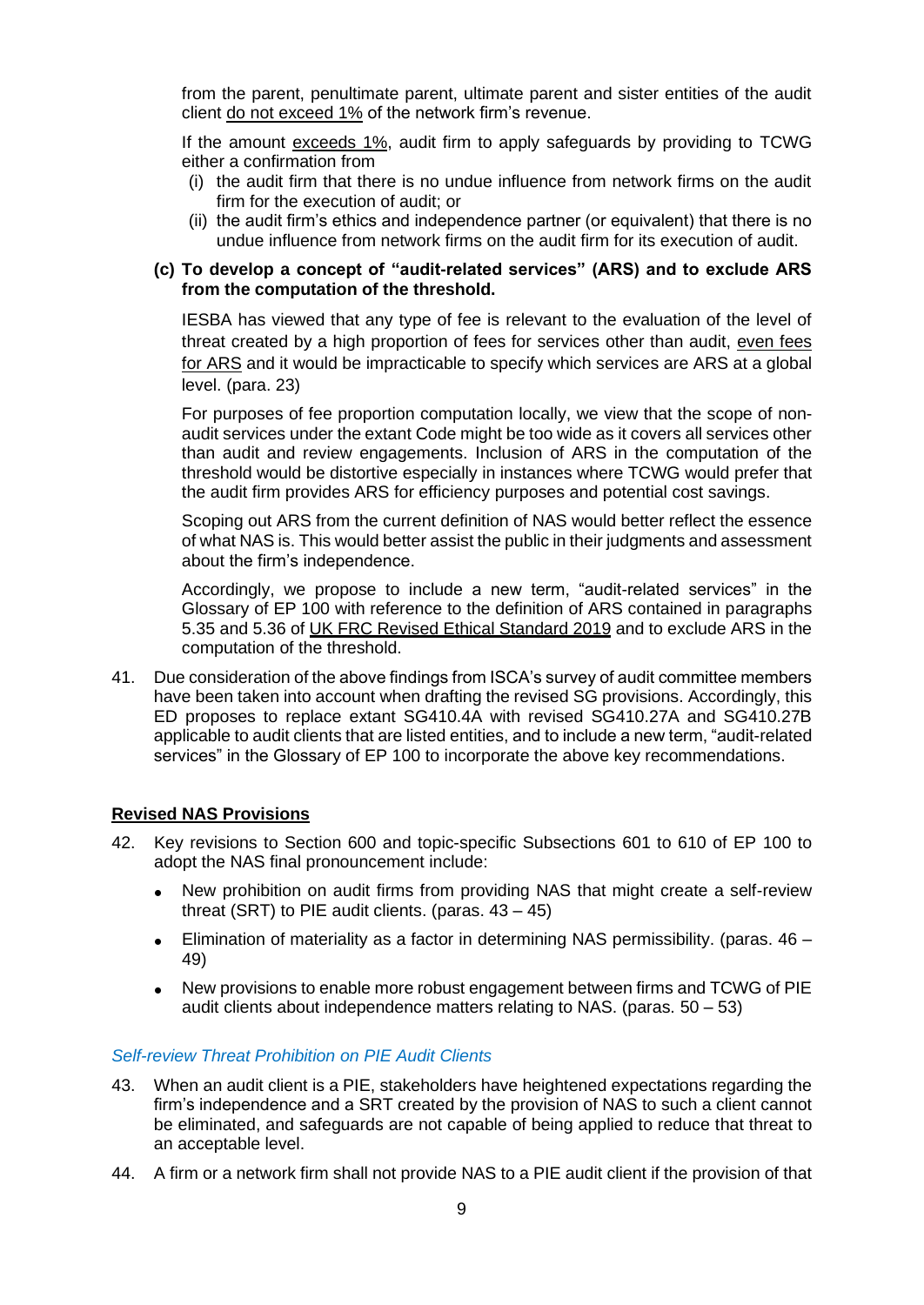service **might create a SRT** in relation to the audit of the financial statements on which the firm will express an opinion. (revised para. R600.16)

- 45. As an exception, a firm or a network firm may provide advice and recommendations to PIE audit clients in relation to information or matters arising in the course of an audit provided that:
	- The firm does not assume a management responsibility; and
	- The firm applies the conceptual framework to identify, evaluate and address threats, other than SRT, to independence that might be created by the provision of that advice. (revised para. R600.17)

#### *Withdrawal of Materiality Qualifier for PIE Audit Clients*

- 46. Materiality is not a factor to be taken into account when determining whether the provision of a NAS to a PIE audit client might create a SRT.
- 47. The extant Code allows the provision of certain types of NAS to PIE audit clients if the firm or network firm determines that the outcome or result of the NAS is **immaterial or not significant** to the financial statements on which the firm will express an opinion.
- 48. However, with the withdrawal of materiality qualifier for PIE audit clients, the **SRT prohibitions** on provision of the following types of NAS will apply even in cases where the outcome or result of the NAS is **immaterial or not significant** to the financial statements on which the firm will express an opinion such as:
	- Accounting and bookkeeping services, including preparing accounting records and financial statements. (revised para. R601.6)
	- Valuation services. (revised paras. R603.5 and R604.19)
	- Preparation of current and deferred tax calculations. (revised para. R604.10)
	- Tax advisory and tax planning services. (revised para. R604.15)
	- Assistance in the resolution of tax disputes. (revised para. R604.24)
	- Acting as an advocate before a tribunal or court to resolve a dispute or ligation. (revised paras. R604.26 and R608.11)
	- Internal audit services relating to internal controls over financial reporting, financial accounting systems or financial statement amounts/disclosures. (revised paras. R605.6 and 605.6 A1)
	- IT systems services which involve designing or implementing financial reporting IT systems. (revised paras. R606.6 and 606.6 A1)
	- Litigation support services. (revised para. R607.6)
	- Legal advice. (revised para. R608.7)
	- Corporate finance services. (revised para. R610.8)

#### *Withdrawal of Materiality Qualifier – All Audit Clients*

49. The materiality qualifier is dropped for **all audit clients**, including non-PIEs when the effectiveness of certain types of tax advice or corporate finance advice is dependent on a particular accounting treatment or presentation in the financial statements which the audit team has doubt as to its appropriateness (revised paras. R604.13 and R610.6)

#### *Required Firm Communication with TCWG of PIE Audit Clients*

50. Firms shall be required to obtain **concurrence from TCWG** of a PIE audit client before providing a NAS to: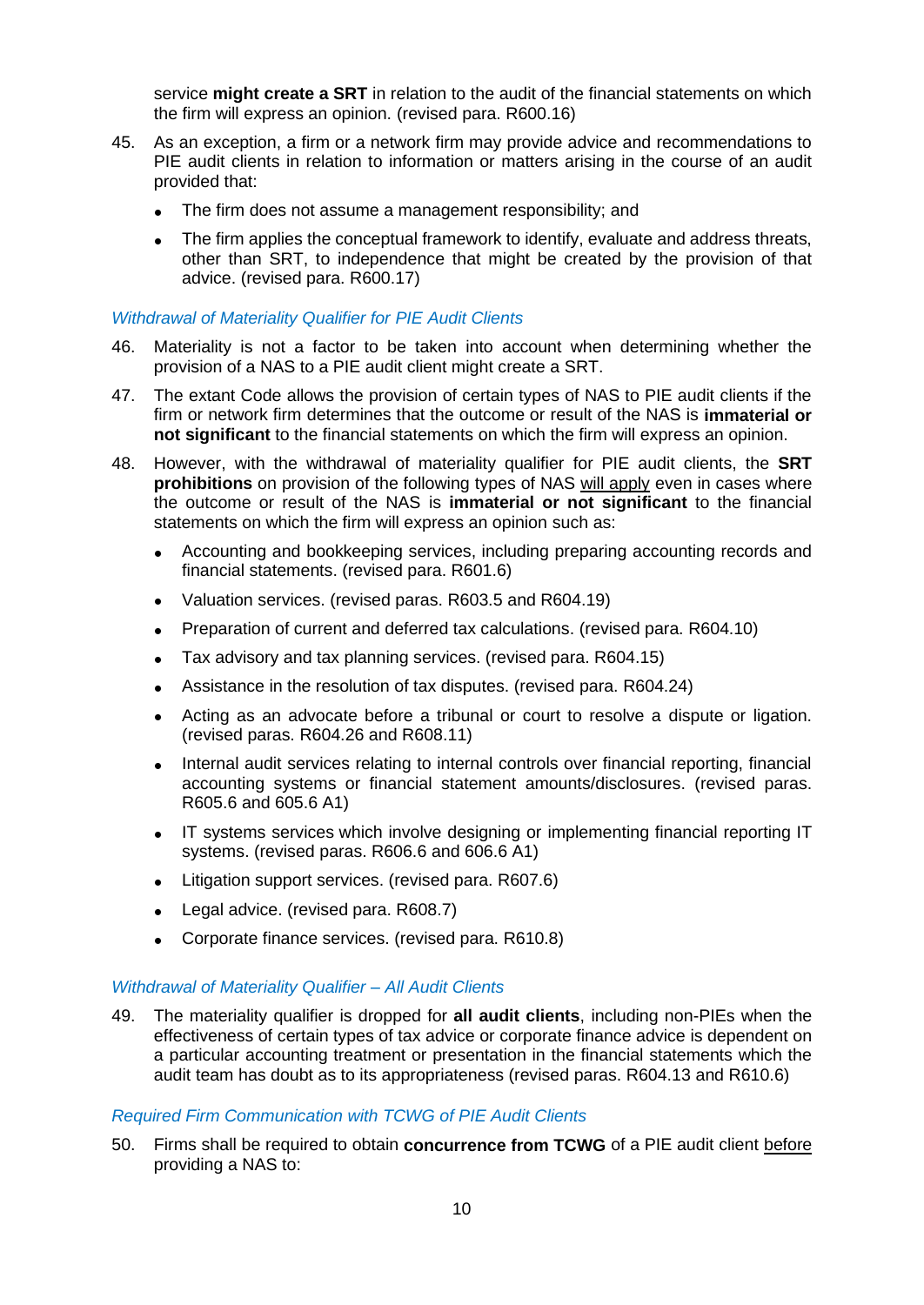- That PIE;
- Any entity that controls, directly or indirectly, that PIE (i.e., parent); or
- Any entity that is controlled directly or indirectly by that PIE. (revised para. R600.21)
- 51. Unless otherwise addressed by a pre-determined process agreed with TCWG, the firm is required to:
	- Inform TCWG that the firm has determined that the provision of the NAS is not prohibited and will not create a threat, or that threat is at an acceptable level; and
	- Provide TCWG with information to enable them to make an informed assessment about the impact of the NAS on the firm's independence. (revised para. R600.21)
- 52. The purpose of the communication is to enable TCWG of the PIE to have effective oversight of the independence of the firm that audits the financial statements of that PIE. (revised para. 600.20 A1)
- 53. Whilst TCWG will be required to preapprove provision of individual NAS going forward, retaining a threshold to trigger evaluation of TCWG (revised SG410.27A) would serve as an additional safeguard locally that is over and above requirements at a global level.

#### **Effective Date**

- 54. The proposed changes to Parts 1, 2 and 3 of EP 100 in this ED will be effective as of 15 December 2022.
- 55. The proposed changes to Part 4A of EP 100 relating to independence for audit and review engagements will be effective for audits and reviews of financial statements for periods beginning on or after 15 December 2022.
- 56. The proposed changes to Part 4B of EP 100 relating to independence for assurance engagements with respect to underlying subject matter covering periods will be effective for periods beginning on or after 15 December 2022; otherwise, it will be effective as of 15 December 2022.
- 57. For NAS engagements a firm or network firm has entered into with an audit client, or for NAS engagements a firm has entered into with an assurance client, before 15 December 2022 and for which work has already commenced, the firm or network firm may continue such engagements under the extant provisions of the Code until completed in accordance with the original engagement terms.
- 58. Early adoption is permitted.

#### **Useful Resource**

- 59. The Staff of IESBA has issued Basis for Conclusions which relate to but does not form part of the Fees and NAS final pronouncements. These Basis for Conclusions explain how the IESBA has addressed the significant matters raised on exposure.
- 60. The Basis for Conclusions relating to the Fees final pronouncement issued in April 2021 may be downloaded from the IESBA website using this [link.](https://www.ethicsboard.org/publications/final-pronouncement-revisions-fee-related-provisions-code)
- 61. The Basis for Conclusions relating to the NAS final pronouncement issued in April 2021 may be downloaded from the IESBA website using this [link.](https://www.ethicsboard.org/publications/final-pronouncement-revisions-non-assurance-service-provisions-code)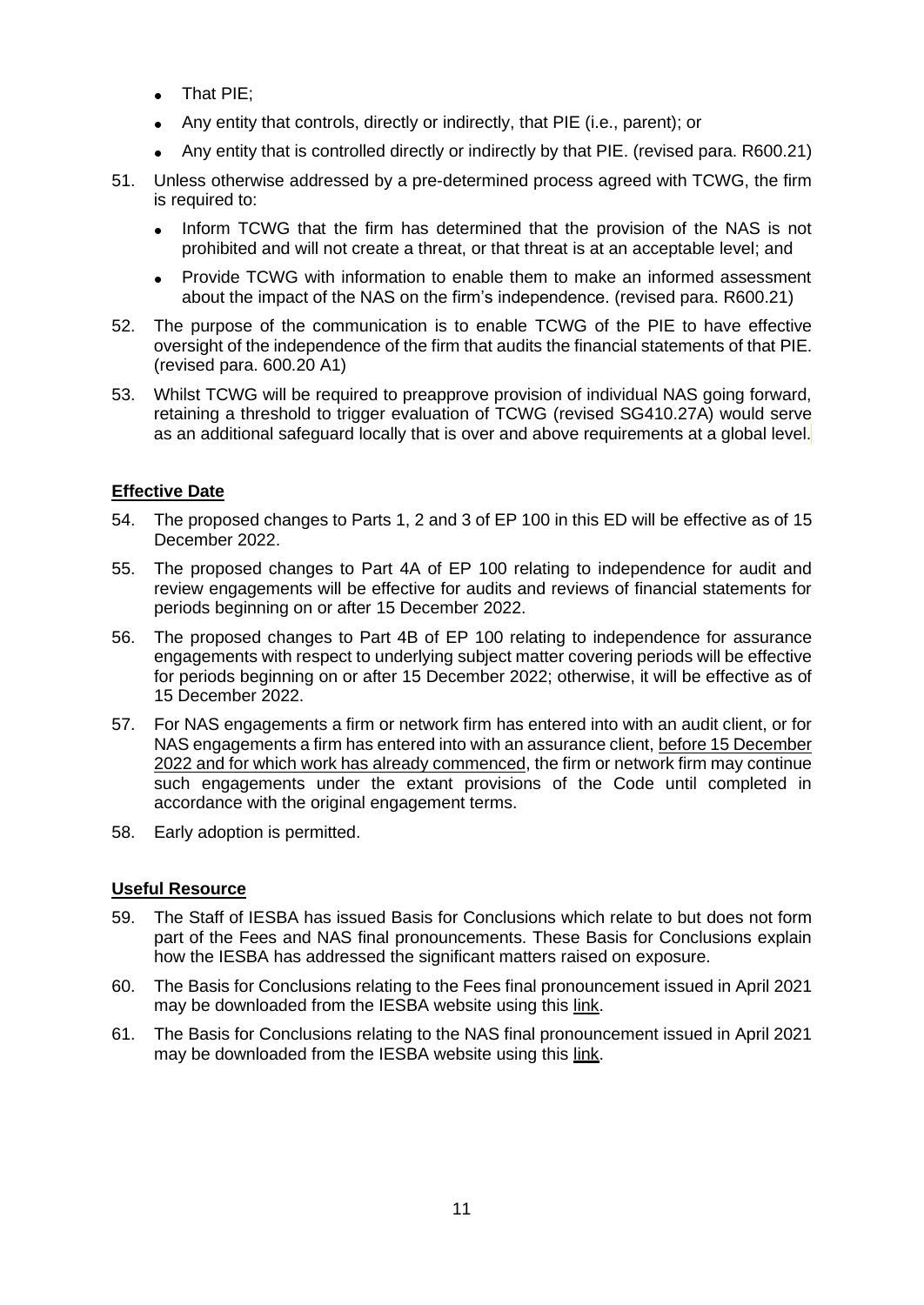# **Appendix to Explanatory Memorandum Mapping Table – Proposed Changes to EP 100**

| <b>EP 100</b> | <b>Revised Section of Proposed EP 100</b>                                                                                        | <b>Revised</b><br>paragraph(s)                                               |  |
|---------------|----------------------------------------------------------------------------------------------------------------------------------|------------------------------------------------------------------------------|--|
| Part 1        | 120<br>The Conceptual Framework                                                                                                  | 120.15 A3                                                                    |  |
| Part 2        | Pressure to Breach the Fundamental Principles<br>270                                                                             | 270.3 A2                                                                     |  |
| Part 3        | 320<br><b>Professional Appointments</b>                                                                                          | 320.3 A4                                                                     |  |
|               | 330<br>Fees and Other Types of Remuneration                                                                                      | 330.3 A1, 330.3 A3                                                           |  |
| Part 4A       | Applying the Conceptual Framework to Independence<br>400<br>for Audit and Review Engagements                                     | revised section                                                              |  |
|               | 410 Fees                                                                                                                         | revised<br>section,<br>including<br>revised<br>SG410.27A<br>and<br>SG410.27B |  |
|               | <b>Temporary Personnel Assignments</b><br>525                                                                                    | R525.4                                                                       |  |
|               | Provision of Non-Assurance Services to an Audit Client<br>600                                                                    | revised section                                                              |  |
|               | 601 - Accounting and Bookkeeping Services                                                                                        | revised subsection                                                           |  |
|               | 602 - Administrative Services                                                                                                    | $601 - 610$                                                                  |  |
|               | 603 - Valuation Services                                                                                                         |                                                                              |  |
|               | 604 - Tax Services                                                                                                               |                                                                              |  |
|               | 605 - Internal Audit Services                                                                                                    |                                                                              |  |
|               | 606 - Information Technology Systems Services                                                                                    |                                                                              |  |
|               | 607 - Litigation Support Services                                                                                                |                                                                              |  |
|               | 608 - Legal Services                                                                                                             |                                                                              |  |
|               | 609 - Recruiting Services                                                                                                        |                                                                              |  |
|               | 610 - Corporate Finance Services                                                                                                 |                                                                              |  |
| Part 4B       | Applying the Conceptual Framework to Independence<br>900<br>for Assurance Engagements Other than Audit and Review<br>Engagements | revised section                                                              |  |
|               | 905<br>Fees                                                                                                                      | revised section                                                              |  |
|               | Provision of Non-assurance Services to Assurance<br>950<br>Clients                                                               | revised section                                                              |  |
|               | Glossary, including Lists of Abbreviations                                                                                       | term, "audit<br>new<br>related services"                                     |  |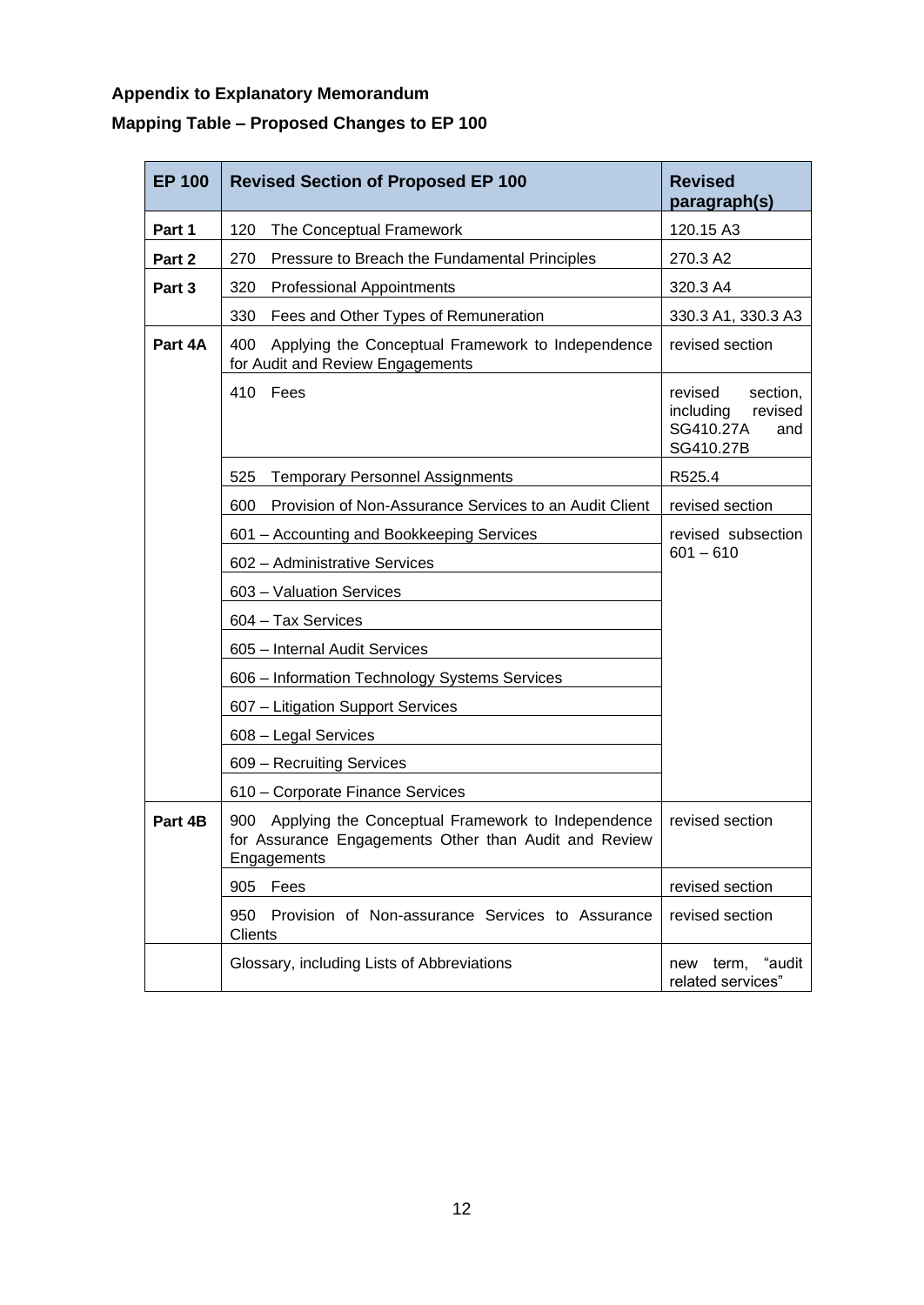# **PROPOSED CHANGES TO EP 100 MARK-UP FROM EXTANT VERSION**

# **SECTION 120 THE CONCEPTUAL FRAMEWORK**

…

**Considerations for Audits, Reviews, Other Assurance and Related Services Engagements** 

*Independence*

…

120.15 A3 Conditions, policies and procedures described in paragraphs 120.6 A1 and 120.8 A2 that might assist in identifying and evaluating threats to compliance with the fundamental principles might also be factors relevant to identifying and evaluating threats to independence. In the context of audits, reviews and other assurance engagements, the existence of a quality management system designed and implemented by a firm in accordance with the quality management standards issued by the IAASB is an example of such conditions, policies and procedures.

…

[Other paragraphs of extant Section 120 remain unchanged.]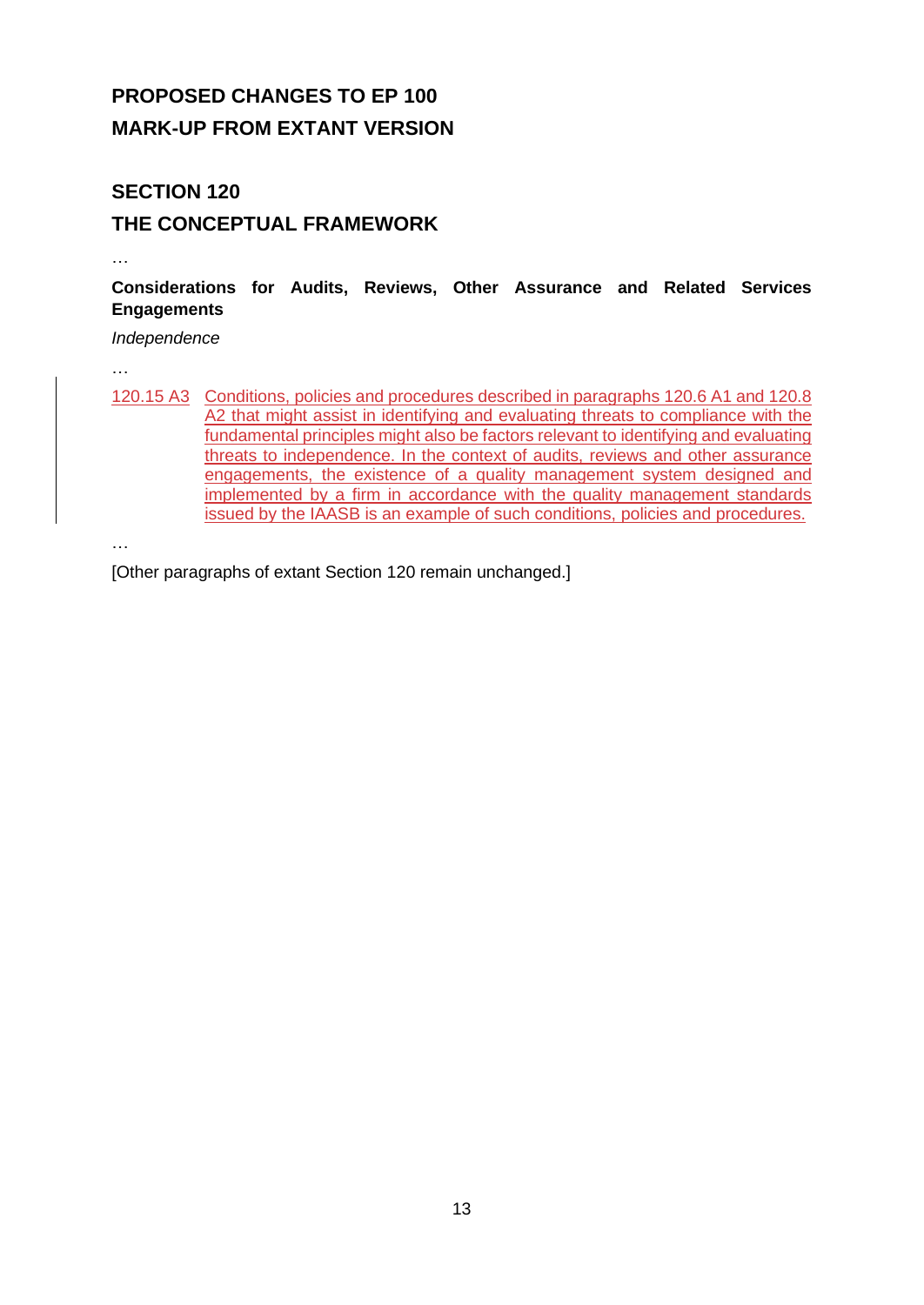### **PRESSURE TO BREACH THE FUNDAMENTAL PRINCIPLES**

…

#### **Requirements and Application Material**

#### **General**

…

- 270.3 A2 Examples of pressure that might result in threats to compliance with the fundamental principles include:
	- Pressure related to conflicts of interest:
		- $\circ$  Pressure from a family member bidding to act as a vendor to the professional accountant's employing organisation to select the family member over another prospective vendor.

See also Section 210, *Conflicts of Interest*.

- Pressure to influence preparation or presentation of information:
	- o Pressure to report misleading financial results to meet investor, analyst or lender expectations.
	- o Pressure from elected officials on public sector accountants to misrepresent programs or projects to voters.
	- o Pressure from colleagues to misstate income, expenditure or rates of return to bias decision-making on capital projects and acquisitions.
	- o Pressure from superiors to approve or process expenditures that are not legitimate business expenses.
	- o Pressure to suppress internal audit reports containing adverse findings.

See also Section 220, *Preparation and Presentation of Information*.

- Pressure to act without sufficient expertise or due care:
	- o Pressure from superiors to inappropriately reduce the extent of work performed.
	- o Pressure from superiors to perform a task without sufficient skills or training or within unrealistic deadlines.

See also Section 230, *Acting with Sufficient Expertise*.

- Pressure related to financial interests:
	- o Pressure from superiors, colleagues or others, for example, those who might benefit from participation in compensation or incentive arrangements to manipulate performance indicators.

See also Section 240, *Financial Interests, Compensation and Incentives Linked to Financial Reporting and Decision Making*.

- Pressure related to inducements:
	- o Pressure from others, either internal or external to the employing organisation, to offer inducements to influence inappropriately the judgement or decision making process of an individual or organisation.
	- o Pressure from colleagues to accept a bribe or other inducement, for example to accept inappropriate gifts or entertainment from potential vendors in a bidding process.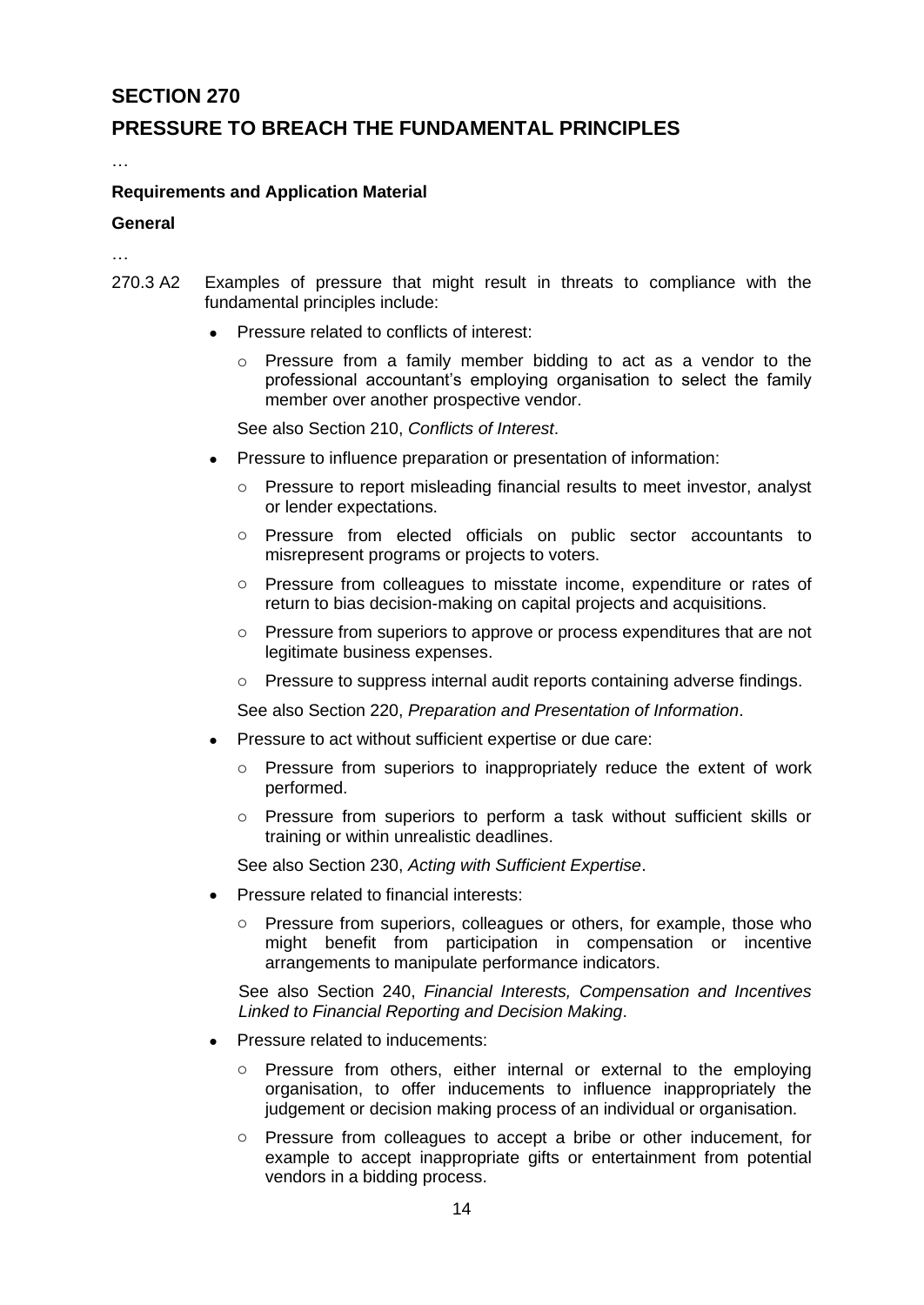See also Section 250, *Inducements, Including Gifts and Hospitality*.

- Pressure related to non-compliance with laws and regulations:
	- o Pressure to structure a transaction to evade tax.

See also Section 260, *Responding to Non-compliance with Laws and Regulations*.

- Pressure related to level of fees
	- o Pressure exerted by a professional accountant on another professional accountant to provide professional services at a fee level that does not allow for sufficient and appropriate resources (including human, technological and intellectual resources) to perform the services in accordance with technical and professional standards.

See also Section 330, *Fees and Other Types of Remuneration*

…

[Other paragraphs of extant Section 270 remain unchanged.]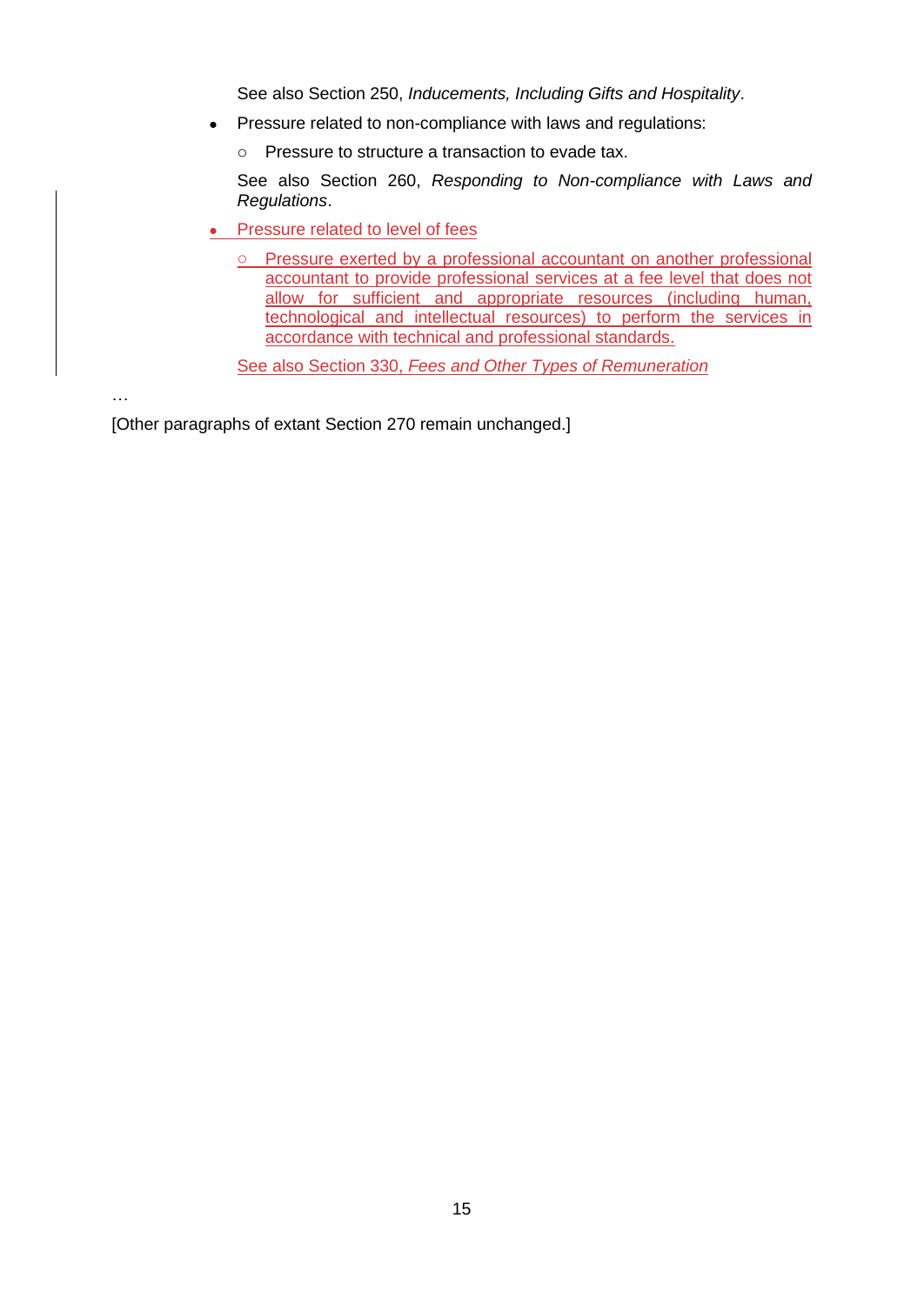## **PROFESSIONAL APPOINTMENTS**

# **Requirements and Application Material**

#### **Client and Engagement Acceptance**

…

…

- 320.3 A4 Factors that are relevant in evaluating the level of such a threat include:
	- An appropriate understanding of:
		- o The nature of the client's business;
		- o The complexity of its operations;
		- o The requirements of the engagement; and
		- o The purpose, nature and scope of the work to be performed.
	- Knowledge of relevant industries or subject matter.
	- Experience with relevant regulatory or reporting requirements.
	- The existence of quality control policies and procedures designed to provide reasonable assurance that engagements are accepted only when they can be performed competently.
	- The level of fees and the extent to which they have regard to the resources required, taking into account the professional accountant's commercial and market priorities.

…

[Other paragraphs of extant Section 320 remain unchanged.]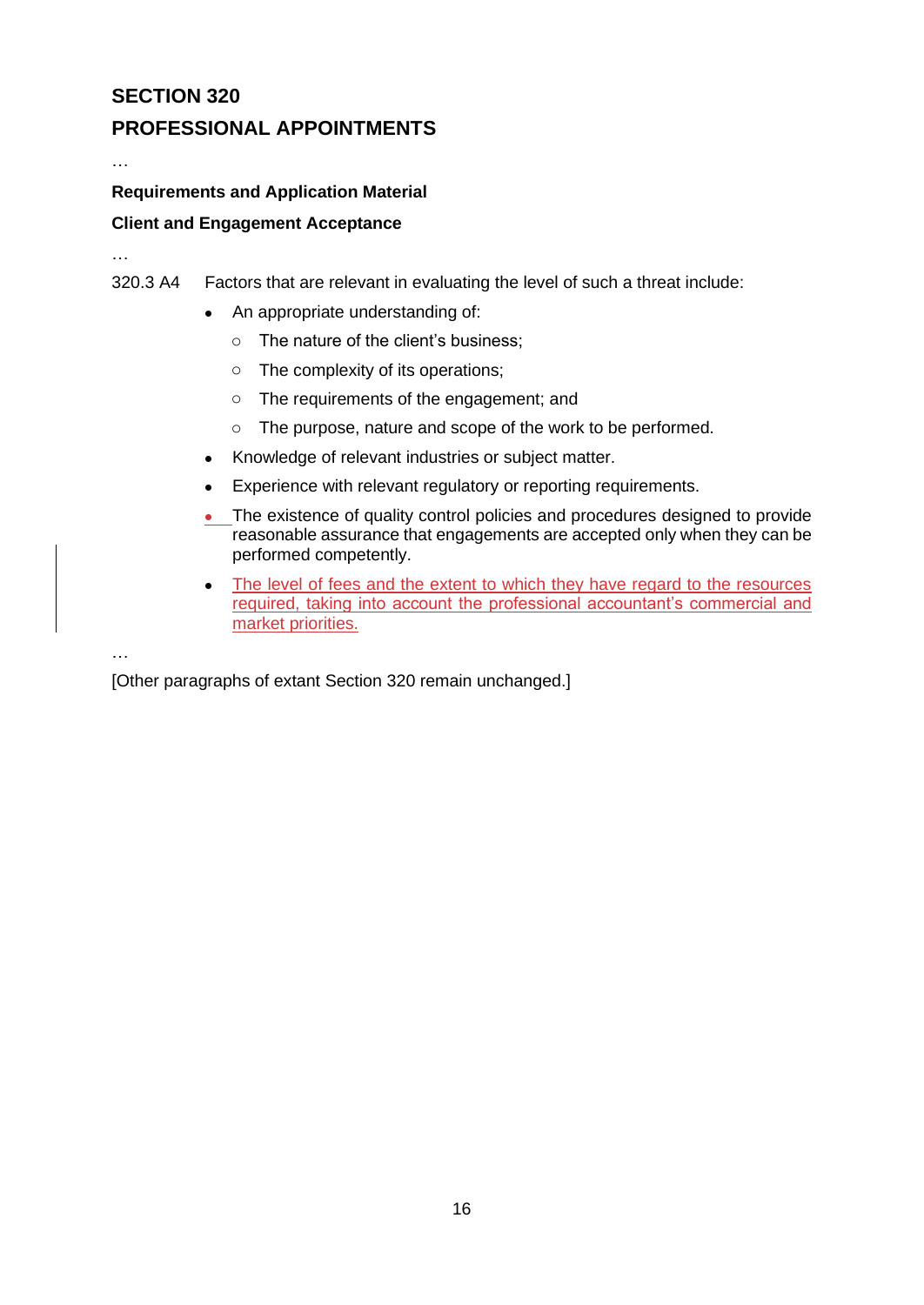### **FEES AND OTHER TYPES OF REMUNERATION**

…

#### **Application Material**

#### **Level of Fees**

330.3 A1 The level of fees quoted might impact a professional accountant's ability to perform professional services in accordance with technical and professional standards.

…

- 330.3 A3 Factors that are relevant in evaluating the level of such a threat include:
	- Whether the client is aware of the terms of the engagement and, in particular, the basis on which fees are charged determined and which professional services the quoted feeare covereds.
	- Whether the level of the fee is set by an independent third party such as a regulatory body.

…

[Other paragraphs of extant Section 330 remain unchanged.]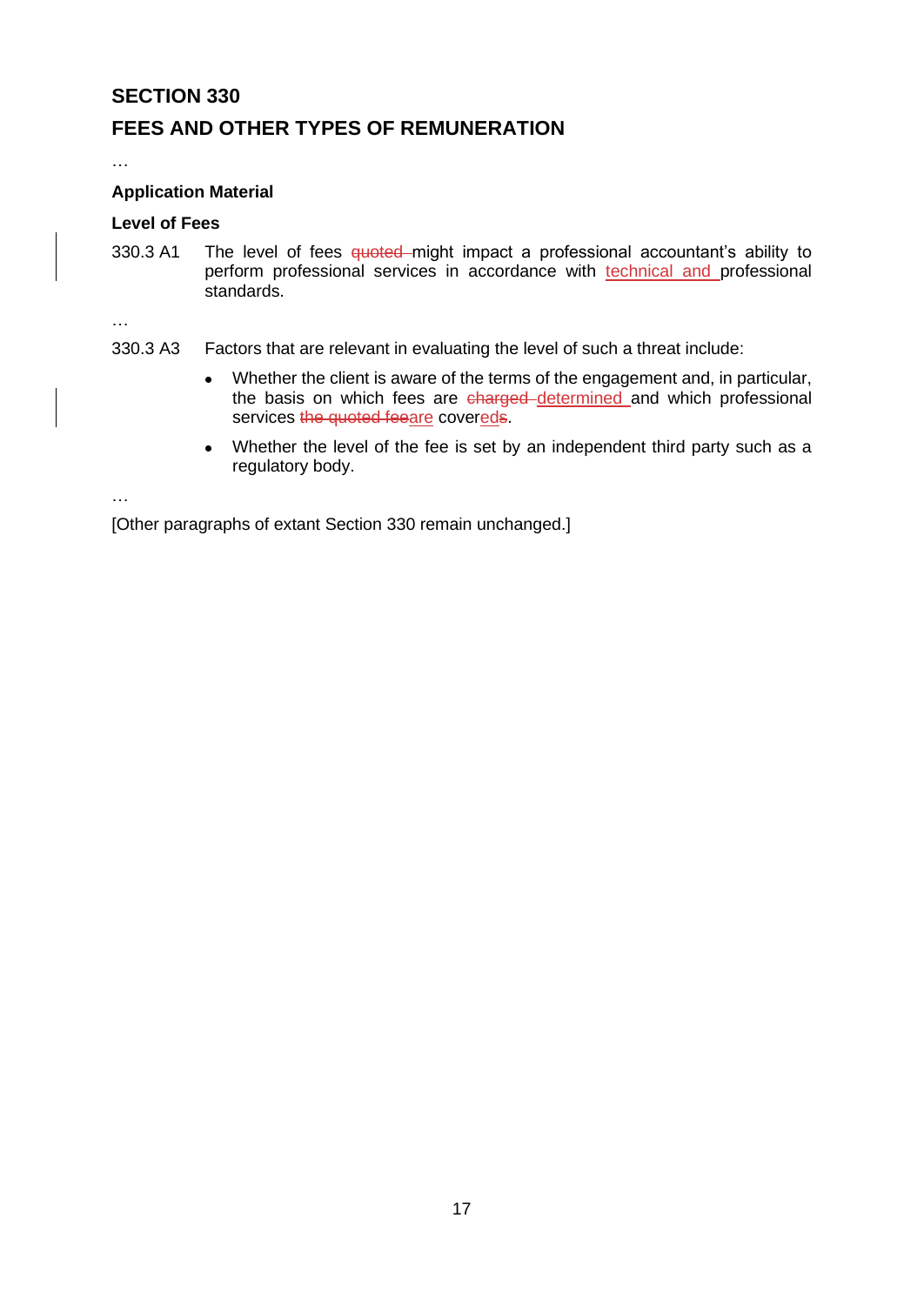# **APPLYING THE CONCEPTUAL FRAMEWORK TO INDEPENDENCE FOR AUDIT AND REVIEW ENGAGEMENTS**

#### **Introduction**

#### **General**

…

400.2 This Part applies to both audit and review engagements unless otherwise stated. The terms "audit," "audit team," "audit engagement," "audit client," and "audit report" apply equally to review, review team, review engagement, review client, and review engagement report.

…

#### **Requirements and Application Material**

**General**

- **R400.11** A firm performing an audit engagement shall be independent.
- **R400.12** A firm shall apply the conceptual framework set out in Section 120 to identify, evaluate and address threats to independence in relation to an audit engagement.

**Prohibition on Assuming Management Responsibilities**

**R600.7R400.13** A firm or a network firm shall not assume a management responsibility for an audit client.

- 600.7400.13 A1 Management responsibilities involve controlling, leading and directing an entity, including making decisions regarding the acquisition, deployment and control of human, financial, technological, physical and intangible resources.
- 600.7400.13 A2 When a firm or a network firm assumes a management responsibility for an audit client, self-review, self-interest and familiarity threats are created. Providing a non-assurance service to an audit client creates self-review and selfinterest threats if the firm or network firm assumes a management responsibility when performing the service. Assuming a management responsibility also creates a familiarity threat and might also create an advocacy threat because the firm or network firm becomes too closely aligned with the views and interests of management.
- 600.7400.13 A3 Determining whether an activity is a management responsibility depends on the circumstances and requires the exercise of professional judgement. Examples of activities that would be considered a management responsibility include:
	- Setting policies and strategic direction.
	- Hiring or dismissing employees.
	- Directing and taking responsibility for the actions of emplovees in relation to the employees' work for the entity.
	- Authorising transactions.
	- Controlling or managing bank accounts or investments.
	- Deciding which recommendations of the firm or network firm or other third parties to implement.
	- Reporting to those charged with governance on behalf of management.
	- Taking responsibility for: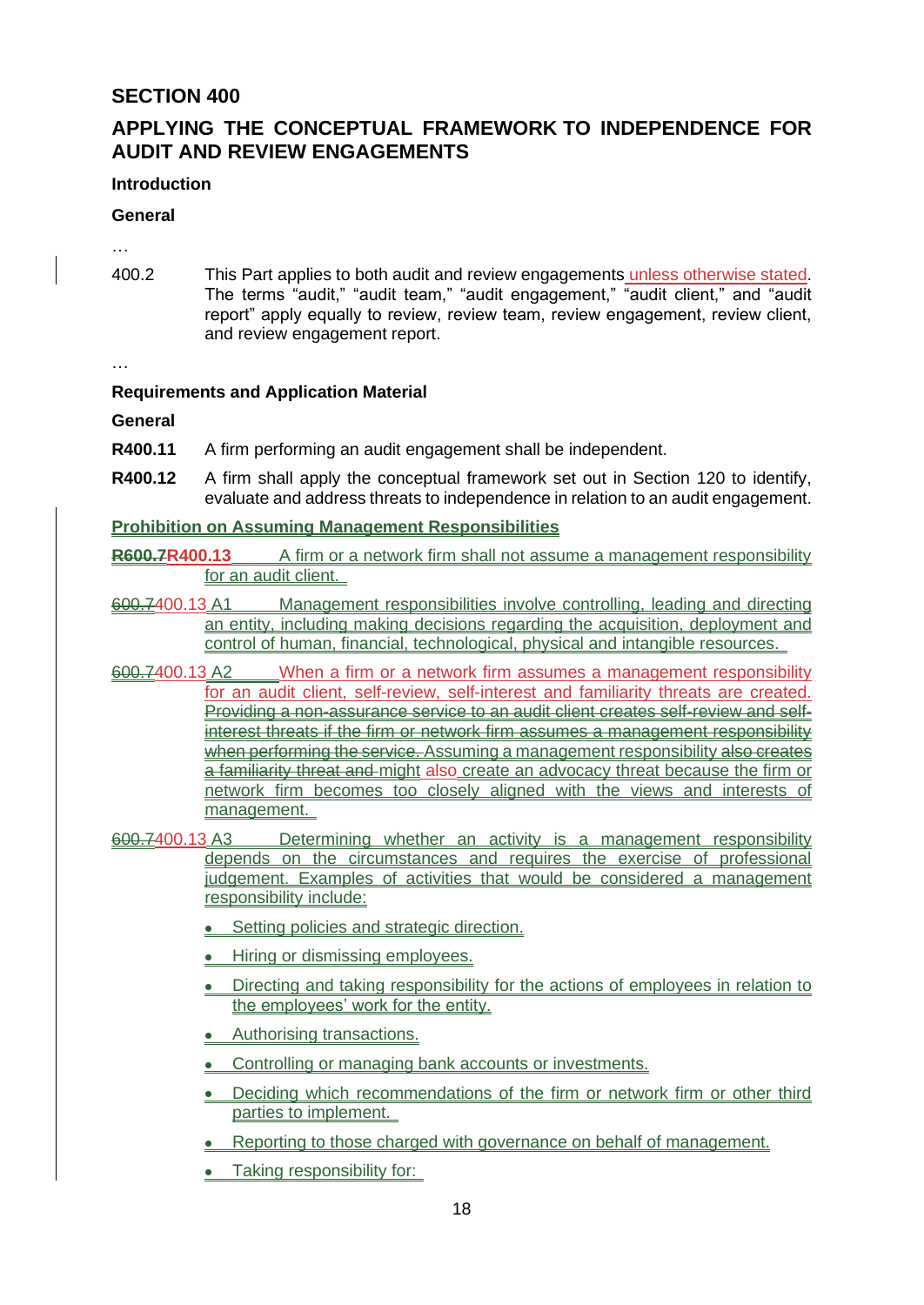- o The preparation and fair presentation of the financial statements in accordance with the applicable financial reporting framework.
- o Designing, implementing, monitoring or maintaining internal control.
- 600.7400.13 A4 Subject to compliance with paragraph R400.14, Pproviding advice and recommendations to assist the management of an audit client in discharging its responsibilities is not assuming a management responsibility. The provision of advice and recommendations to an audit client might create a self-review threat and is addressed in Section 600.(Ref: Para. R600.7 to 600.7 A3).
- **R600.8R400.14** When performing a professional activity for an audit client, To avoid assuming a management responsibility when providing any non-assurance service to an audit client, the firm shall be satisfied that client management makes all judgements and decisions that are the proper responsibility of management. This includes ensuring that the client's management:
	- **(a)** Designates an individual who possesses suitable skill, knowledge and experience to be responsible at all times for the client's decisions and to oversee the servicesactivities. Such an individual, preferably within senior management, would understand:
		- The objectives, nature and results of the servicesactivities; and
		- **(ii)** The respective client and firm or network firm responsibilities.

However, the individual is not required to possess the expertise to perform or re-perform the services activities.

- **(b)** Provides oversight of the servicesactivities and evaluates the adequacy of the results of the serviceactivities performed for the client's purpose.
- **(c)** Accepts responsibility for the actions, if any, to be taken arising from the results of the servicesactivities.

**[Paragraphs 400.13 15 to 400.19 are intentionally left blank]**

#### **Period During which Independence is Required**

…

…

- **R400.31** If an entity becomes an audit client during or after the period covered by the financial statements on which the firm will express an opinion, the firm shall determine whether any threats to independence are created by:
	- **(a)** Financial or business relationships with the audit client during or after the period covered by the financial statements but before accepting the audit engagement; or
	- **(b)** Previous services Services provided to the audit client by the firm or a network firm in prior financial statement periods.
- 400.31 A1 Threats to independence are created if a non-assurance service was provided to an audit client during, or after the period covered by the financial statements, but before the audit team begins to perform the audit, and the service would not be permitted during the engagement period.
- 400.31 A2 A factor to be considered in such circumstances is whether the results of the service provided might form part of or affect the accounting records, the internal controls over financial reporting, or the financial statements on which the firm will express an opinion.
- 400.31 A2A3 Examples of actions that might be safeguards to address such threats to independence include: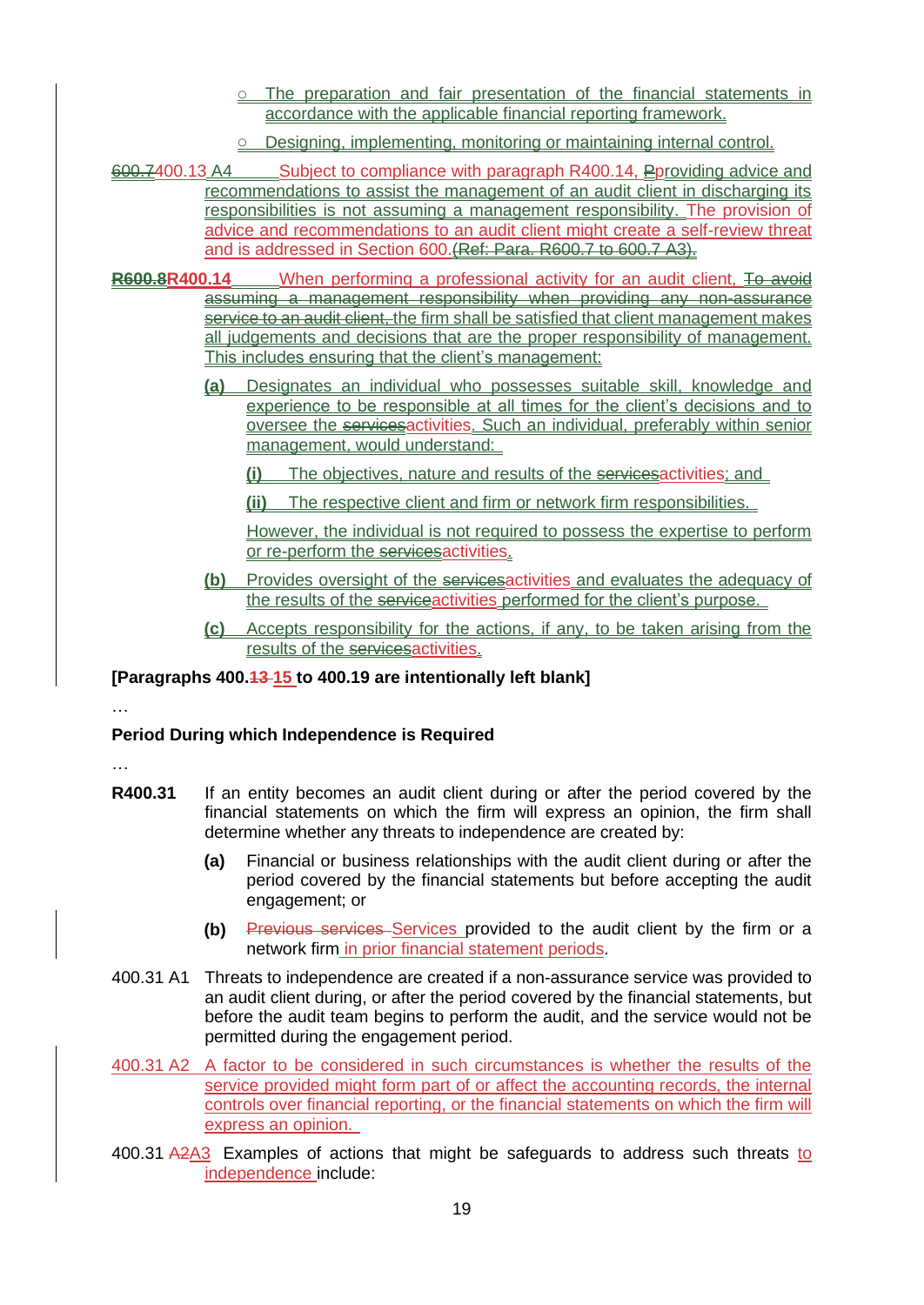- Using professionals who are not audit team members to perform the serviceNot assigning professionals who performed the non-assurance service to be members of the engagement team.
- Having an appropriate reviewer review the audit work orand non-assurance work service as appropriate.
- Engaging another firm outside of the network to evaluate the results of the non-assurance service or having another firm outside of the network reperform the non-assurance service to the extent necessary to enable the other firm to take responsibility for the service.
- 400.31 A4 A threat to independence created by the provision of a non-assurance service by a firm or a network firm prior to the audit engagement period or prior to the period covered by the financial statements on which the firm will express an opinion is eliminated or reduced to an acceptable level if the results of such service have been used or implemented in a period audited by another firm.

#### *Audit Clients that are Public Interest Entities*

- **R400.32** A firm shall not accept appointment as auditor of a public interest entity to which the firm or the network firm has provided a non-assurance service prior to such appointment that might create a self-review threat in relation to the financial statements on which the firm will express an opinion unless:
	- **(a)** The provision of such service ceases before the commencement of the audit engagement period;
	- **(b)** The firm takes action to address any threats to its independence; and
	- **(c)** The firm determines that, in the view of a reasonable and informed third party, any threats to the firm's independence have been or will be eliminated or reduced to an acceptable level.
- 400.32 A1 Actions that might be regarded by a reasonable and informed third party as eliminating or reducing to an acceptable level any threats to independence created by the provision of non-assurance services to a public interest entity prior to appointment as auditor of that entity include:
	- The results of the service had been subject to auditing procedures in the course of the audit of the prior year's financial statements by a predecessor firm.
	- The firm engages a professional accountant, who is not a member of the firm expressing the opinion on the financial statements, to perform a review of the first audit engagement affected by the self-review threat consistent with the objective of an engagement quality review.
	- The public interest entity engages another firm outside of the network to:
		- (i) Evaluate the results of the non-assurance service; or
		- (ii) Re-perform the service,

to the extent necessary to enable the other firm to take responsibility for the result of the service.

#### **[Paragraphs 400.32 33 to 400.39 are intentionally left blank]**

…

[Other paragraphs of extant Section 400 remain unchanged.]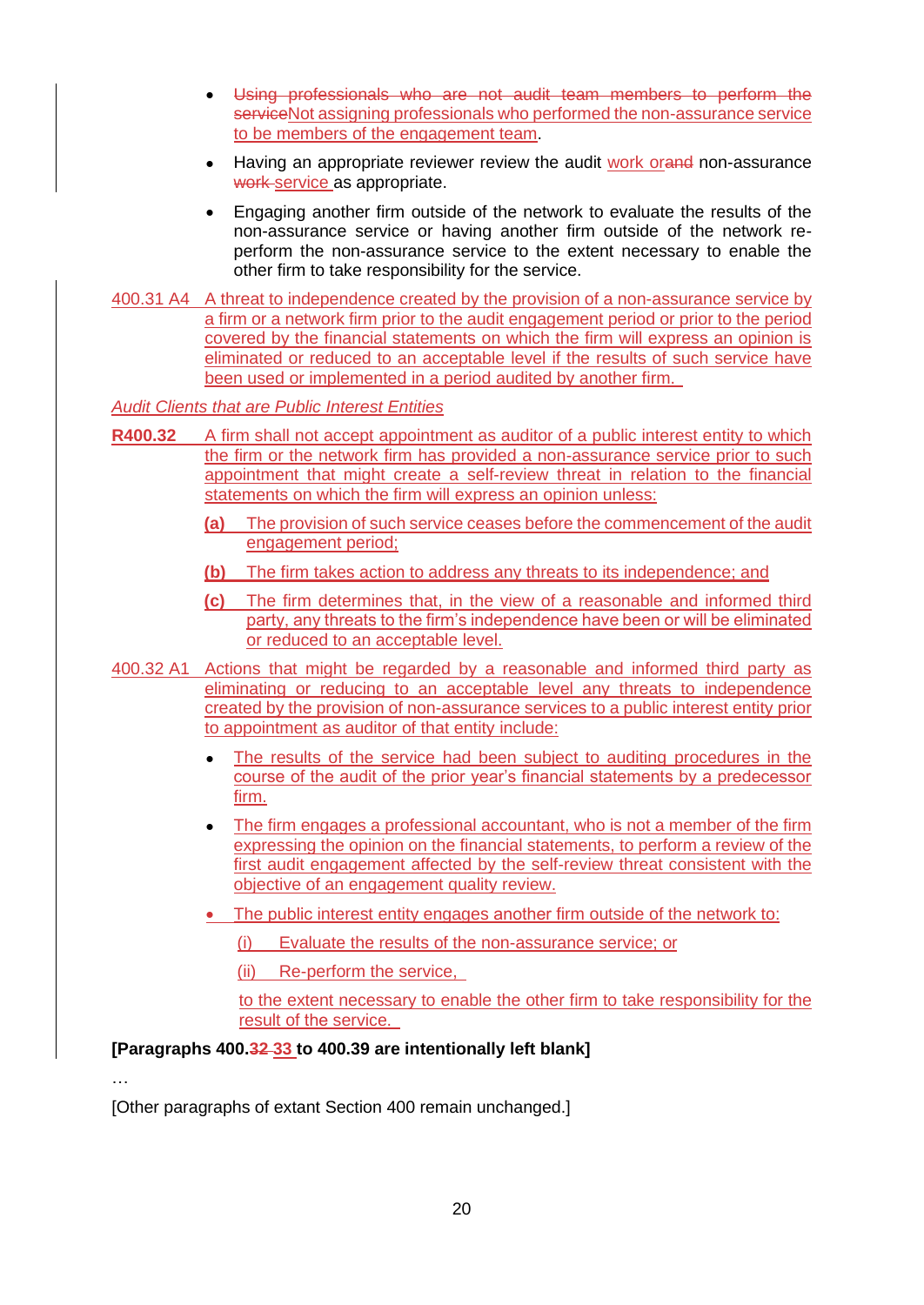### **FEES**

#### **Introduction**

- 410.1 Firms are required to comply with the fundamental principles, be independent and apply the conceptual framework set out in Section 120 to identify, evaluate and address threats to independence.
- 410.2 Section 330 sets out application material relevant to applying the conceptual framework where the level and nature of fee and other remuneration arrangements might create a self-interest threat to compliance with one or more of the fundamental principles. The nature and level of fees or other types of remuneration might create a self-interest or intimidation threat. This section sets out specific requirements and application material relevant to applying the conceptual framework to identify, evaluate and address threats to independence arising from fees charged to audit clientsin such circumstances.

#### **Requirements and Application Material**

#### **General**

- 410.3 A1 Fees for professional services are usually negotiated with and paid by an audit client and might create threats to independence. This practice is generally recognized and accepted by intended users of financial statements.
- 410.3 A2 When the audit client is a public interest entity, stakeholders have heightened expectations regarding the firm's independence. As transparency can serve to better inform the views and decisions of those charged with governance and a wide range of stakeholders, this section provides for disclosure of fee-related information to both those charged with governance and stakeholders more generally for audit clients that are public interest entities.
- 410.3 A3 For the purposes of this section, audit fees comprise fees or other types of remuneration for an audit or review of financial statements. Where reference is made to the fee for the audit of the financial statements, this does not include any fee for an audit of special purpose financial statements or a review of financial statements. (Ref: Para. R410.23(a), 410.25 A1 and R410.31(a))
- *Fees Paid by an Audit Client*
- 410.4 A1 When fees are negotiated with and paid by an audit client, this creates a selfinterest threat and might create an intimidation threat to independence.
- 410.4 A2 The application of the conceptual framework requires that before a firm or network firm accepts an audit or any other engagement for an audit client, the firm determines whether the threats to independence created by the fees proposed to the client are at an acceptable level. The application of the conceptual framework also requires the firm to re-evaluate such threats when facts and circumstances change during the engagement period for the audit.
- 410.4 A3 Factors that are relevant in evaluating the level of threats created when fees for an audit or any other engagement are paid by the audit client include:
	- The level of the fees and the extent to which they have regard to the resources required, taking into account the firm's commercial and market priorities.
	- Any linkage between fees for the audit and those for services other than audit and the relative size of both elements.
	- The extent of any dependency between the level of the fee for, and the outcome of, the service.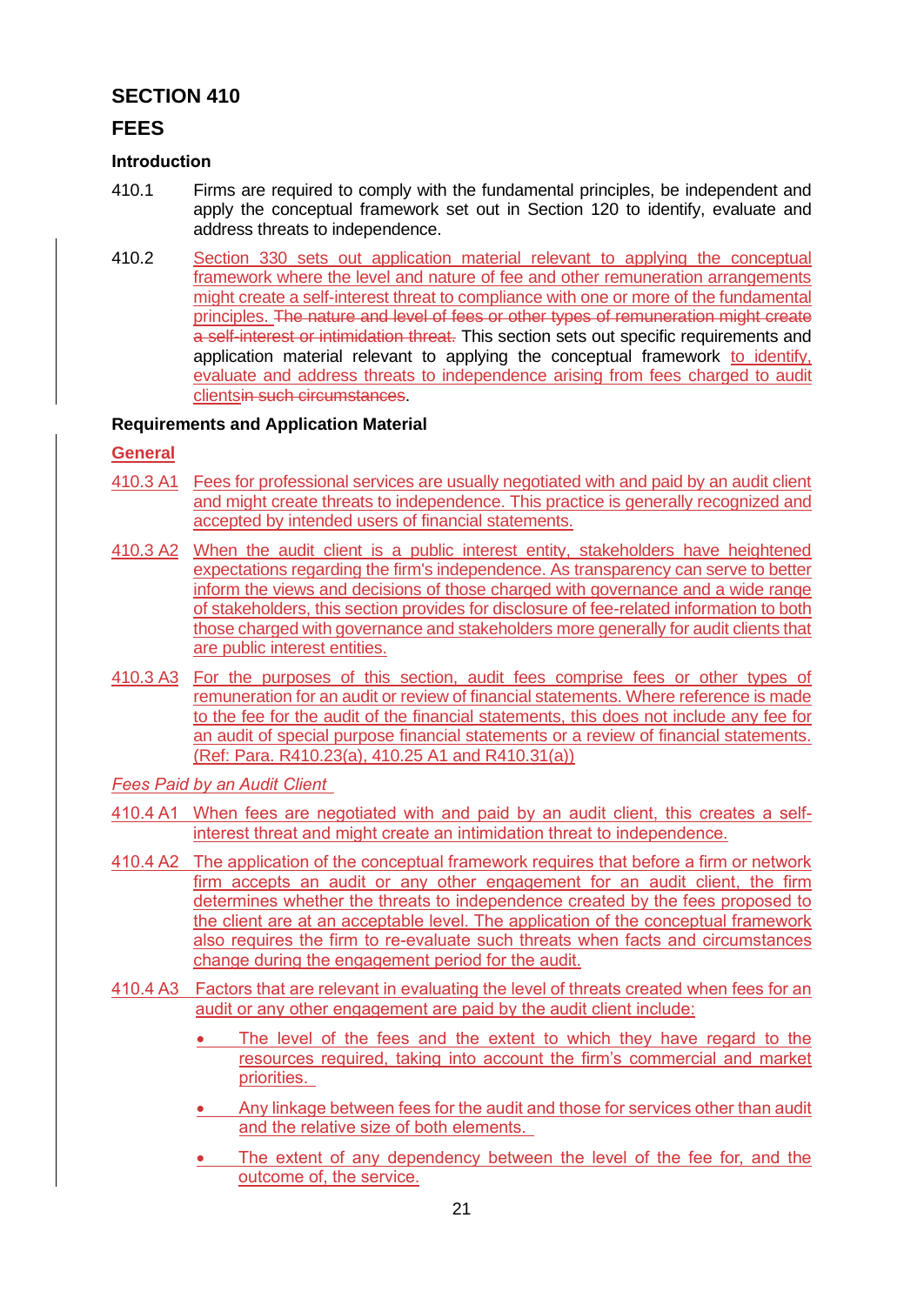- Whether the fee is for services to be provided by the firm or a network firm.
- The level of the fee in the context of the service to be provided by the firm or a network firm.
- The operating structure and the compensation arrangements of the firm and network firms.
- The significance of the client, or a third party referring the client, to the firm, network firm, partner or office.
- The nature of the client, for example whether the client is a public interest entity.
- The relationship of the client to the related entities to which the services other than audit are provided, for example when the related entity is a sister entity.
- The involvement of those charged with governance in appointing the auditor and agreeing fees, and the apparent emphasis they and client management place on the quality of the audit and the overall level of the fees.
- Whether the level of the fee is set by an independent third party, such as a regulatory body.
- Whether the quality of the firm's audit work is subject to the review of an independent third party, such as an oversight body.
- 410.4 A4 The conditions, policies and procedures described in paragraph 120.15 A3 (particularly the existence of a quality management system designed and implemented by the firm in accordance with quality management standards issued by the IAASB) might also impact the evaluation of whether the threats to independence are at an acceptable level.
- 410.4 A5 The requirements and application material that follow identify circumstances which might need to be further evaluated when determining whether the threats are at an acceptable level. For those circumstances, application material includes examples of additional factors that might be relevant in evaluating the threats.

#### **Level of Audit Fees**

- 410.5 A1 Determining the fees to be charged to an audit client, whether for audit or other services, is a business decision of the firm taking into account the facts and circumstances relevant to that specific engagement, including the requirements of technical and professional standards.
- 410.5 A2 Factors that are relevant in evaluating the level of self-interest and intimidation threats created by the level of the audit fee paid by the audit client include:
	- The firm's commercial rationale for the audit fee.
	- Whether undue pressure has been, or is being, applied by the client to reduce the audit fee.
- 410.5 A3 Examples of actions that might be safeguards to address such threats include:
	- Having an appropriate reviewer who does not take part in the audit engagement assess the reasonableness of the fee proposed, having regard to the scope and complexity of the engagement.
	- Having an appropriate reviewer who did not take part in the audit engagement review the work performed.

*Impact of Other Services Provided to an Audit Client* 

**R410.6** Subject to paragraph R410.7, a firm shall not allow the audit fee to be influenced by the provision of services other than audit to an audit client by the firm or a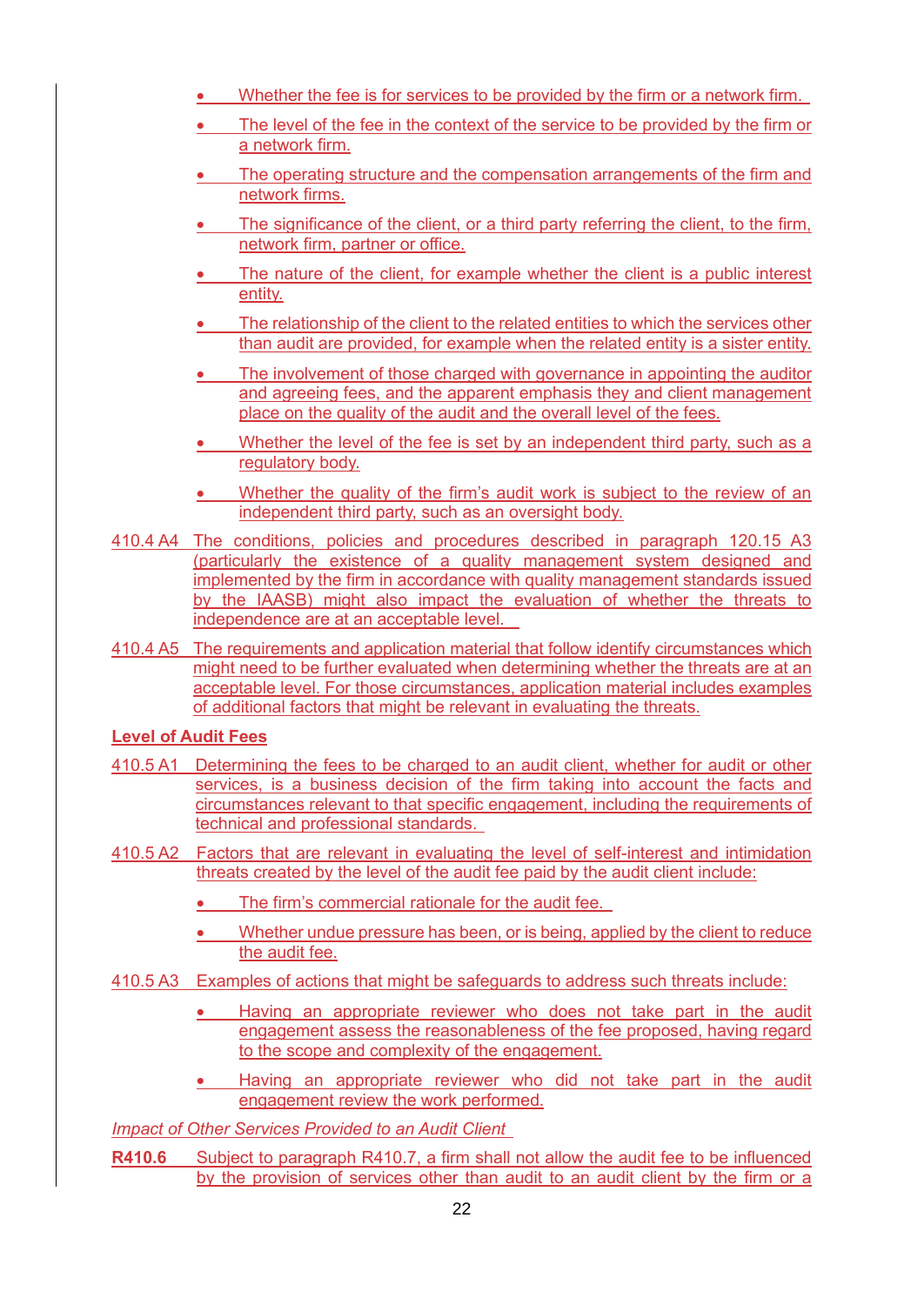network firm.

- 410.6 A1 The audit fee ordinarily reflects a combination of matters, such as those identified in paragraph 410.23 A1. However, the provision of other services to an audit client is not an appropriate consideration in determining the audit fee.
- **R410.7** As an exception to paragraph R410.6, when determining the audit fee, the firm may take into consideration the cost savings achieved as a result of experience derived from the provision of services other than audit to an audit client.

#### **Contingent Fees**

- $410.9 8$  A1 Contingent fees are fees calculated on a predetermined basis relating to the outcome of a transaction or the result of the services performed. A contingent fee charged through an intermediary is an example of an indirect contingent fee. In this section, a fee is not regarded as being contingent if established by a court or other public authority.
- **R410.409** A firm shall not charge directly or indirectly a contingent fee for an audit engagement.
- **R410.4410** A firm or network firm shall not charge directly or indirectly a contingent fee for a non-assurance service provided to an audit client, if:
	- **(a)** The fee is charged by the firm expressing the opinion on the financial statements and the fee is material or expected to be material to that firm;
	- **(b)** The fee is charged by a network firm that participates in a significant part of the audit and the fee is material or expected to be material to that firm; or
	- **(c)** The outcome of the non-assurance service, and therefore the amount of the fee, is dependent on a future or contemporary judgement related to the audit of a material amount in the financial statements.
- 410.42 10 A1 Paragraphs R410.4 9 and R410.4  $+$  10 preclude a firm or a network firm from entering into certain contingent fee arrangements with an audit client. Even if a contingent fee arrangement is not precluded when providing a non-assurance service to an audit client, it might still impact the level of the self-interest threata self-interest threat might still be created.
- 410.12 10 A2 Factors that are relevant in evaluating the level of such a threat include:
	- The range of possible fee amounts.
	- Whether an appropriate authority determines the outcome on which the contingent fee depends.
	- Disclosure to intended users of the work performed by the firm and the basis of remuneration.
	- The nature of the service.
	- The effect of the event or transaction on the financial statements.
- 410.12 10 A3 Examples of actions that might be safeguards to address such a self-interest threat include:
	- Having an appropriate reviewer who was not involved in performing the nonassurance service review the work performed by the firm.
	- Obtaining an advance written agreement with the client on the basis of remuneration.

#### **Total Fees – Proportion of Fees for Services Other than Audit to Audit Fee**

410.11 A1 The level of the self-interest threat might be impacted when a large proportion of fees charged by the firm or network firms to an audit client is generated by providing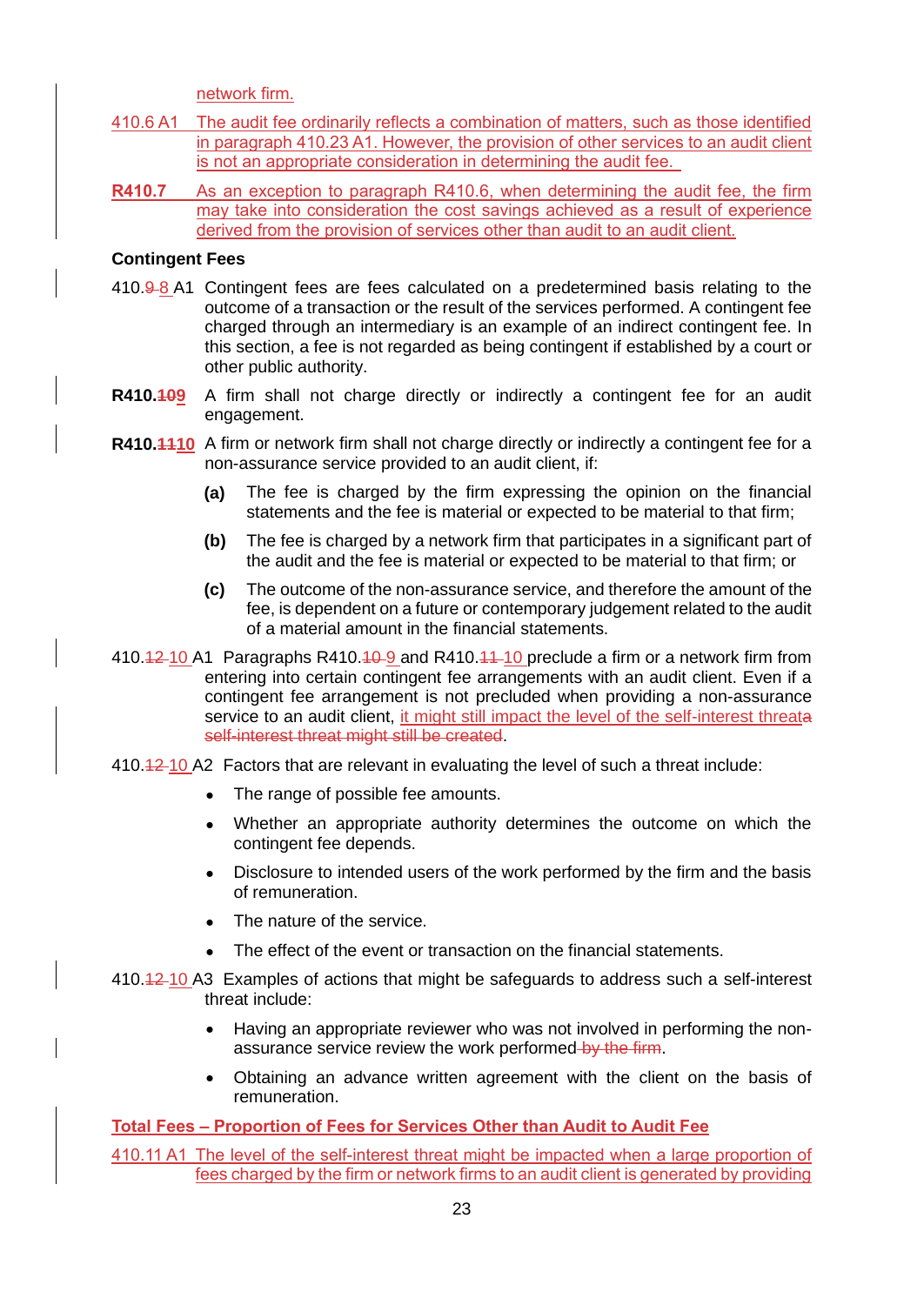services other than audit to the client, due to concerns about the potential loss of either the audit engagement or other services. Such circumstances might also create an intimidation threat. A further consideration is a perception that the firm or network firm focuses on the non-audit relationship, which might create a threat to the auditor's independence.

410.11 A2 Factors that are relevant in evaluating the level of such threats include:

- The ratio of fees for services other than audit to the audit fee.
- The length of time during which a large proportion of fees for services other than audit to the audit fee has existed.
- The nature, scope and purposes of the services other than audit, including:
	- Whether they are recurring services.
	- Whether law or regulation mandates the services to be performed by the firm.
- 410.11 A3 Examples of actions that might be safeguards to address such self-interest or intimidation threats include:
	- Having an appropriate reviewer who was not involved in the audit or the service other than audit review the relevant audit work.
	- Reducing the extent of services other than audit provided to the audit client.

#### **Total Fees – Overdue Fees**

- 410.7 12 A1The level of the self-interest threat might be impacted if fees payable by an audit client for the audit or services other than audit are overdue during the period of the audit engagement.A self-interest threat might be created if a significant part of fees is not paid before the audit report for the following year is issued.
- 410.12 A2 It is generally expected that the firm will require-obtain payment of such fees before such the audit report is issued. The requirements and application material set out in Section 511 with respect to loans and guarantees might also apply to situations where such unpaid fees exist.
- 410.12 A3 Factors that are relevant in evaluating the level of such a self-interest threat include:
	- The significance of the overdue fees to the firm.
	- The length of time the fees have been overdue.
	- The firm's assessment of the ability and willingness of the audit client to pay the overdue fees.
- $410.\overline{7}$   $12.\overline{42}\overline{44}$  Examples of actions that might be safeguards to address such a selfinterest threat include:
	- Obtaining partial payment of overdue fees.
	- Having an appropriate reviewer who did not take part in the audit engagement review the audit work performed*.*
- **R410.813** When a significant part of the fees due from an audit client remains unpaid for a long time, the firm shall determine:
	- **(a)** Whether the overdue fees might be equivalent to a loan to the client, in which case the requirements and application material set out in section 511 are applicable; and
	- **(b)** Whether it is appropriate for the firm to be re-appointed or continue the audit engagement.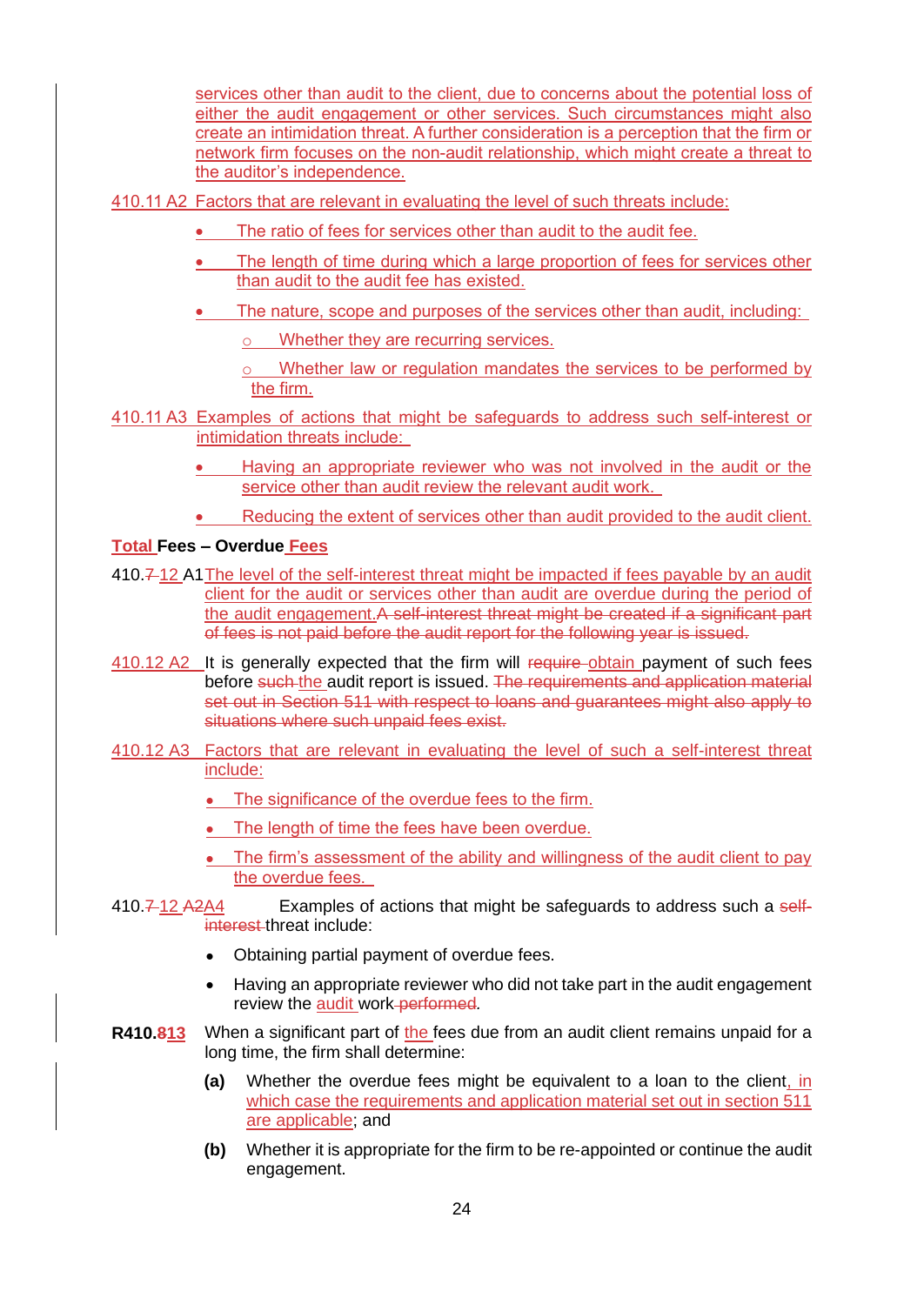#### **Total Fees – Fee DependencyFees – Relative Size**

#### *All Audit Clients*

- 410.3 14 A1When the total fees generated from an audit client by the firm expressing the audit opinion represent a large proportion of the total fees of that firm, the dependence on, that client and concern about the potential loss of, fees from audit and other services from that losing the client impact the level of the create a self-interest threat and create anor intimidation threat.
- 410.14 A2 In calculating the total fees of the firm, the firm might use financial information available from the previous financial year and estimate the proportion based on that information if appropriate.
- 410.3-14 A2A3 Factors that are relevant in evaluating the level of such self-interest and intimidation threats include:
	- The operating structure of the firm.
	- Whether the firm is expected to diversify such that any dependence on the audit client is reducedWhether the firm is well established or new.
	- The significance of the client qualitatively and/or quantitatively to the firm.
- 410.3-14 A3A4 An eExamples of an actions that might be a safeguards to address such threats include: a self-interest or intimidation threat is increasing the client base in the firm to reduce dependence on the audit client.
	- Having an appropriate reviewer who is not a member of the firm review the audit work.
	- Reducing the extent of services other than audit provided to the audit client.
	- Increasing the client base of the firm to reduce dependence on the client.
	- Increasing the extent of services provided to other clients.
- 410.143 A4A5 A self-interest or intimidation threat is also created when the fees generated by a firm from an audit client represent a large proportion of the revenue of one partner or one office of the firm.
- 410.3 14 A5A6 Factors that are relevant in evaluating the level of such threats include:
	- The qualitative and quantitative significance of the audit client<sub>The significance</sub> of the client qualitatively and/or quantitatively to the partner or office.
	- The extent to which the compensation of the partner, or the partners in the office, is dependent upon the fees generated from the client.

#### 410.143 A76 Examples of actions that might be safeguards to address such self-interest or intimidation threats include:

- Increasing the client base of the partner or the office to reduce dependence on the audit client.
- Having an appropriate reviewer who did not take partwas not involved in the audit engagement review the audit work.
- Ensuring that the compensation of the partner is not significantly influenced by the fees generated from the client.
- Reducing the extent of services other than audit provided by the partner or office to the audit client.
- Increasing the client base of the partner or the office to reduce dependence on the audit-client.
- Increasing the extent of services provided by the partner or the office to other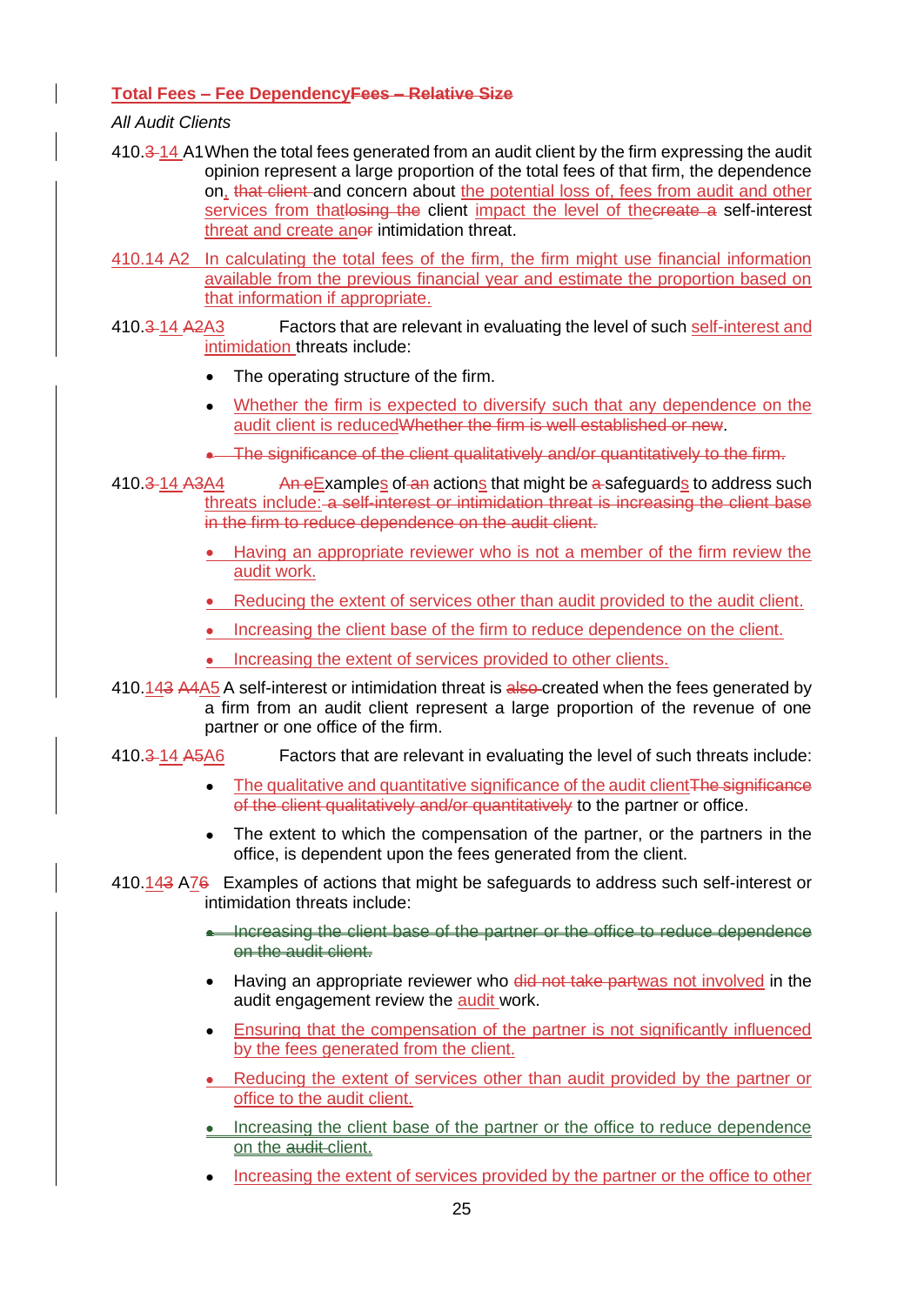clients.

Audit Clients that are Not Public Interest Entities

- **R410.15** When for each of five consecutive years total fees from an audit client that is not a public interest entity represent, or are likely to represent, more than 30% of the total fees received by the firm, the firm shall determine whether either of the following actions might be a safeguard to reduce the threats created to an acceptable level, and if so, apply it:
	- **(a)** Prior to the audit opinion being issued on the fifth year's financial statements, have a professional accountant, who is not a member of the firm expressing the opinion on the financial statements, review the fifth year's audit work; or
	- **(b)** After the audit opinion on the fifth year's financial statements has been issued, and before the audit opinion is issued on the sixth year's financial statements, have a professional accountant, who is not a member of the firm expressing the opinion on the financial statements, or a professional body review the fifth year's audit work.
- **R410.16** If the total fees described in paragraph R410.15 continue to exceed 30%, the firm shall each year determine whether either of the actions in paragraph R410.15 applied to the relevant year's engagement might be a safeguard to address the threats created by the total fees received by the firm from the client, and if so, apply it.
- **R410.17** When two or more firms are engaged to conduct an audit of the client's financial statements, the involvement of the other firm in the audit may be regarded each year as an action equivalent to that in paragraph R410.15 (a), if:
	- **(a)** The circumstances addressed by paragraph R410.15 apply to only one of the firms expressing the audit opinion; and
	- **(b)** Each firm performs sufficient work to take full individual responsibility for the audit opinion.

#### Audit Clients that are Public Interest Entities

- **R410.418** When for each of two consecutive years the total fees from an audit client that is a public interest entity represent, or are likely to represent, more than 15% of the total fees received by the firm, the firm shall determine whether, prior to the audit opinion being issued on the second year's financial statements, a review, consistent with the objective of an engagement quality review, performed by a professional accountant who is not a member of the firm expressing the opinion on the financial statements ("pre-issuance review") might be a safeguard to reduce the threats to an acceptable level, and if so, apply it.Where an audit client is a public interest entity and, for two consecutive years, the total fees from the client and its related entities represent more than 15% of the total fees received by the firm expressing the opinion on the financial statements of the client, the firm shall:
- **(a)** Disclose to those charged with governance of the audit client the fact that the total of such fees represents more than 15% of the total fees received by the firm; and
- **(b)** Discuss whether either of the following actions might be a safeguard to address the threat created by the total fees received by the firm from the client, and if so, apply it:
- **(i)** Prior to the audit opinion being issued on the second year's financial statements, a professional accountant, who is not a member of the firm expressing the opinion on the financial statements, performs an engagement quality control review of that engagement; or a professional body performs a review of that engagement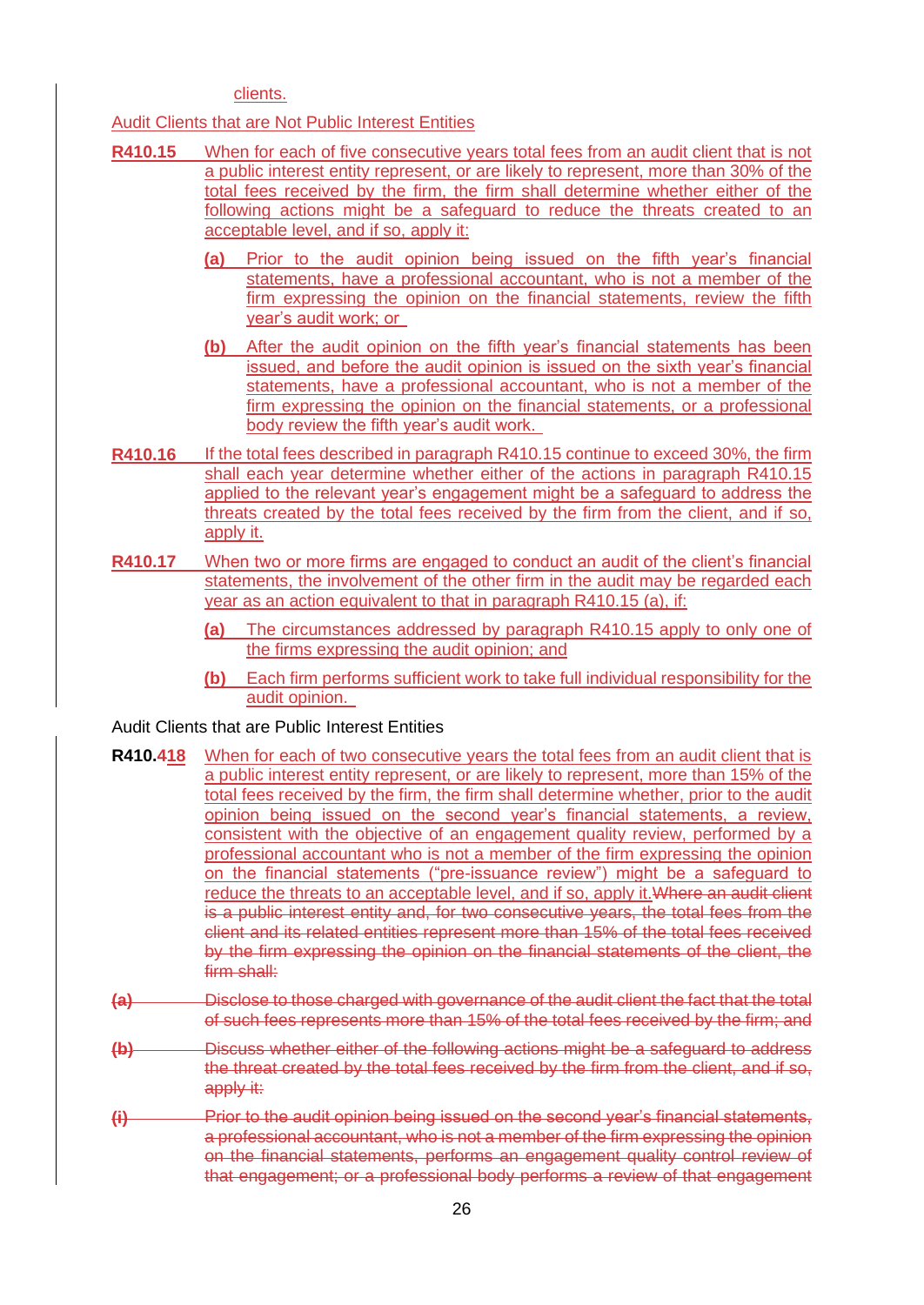that is equivalent to an engagement quality control review ("a pre-issuance review"); or

- **(ii)** After the audit opinion on the second year's financial statements has been issued, and before the audit opinion being issued on the third year's financial statements, a professional accountant, who is not a member of the firm expressing the opinion on the financial statements, or a professional body performs a review of the second year's audit that is equivalent to an engagement quality control review ("a post-issuance review").
- **R410.5** When the total fees described in paragraph R410.4 significantly exceed 15%, the firm shall determine whether the level of the threat is such that a post-issuance review would not reduce the threat to an acceptable level. If so, the firm shall have a pre-issuance review performed.
- **R410.6** If the fees described in paragraph R410.4 continue to exceed 15%, the firm shall each year:
	- **(a)** Disclose to and discuss with those charged with governance the matters set out in paragraph R410.4; and
	- **(b)** Comply with paragraphs R410.4(b) and R410.5.
- **R410.19** When two or more firms are engaged to conduct an audit of the client's financial statements, the involvement of the other firm in the audit may be regarded each year as an action equivalent to that in paragraph R410.18, if:
	- **(a)** The circumstances addressed by paragraph R410.18 apply to only one of the firms expressing the audit opinion; and
	- **(b)** Each firm performs sufficient work to take full individual responsibility for the audit opinion.
- **R410.20** Subject to paragraph R410.21, if the circumstances described in paragraph R410.18 continue for five consecutive years, the firm shall cease to be the auditor after the audit opinion for the fifth year is issued.
- **R410.21** As an exception to paragraph R410.20, the firm may continue to be the auditor after five consecutive years if there is a compelling reason to do so having regard to the public interest, provided that:
	- **(a)** The firm consults with a regulatory or professional body in the relevant jurisdiction and it concurs that having the firm continue as the auditor would be in the public interest; and
	- **(b)** Before the audit opinion on the sixth and any subsequent year's financial statements is issued, the firm engages a professional accountant, who is not a member of the firm expressing the opinion on the financial statements, to perform a pre-issuance review.
- 410.21 A1 A factor which might give rise to a compelling reason is the lack of viable alternative firms to carry out the audit engagement, having regard to the nature and location of the client's business.

#### **Transparency of Information Regarding Fees for Audit Clients that are Public Interest Entities**

*Communication About Fee-related Information with Those Charged with Governance*

410.22 A1 Communication by the firm of fee-related information (for both audit and services other than audit) with those charged with governance assists in their assessment of the firm's independence. Effective communication in this regard also allows for a two-way open exchange of views and information about, for example, the expectations that those charged with governance might have regarding the scope and extent of audit work and impact on the audit fee.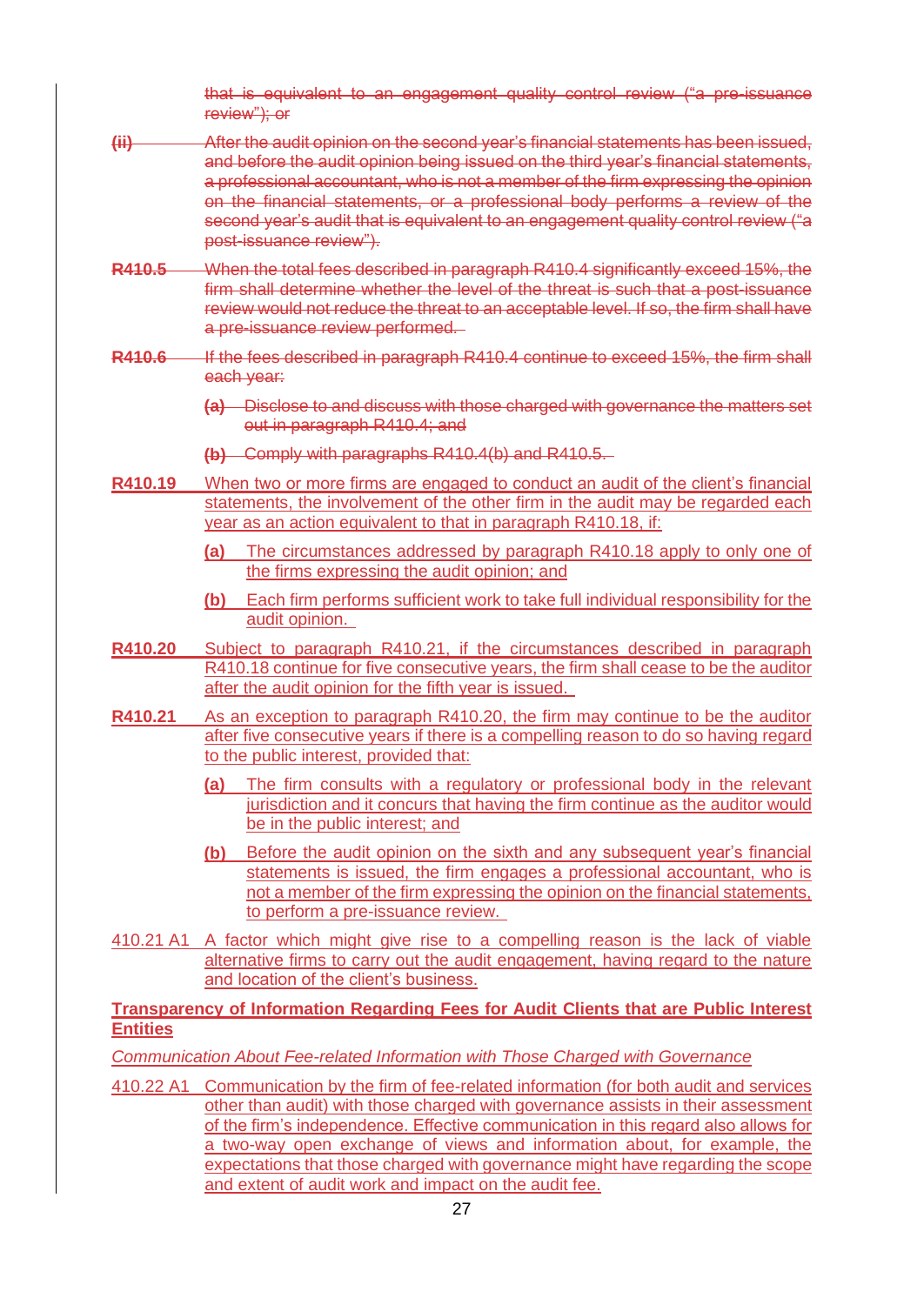Fees for the Audit of the Financial Statements

- **R410.23** Subject to paragraph R410.24, the firm shall communicate in a timely manner with those charged with governance of an audit client that is a public interest entity:
	- **(a)** Fees paid or payable to the firm or network firms for the audit of the financial statements on which the firm expresses an opinion; and
	- **(b)** Whether the threats created by the level of those fees are at an acceptable level, and if not, any actions the firm has taken or proposes to take to reduce such threats to an acceptable level.
- 410.23 A1 The objective of such communication is to provide the background and context to the fees for the audit of the financial statements on which the firm expresses an opinion to enable those charged with governance to consider the independence of the firm. The nature and extent of matters to be communicated will depend on the facts and circumstances and might include for example:
	- Considerations affecting the level of the fees such as:
		- The scale, complexity and geographic spread of the audit client's operations.
		- The time spent or expected to be spent commensurate with the scope and complexity of the audit.
		- The cost of other resources utilized or expended in performing the audit.
		- The quality of record keeping and processes for financial statements preparation.
	- Adjustments to the fees quoted or charged during the period of the audit, and the reasons for any such adjustments.
	- Changes to laws and regulations and professional standards relevant to the audit that impacted the fees.
- 410.23 A2 The firm is encouraged to provide such information as soon as practicable and communicate proposed adjustments as appropriate.
- **R410.24** As an exception to paragraph R410.23, the firm may determine not to communicate the information set out in paragraph R410.23 to those charged with governance of an entity that is (directly or indirectly) wholly-owned by another public interest entity provided that:
	- **(a)** The entity is consolidated into group financial statements prepared by that other public interest entity; and
	- **(b)** The firm or a network firm expresses an opinion on those group financial statements.

Fees for Other Services

- **R410.25** Subject to paragraph R410.27, the firm shall communicate in a timely manner with those charged with governance of an audit client that is a public interest entity:
	- **(a)** The fees, other than those disclosed under paragraph R410.23 (a), charged to the client for the provision of services by the firm or a network firm during the period covered by the financial statements on which the firm expresses an opinion. For this purpose, such fees shall only include fees charged to the client and its related entities over which the client has direct or indirect control that are consolidated in the financial statements on which the firm will express an opinion; and
	- **(b)** As set out in paragraph 410.11 A1, where the firm has identified that there is an impact on the level of the self-interest threat or that there is an intimidation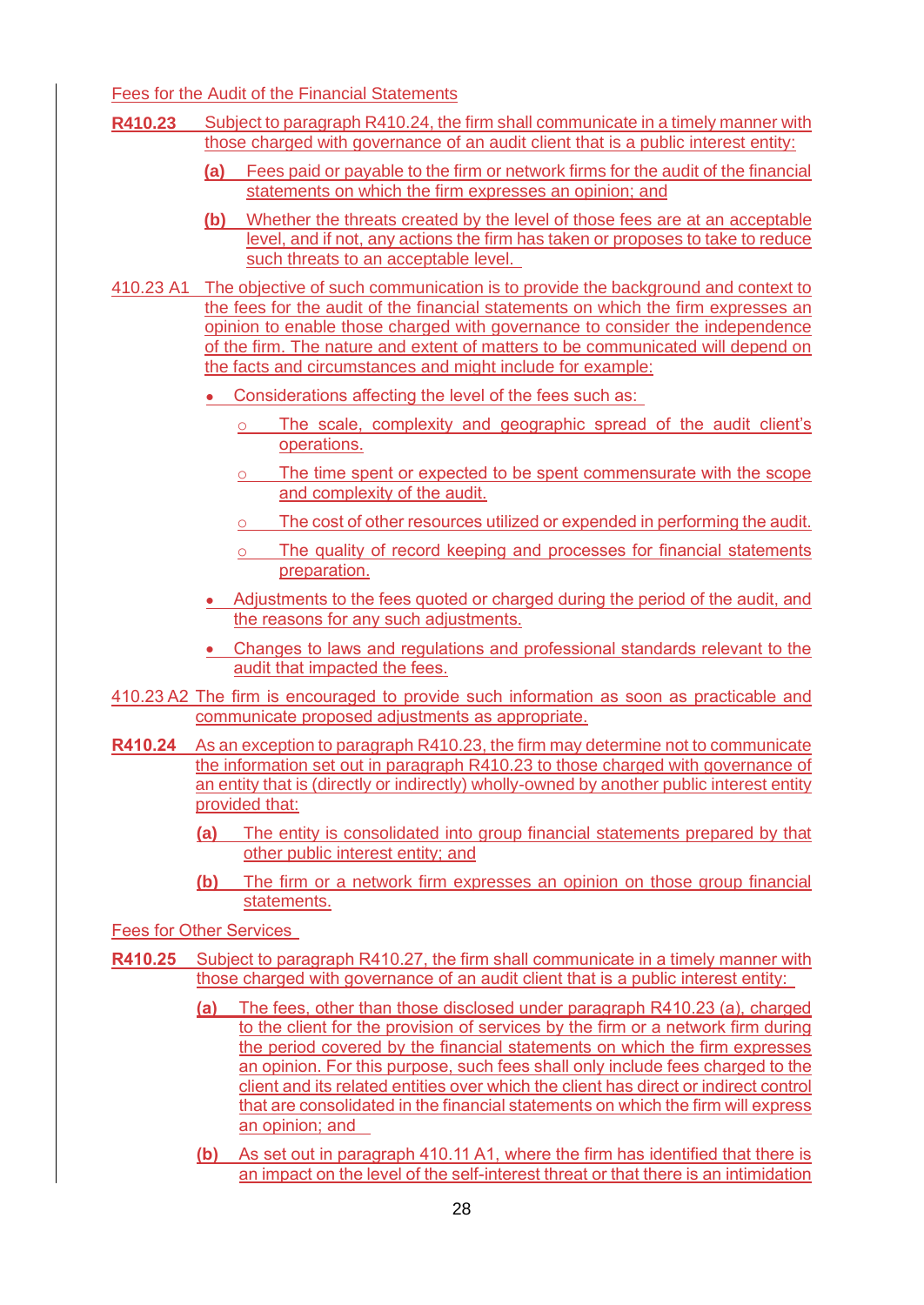threat to independence created by the proportion of fees for services other than audit relative to the audit fee:

- **(i)** Whether such threats are at an acceptable level; and
- **(ii)** If not, any actions that the firm has taken or proposes to take to reduce such threats to an acceptable level.
- 410.25 A1 The objective of such communication is to provide the background and context to the fees for other services to enable those charged with governance to consider the independence of the firm. The nature and extent of matters to be communicated will depend on the facts and circumstances and might include for example:
	- The amount of fees for other services that are required by law or regulation.
	- The nature of other services provided and their associated fees.
	- Information on the nature of the services provided under a general policy approved by those charged with governance and associated fees.
	- The proportion of fees referred to in paragraph R410.25(a) to the aggregate of the fees charged by the firm and network firms for the audit of the financial statements on which the firm expresses an opinion.
- **R410.26** The firm shall include in the communication required by paragraph R410.25(a) the fees, other than those disclosed under paragraph R410.23(a), charged to any other related entities over which the audit client has direct or indirect control for the provision of services by the firm or a network firm, when the firm knows, or has reason to believe, that such fees are relevant to the evaluation of the firm's independence.
- 410.26 A1 Factors the firm might consider when determining whether the fees, other than those disclosed under paragraph R410.23(a), charged to such other related entities, individually and in the aggregate, for the provision of services by the firm or a network firm are relevant to the evaluation of the firm's independence include:
	- The extent of the audit client's involvement in the appointment of the firm or network firm for the provision of such services, including the negotiation of fees.
	- The significance of the fees paid by the other related entities to the firm or a network firm.
	- The proportion of fees from the other related entities to the fees paid by the client.
- **R410.27** As an exception to paragraph R410.25, the firm may determine not to communicate the information set out in paragraph R410.25 to those charged with governance of an entity that is (directly or indirectly) wholly-owned by another public interest entity provided that:
	- **(a)** The entity is consolidated into group financial statements prepared by that other public interest entity; and
	- **(b)** The firm or a network firm expresses an opinion on those group financial statements.

Audit Clients that are Listed Entities or Public Companies

**SG410.4A27A**Where an audit client is a listed entity or a public company and the amount of annual fees received by the firm or its network firms for non-audit-services other than audit ("such fees") compared to the total annual audit fees from the audit client is 50% or more, the firm shall disclose to those charged with governance of the audit client to whom the firm is expressing the opinion on the financial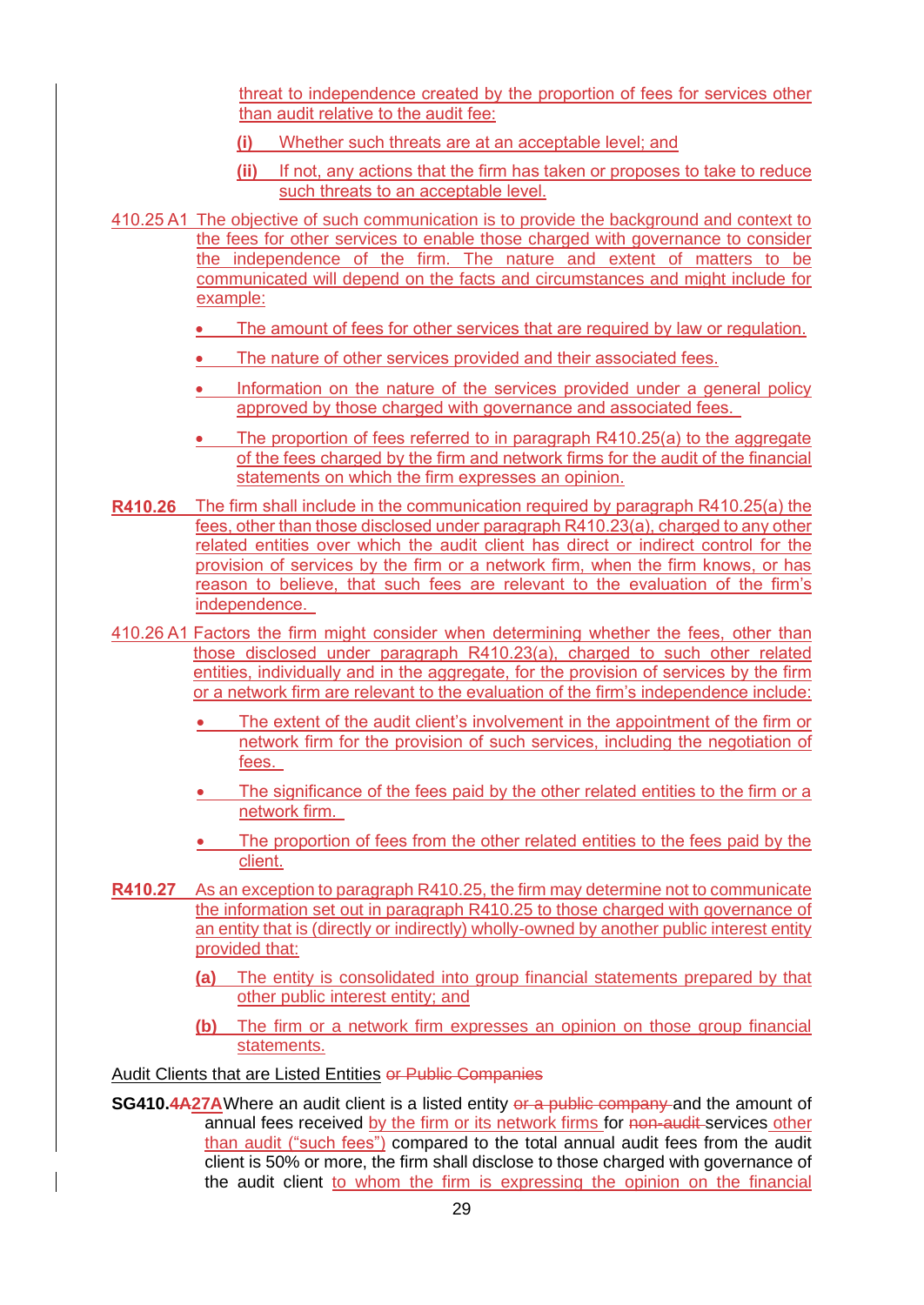statements the fact that the total of such fees represent 50% or more of total annual audit fees received by the firm or its network firms and discuss the safeguards it will apply to reduce the threat to an acceptable level.

For this purpose:

- **(a)** such fees shall only include fees charged to the client and its related entities over which the client has direct or indirect control; and
- **(b)** such fees shall not include the fees received for audit-related services as defined in the Glossary.

Examples of a safeguards that could be considered and applied include: is having an appropriate reviewer who was not involved in the audit or the service other than audit review the relevant audit work.

(a) Independent internal or external quality control reviews of the engagement; and

(b) Consulting a third party, such as a professional regulatory body or other professional accountant, on key audit judgements.

**SG410.27B** The firm shall obtain confirmation from each network firm that provides services other than audit to:

- **(a)** an entity that has direct or indirect control over the audit client if the client is material to such entity<sup>1</sup>; and
- **(b)** an entity which is under common control with the audit client (a "sister entity") if the sister entity and the client are both material to the entity that controls both the client and sister entity<sup>2</sup>;

such that the total fees for such services received by the network firm do not exceed 1% of that network firm's revenue for the year.

When such fees for services other than audit exceed 1% of the network firm's revenue for the year, the firm or the ethics and independence partner (or equivalent) of the firm shall communicate in a timely manner with those charged with governance of the audit client for which that firm is expressing the audit opinion that there is no undue influence from the network firm on the firm's execution of audit.

Fee Dependency

- **R410.28** Where the total fees from an audit client that is a public interest entity represent, or are likely to represent, more than 15% of the total fees received by the firm, the firm shall communicate with those charged with governance:
	- **(a)** That fact and whether this situation is likely to continue;
	- **(b)** The safeguards applied to address the threats created, including, where relevant, the use of a pre-issuance review (Ref: Para R410.18); and
	- **(c)** Any proposal to continue as the auditor under paragraph R410.21.

*Public Disclosure of Fee-related Information*

410.29 A1 In view of the public interest in the audits of public interest entities, it is beneficial for stakeholders to have visibility about the professional relationships between the firm and the audit client which might reasonably be thought to be relevant to the evaluation of the firm's independence. In a wide number of jurisdictions, there already exist requirements regarding the disclosure of fees by an audit client for both audit and services other than audit paid and payable to the firm and network

Subparagraph (a) of the definition of a related entity in the Glossary.

<sup>&</sup>lt;sup>2</sup> Subparagraph (e) of the definition of a related entity in the Glossary.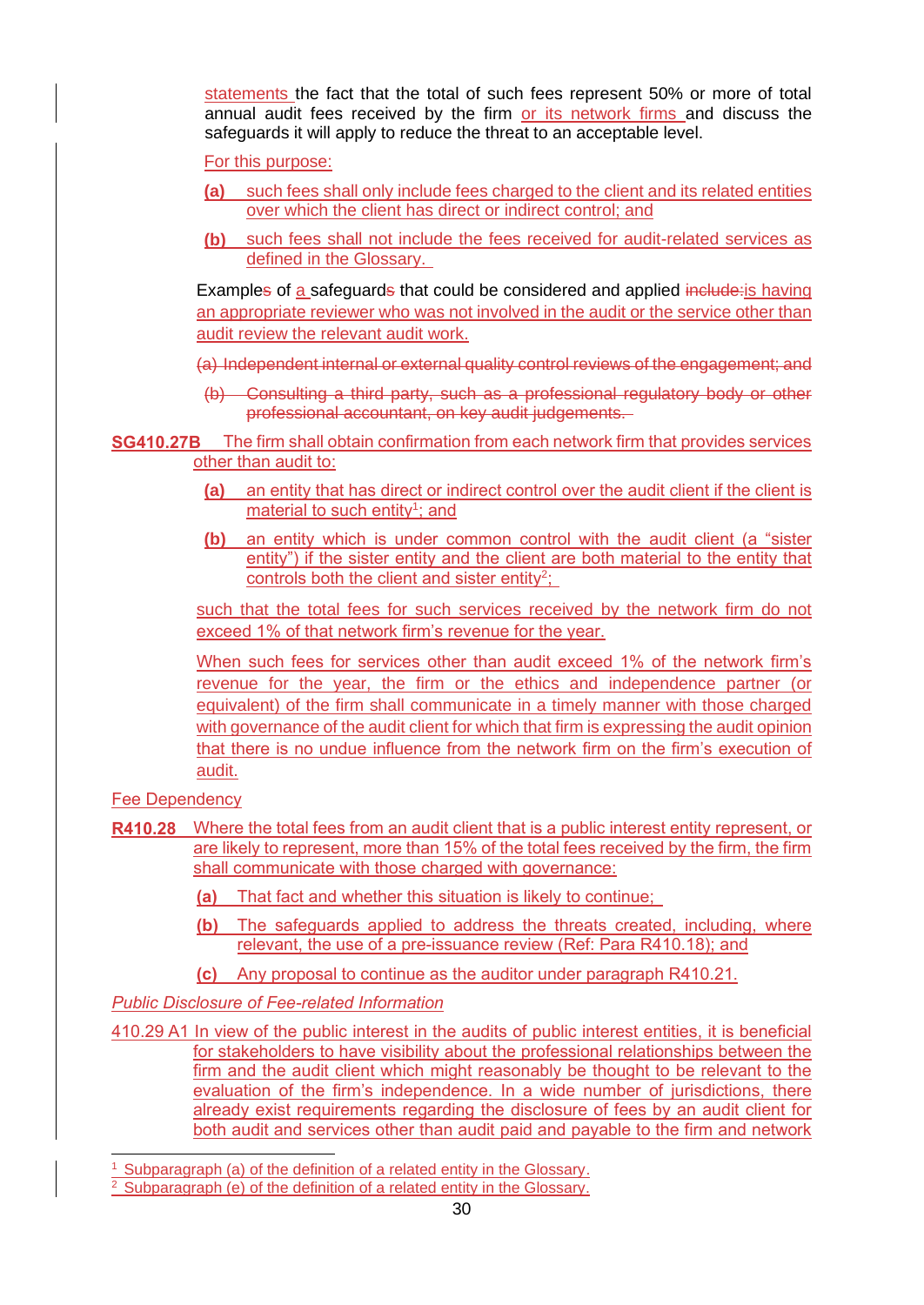firms. Such disclosures often require the disaggregation of fees for services other than audit into different categories.

- **R410.30** If laws and regulations do not require an audit client to disclose audit fees, fees for services other than audit paid or payable to the firm and network firms and information about fee dependency, the firm shall discuss with those charged with governance of an audit client that is a public interest entity:
	- **(a)** The benefit to the client's stakeholders of the client making such disclosures that are not required by laws and regulations in a manner deemed appropriate, taking into account the timing and accessibility of the information; and
	- **(b)** The information that might enhance the users' understanding of the fees paid or payable and their impact on the firm's independence.
- 410.30 A1 Examples of information relating to fees that might enhance the users' understanding of the fees paid or payable and their impact on the firm's independence include:
	- Comparative information of the prior year's fees for audit and services other than audit.
	- The nature of services and their associated fees as disclosed under paragraph R410.31(b).
	- Safeguards applied when the total fees from the client represent or are likely to represent more than 15% of the total fees received by the firm.
- **R410.31** After the discussion with those charged with governance as set out in paragraph R410.30, to the extent that the audit client that is a public interest entity does not make the relevant disclosure, subject to paragraph R410.32, the firm shall publicly disclose:
	- **(a)** Fees paid or payable to the firm and network firms for the audit of the financial statements on which the firm expresses an opinion;
	- **(b)** Fees, other than those disclosed under (a), charged to the client for the provision of services by the firm or a network firm during the period covered by the financial statements on which the firm expresses an opinion. For this purpose, such fees shall only include fees charged to the client and its related entities over which the client has direct or indirect control that are consolidated in the financial statements on which the firm will express an opinion;
	- **(c)** Any fees, other than those disclosed under (a) and (b), charged to any other related entities over which the audit client has direct or indirect control for the provision of services by the firm or a network firm when the firm knows, or has reason to believe, that such fees are relevant to the evaluation of the firm's independence; and
	- **(d)** If applicable, the fact that the total fees received by the firm from the audit client represent, or are likely to represent, more than 15% of the total fees received by the firm for two consecutive years, and the year that this situation first arose.
- 410.31 A1 The firm might also disclose other information relating to fees that will enhance the users' understanding of the fees paid or payable and the firm's independence, such as the examples described in paragraph 410.30 A1.
- 410.31 A2 Factors the firm might consider when making the determination required by paragraph R410.31(c) are set out in paragraph 410.26 A1.
- 410.31 A3 When disclosing fee-related information in compliance with paragraph R410.31,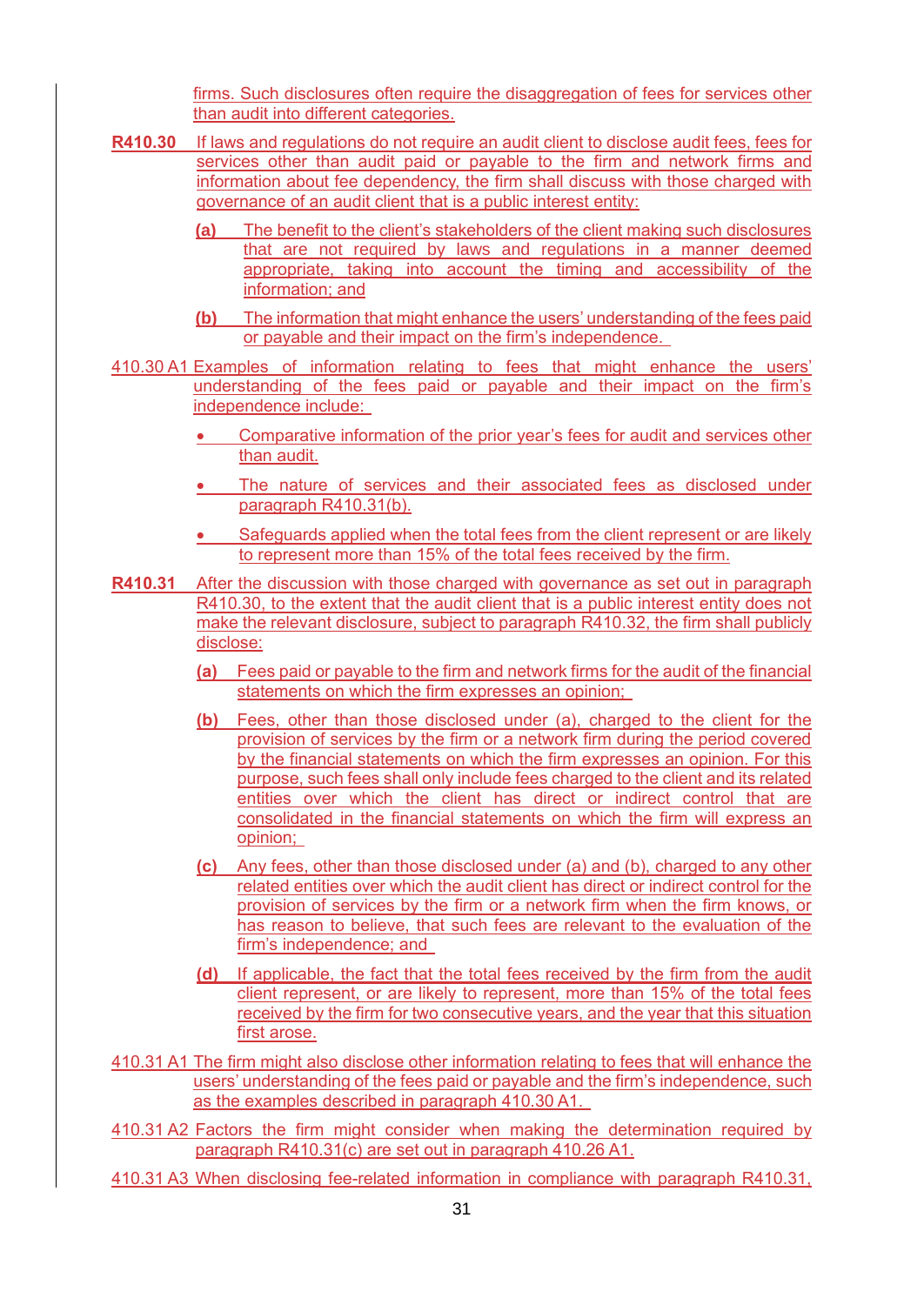the firm might disclose the information in a manner deemed appropriate taking into account the timing and accessibility of the information to stakeholders, for example:

- On the firm's website.
- In the firm's transparency report.
- In an audit quality report.
- Through targeted communication to specific stakeholders, for example a letter to the shareholders.
- In the auditor's report.
- **R410.32** As an exception to paragraph R410.31, the firm may determine not to publicly disclose the information set out in paragraph R410.31 relating to:
	- **(a)** A parent entity that also prepares group financial statements provided that the firm or a network firm expresses an opinion on the group financial statements; or
	- **(b)** An entity (directly or indirectly) wholly-owned by another public interest entity provided that:
		- **(i)** The entity is consolidated into group financial statements prepared by that other public interest entity; and
		- **(ii)** The firm or a network firm expresses an opinion on those group financial statements.

*Considerations for Review Clients*

**R410.33** This section sets out requirements for a firm to communicate fee-related information of an audit client that is a public interest entity and to disclose publicly fee-related information to the extent that the client does not disclose such information. As an exception to those requirements, the firm may determine not to communicate or pursue disclosure of such information where a review client is not also an audit client.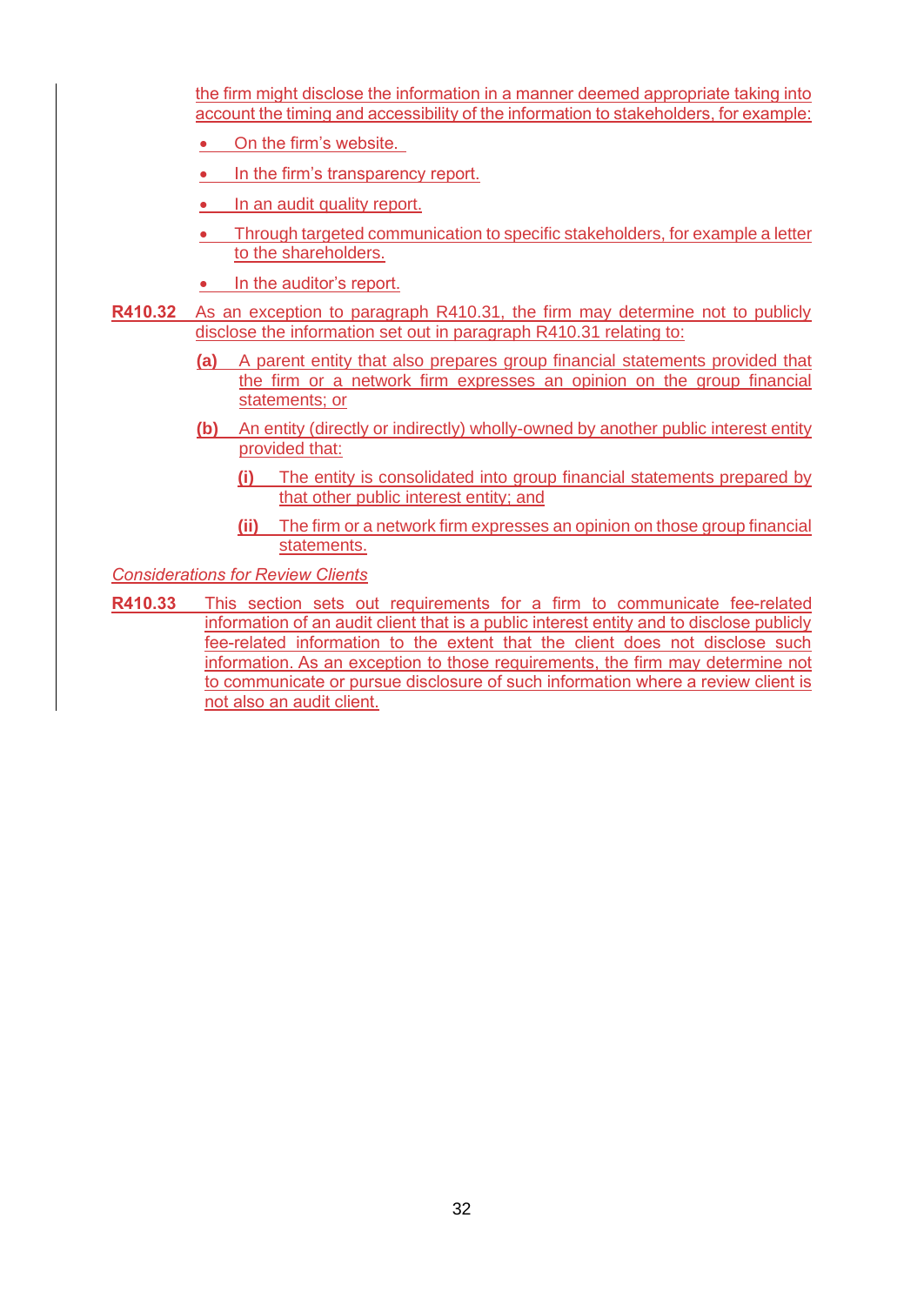### **TEMPORARY PERSONNEL ASSIGNMENTS**

…

…

#### **Requirements and Application Material**

#### **General**

- **R525.4** A firm or network firm shall not loan personnel to an audit client unless the firm or network firm is satisfied that:
	- **(a)** Such assistance is provided only for a short period of time;
	- **(b)** The personnel are not involved in providing non-assurance services that would not be permitted under Section 600 and its subsections; and
	- **(be)** The Such personnel do will not assume management responsibilities and the audit client is will be responsible for directing and supervising the activities of the such personnel;-
	- **(c)** Any threat to the independence of the firm or network firm arising from the professional services undertaken by such personnel is eliminated or safeguards are applied to reduce such threat to an acceptable level; and
	- **(d)** Such personnel will not undertake or be involved in professional services that the firm or network firm is prohibited from performing by the Code.

…

[Other paragraphs of extant Section 525 remain unchanged.]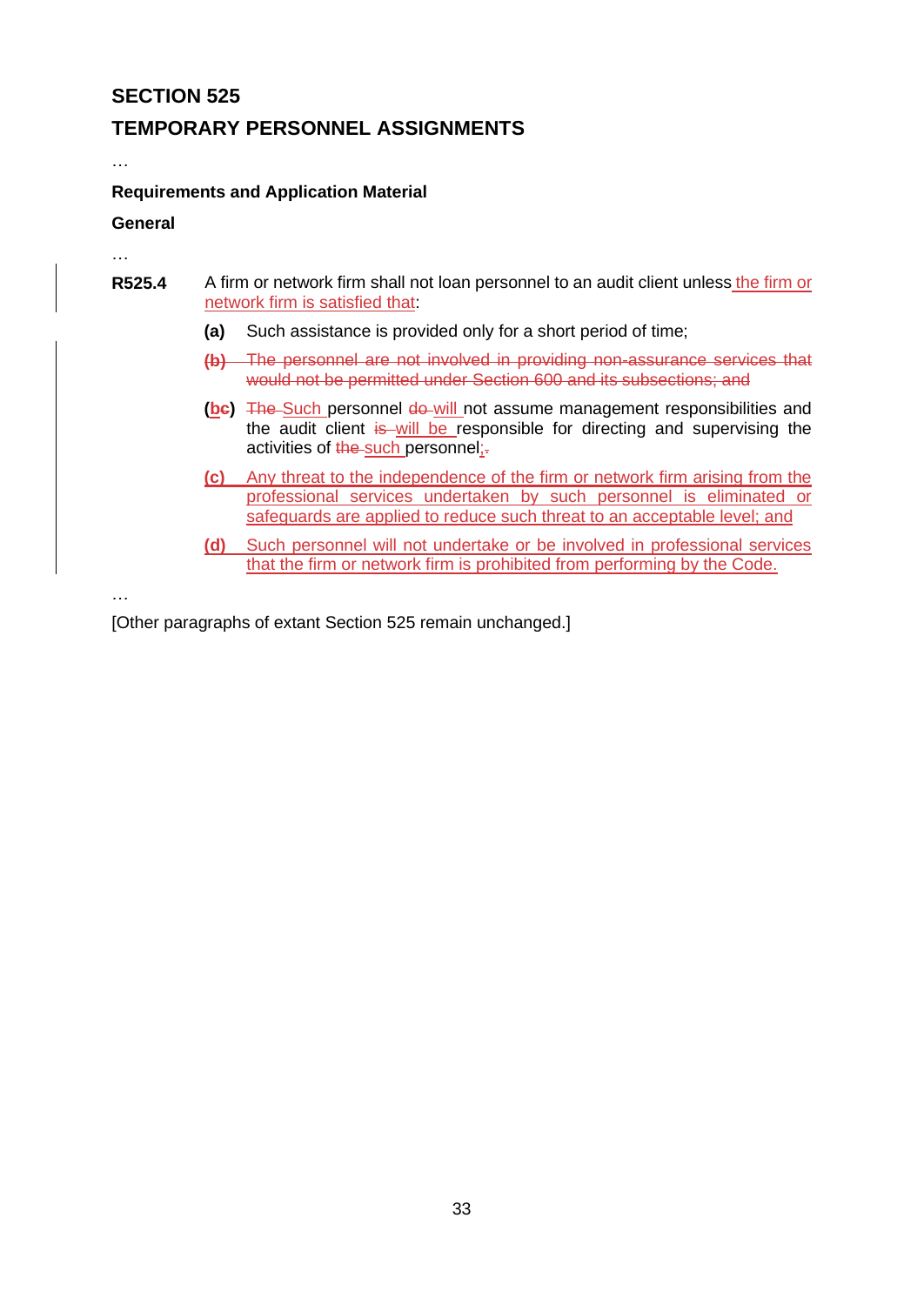# **PROVISION OF NON-ASSURANCE SERVICES TO AN AUDIT CLIENT**

#### **Introduction**

- 600.1 Firms are required to comply with the fundamental principles, be independent, and apply the conceptual framework set out in Section 120 to identify, evaluate and address threats to independence.
- 600.2 Firms and network firms might provide a range of non-assurance services to their audit clients, consistent with their skills and expertise. Providing non-assurance services to audit clients might create threats to compliance with the fundamental principles and threats to independence.
- 600.3 This section sets out requirements and application material relevant to applying the conceptual framework to identify, evaluate and address threats to independence when providing non-assurance services to audit clients. The subsections that follow set out specific requirements and application material that are relevant when a firm or a network firm provides certain types of non-assurance services to audit clients and indicate the types of threats that might be created as a result. Some of the subsections include requirements that expressly prohibit a firm or network firm from providing certain services to an audit client in certain circumstances because the threats created cannot be addressed by applying safeguards.
- 600.6 A24 Some of the subsections include requirements that expressly prohibit a firm or a network firm from providing certain services to an audit client in certain circumstances because the threats created cannot be eliminated and safeguards are not capable of being applied to reduce the threats to an acceptable leveladdressed by applying safeguards.
- 600.4 A25 New business practices, the evolution of financial markets and changes in information technology, are among thesome developments that make it impossible to draw up an all-inclusive list of non-assurance services that firms and network firms might be provided to an audit client. The conceptual framework and the general provisions in this section apply when a firm proposes to a client to provide a non-assurance service for which there are no specific requirements and application materialAs a result, the Code does not include an exhaustive list of all non-assurance services that might be provided to an audit client.

#### **Requirements and Application Material**

#### **General**

*Non-Assurance Services Provisions in Laws or Regulations*

600.6 A1 Paragraphs R100.6 to 100.7 A1 set out requirements and application material relating to compliance with the Code. If there are laws and regulations in a jurisdiction relating to the provision of non-assurance services to audit clients that differ from or go beyond those set out in this section, firms providing nonassurance services to which such provisions apply need to be aware of those differences and comply with the more stringent provisions.

*Risk of Assuming Management Responsibilities when Providing a Non-Assurance Service*

600.7 A1 When a firm or a network firm provides a non-assurance service to an audit client, there is a risk that the firm or network firm will assume a management responsibility unless the firm or network firm is satisfied that the requirements in paragraph R400.14 have been complied with.

*Accepting an Engagement to Provide a Non-Assurance Service*

**R600.48** Before a firm or a network firm accepts an engagement to provide a non-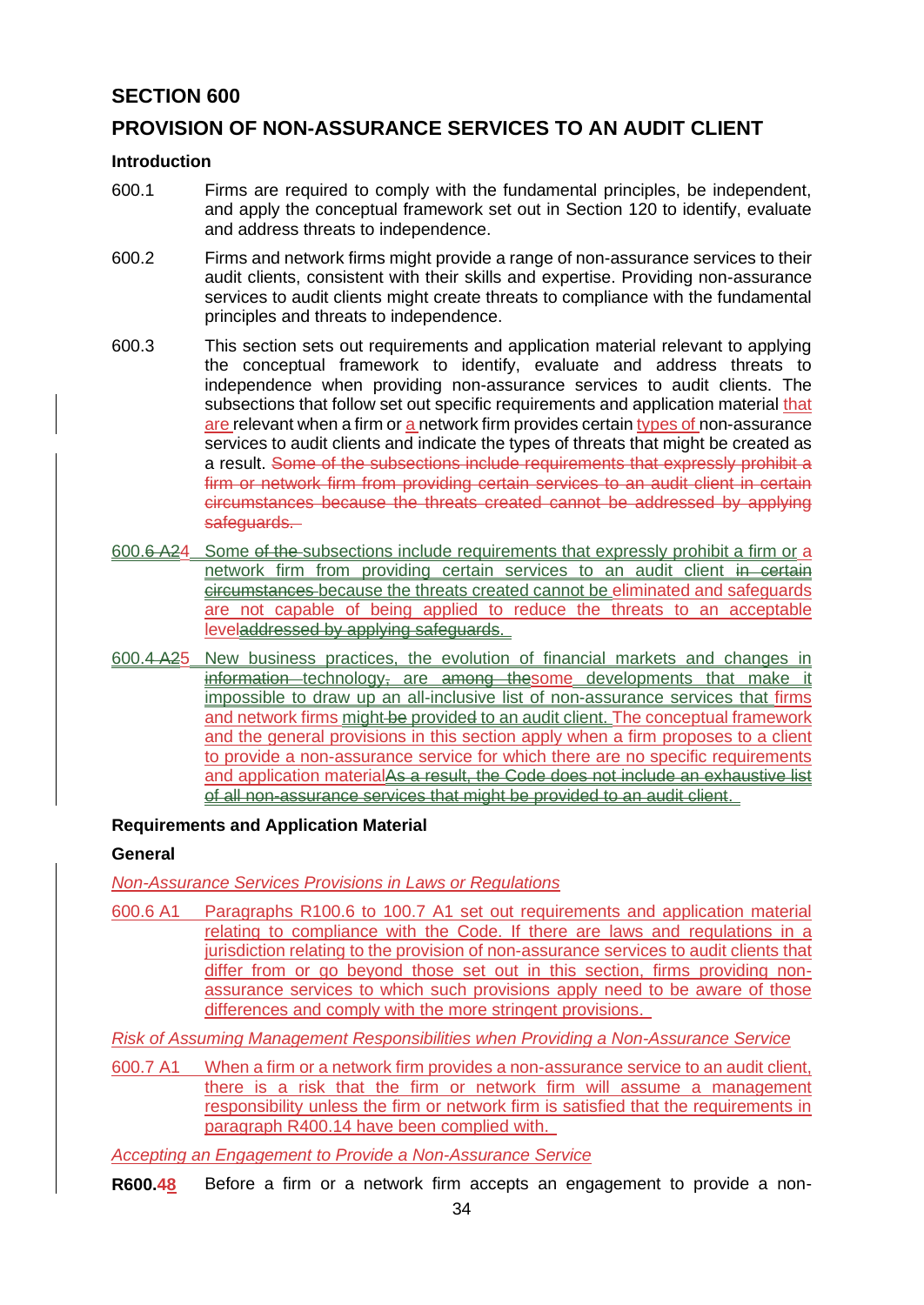assurance service to an audit client, the firm shall apply the conceptual framework to identify, evaluate and address any threat to independence that might be created by providing that servicedetermine whether providing such a service might create a threat to independence.

- 600.4 A1 The requirements and application material in this section assist the firm in analysing certain types of non-assurance services and the related threats that might be created if a firm or network firm provides non-assurance services to an audit client.
- 600.4 A2 New business practices, the evolution of financial markets and changes in information technology, are among the developments that make it impossible to draw up an all-inclusive list of non-assurance services that might be provided to an audit client. As a result, the Code does not include an exhaustive list of all nonassurance services that might be provided to an audit client.

#### *Identifying and Evaluating Threats*

#### All Audit Clients

- 600.9 A1 A description of the categories of threats that might arise when a firm or a network firm provides a non-assurance service to an audit client is set out in paragraph 120.6 A3.
- 600.5 9 A1A2 Factors that are relevant in identifying the different threats that might be created by providing a non-assurance service to an audit client, and evaluating the level of such threats created by providing a non-assurance service to an audit client include:
	- The nature, scope, intended use and purpose of the service.
	- The manner in which the service will be provided, such as the personnel to be involved and their location.
	- The degree of reliance that will be placed on the outcome of the service as part of the audit.
	- The legal and regulatory environment in which the service is provided.
	- Whether the client is a public interest entity. For example, providing a nonassurance service to an audit client that is a public interest entity might be perceived to result in a higher level of a threat.
	- The level of expertise of the client's management and employees with respect to the type of service provided.
	- The extent ofto which the client's involvement in determinesing significant matters of judgement. (Ref: Para. R400.13 to R400.14).
	- Whether the outcome of the service will affect the accounting records or matters reflected in the financial statements on which the firm will express an opinion, and, if so:
		- o The extent to which the outcome of the service will have a material effect on the financial statements.
		- o The degree of subjectivity involved in determining the appropriate amounts or treatment for those matters reflected in the financial statements.
	- The level of expertise of the client's management and employees with respect to the type of service provided.
	- The extent of the client's involvement in determining significant matters of judgement.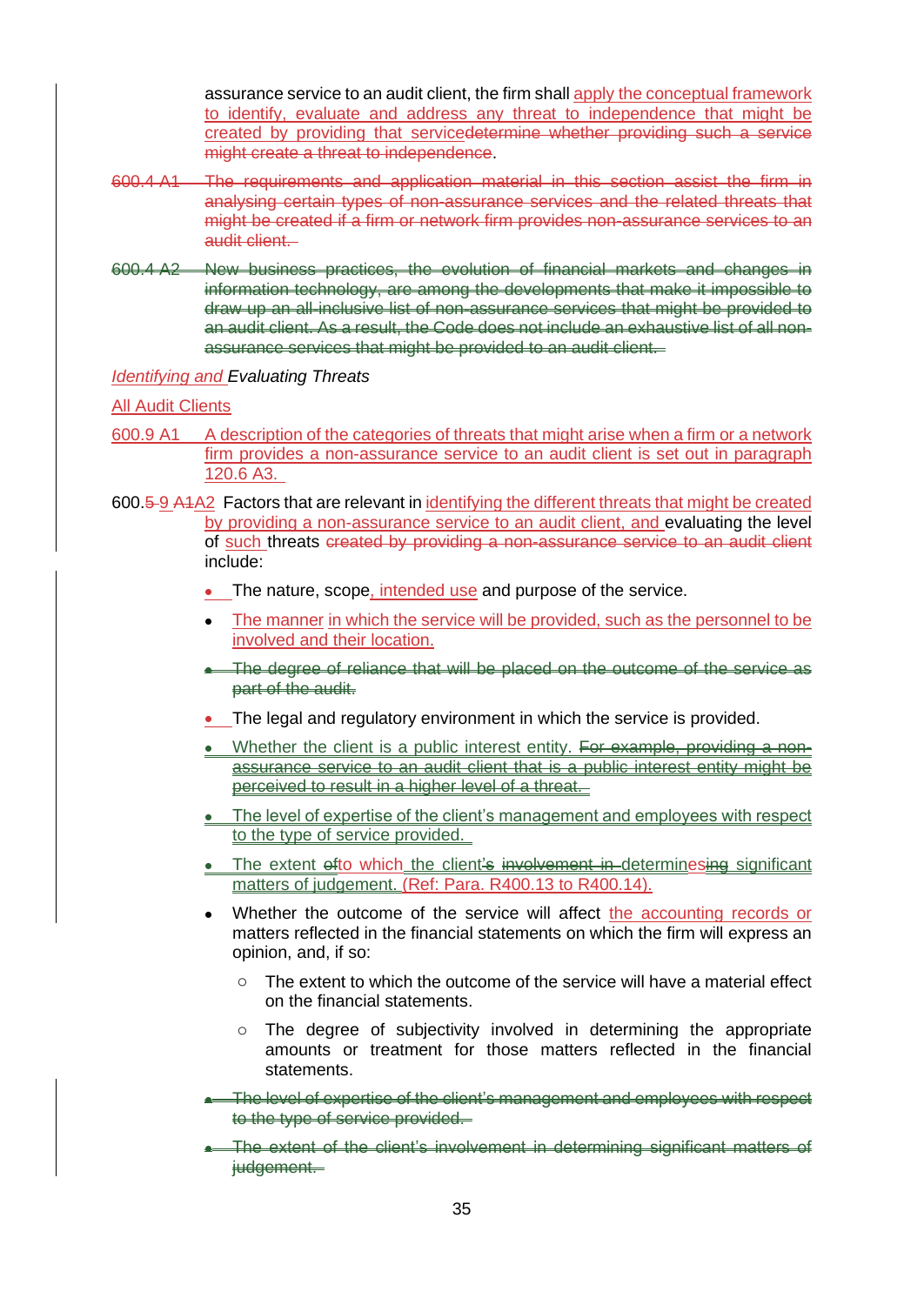- The nature and extent of the impact of the service, if any, on the systems that generate information that forms a significant part of the client's:
	- o Accounting records or financial statements on which the firm will express an opinion.
	- Internal controls over financial reporting.
- Whether the client is a public interest entity. For example, providing a nonassurance service to an audit client that is a public interest entity might be perceived to result in a higher level of a threat. The degree of reliance that will be placed on the outcome of the service as part of the audit.
- The fee relating to the provision of the non-assurance service.
- 600.5 9 A2A3 Subsections 601 to 610 include examples of additional factors that are relevant in identifying threats to independence created by providing certain non-assurance services, and evaluating the level of such threats created by providing the nonassurance services set out in those subsections.

Materiality in relation to financial statements

- 600.510 A13 Materiality is a factor that is relevant in evaluating threats created by providing a non-assurance service to an audit client. Subsections 601 to 610 refer to materiality in relation to an audit client's financial statements. The concept of materiality in relation to an audit is addressed in SSA 320, *Materiality in Planning and Performing an Audit,* and in relation to a review in SSRE 2400 (Revised), *Engagements to Review Historical Financial Statements.* The determination of materiality involves the exercise of professional judgement and is impacted by both quantitative and qualitative factors. It is also affected by perceptions of the financial information needs of users.
- 600.10 A2 Where the Code expressly prohibits the provision of a non-assurance service to an audit client, a firm or a network firm is not permitted to provide that service, regardless of the materiality of the outcome or results of the non-assurance service on the financial statements on which the firm will express an opinion.

Providing advice and recommendations

600.11 A1 Providing advice and recommendations might create a self-review threat. Whether providing advice and recommendations creates a self-review threat involves making the determination set out in paragraph R600.14. Where the audit client is not a public interest entity and a self-review threat is identified, the firm is required to apply the conceptual framework to evaluate and address the threat. If the audit client is a public interest entity, paragraphs R600.16 and R600.17 apply.

Multiple non-assurance services provided to the same audit client

- 600.5 A4**R600.12** When aA firm or a network firm might provides multiple non-assurance services to an audit client..., the firm shall consider whether, in addition to the threats created by each service individually, the combined effect of such services creates or impacts threats to independenceln these circumstances the consideration of the combined effect of threats created by providing those services is relevant to the firm's evaluation of threats.
- 600.12 A1 In addition to paragraph 600.9 A2, factors that are relevant in a firm's evaluation of the level of threats to independence created where multiple non-assurance services are provided to an audit client might include whether:
	- The combined effect of providing multiple services increases the level of threat created by each service assessed individually.
	- The combined effect of providing multiple services increases the level of any threat arising from the overall relationship with the audit client.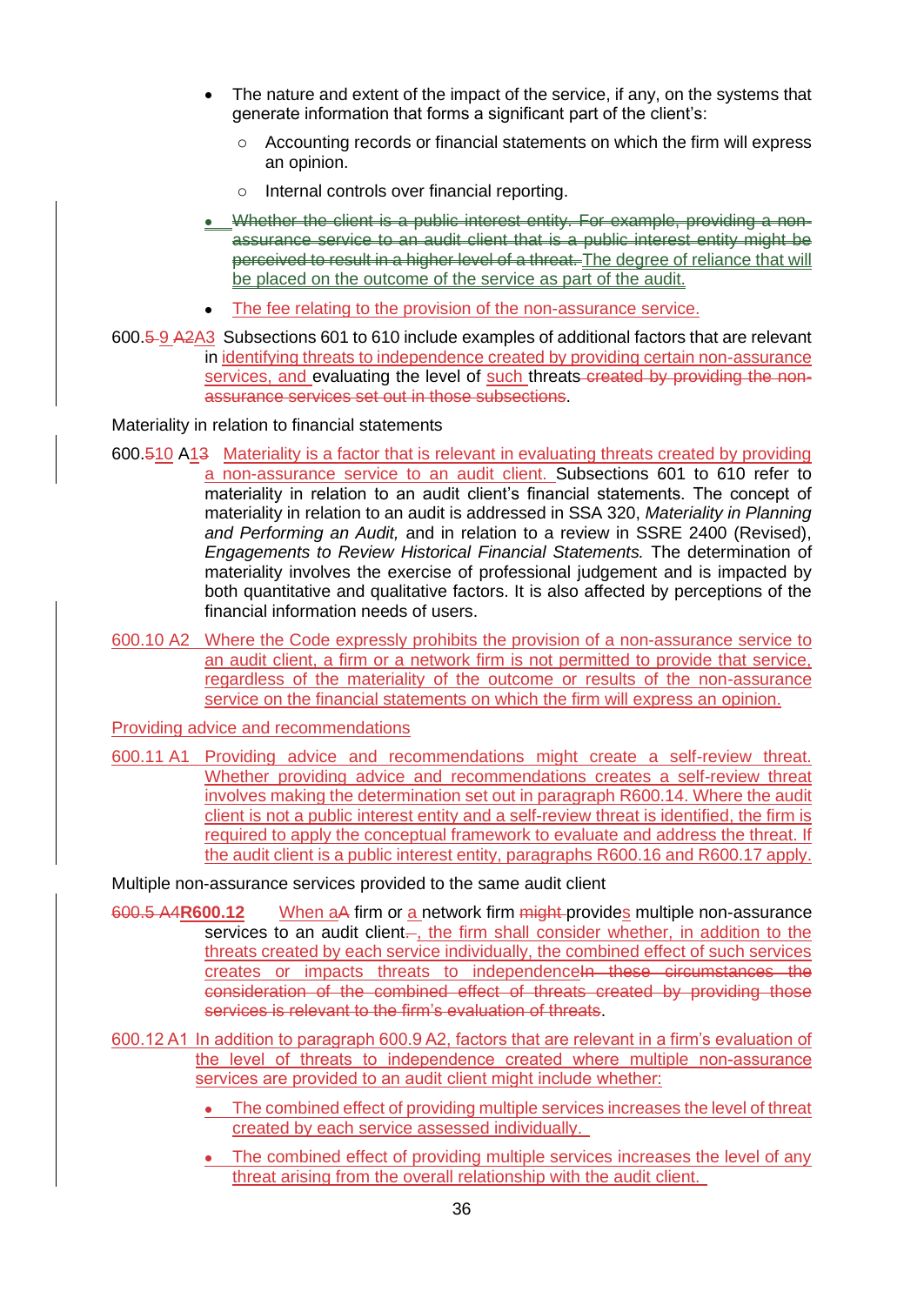Self-review threats

- 600.13 A1 When a firm or a network firm provides a non-assurance service to an audit client, there might be a risk of the firm auditing its own or the network firm's work, thereby giving rise to a self-review threat. A self-review threat is the threat that a firm or a network firm will not appropriately evaluate the results of a previous judgment made or an activity performed by an individual within the firm or network firm as part of a non-assurance service on which the audit team will rely when forming a judgment as part of an audit.
- **R600.14** Before providing a non-assurance service to an audit client, a firm or a network firm shall determine whether the provision of that service might create a self-review threat by evaluating whether there is a risk that:
	- **(a)** The results of the service will form part of or affect the accounting records, the internal controls over financial reporting, or the financial statements on which the firm will express an opinion; and
	- **(b)** In the course of the audit of those financial statements on which the firm will express an opinion, the audit team will evaluate or rely on any judgments made or activities performed by the firm or network firm when providing the service.

Audit Clients that are Public Interest Entities

- 600.15 A1 When the audit client is a public interest entity, stakeholders have heightened expectations regarding the firm's independence. These heightened expectations are relevant to the reasonable and informed third party test used to evaluate a selfreview threat created by providing a non-assurance service to an audit client that is a public interest entity.
- 600.15 A2 Where the provision of a non-assurance service to an audit client that is a public interest entity creates a self-review threat, that threat cannot be eliminated, and safeguards are not capable of being applied to reduce that threat to an acceptable level.

Self-review threats

**R600.16** A firm or a network firm shall not provide a non-assurance service to an audit client that is a public interest entity if the provision of that service might create a selfreview threat in relation to the audit of the financial statements on which the firm will express an opinion. (Ref: Para. 600.13 A1 and R600.14).

Providing advice and recommendations

- **R600.17** As an exception to paragraph R600.16, a firm or a network firm may provide advice and recommendations to an audit client that is a public interest entity in relation to information or matters arising in the course of an audit provided that the firm:
	- **(a)** Does not assume a management responsibility (Ref: Para. R400.13 and R400.14); and
	- **(b)** Applies the conceptual framework to identify, evaluate and address threats, other than self-review threats, to independence that might be created by the provision of that advice.
- 601.3 A3600.17 A1 Examples of advice and recommendations that might be provided in relation to information or matters arising in the course of an audit include The audit process necessitates dialogue between the firm and the management of the audit client, which might involve:
	- Advising on Applying accounting and financial reporting standards or policies and financial statement disclosure requirements.
	- Advising onAssessing the appropriateness of financial and accounting control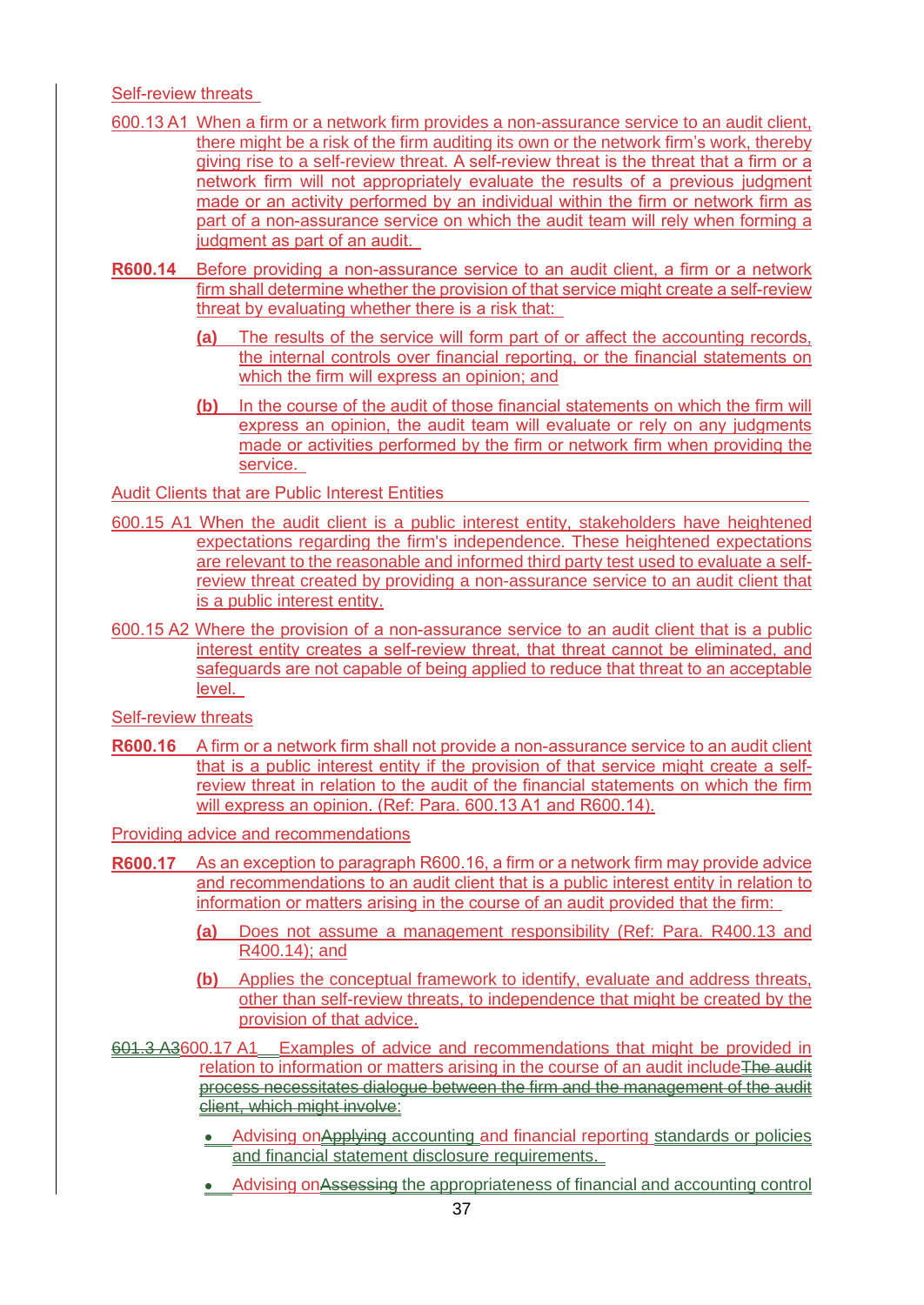and the methods used in determining the stated amounts in the financial statements and related disclosuresof assets and liabilities.

- Proposing adjusting journal entries arising from audit findings.
- Discussing findings on internal controls over financial reporting and processes and recommending improvements.
- -Discussing how to These activities are considered to be a normal part of the audit process and do not usually create threats as long as the client is responsible for making decisions in the preparation of accounting records and financial statements.
- 601.3 A4 Similarly, the client might request technical assistance on matters such as resolvinge account reconciliation problems.
- Advising on compliance Complying with group accounting policies.
- Transitioning to a different financial reporting framework such as International Financial Reporting Standards.

Such services do not usually create threats provided neither the firm nor network firm assumes a management responsibility for the client.

#### *Addressing Threats*

#### All Audit Clients

- 600.6 18 A1 Subsections 601 to 610 include examples of actions, including safeguards, that might address threats to independence created by providing those non-assurance services when threats are not at an acceptable level. Those examples are not exhaustive.
- 600.6 A2 Some of the subsections include requirements that expressly prohibit a firm or network firm from providing certain services to an audit client in certain circumstances because the threats created cannot be addressed by applying safeguards.
- 600.6 A3 Paragraphs R120.10 to 120.10 A2 include a requirement and application material that are relevant when addressing threats to independence, includings a description of safeguards. In relation to providing non-assurance services to audit clients, safeguards are actions, individually or in combination, that the firm takes that effectively reduce threats to independence to an acceptable level. In some situations, when a threat is created by providing a non-assurance service to an audit client, safeguards might not be available. In such situations, the application of the conceptual framework set out in Section 120 requires the firm to decline or end the non-assurance service or the audit engagement.
- 600.18 A2 Threats to independence created by providing a non-assurance service or multiple services to an audit client vary depending on the facts and circumstances of the audit engagement and the nature of the service. Such threats might be addressed by applying safeguards or by adjusting the scope of the proposed service.
- 600.18 A3 Examples of actions that might be safeguards to address such threats include:
	- Using professionals who are not audit team members to perform the service.
	- Having an appropriate reviewer who was not involved in providing the service review the audit work or service performed.
	- Obtaining pre-clearance of the outcome of the service from an appropriate authority (for example, a tax authority).
- 600.18 A4 Safeguards might not be available to reduce the threats created by providing a non-assurance service to an audit client to an acceptable level. In such a situation, the application of the conceptual framework requires the firm or network firm to: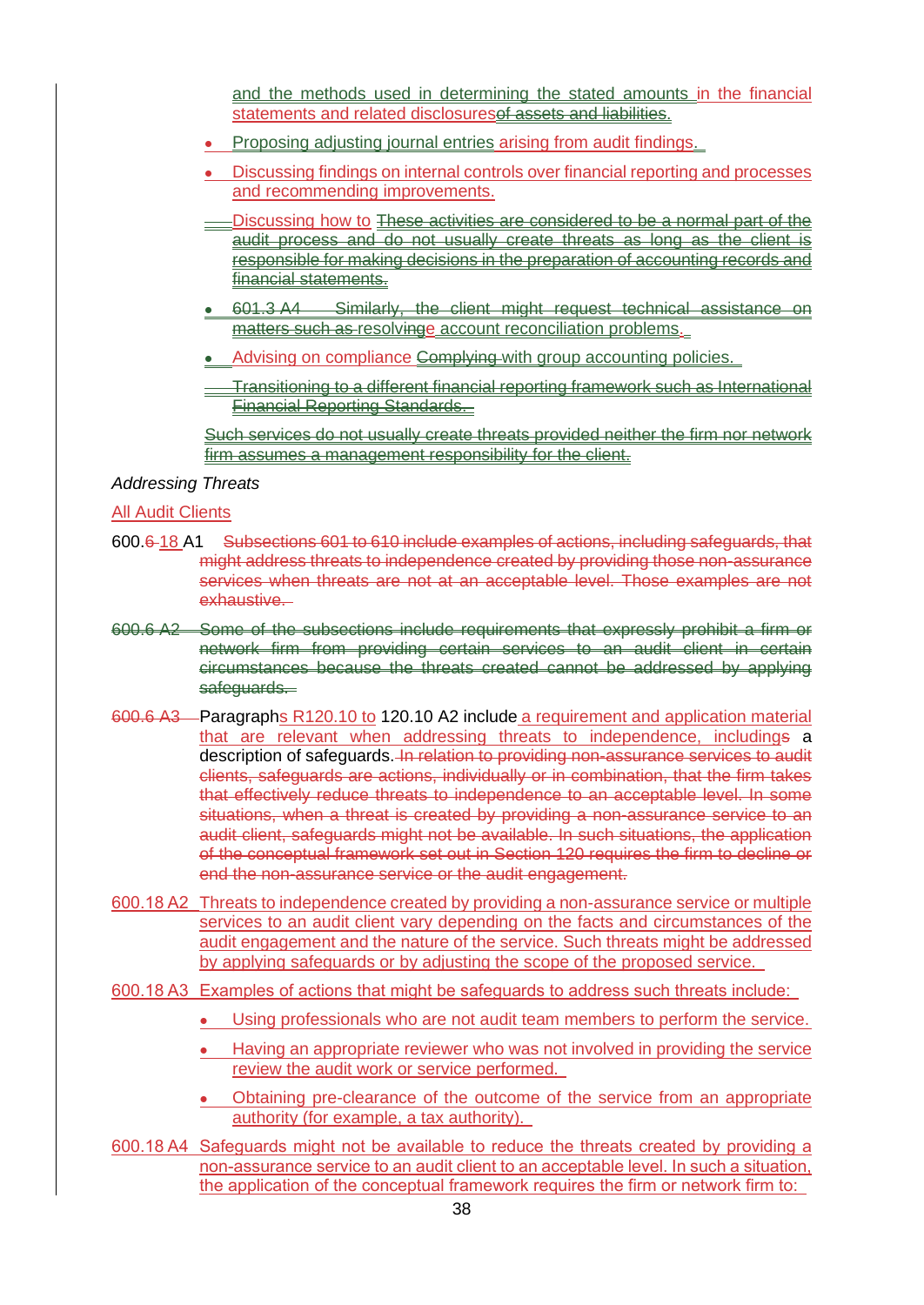- (a) Adjust the scope of the proposed service to eliminate the circumstances that are creating the threats;
- (b) Decline or end the service that creates the threats that cannot be eliminated or reduced to an acceptable level; or
- (c) End the audit engagement.

*Communication with Those Charged With Governance Regarding Non-Assurance Services*

All Audit Clients

600.19 A1 Paragraphs 400.40 A1 and 400.40 A2 are relevant to a firm's communication with those charged with governance in relation to the provision of non-assurance services.

Audit Clients that are Public Interest Entities

- 600.20 A1 Paragraphs R600.21 to R600.23 require a firm to communicate with those charged with governance of a public interest entity before the firm or network firm provides non-assurance services to entities within the corporate structure of which the public interest entity forms part that might create threats to the firm's independence from the public interest entity. The purpose of the communication is to enable those charged with governance of the public interest entity to have effective oversight of the independence of the firm that audits the financial statements of that public interest entity.
- 600.20 A2 To facilitate compliance with such requirements, a firm might agree with those charged with governance of the public interest entity a process that addresses when and with whom the firm is to communicate. Such a process might:
	- Establish the procedure for the provision of information about a proposed nonassurance service which might be on an individual engagement basis, under a general policy, or on any other agreed basis.
	- Identify the entities to which the process would apply, which might include other public interest entities within the corporate structure.
	- Identify any services that can be provided to the entities identified in paragraph R600.21 without specific approval of those charged with governance if they agree as a general policy that these services are not prohibited under this section and would not create threats to the firm's independence or, if any such threats are created, they would be at an acceptable level.
	- Establish how those charged with governance of multiple public interest entities within the same corporate structure have determined that authority for approving services is to be allocated.
	- Establish a procedure to be followed where the provision of information necessary for those charged with governance to evaluate whether a proposed service might create a threat to the firm's independence is prohibited or limited by professional standards, laws or regulations, or might result in the disclosure of sensitive or confidential information.
	- Specify how any issues not covered by the process might be resolved.
- **R600.21** Before a firm that audits the financial statements of a public interest entity, or a network firm accepts an engagement to provide a non-assurance service to:
	- (A) That public interest entity;
	- (B) Any entity that controls, directly or indirectly, that public interest entity; or
	- (C) Any entity that is controlled directly or indirectly by that public interest entity,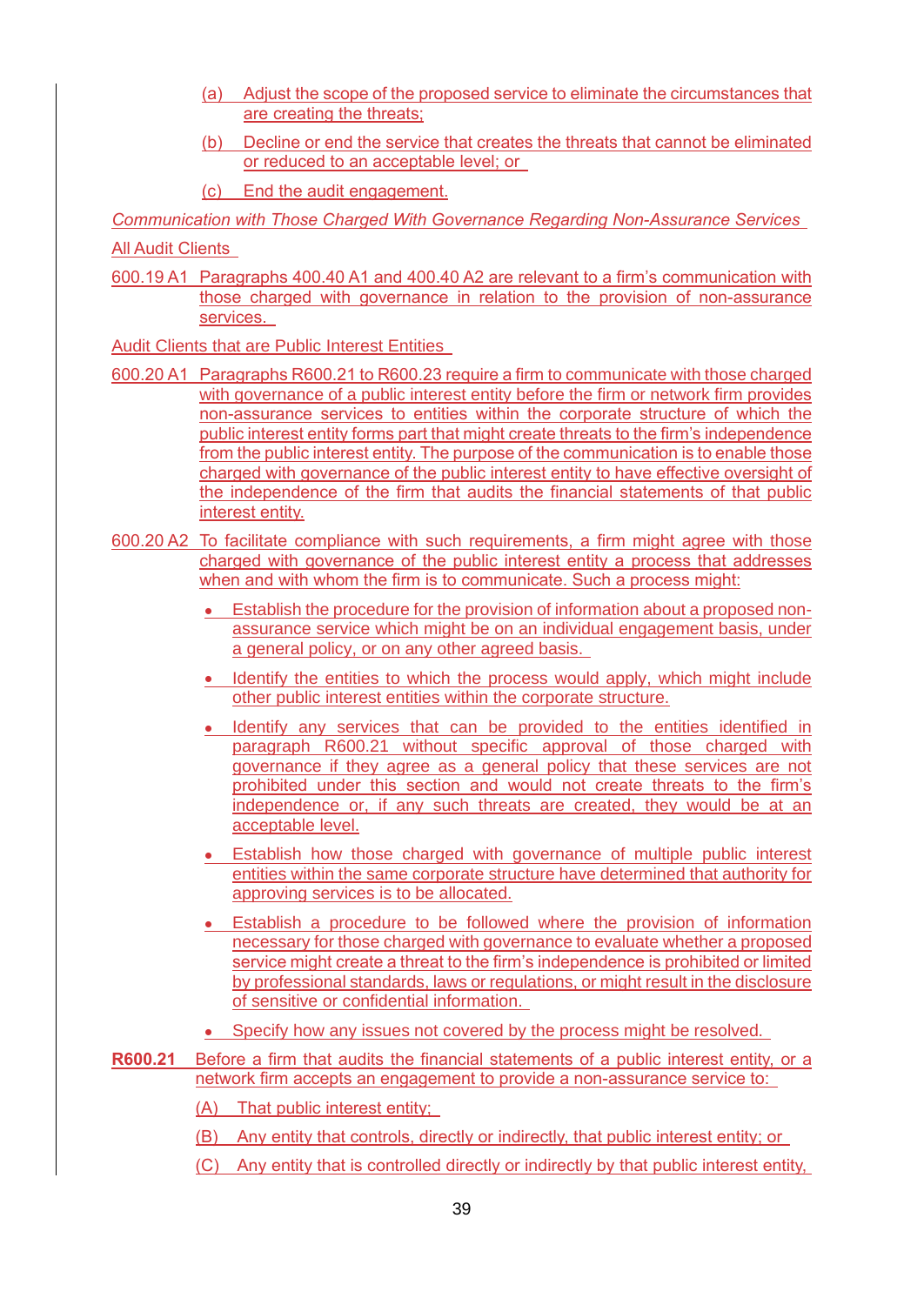the firm shall, unless already addressed when establishing a process agreed with those charged with governance:

- **(a)** Inform those charged with governance of the public interest entity that the firm has determined that the provision of the service:
	- **(i)** Is not prohibited; and
	- **(ii)** Will not create a threat to the firm's independence as auditor of the public interest entity or that any identified threat is at an acceptable level or, if not, will be eliminated or reduced to an acceptable level; and
- **(b)** Provide those charged with governance of the public interest entity with information to enable them to make an informed assessment about the impact of the provision of the service on the firm's independence.
- 600.21 A1 Examples of information that might be provided to those charged with governance of the public interest entity in relation to a particular non-assurance service include:
	- The nature and scope of the service to be provided.
	- The basis and amount of the proposed fee.
	- Where the firm has identified any threats to independence that might be created by the provision of the proposed service, the basis for the firm's assessment that the threats are at an acceptable level or, if not, the actions the firm or network firm will take to eliminate or reduce any threats to independence to an acceptable level.
	- Whether the combined effect of providing multiple services creates threats to independence or changes the level of previously identified threats.
- **R600.22** A firm or a network firm shall not provide a non-assurance service to any of the entities referred to in paragraph R600.21 unless those charged with governance of the public interest entity have concurred either under a process agreed with those charged with governance or in relation to a specific service with:
	- **(a)** The firm's conclusion that the provision of the service will not create a threat to the firm's independence as auditor of the public interest entity, or that any identified threat is at an acceptable level or, if not, will be eliminated, or reduced to an acceptable level; and
	- **(b)** The provision of that service.
- **R600.23** As an exception to paragraphs R600.21 and R600.22, where a firm is prohibited by applicable professional standards, laws or regulations from providing information about the proposed non-assurance service to those charged with governance of the public interest entity, or where the provision of such information would result in disclosure of sensitive or confidential information, the firm may provide the proposed service provided that:
	- **(a)** The firm provides such information as it is able without breaching its legal or professional obligations;
	- **(b)** The firm informs those charged with governance of the public interest entity that the provision of the service will not create a threat to the firm's independence from the public interest entity, or that any identified threat is at an acceptable level or, if not, will be eliminated or reduced to an acceptable level; and
	- **(c)** Those charged with governance do not disagree with the firm's conclusion in (b).
- **R600.24** The firm or the network firm, having taken into account any matters raised by those charged with governance of the audit client that is a public interest entity or by the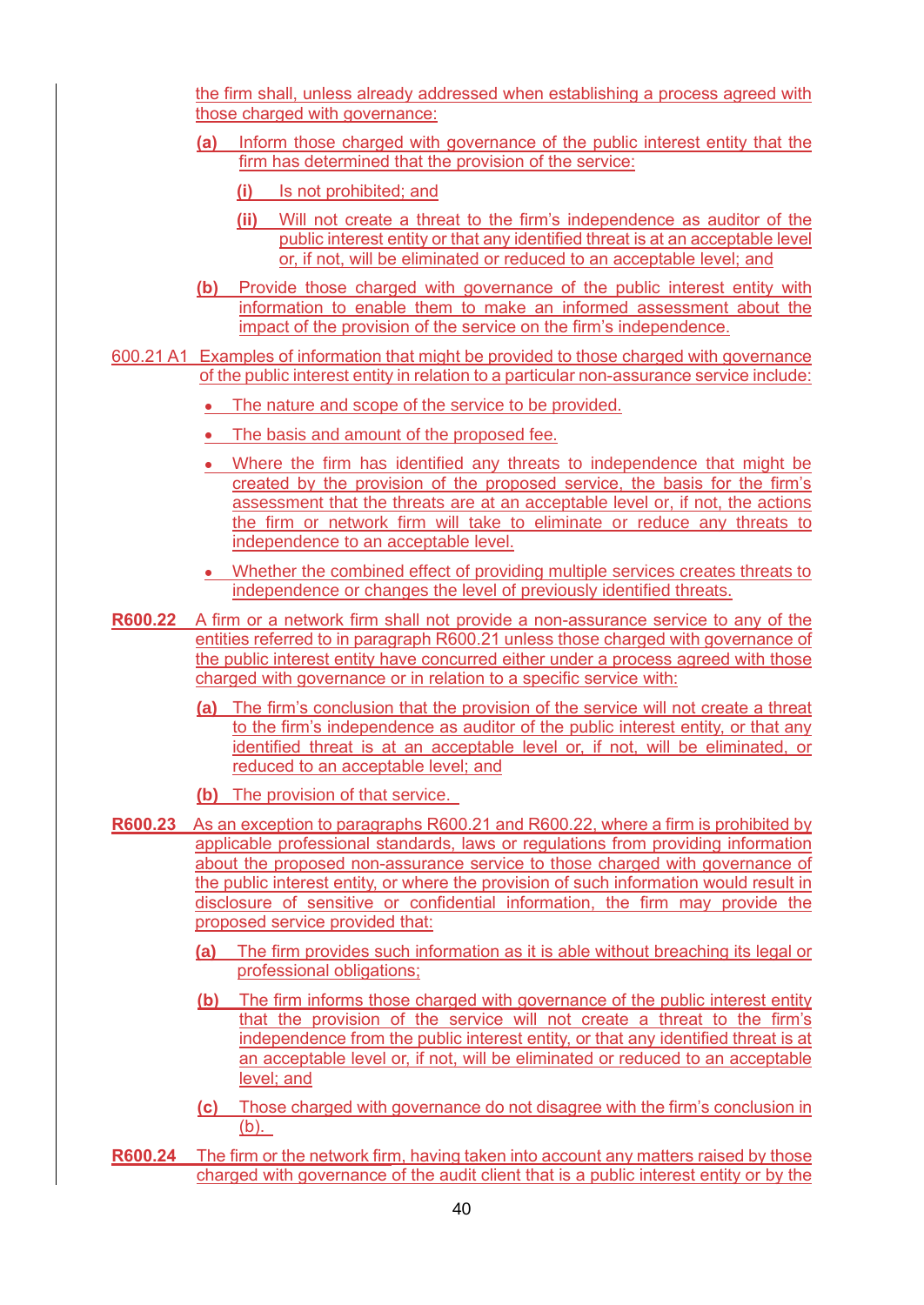entity referred to in paragraph R600.21 that is the recipient of the proposed service, shall decline the non-assurance service or the firm shall end the audit engagement if:

- **(a)** The firm or the network firm is not permitted to provide any information to those charged with governance of the audit client that is a public interest entity, unless such a situation is addressed in a process agreed in advance with those charged with governance; or
- **(b)** Those charged with governance of an audit client that is a public interest entity disagree with the firm's conclusion that the provision of the service will not create a threat to the firm's independence from the client or that any identified threat is at an acceptable level or, if not, will be eliminated or reduced to an acceptable level.

*Prohibition on Assuming Management Responsibilities*

- **R600.7** A firm or a network firm shall not assume a management responsibility for an audit client.
- 600.7 A1 Management responsibilities involve controlling, leading and directing an entity, including making decisions regarding the acquisition, deployment and control of human, financial, technological, physical and intangible resources.
- 600.7 A2 Providing a non-assurance service to an audit client creates self-review and selfinterest threats if the firm or network firm assumes a management responsibility when performing the service. Assuming a management responsibility also creates a familiarity threat and might create an advocacy threat because the firm or network firm becomes too closely aligned with the views and interests of management.
- 600.7 A3 Determining whether an activity is a management responsibility depends on the circumstances and requires the exercise of professional judgement. Examples of activities that would be considered a management responsibility include:
	- **Setting policies and strategic direction.**
	- Hiring or dismissing employees.
	- Directing and taking responsibility for the actions of employees in relation to the employees' work for the entity.
	- Authorising transactions.
	- Controlling or managing bank accounts or investments.
	- Deciding which recommendations of the firm or network firm or other third parties to implement.
	- Reporting to those charged with governance on behalf of management.
	- Taking responsibility for:
		- $\leftrightarrow$  The preparation and fair presentation of the financial statements in accordance with the applicable financial reporting framework.
		- o Designing, implementing, monitoring or maintaining internal control.
- 600.7 A4 Providing advice and recommendations to assist the management of an audit client in discharging its responsibilities is not assuming a management responsibility. (Ref: Para. R600.7 to 600.7 A3).
- **R600.8** To avoid assuming a management responsibility when providing any nonassurance service to an audit client, the firm shall be satisfied that client management makes all judgements and decisions that are the proper responsibility of management. This includes ensuring that the client's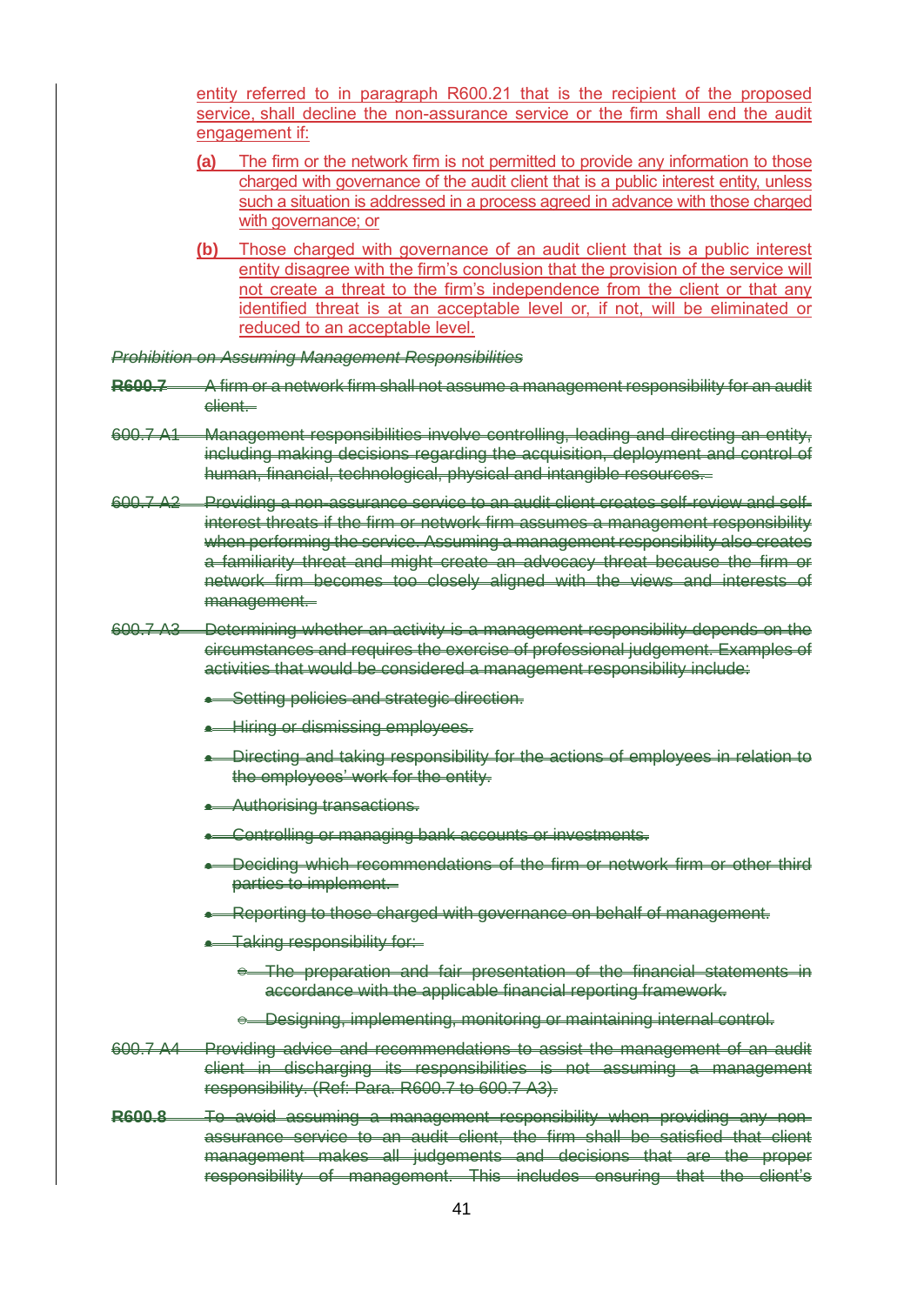management:

- **(a)** Designates an individual who possesses suitable skill, knowledge and experience to be responsible at all times for the client's decisions and to oversee the services. Such an individual, preferably within senior management, would understand:
	- **(i)** The objectives, nature and results of the services; and

**(ii)** The respective client and firm or network firm responsibilities.

However, the individual is not required to possess the expertise to perform or re-perform the services.

- **(b)** Provides oversight of the services and evaluates the adequacy of the results of the service performed for the client's purpose.
- **(c)** Accepts responsibility for the actions, if any, to be taken arising from the results of the services.

*Providing Non-Assurance Services to an Audit Client that Later Becomes a Public Interest Entity*

- **R600.925** A non-assurance service provided, either currently or previously, by a firm or a network firm to an audit client compromises the firm's independence when the client becomes a public interest entity unless:
	- **(a)** The previous non-assurance service complies with the provisions of this section that relate to audit clients that are not public interest entities;
	- **(b)** Non-assurance services currently in progress that are not permitted under this section for audit clients that are public interest entities are ended before $<sub>7</sub>$ </sub> or, if that is not possible, as soon as practicable after, the client becomes a public interest entity; and
	- **(c)** The firm and those charged with governance of the client that becomes a public interest entity agree and take further actions to addresses any threats to independence that are created that are not at an acceptable level.
- 600.25 A1 Examples of actions that the firm might recommend to the audit client include engaging another firm to:
	- Review or re-perform the affected audit work to the extent necessary.
	- Evaluate the results of the non-assurance service or re-perform the nonassurance service to the extent necessary to enable the other firm to take responsibility for the service.

*Considerations for Certain Related Entities*

- **R600.1026** This section includes requirements that prohibit firms and network firms from assuming management responsibilities or providing certain non-assurance services to audit clients. As an exception to those requirements and the requirement in paragraph R400.13, a firm or a network firm may assume management responsibilities or provide certain non-assurance services that would otherwise be prohibited to the following related entities of the client on whose financial statements the firm will express an opinion:
	- **(a)** An entity that has direct or indirect control over the client;
	- **(b)** An entity with a direct financial interest in the client if that entity has significant influence over the client and the interest in the client is material to such entity; or
	- **(c)** An entity which is under common control with the client,

provided that all of the following conditions are met: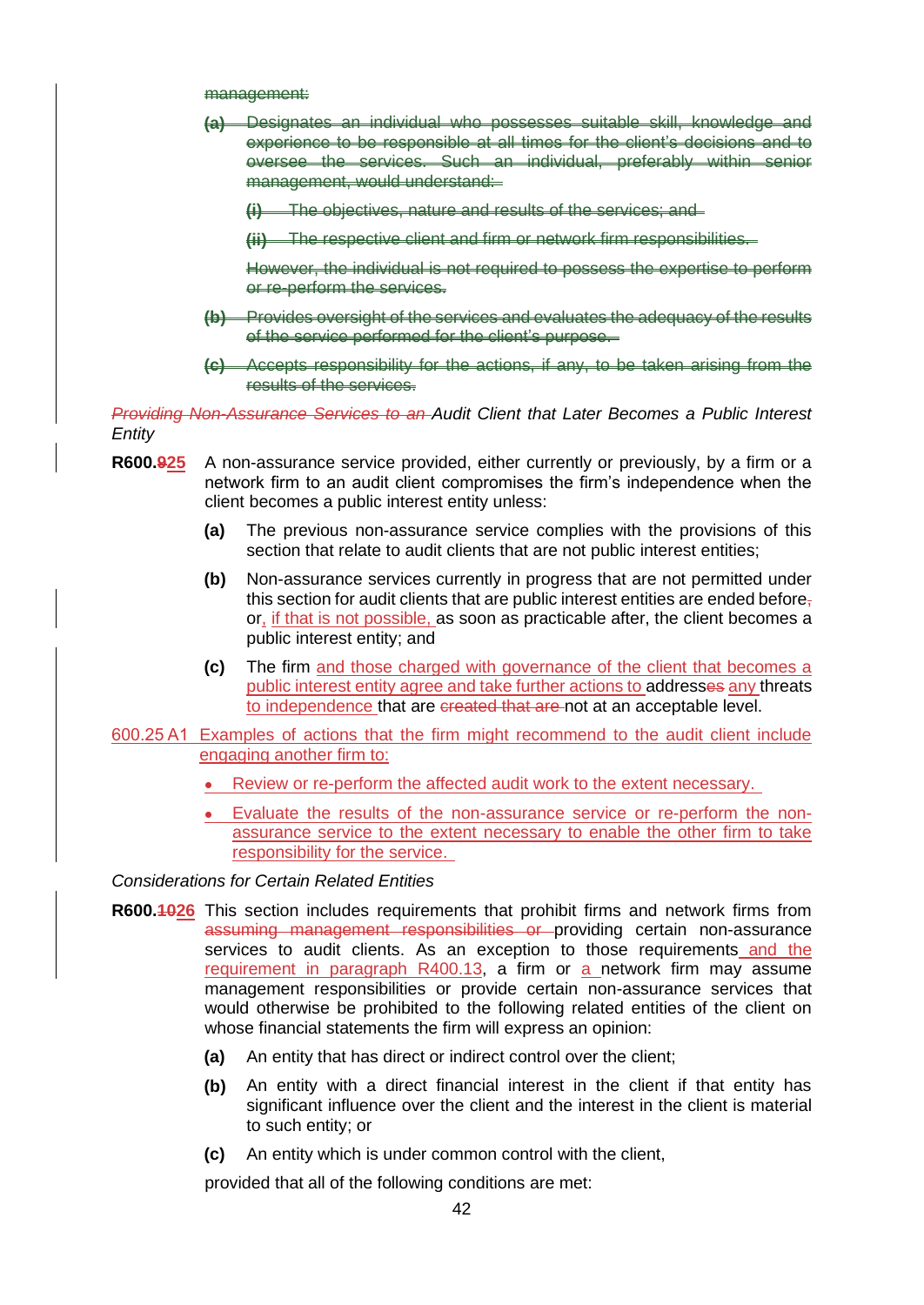- **(i)** The firm or a network firm does not express an opinion on the financial statements of the related entity;
- **(ii)** The firm or a network firm does not assume a management responsibility, directly or indirectly, for the entity on whose financial statements the firm will express an opinion;
- **(iii)** The services do not create a self-review threat because the results of the services will not be subject to audit procedures; and
- **(iv)** The firm addresses other threats created by providing such services that are not at an acceptable level.

#### *Documentation*

600.27 A1 Documentation of the firm's conclusions regarding compliance with this section in accordance with paragraphs R400.60 and 400.60 A1 might include:

- Key elements of the firm's understanding of the nature of the non-assurance service to be provided and whether and how the service might impact the financial statements on which the firm will express an opinion.
- The nature of any threat to independence that is created by providing the service to the audit client, including whether the results of the service will be subject to audit procedures.
- The extent of management's involvement in the provision and oversight of the proposed non-assurance service.
- Any safeguards that are applied, or other actions taken to address a threat to independence.
- The firm's rationale for determining that the service is not prohibited and that any identified threat to independence is at an acceptable level.
- In relation to the provision of a proposed non-assurance service to the entities referred to in paragraph R600.21, the steps taken to comply with paragraphs R600.21 to R600.23.

## **SUBSECTION 601 – ACCOUNTING AND BOOKKEEPING SERVICES**

#### **Introduction**

- 601.1 Providing accounting and bookkeeping services to an audit client might create a self-review threat.
- 601.21 In addition to the specific requirements and application material in this subsection, the requirements and application material in paragraphs 600.1 to 600.27 A1 R600.10 are relevant to applying the conceptual framework when providing an audit client with accounting and bookkeeping services to an audit client. This subsection includes requirements that prohibit firms and network firms from providing certain accounting and bookkeeping services to audit clients in some circumstances because the threats created cannot be addressed by applying safeguards.

#### **Requirements and Application Material**

#### **All Audit ClientsGeneral**

- 601.3 A1 Accounting and bookkeeping services comprise a broad range of services including:
	- **•** Preparing accounting records and financial statements.
	- **Recording transactions.**
	- **Payroll services.**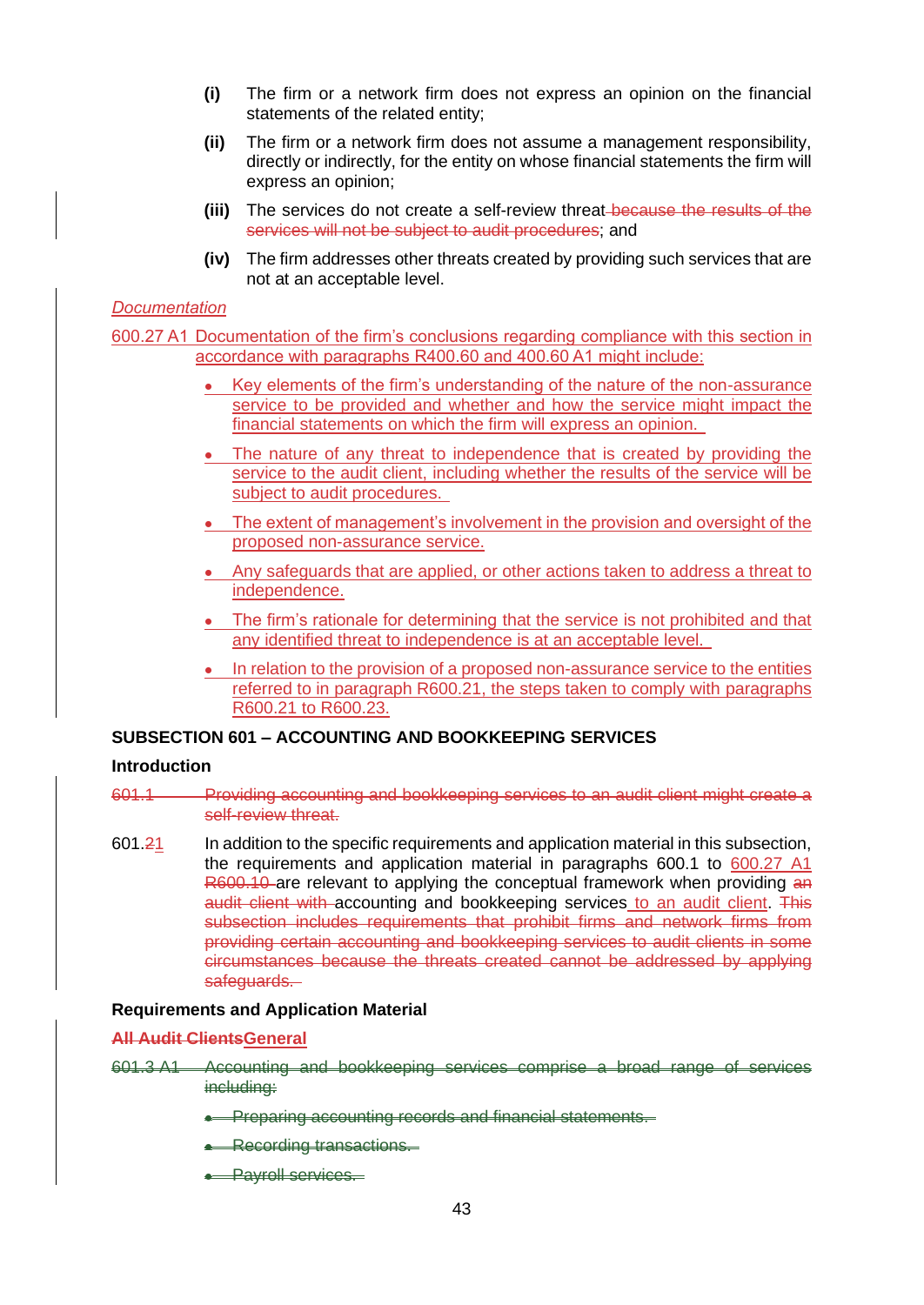601.3 2 A2A1 Management is responsible for the preparation and fair presentation of the financial statements in accordance with the applicable financial reporting framework. These responsibilities include:

- Determining accounting policies and the accounting treatment in accordance with those policies.
- Preparing or changing source documents or originating data, in electronic or other form, evidencing the occurrence of a transaction. Examples include:
	- o Purchase orders.
	- o Payroll time records.
	- o Customer orders.
- Originating or changing journal entries.
- Determining or approving the account classifications of transactions.

### **Description of Service**

- 601.3 A1 Accounting and bookkeeping services comprise a broad range of services including:
	- Preparing accounting records and financial statements.
	- Recording transactions.
	- **Providing payroll services.**
	- Resolving account reconciliation problems.
	- Converting existing financial statements from one financial reporting framework to another.
- 601.3 A3 The audit process necessitates dialogue between the firm and the management of the audit client, which might involve:
	- Applying accounting standards or policies and financial statement disclosure requirements.
	- Assessing the appropriateness of financial and accounting control and the methods used in determining the stated amounts of assets and liabilities.
	- **•** Proposing adjusting journal entries.

These activities are considered to be a normal part of the audit process and do not usually create threats as long as the client is responsible for making decisions in the preparation of accounting records and financial statements.

- 601.3 A4 Similarly, the client might request technical assistance on matters such as resolving account reconciliation problems or analysing and accumulating information for regulatory reporting. In addition, the client might request technical advice on accounting issues such as the conversion of existing financial statements from one financial reporting framework to another. Examples include:
	- Complying with group accounting policies.
	- Transitioning to a different financial reporting framework such as International Financial Reporting Standards.

Such services do not usually create threats provided neither the firm nor network firm assumes a management responsibility for the client.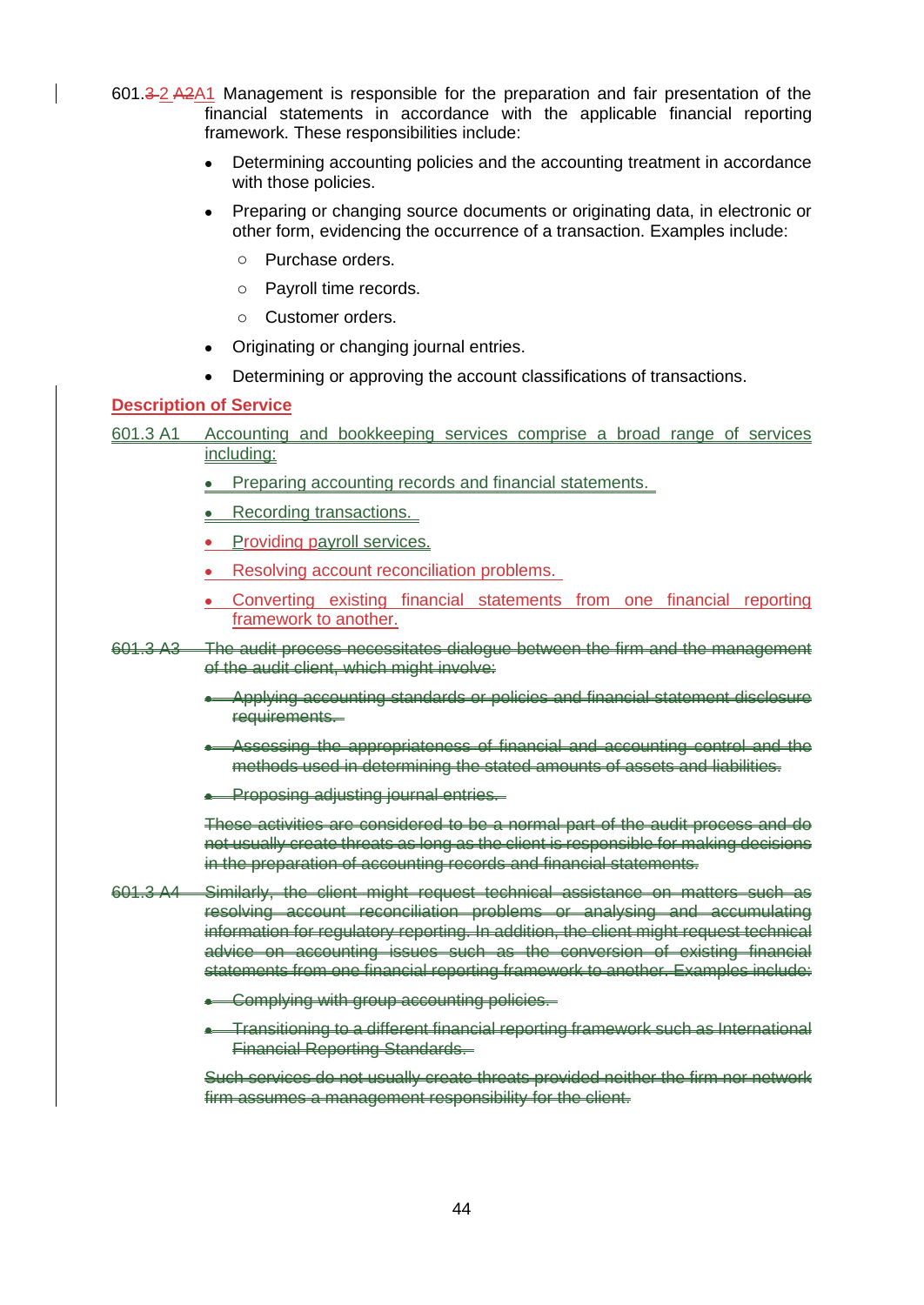## **Potential Threats Arising from the Provision of Accounting and Bookkeeping Services**

*All Audit Clients*

601.4 A1 Providing accounting and bookkeeping services to an audit client creates a selfreview threat when there is a risk that the results of the services will affect the accounting records or the financial statements on which the firm will express an opinion.

*Accounting and Bookkeeping Services that are Routine or Mechanical*

- 601.4 A1 Accounting and bookkeeping services that are routine or mechanical in nature require little or no professional judgement. Some examples of these services are:
	- Preparing payroll calculations or reports based on client-originated data for approval and payment by the client.
	- Recording recurring transactions for which amounts are easily determinable from source documents or originating data, such as a utility bill where the client has determined or approved the appropriate account classification.
	- Calculating depreciation on fixed assets when the client determines the accounting policy and estimates of useful life and residual values.
	- **Posting transactions coded by the client to the general ledger.**
	- Posting client-approved entries to the trial balance.
	- Preparing financial statements based on information in the client-approved trial balance and preparing related notes based on client-approved records.

#### *Audit Clients that are Not Public Interest Entities*

- **R601.5** A firm or a network firm shall not provide to an audit client that is not a public interest entity accounting and bookkeeping services, including preparing financial statements on which the firm will express an opinion or financial information which forms the basis of such financial statements, unless:
	- **(a)** The services are of a routine or mechanical nature; and
	- **(b)** The firm addresses any threats that are created by providing such services that are not at an acceptable level.

*Accounting and Bookkeeping Services that are Routine or Mechanical*

- 601.54 A1 Accounting and bookkeeping services that are routine or mechanical:
	- **(a)** Involve information, data or material in relation to which the client has made any judgments or decisions that might be necessary; and
	- **(b)** in nature rRequire little or no professional judgement. Some examples of these services are:
- 601.5 A2 Examples of services that might be regarded as routine or mechanical include:
	- Preparing payroll calculations or reports based on client-originated data for approval and payment by the client.
	- Recording recurring transactions for which amounts are easily determinable from source documents or originating data, such as a utility bill where the client has determined or approved the appropriate account classification.
	- Calculating depreciation on fixed assets when the client determines the accounting policy and estimates of useful life and residual values.
	- Posting transactions coded by the client to the general ledger.
	- Posting client-approved entries to the trial balance.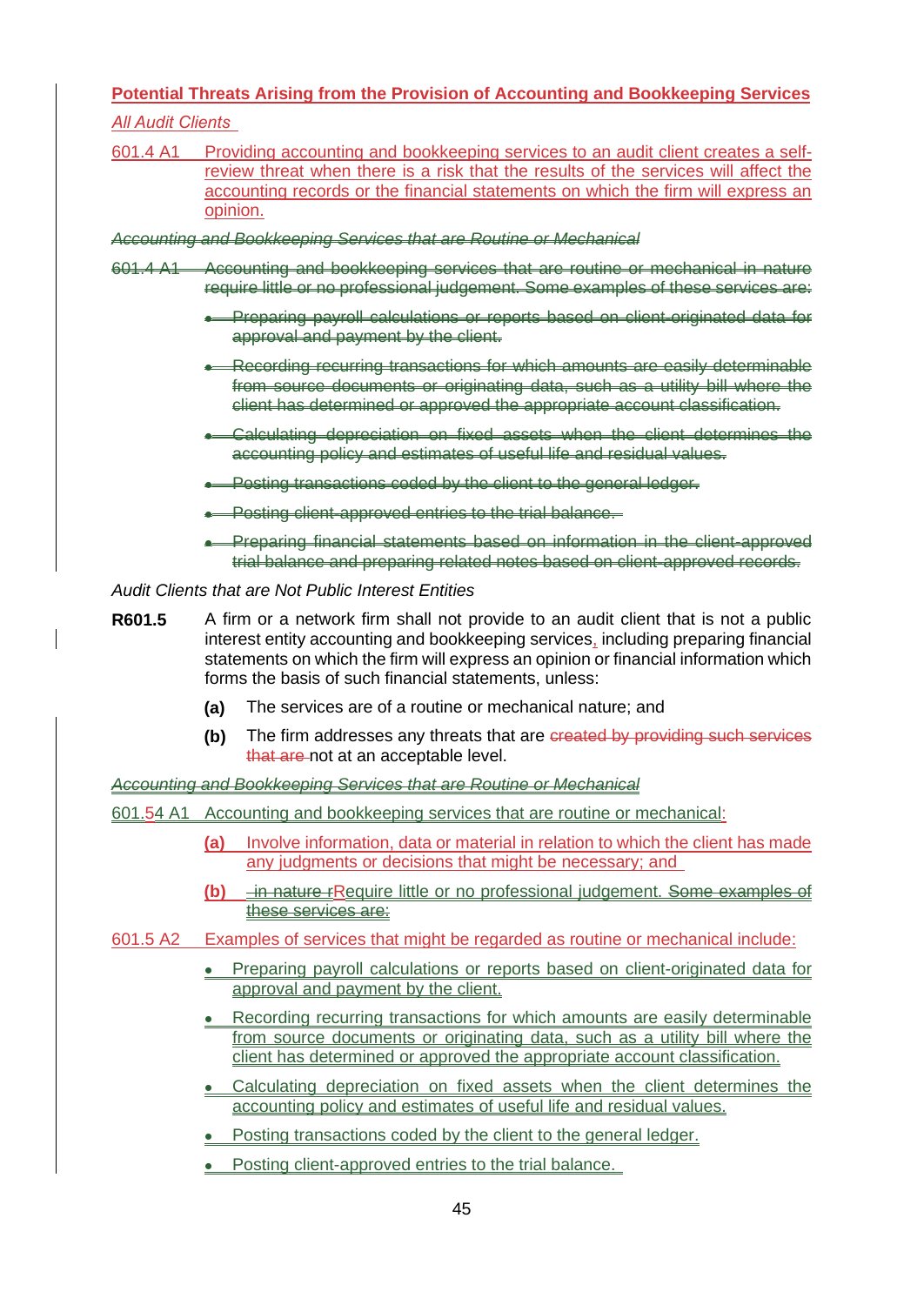• Preparing financial statements based on information in the client-approved trial balance and preparing related notes based on client-approved records.

The firm or a network firm may provide such services to audit clients that are not public interest entities provided that the firm or network firm complies with the requirements of paragraph R400.14 to ensure that it does not assume a management responsibility in connection with the service and with the requirement in paragraph R601.5 (b).

- 601.5 A1A3 Examples of actions that might be safeguards to address a self-review threat created when providing accounting and bookkeeping services of a routine and or mechanical nature to an audit client that is not a public interest entity include:
	- Using professionals who are not audit team members to perform the service.
	- Having an appropriate reviewer who was not involved in providing the service review the audit work or service performed.

*Audit Clients that are Public Interest Entities*

- **R601.6** Subject to paragraph R601.7, aA firm or a network firm shall not provide to an audit client that is a public interest entity accounting and bookkeeping services to an audit client that is a public interest entityincluding preparing financial statements on which the firm will express an opinion or financial information which forms the basis of such financial statements.
- **R601.7** As an exception to paragraph R601.6, a firm or a network firm may prepare statutory financial statements for a related entity of a public interest entity audit client included in subparagraph (c) or (d) of the definition of a related entity provided thatprovide accounting and bookkeeping services of a routine or mechanical nature for divisions or related entities of an audit client that is a public interest entity if the personnel providing the services are not audit team members and:
	- **(a)** The audit report on the group financial statements of the public interest entity has been issued The divisions or related entities for which the service is provided are collectively immaterial to the financial statements on which the firm will express an opinion; or
	- **(b)** The firm or network firm does not assume management responsibility and applies the conceptual framework to identify, evaluate and address threats to independence; The service relates to matters that are collectively immaterial to the financial statements of the division or related entity.
	- **(c)** The firm or network firm does not prepare the accounting records underlying the statutory financial statements of the related entity and those financial statements are based on client approved information; and
	- **(d)** The statutory financial statements of the related entity will not form the basis of future group financial statements of that public interest entity.

## **SUBSECTION 602 – ADMINISTRATIVE SERVICES**

#### **Introduction**

- 602.1 Providing administrative services to an audit client does not usually create a threat.
- 602.21 In addition to the specific application material in this subsection, the requirements and application material in paragraphs 600.1 to 600.27 A1 R600.10 are relevant to applying the conceptual framework when providing administrative services.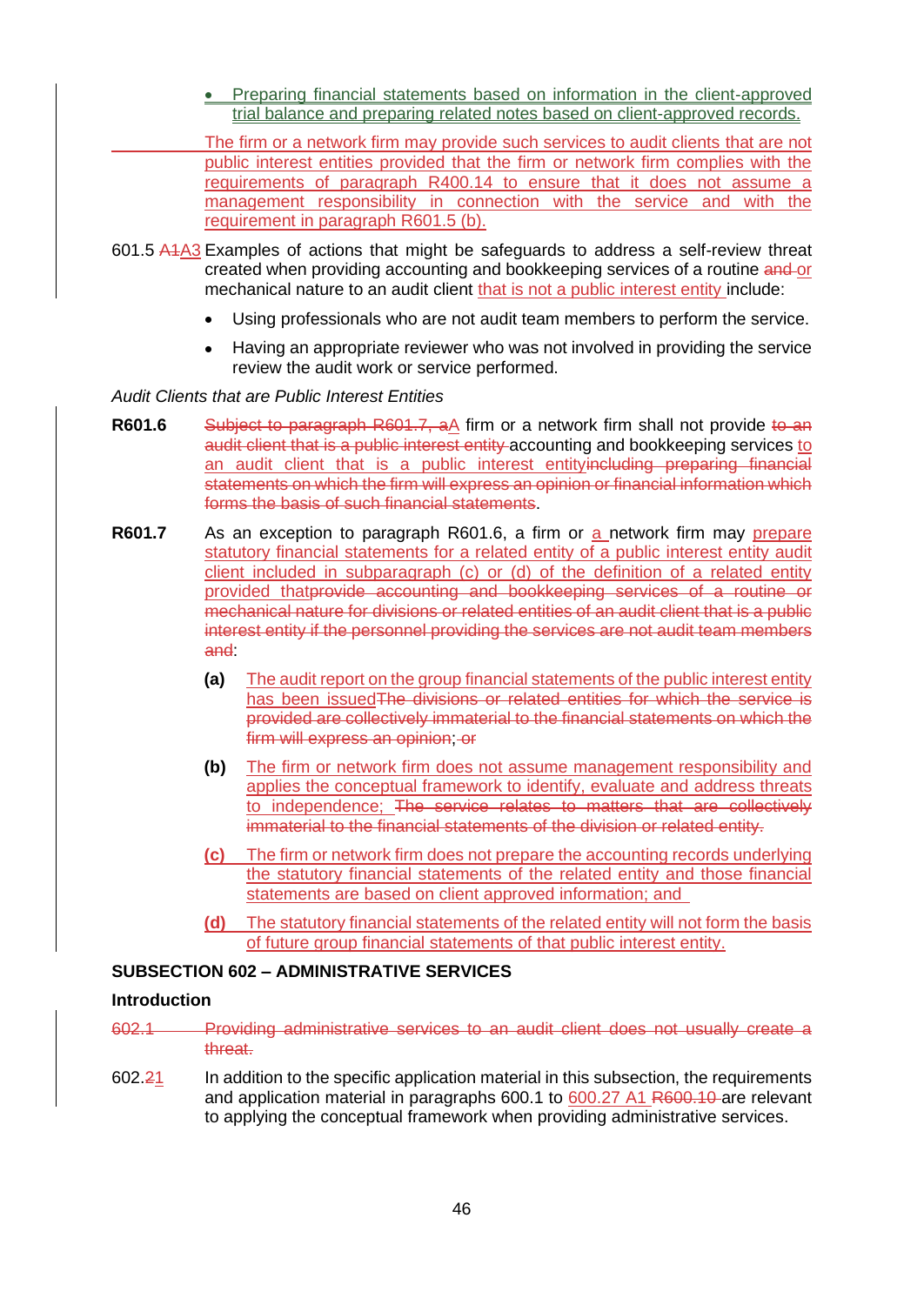## **Application Material**

## **Description of ServiceAll Audit Clients**

- 602.3 2 A1 Administrative services involve assisting clients with their routine or mechanical tasks within the normal course of operations. Such services require little to no professional judgement and are clerical in nature.
- 602.3 2 A2 Examples of administrative services include:
	- Word processing or document formattingservices.
	- Preparing administrative or statutory forms for client approval.
	- Submitting such forms as instructed by the client.
	- Monitoring statutory filing dates $\frac{1}{2}$  and advising an audit client of those dates.

**Potential Threats Arising from the Provision of Administrative Services** 

### *All Audit Clients*

602.3 A1 Providing administrative services to an audit client does not usually create a threat when such services are clerical in nature and require little to no professional judgment.

### **SUBSECTION 603 – VALUATION SERVICES**

#### **Introduction**

- 603.1 Providing valuation services to an audit client might create a self-review or advocacy threat.
- 603. $\frac{21}{1}$  In addition to the specific requirements and application material in this subsection, the requirements and application material in paragraphs 600.1 to 600.27 A1 R600.10 are relevant to applying the conceptual framework when providing valuation services to an audit client. This subsection includes requirements that prohibit firms and network firms from providing certain valuation services to audit clients in some circumstances because the threats created cannot be addressed by applying safeguards.

#### **Requirements and Application Material**

#### **Description of ServiceAll Audit Clients**

- $603.3 2$  A1 A valuation comprises the making of assumptions with regard to future developments, the application of appropriate methodologies and techniques $_7$  and the combination of both to compute a certain value, or range of values, for an asset, a liability or for the whole or part of an entitya business as a whole.
- 603.23 A2 If a firm or a network firm is requested to perform a valuation to assist an audit client with its tax reporting obligations or for tax planning purposes and the results of the valuation will not have a directno effect on the accounting records or the financial statements other than through accounting entries related to tax, the requirements, the and application material set out in paragraphs 604.17 A1 to 604.19 A1604.9 A1 to 604.9 A5, relating to such services, applyies.

### **Potential Threats Arising from the Provision of Valuation Services**

#### *All Audit Clients*

- 603.3 A1 Providing a valuation services to an audit client might create a self-review or advocacy threat when there is a risk that the results of the service will affect the accounting records or the financial statements on which the firm will express an opinion. Such a service might also create an advocacy threat.
- 603.3 A23 Factors that are relevant in evaluating the level ofidentifying self-review or advocacy threats created by providing valuation services to an audit client, and evaluating the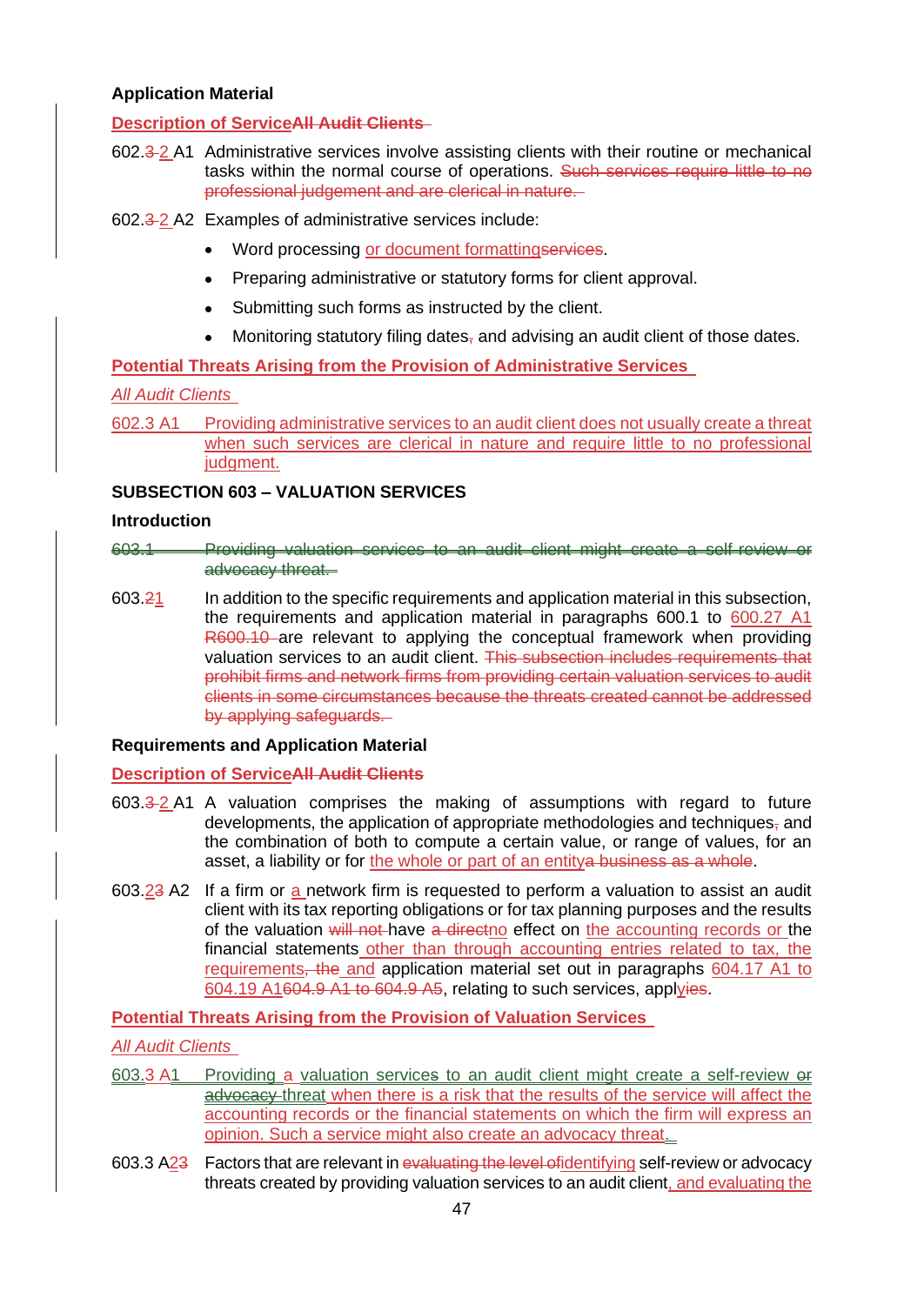level of such threats include:

- The use and purpose of the valuation report.
- Whether the valuation report will be made public.
- The extent to which the valuation methodology is supported by law or regulation, other precedent or established practice.
- The extent of the client's involvement in determining and approving the valuation methodology and other significant matters of judgement.
- The degree of subjectivity inherent in the item for valuations involving standard or established methodologies.
- Whether the valuation will have a material effect on the financial statements.
- The extent and clarity of the disclosures related to the valuation in the financial statements.
- The volatility of the amounts involved as a result of degree of dependence on future events of a nature that might create significant volatility inherent in the amounts involved.

When a self-review threat for an audit client that is a public interest entity has been identified, paragraph R603.5 applies.

*Audit Clients that are Not Public Interest Entities*

- 603.3 A4A3 Examples of actions that might be safeguards to address self-review or advocacy threats created by providing a valuation service to an audit client that is not a public interest entity include:
	- Using professionals who are not audit team members to perform the service might address self-review or advocacy threats.
	- Having an appropriate reviewer who was not involved in providing the service review the audit work or service performed might address a self-review threat.

#### *Audit Clients that are Not Public Interest Entities*

- **R603.4** A firm or a network firm shall not provide a valuation service to an audit client that is not a public interest entity if:
	- **(a)** The valuation involves a significant degree of subjectivity; and
	- **(b)** The valuation will have a material effect on the financial statements on which the firm will express an opinion.
- 603.4 A1 Certain valuations do not involve a significant degree of subjectivity. This is likely to be the case when the underlying assumptions are either established by law or regulation, or are widely accepted and when the techniques and methodologies to be used are based on generally accepted standards or prescribed by law or regulation. In such circumstances, the results of a valuation performed by two or more parties are not likely to be materially different.

*Audit Clients that are Public Interest Entities*

#### Self-review Threats

**R603.5** A firm or a network firm shall not provide a valuation service to an audit client that is a public interest entity if the provision of such valuation service might create a self-review threat. (Ref: Para. R600.14 and R600.16) would have a material effect, individually or in the aggregate, on the financial statements on which the firm will express an opinion.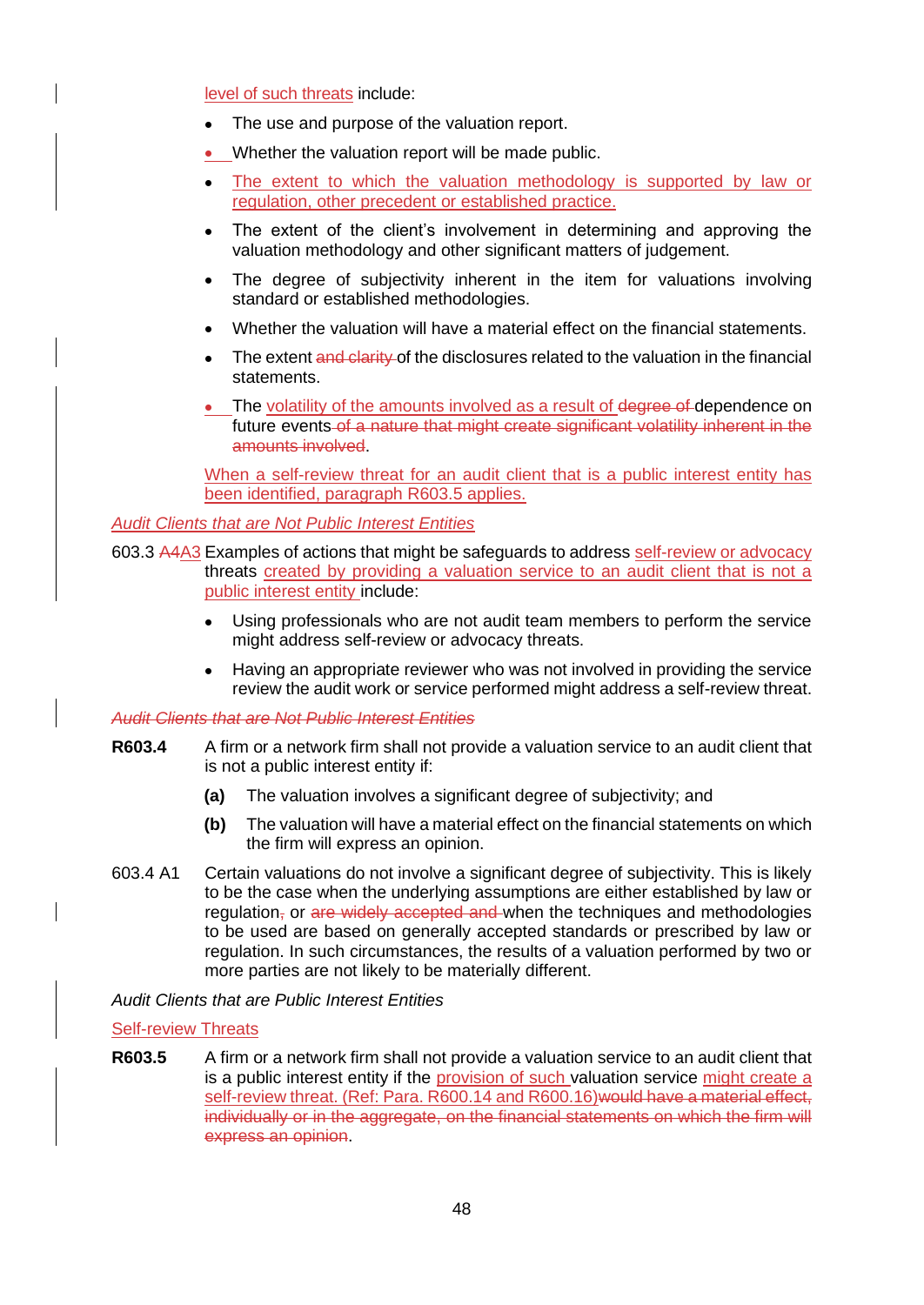# Advocacy Threats

603.5 A1 An example of an action that might be a safeguard to address an advocacy threat created by providing a valuation service to an audit client that is a public interest entity is using professionals who are not audit team members to perform the service.

## **SUBSECTION 604 – TAX SERVICES**

#### **Introduction**

- 604.1 Providing tax services to an audit client might create a self-review or advocacy threat.
- 604.21 In addition to the specific requirements and application material in this subsection, the requirements and application material in paragraphs 600.1 to R600.10600.27 A1 are relevant to applying the conceptual framework when providing a tax service to an audit client. This subsection includes requirements that prohibit firms and network firms from providing certain tax services to audit clients in some circumstances because the threats created cannot be addressed by applying safeguards.

#### **Requirements and Application Material**

#### **Description of ServiceAll Audit Clients**

- 604.3-2 A1 Tax services comprise a broad range of services,... This subsection deals specifically withincluding activities such as:
	- Tax return preparation.
	- Tax calculations for the purpose of preparing the accounting entries.
	- Tax planning and other Ttax advisory services.
	- Tax planning services.
	- Tax services involving valuations.
	- Assistance in the resolution of tax disputes.

While this subsection deals with each type of tax service listed above under separate headings, in practice, the activities involved in providing tax services are often inter-related.

604.2 A2 It is possible to consider tax services under broad headings, such as tax planning or compliance. However, such services are often interrelated in practice and might be combined with other types of non-assurance services provided by the firm such as corporate finance services. It is, therefore, impracticable to categorize generically the threats to which specific tax services give rise.

### **Potential Threats Arising from the Provision of Tax Services**

- 604.43 A1 Providing tax services to an audit client might create a self-review or advocacy threat when there is a risk that the results of the services will affect the accounting records or the financial statements on which the firm will express an opinion. Such services might also create an advocacy threat.
- 604.3 A2 Factors that are relevant in identifying self-review or advocacy threats evaluating the level of threats created by providing any tax service to an audit client, and evaluating the level of such threats include:
	- The particular characteristics of the engagement.
	- The level of tax expertise of the client's employees.
	- The system by which the tax authorities assess and administer the tax in question and the role of the firm or network firm in that process.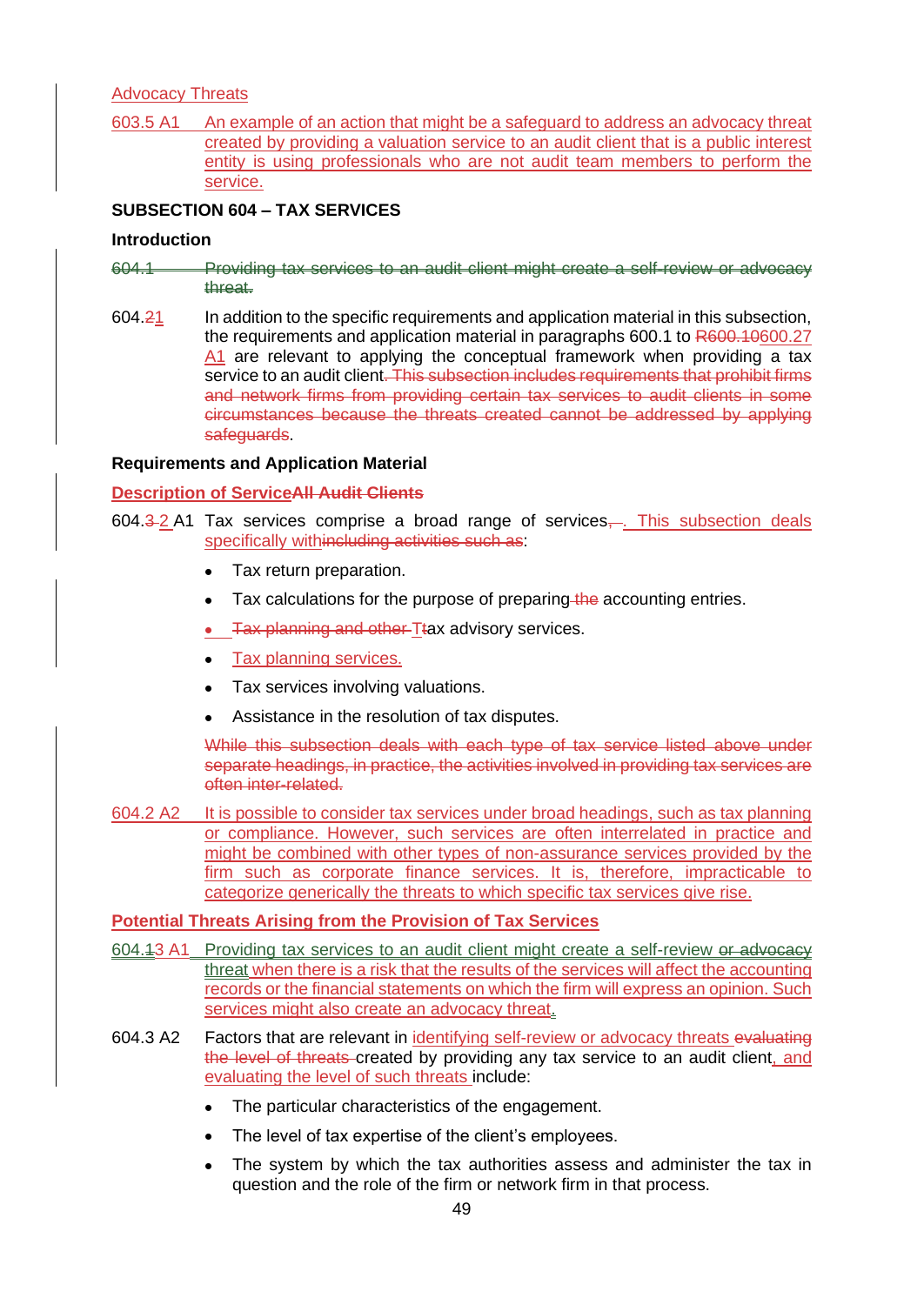• The complexity of the relevant tax regime and the degree of judgement necessary in applying it.

# *All Audit Clients*

- **R604.4** A firm or a network firm shall not provide a tax service or recommend a transaction to an audit client if the service or transaction relates to marketing, planning, or opining in favor of a tax treatment that was initially recommended, directly or indirectly, by the firm or network firm, and a significant purpose of the tax treatment or transaction is tax avoidance, unless the firm is confident that the proposed treatment has a basis in applicable tax law or regulation that is likely to prevail.
- 604.4 A1 Unless the tax treatment has a basis in applicable tax law or regulation that the firm is confident is likely to prevail, providing the non-assurance service described in paragraph R604.4 creates self-interest, self-review and advocacy threats that cannot be eliminated and safeguards are not capable of being applied to reduce such threats to an acceptable level.

# **A. Tax Return Preparation**

**Description of Service***All Audit Clients*

604.4 A1 Providing tax return preparation services does not usually create a threat.

- 604.4 5 A2A1 Tax return preparation services includevolve:
	- Assisting clients with their tax reporting obligations by drafting and compiling information, including the amount of tax due (usually on standardized forms) required to be submitted to the applicable tax authorities.
	- Advising on the tax return treatment of past transactions. and
	- responding Responding on behalf of the audit client to the tax authorities' requests for additional information and analysis (for example, providing explanations of and technical support for the approach being taken).

**Potential Threats Arising from the Provision of Tax Return Preparation Services**

# *All Audit Clients*

604.46 A1 Providing tax return preparation services does not usually create a threat. because:

**(a)**

- 604.4 A3 Tax return preparation services are usually based on historical information and principally involve analysis and presentation of such historical information under existing tax law, including precedents and established practice-; and
- **(b)** Further, the tTax returns are subject to whatever review or approval process the tax authority considers appropriate.

# **B. Tax Calculations for the Purpose of Preparing Accounting Entries**

**Description of Service**

604.7 A1 Tax calculation services involves the preparation of calculations of current and deferred tax liabilities or assets for the purpose of preparing accounting entries supporting tax assets or liabilities in the financial statements of the audit client.

**Potential Threats Arising from the Provision of Tax Calculation Services**

*All Audit Clients* 

604.5 8 A1 Preparing tax calculations of current and deferred tax liabilities (or assets) for an audit client for the purpose of preparing accounting entries that will be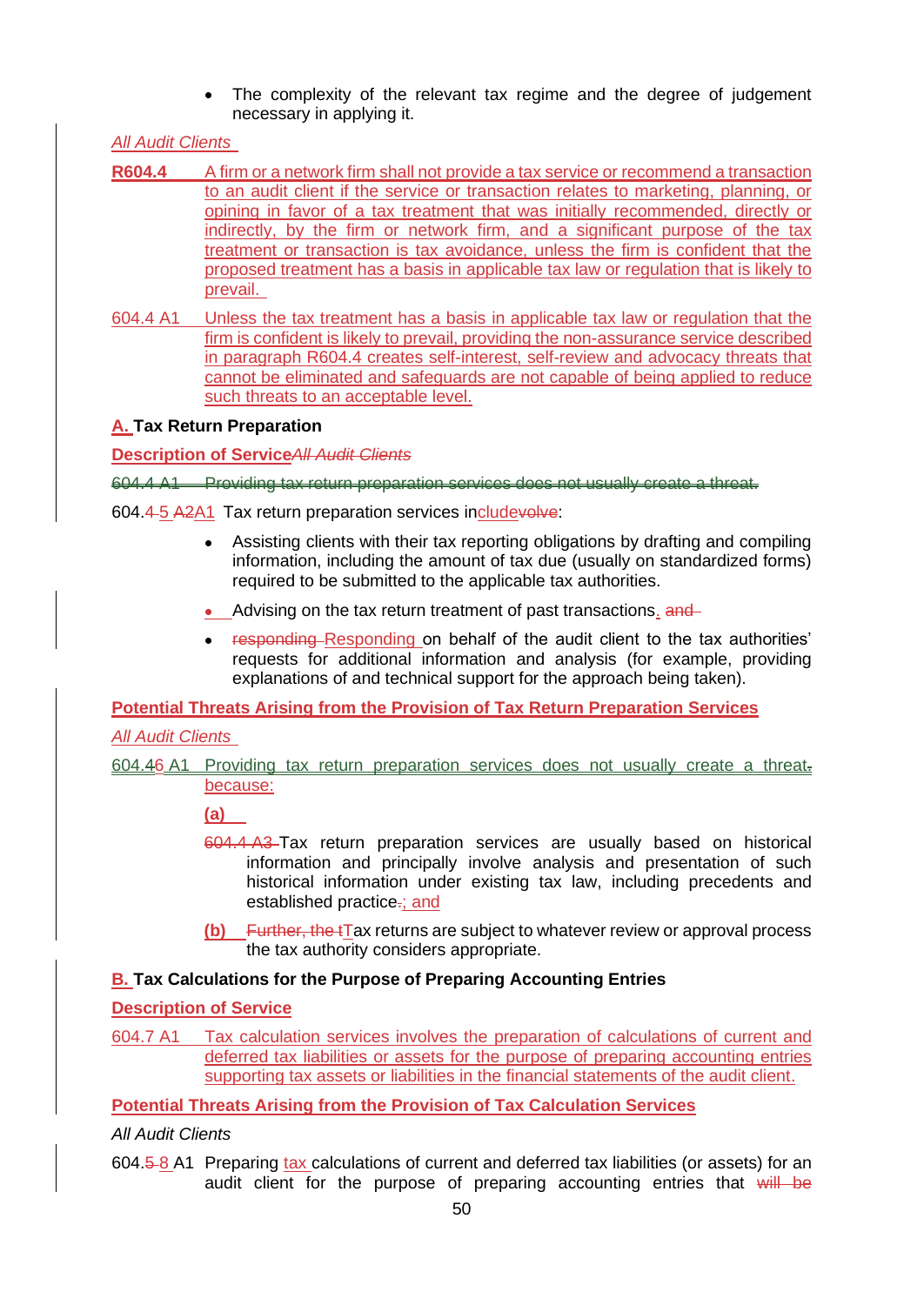subsequently audited by the firmsupport such balances creates a self-review threat.

*Audit Clients that are Not Public Interest Entities* 

604.5 9 A2A1 In addition to the factors in paragraph 604.3 A2, a factor that is relevant in evaluating the level of the self-review threat created when preparing such calculations for an audit client is whether the calculation might have a material effect on the financial statements on which the firm will express an opinion.

Audit Clients that are Not Public Interest Entities

- 604.5 9 A3A2 Examples of actions that might be safeguards to address such a self-review threat when the audit client is not a public interest entity include:
	- Using professionals who are not audit team members to perform the service.
	- Having an appropriate reviewer who was not involved in providing the service review the audit work or service performed.

*Audit Clients that are Public Interest Entities*

- **R604.610** A firm or a network firm shall not prepare tax calculations of current and deferred tax liabilities (or assets) for an audit client that is a public interest entity. (Ref: Para. R600.14 and R600.16). for the purpose of preparing accounting entries that are material to the financial statements on which the firm will express an opinion.
- 604.6 A1 The examples of actions that might be safeguards in paragraph 604.5 A3 to address self-review threats are also applicable when preparing tax calculations of current and deferred tax liabilities (or assets) to an audit client that is a public interest entity that are immaterial to the financial statements on which the firm will express an opinion.

#### **C. Tax Advisory and Tax Planning and Other Tax Advisory Services**

#### **Description of Service**

#### *All Audit Clients*

- 604.7 A1 Providing tax planning and other tax advisory services might create a self-review or advocacy threat.
- 604.7 11 A2A1 Tax advisory and tax planning or other tax advisory services comprise a broad range of services, such as advising the **audit** client how to structure its affairs in a tax efficient manner or advising on the application of a new-tax law or regulation.

#### **Potential Threats Arising from the Provision of Tax Advisory and Tax Planning Services**

*All Audit Clients* 

- 604.712 A1 Providing tax advisory and tax planning and other tax advisory services to an audit client might create a self-review or advocacy threat when there is a risk that the results of the services will affect the accounting records or the financial statements on which the firm will express an opinion. Such services might also create an advocacy threat.
- 604.12 A2 Providing tax advisory and tax planning services will not create a self-review threat if such services:
	- (a) Are supported by a tax authority or other precedent;
	- (b) Are based on an established practice (being a practice that has been commonly used and has not been challenged by the relevant tax authority); or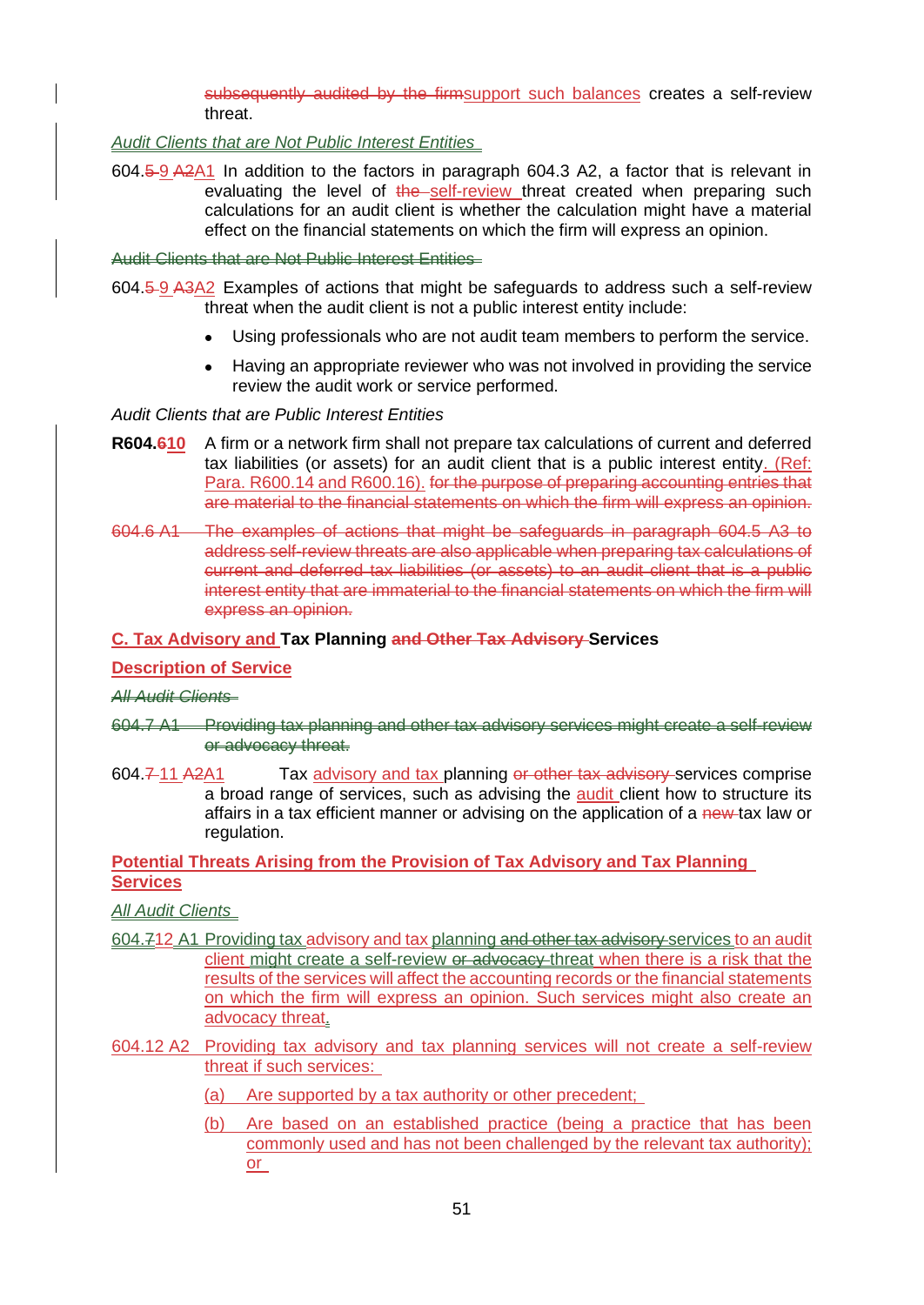### (c) Have a basis in tax law that the firm is confident is likely to prevail.

- 604.7-12 A3In addition to paragraph 604.3 A2, factors that are relevant in evaluating the level of-identifying self-review or advocacy threats created by providing tax advisory and tax planning and other tax advisory services to audit clients, and evaluating the level of such threats include:
	- The degree of subjectivity involved in determining the appropriate treatment for the tax advice in the financial statements.
	- Whether the tax treatment is supported by a private-ruling or has otherwise been cleared by the tax authority before the preparation of the financial statements.

For example, whether the advice provided as a result of the tax planning and other tax advisory services:

- $\theta$  Is clearly supported by a tax authority or other precedent.
- e Is an established practice.

 $\theta$  Has a basis in tax law that is likely to prevail.

The extent to which the outcome of the tax advice will might have a material effect on the financial statements.

When a self-review threat for an audit client that is a public interest entity has been identified, paragraph R604.15 applies.

• Whether the effectiveness of the tax advice depends on the accounting treatment or presentation in the financial statements and there is doubt as to the appropriateness of the accounting treatment or presentation under the relevant financial reporting framework.

604.7 A4 Examples of actions that might be safeguards to address such threats include:

- Using professionals who are not audit team members to perform the service might address self-review or advocacy threats.
- Having an appropriate reviewer, who was not involved in providing the service review the audit work or service performed might address a self-review threat.
- Obtaining pre-clearance from the tax authorities might address self-review or advocacy threats.

When Effectiveness of Tax Advice Is Dependent on a Particular Accounting Treatment or **Presentation** 

- **R604.813** A firm or a network firm shall not provide tax advisory and tax planning and other tax advisory services to an audit client when:
	- **(a)** the effectiveness of the tax advice depends on a particular accounting treatment or presentation in the financial statements; and.
	- **(ab)** The audit team has reasonable doubt as to the appropriateness of the related accounting treatment or presentation under the relevant financial reporting framework; and.
	- **(b)** The outcome or consequences of the tax advice will have a material effect on the financial statements on which the firm will express an opinion.

## *Audit Clients that are Not Public Interest Entities*

604.714 A41 Examples of actions that might be safeguards to address self-review or advocacysuch threats created by providing tax advisory and tax planning services to an audit client that is not a public interest entity include:

• Using professionals who are not audit team members to perform the service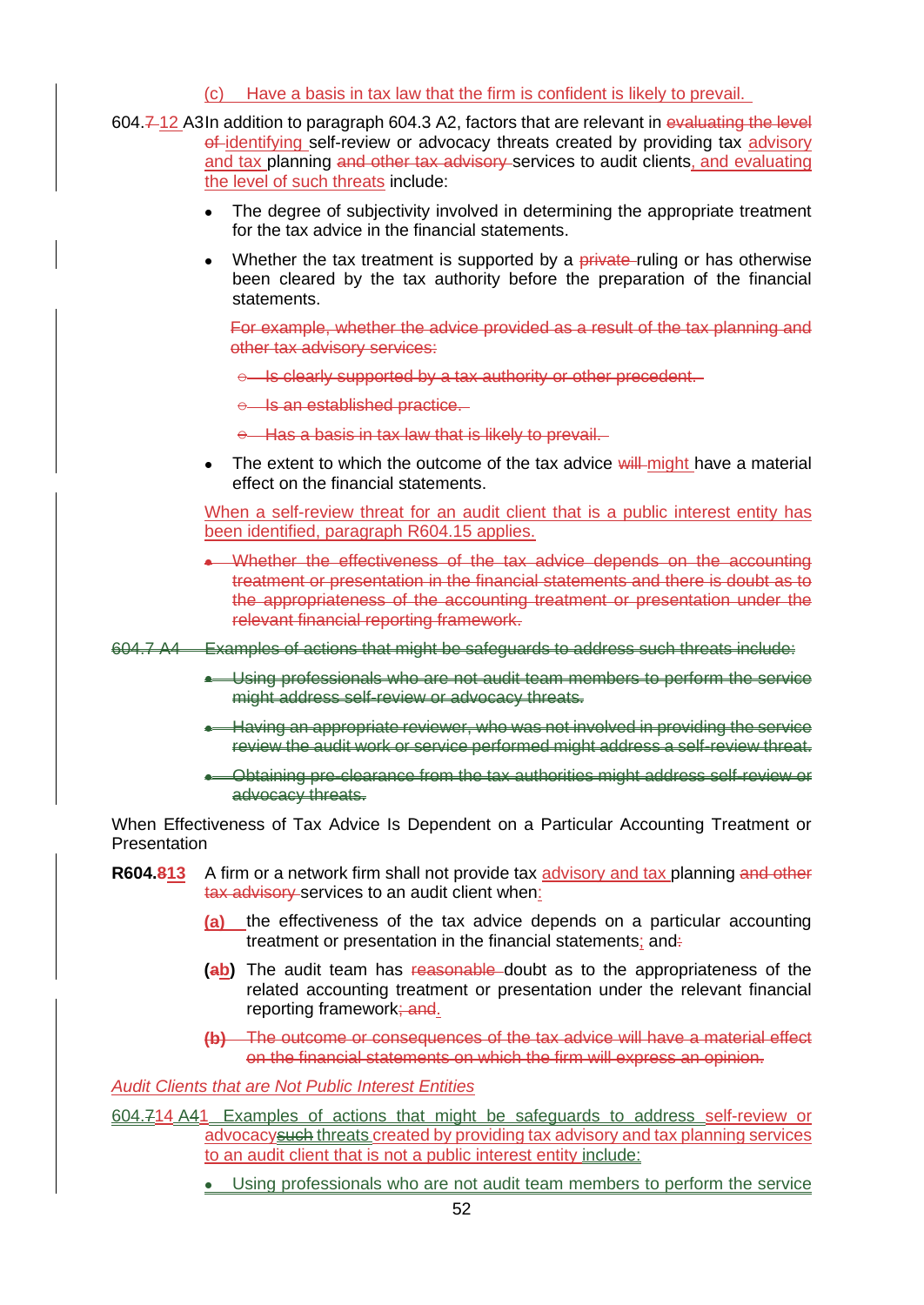might address self-review or advocacy threats.

- Having an appropriate reviewer, who was not involved in providing the service, review the audit work or service performed might address a selfreview threat.
- Obtaining pre-clearance from the tax authorities might address self-review or advocacy threats.

*Audit Clients that are Public Interest Entities*

Self-review Threats

**R604.15** A firm or a network firm shall not provide tax advisory and tax planning services to an audit client that is a public interest entity if the provision of such services might create a self-review threat. (Ref: Para. R600.14, R600.16, 604.12 A2).

Advocacy Threats

- 604.15 A1 Examples of actions that might be safeguards to address an advocacy threat created by providing tax advisory and tax planning services to an audit client that is a public interest entity include:
	- Using professionals who are not audit team members to perform the service.
	- Obtaining pre-clearance from the tax authorities.

## **D. Tax Services Involving Valuations**

### **Description of Service**

- 604.16 A1 The provision of tax services involving valuations might arise in a range of circumstances including:
	- Merger and acquisition transactions.
	- Group restructurings and corporate reorganizations.
	- Transfer pricing studies.
	- Stock-based compensation arrangements.

#### **Potential Threats Arising from the Provision of Tax Services involving Valuations**

*All Audit Clients*

- 604.9-17 A1 Providing tax a valuation services for tax purposes to an audit client might create a self-review or advocacy threat when there is a risk that the results of the service will affect the accounting records or the financial statements on which the firm will express an opinion. Such a service might also create an advocacy threat.
- 604.179 A25 When Aa firm or a network firm might also performs a tax valuation for tax purposes to assist an audit client with its tax reporting obligations or for tax planning purposes, where the result of the valuation might:
	- (a) will have a directHave no effect on the accounting records or the financial statements other than through accounting entries related to tax. In such situations, the requirements and application material set out in this Ssubsection 603 relating to valuation services apply.
	- (b) Affect the accounting records or the financial statements in ways not limited to accounting entries related to tax, for example, if the valuation leads to a revaluation of assets. In such situations, the requirements and application material set out in subsection 603 relating to valuation services apply.
- 604.17 A3 Performing a valuation for tax purposes for an audit client will not create a selfreview threat if:
	- (a) The underlying assumptions are either established by law or regulation, or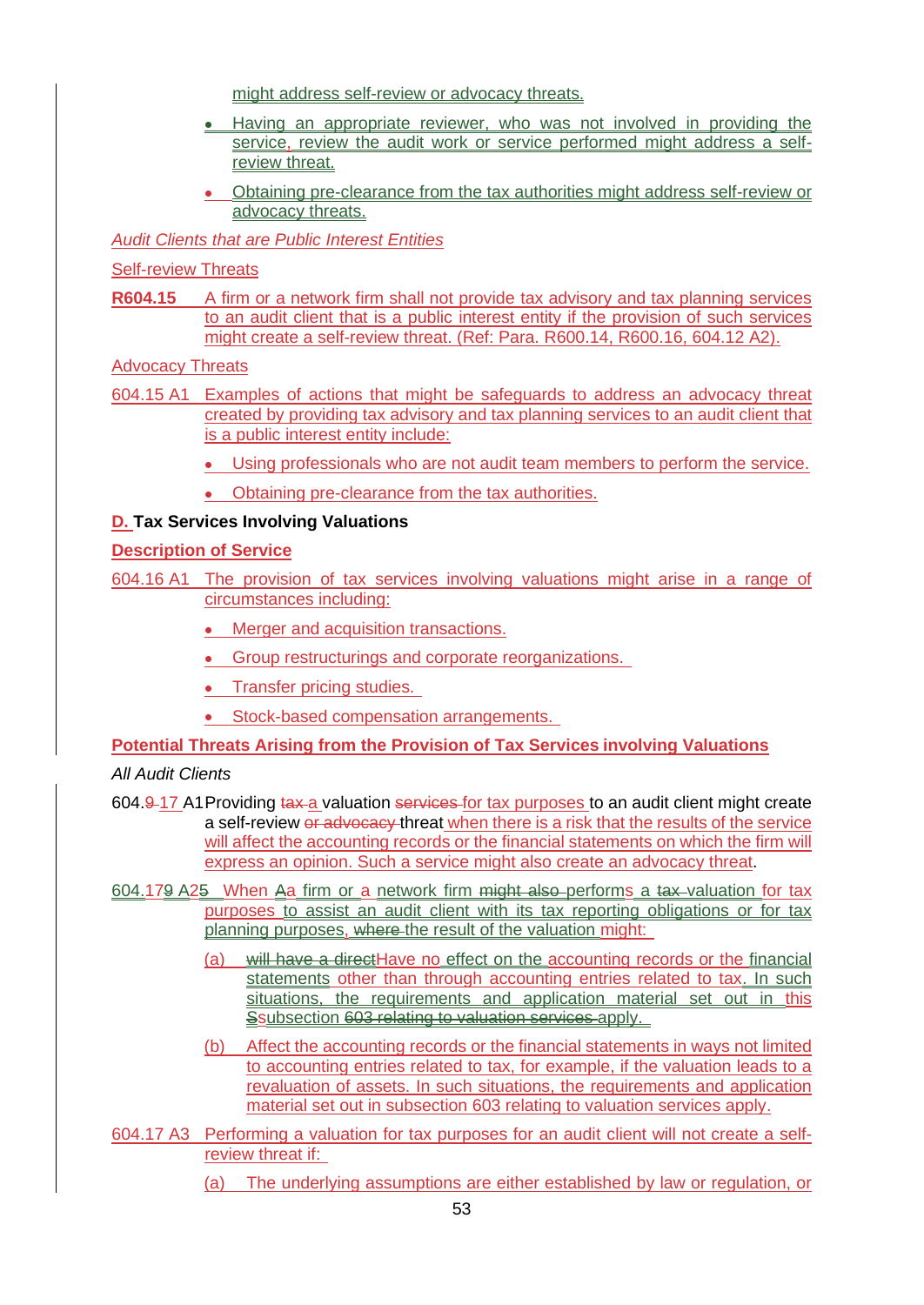are widely accepted; or

(b) The techniques and methodologies to be used are based on generally accepted standards or prescribed by law or regulation, and the valuation is subject to external review by a tax authority or similar regulatory authority.

*Audit Clients that are Not Public Interest Entities*

604.9 18 A2A1 A firm or a network firm might perform a valuation for tax purposes for an audit client that is not a public interest entity only, where the result of the valuation only affects the accounting records orwill not have a direct effect on the financial statements (that is, the financial statements are only affected through accounting entries related to tax). This would not usually create threats if the effect on the financial statements is immaterial or the valuation, as incorporated in a tax return or other filing,  $-$ is subject to external review by a tax authority or similar regulatory authority.

- 604.9 18 A3A2 If the valuation that is performed for tax purposes is not subject to an external review and the effect is material to the financial statements, in addition to paragraph 604.3 A2, the following factors are relevant in evaluating the level ofidentifying self-review or advocacy threats created by providing those services to an audit client that is not a public interest entity, and evaluating the level of such threats:
	- The extent to which the valuation methodology is supported by tax law or regulation, other precedent or established practice.
	- The degree of subjectivity inherent in the valuation.
	- The reliability and extent of the underlying data.
- 604.9 18 A4A3 Examples of actions that might be safeguards to address threats for an audit client that is not a public interest entity include:
	- Using professionals who are not audit team members to perform the service might address self-review or advocacy threats.
	- Having an appropriate reviewer who was not involved in providing the service review the audit work or service performed might address a self-review threat.
	- Obtaining pre-clearance from the tax authorities might address self-review or advocacy threats.
- 604.9 A5 A firm or network firm might also perform a tax valuation to assist an audit client with its tax reporting obligations or for tax planning purposes where the result of the valuation will have a direct effect on the financial statements. In such situations, the requirements and application material set out in Subsection 603 relating to valuation services apply.

*Audit Clients that are Public Interest Entities*

## Self-review Threats

**R604.19** A firm or a network firm shall not perform a valuation for tax purposes for an audit client that is a public interest entity if the provision of that service might create a self-review threat. (Ref: Para. R600.14, R600.16, 604.17 A3).

Advocacy Threats

- 604.19 A1 Examples of actions that might be safeguards to address an advocacy threat created by providing a valuation for tax purposes for an audit client that is a public interest entity include:
	- Using professionals who are not audit team members to perform the service.
	- Obtaining pre-clearance from the tax authorities.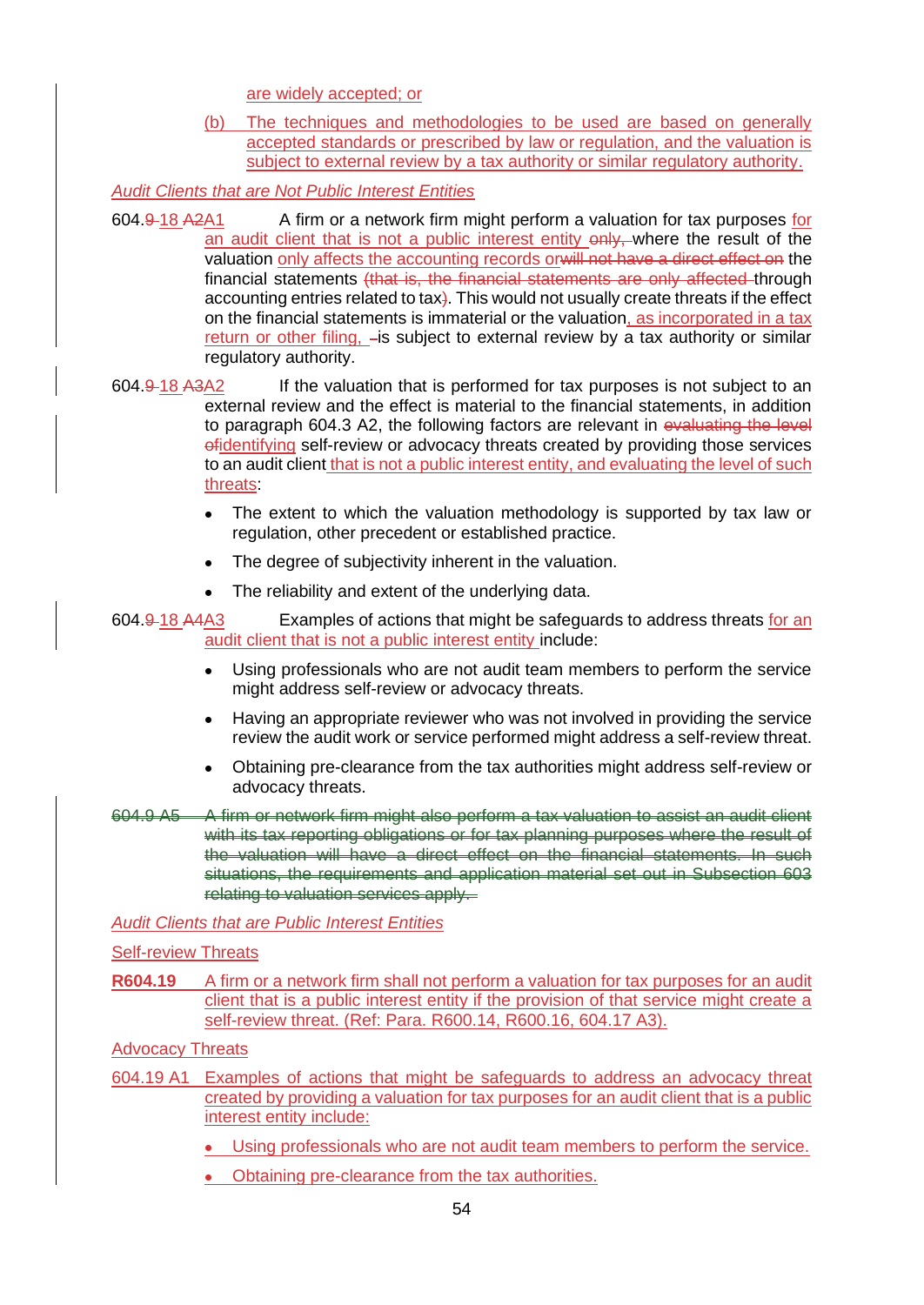# **E. Assistance in the Resolution of Tax Disputes**

# **Description of Service**

604.210 A21 A non-assurance service to provide assistance to an audit client in the resolution of tax disputes might arise from a tax authority's consideration of tax calculations and treatments. Such a service might include, for example, providing assistanceA tax dispute might reach a point when the tax authorities have notified an auditthe client that arguments on a particular issue have been rejected and either the tax authority or the client refers the matter for determination in a formal proceeding, for example, before a public tribunal or court.

**Potential Threats Arising from the Provision of Assistance in the Resolution of Tax Disputes**

## *All Audit Clients*

- 604.210 A1 Providing assistance in the resolution of a tax disputes to an audit client might create a self-review or advocacy threat when there is a risk that the results of the service will affect the accounting records or the financial statements on which the firm will express an opinion. Such a service might also create an advocacy threat.
- 604.10 A2 A tax dispute might reach a point when the tax authorities have notified an audit client that arguments on a particular issue have been rejected and either the tax authority or the client refers the matter for determination in a formal proceeding, for example, before a public tribunal or court.
- 604.10 22 A31In addition to those identified in paragraph 604.3 A2, factors that are relevant in evaluating the level ofidentifying self-review or advocacy threats created by assisting an audit client in the resolution of tax disputes, and evaluating the level of such threats include:
	- The role management plays in the resolution of the dispute.
	- The extent to which the outcome of the dispute will have a material effect on the financial statements on which the firm will express an opinion.
	- Whether the firm or network firm provided the advice that was provided is the subject of the tax dispute.
	- The extent to which the matter is supported by tax law or regulation, other precedent, or established practice.
	- Whether the proceedings are conducted in public.

When a self-review threat for an audit client that is a public interest entity has been identified, paragraph R604.24 applies.

*Audit Clients that are Not Public Interest Entities*

604.10 23 A4A1 Examples of actions that might be safeguards to address self-review or advocacy threats created by assisting an audit client that is not a public interest entity in the resolution of tax disputes include:

- Using professionals who are not audit team members to perform the service might address self-review or advocacy threats.
- Having an appropriate reviewer who was not involved in providing the service review the audit work or the service performed might address a self-review threat.

# *Audit Clients that are Public Interest Entities*

Self-review Threats

**R604.24** A firm or a network firm shall not provide assistance in the resolution of tax disputes to an audit client that is a public interest entity if the provision of that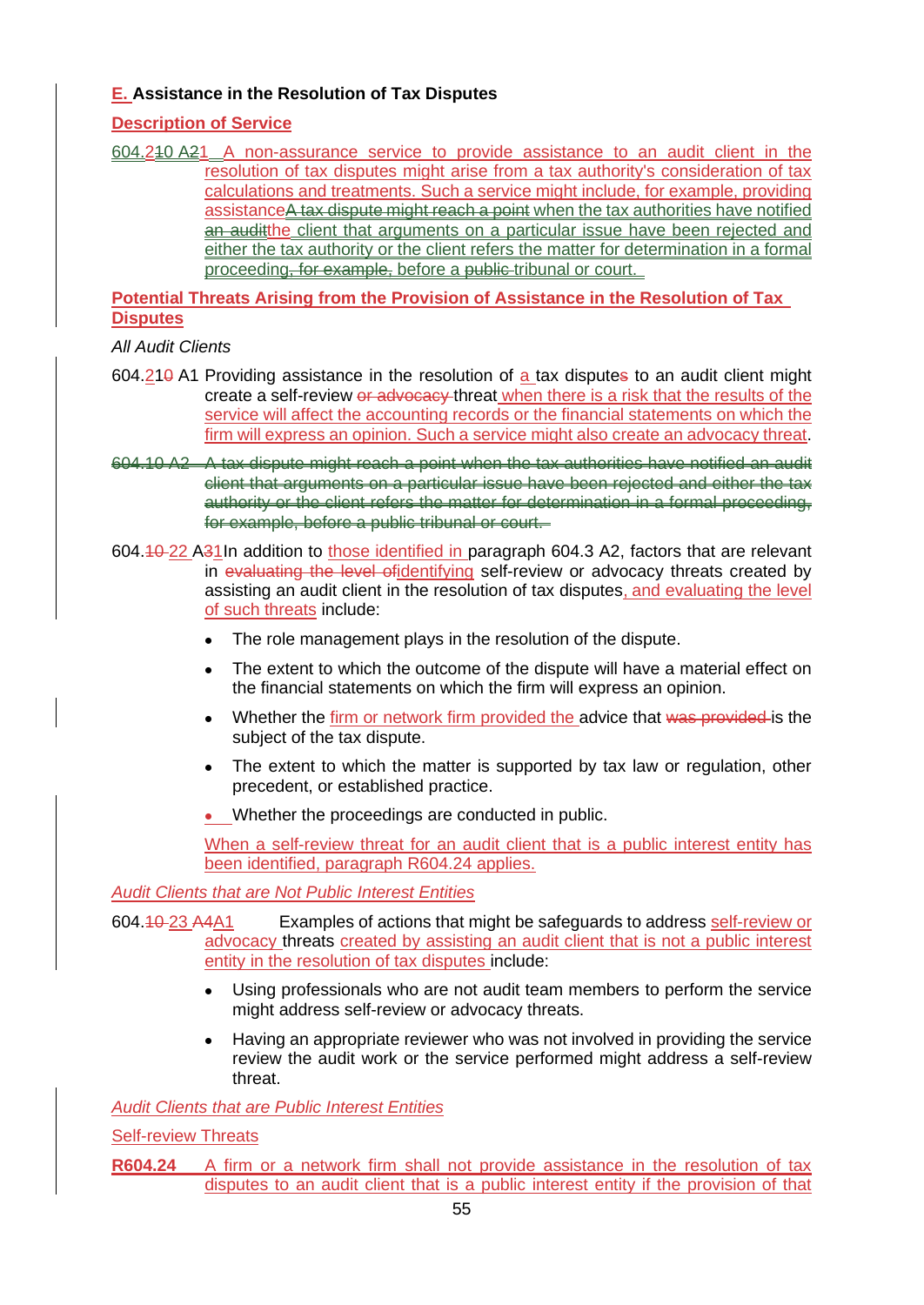assistance might create a self-review threat. (Ref: Para. R600.14 and R600.16).

Advocacy Threats

604.24 A1 An example of an action that might be a safeguard to address an advocacy threat for an audit client that is a public interest entity is using professionals who are not audit team members to perform the service.

## **Resolution of Tax Matters Involving Including Acting as An Advocate Before a Tribunal or Court**

*Audit Clients that are Not Public Interest Entities*

- **R604.1125** A firm or a network firm shall not provide tax services that involve assisting in the resolution of tax disputes to an audit client that is not a public interest entity if:
	- **(a)** The services involve acting as an advocate for the audit client before a public tribunal or court in the resolution of a tax matter; and
	- **(b)** The amounts involved are material to the financial statements on which the firm will express an opinion.

## *Audit Clients that are Public Interest Entities*

- **R604.26** A firm or a network firm shall not provide tax services that involve assisting in the resolution of tax disputes to an audit client that is a public interest entity if the services involve acting as an advocate for the audit client before a tribunal or court.
- 604.11 27 A1 Paragraphs R604.25 and R604.26 R604.11 does not preclude a firm or network firm from having a continuing advisory role in relation to the matter that is being heard before a public-tribunal or court, for example:
	- Responding to specific requests for information.
	- Providing factual accounts or testimony about the work performed.
	- Assisting the client in analysing the tax issues related to the matter.
- 604.44-27 A2 What constitutes a "public-tribunal or court" depends on how tax proceedings are heard in the particular jurisdiction.

## **SUBSECTION 605 – INTERNAL AUDIT SERVICES**

#### **Introduction**

- 605.1 Providing internal audit services to an audit client might create a self-review threat.
- 605.21 In addition to the specific requirements and application material in this subsection, the requirements and application material in paragraphs 600.1 to 600.27 A1R600.10 are relevant to applying the conceptual framework when providing an internal audit service to an audit client. This subsection includes requirements that prohibit firms and network firms from providing certain internal audit services to audit clients in some circumstances because the threats created cannot be addressed by applying safeguards.

## **Requirements and Application Material**

### **Description of ServiceAll Audit Clients**

- 605.3-2 A1 Internal audit services comprise a broad range of activities and might involve assisting the audit client in the performance of one or more aspects of its internal audit activities. Internal audit activities might include:
	- Monitoring of internal control reviewing controls, monitoring their operation and recommending improvements to them.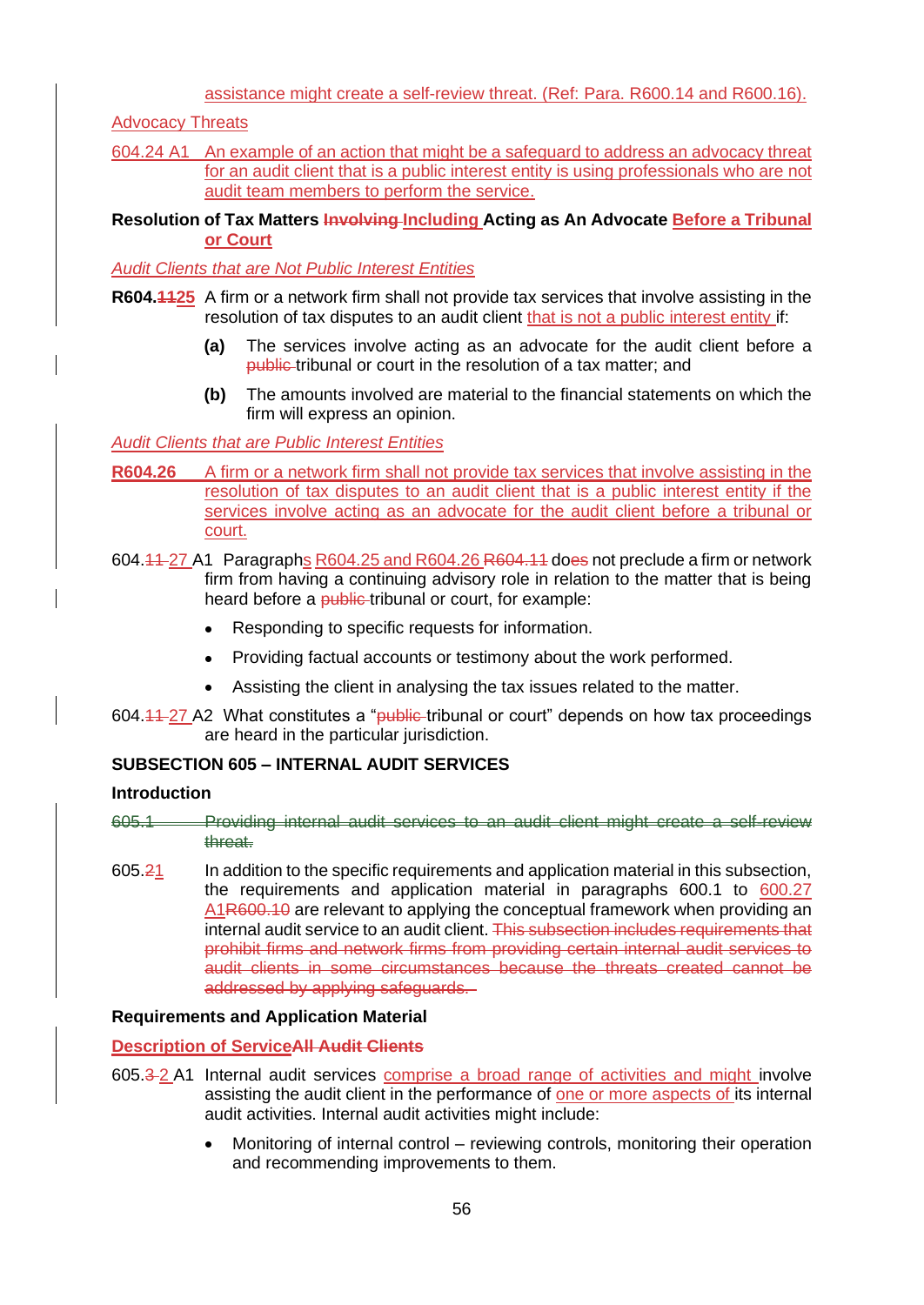- Examining financial and operating information by:
	- o Reviewing the means used to identify, measure, classify and report financial and operating information.
	- o Inquiring specifically into individual items including detailed testing of transactions, balances and procedures.
- Reviewing the economy, efficiency and effectiveness of operating activities including non-financial activities of an entity.
- Reviewing compliance with:
	- o Laws, regulations and other external requirements.
	- o Management policies, directives and other internal requirements.
- 605.3 2 A2 The scope and objectives of internal audit activities vary widely and depend on the size and structure of the entity and the requirements of management and those charged with governance as well as the needs and expectations of management. As they might involve matters that are operational in nature, they do not necessarily relate to matters that will be subject to consideration in relation to the audit of the financial statements.

**Risk of Assuming Management Responsibility When Providing an Internal Audit Service**

- **R605.43** Paragraph R400.13 precludes a firm or a network firm from assuming a management responsibility. When providing an internal audit service to an audit client, the firm shall be satisfied that:
	- **(a)** The client designates an appropriate and competent resource, who reports to those charged with governance preferably within senior management, to:
		- **(i)** Be responsible at all times for internal audit activities; and
		- **(ii)** Acknowledge responsibility for designing, implementing, monitoring and maintaining internal control;-
	- **(b)** The client's management or those charged with governance reviews, assesses and approves the scope, risk and frequency of the internal audit services;
	- **(c)** The client's management evaluates the adequacy of the internal audit services and the findings resulting from their performance;
	- **(d)** The client's management evaluates and determines which recommendations resulting from internal audit services to implement and manages the implementation process; and
	- **(e)** The client's management reports to those charged with governance the significant findings and recommendations resulting from the internal audit services.
- 605.4 3 A1 Paragraph R600.7 precludes a firm or a network firm from assuming a management responsibility. Performing a significant part of the client's internal audit activities increases the possibility that individuals within the firm or the network firm personnel providing internal audit services will assume a management responsibility.
- 605.4 3 A2 Examples of internal audit services that involve assuming management responsibilities include:
	- Setting internal audit policies or the strategic direction of internal audit activities.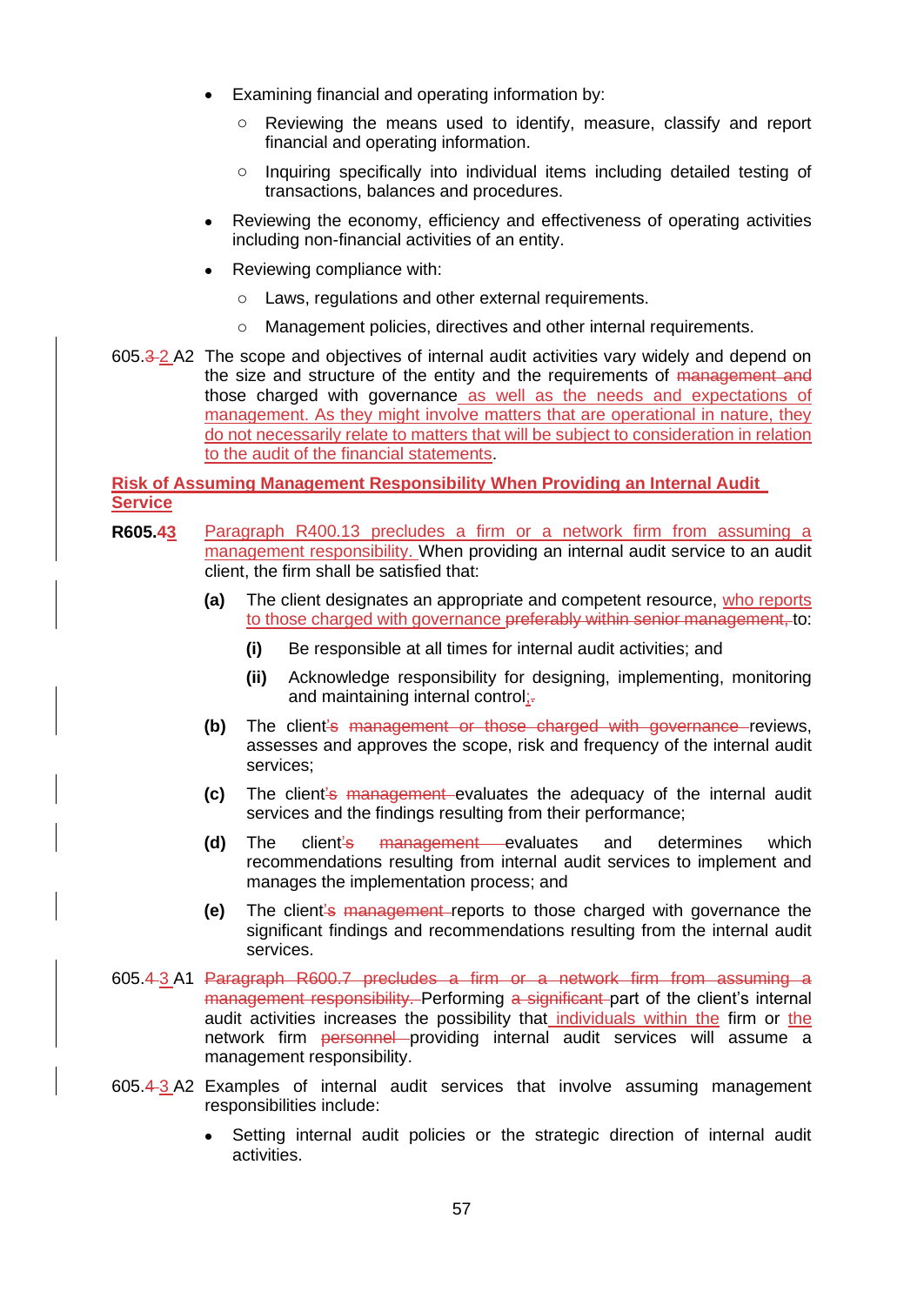- Directing and taking responsibility for the actions of the entity's internal audit employees.
- Deciding which recommendations resulting from internal audit activities to implement.
- Reporting the results of the internal audit activities to those charged with governance on behalf of management.
- Performing procedures that form part of the internal control, such as reviewing and approving changes to employee data access privileges.
- Taking responsibility for designing, implementing, monitoring and maintaining internal control.
- Performing outsourced internal audit services, comprising all or a substantial portion of the internal audit function, where the firm or network firm is responsible for determining the scope of the internal audit work; and might have responsibility for one or more of the matters noted above.

### **Potential Threats Arising from the Provision of Internal Audit Services**

### *All Audit Clients*

- 605.4 A1 Providing internal audit services to an audit client might create a self-review threat when there is a risk that the results of the services impact the audit of the financial statements on which the firm will express an opinion.
- 605.4 A3A2 When a firm uses the work of an internal audit function in an audit engagement, SSAs require the performance of procedures to evaluate the adequacy of that work. Similarly, when a firm or a network firm accepts an engagement to provide internal audit services to an audit client, the results of those services might be used in conducting the external audit. This might creates a self-review threat because it is possible that the audit team will use the results of the internal audit service for purposes of the audit engagement without:
	- (a) Appropriately evaluating those results; or
	- (b) Exercising the same level of professional scepticism as would be exercised when the internal audit work is performed by individuals who are not members of the firm.
- 605.4 A4A3 Factors that are relevant in identifying a self-review threat created by providing internal audit services to an audit client, and evaluating the level of such a selfreview threat include:
	- The materiality of the related financial statement amounts.
	- The risk of misstatement of the assertions related to those financial statement amounts.
	- The degree of reliance that the audit team will place on the work of the internal audit service, including in the course of an external audit.

When a self-review threat for an audit client that is a public interest entity has been identified, paragraph R605.6 applies.

*Audit Clients that are Not Public Interest Entities*

605.4-5 A5A1 An example of an action that might be a safeguard to address such a selfreview threat created by the provision of an internal audit service to an audit client that is not a public interest entity is using professionals who are not audit team members to perform the service.

*Audit Clients that are Public Interest Entities*

**R605.56** A firm or a network firm shall not provide internal audit services to an audit client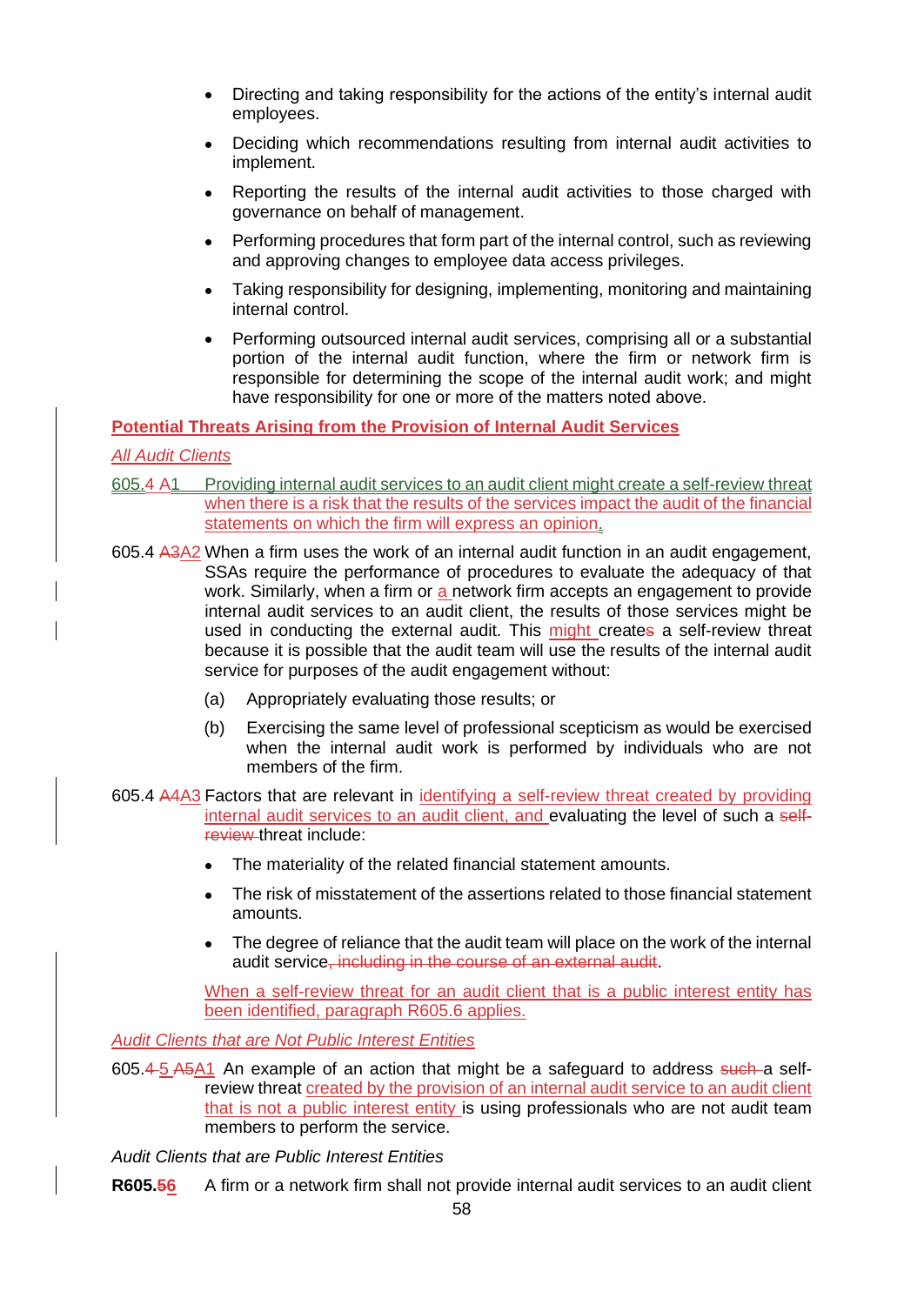that is a public interest entity<sub> $\tau$ </sub> if the provision of such services might create a selfreview threat. (Ref: Para. R600.14 and R600.16). relate to:

- 605.6 A1 Examples of the services that are prohibited under paragraph R605.6 include internal audit services that relate to:
	- $(a)$  A significant part of tThe internal controls over financial reporting.;
	- $\left\langle b\right\rangle$  Financial accounting systems that generate information that is, individually or in the aggregate, material tofor the client's accounting records or financial statements on which the firm will express an opinion.
	- (c) Amounts or disclosures that are, individually or in the aggregate, materialrelate to the financial statements on which the firm will express an opinion.

#### **SUBSECTION 606 – INFORMATION TECHNOLOGY SYSTEMS SERVICES**

#### **Introduction**

606.1 Providing information technology (IT) systems services to an audit client might create a self-review threat.

606.21 In addition to the specific requirements and application material in this subsection, the requirements and application material in paragraphs 600.1 to 600.27 A1R600.10 are relevant to applying the conceptual framework when providing an information technology  $(IT)$ <del>IT</del> systems service to an audit client. This subsection includes requirements that prohibit firms and network firms from providing certain IT systems services to audit clients in some circumstances because the threats created cannot be addressed by applying safeguards.

#### **Requirements and Application Material**

#### **Description of ServiceAll Audit Clients**

- 606.3 2 A1 Services related to IT systems include the design or implementation of hardware or software systems. The IT systems might:
	- (a) Aggregate source data;
	- (b) Form part of the internal control over financial reporting; or
	- (c) Generate information that affects the accounting records or financial statements, including related disclosures.

However, the IT systems might also involve matters that are unrelated to the audit client's accounting records or the internal control over financial reporting or financial statements.

- 606.3 A2 Paragraph R600.7 precludes a firm or a network firm from assuming a management responsibility. Providing the following IT systems services to an audit client does not usually create a threat as long as personnel of the firm or network firm do not assume a management responsibility:
	- (a) Designing or implementing IT systems that are unrelated to internal control over financial reporting;
	- (b) Designing or implementing IT systems that do not generate information forming a significant part of the accounting records or financial statements;
	- (c) Implementing "off-the-shelf" accounting or financial information reporting software that was not developed by the firm or network firm, if the customization required to meet the client's needs is not significant; and
	- (d) Evaluating and making recommendations with respect to an IT system designed, implemented or operated by another service provider or the client.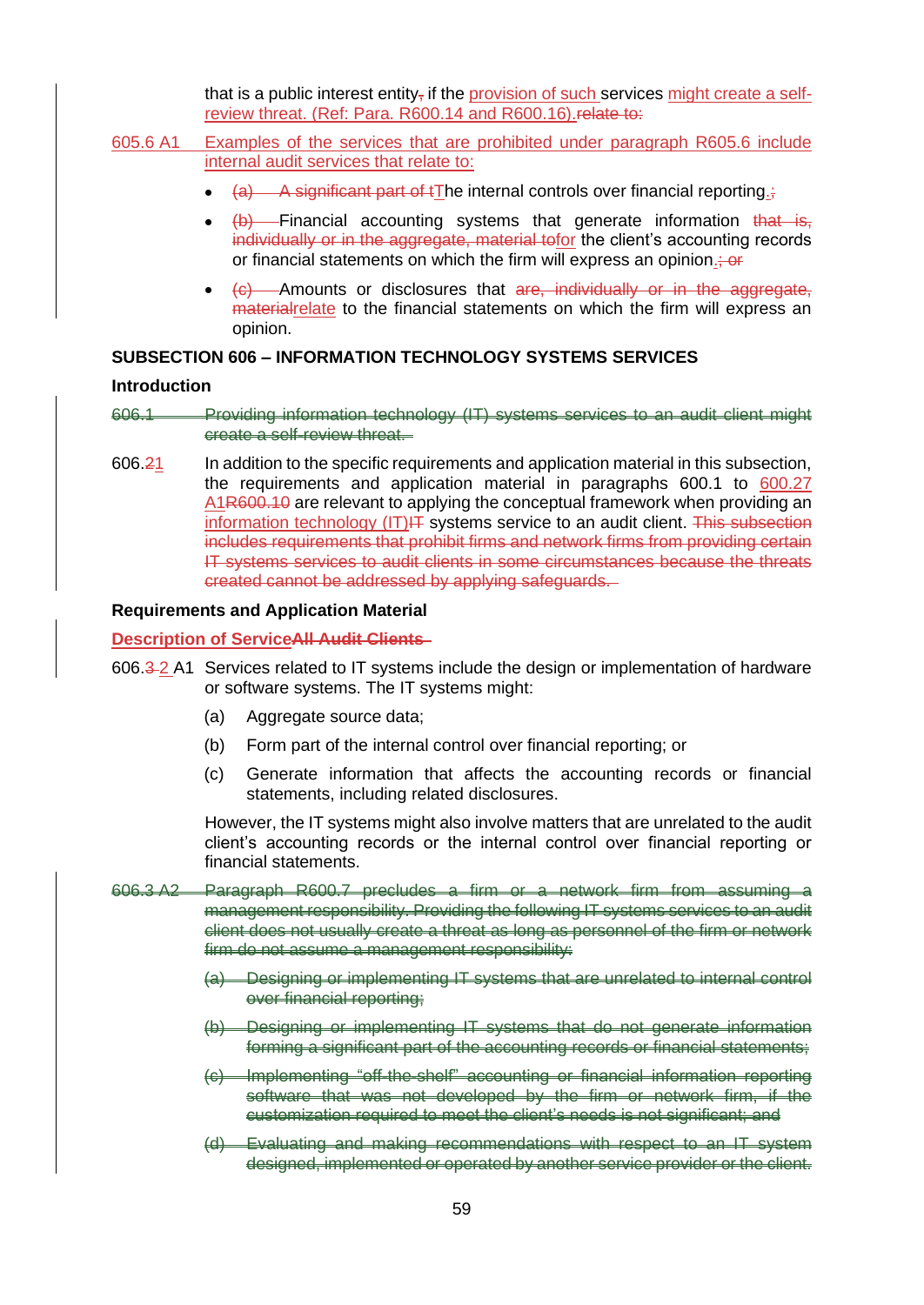## **Risk of Assuming Management Responsibility When Providing an IT Systems Service**

- **R606.43** Paragraph R400.13 precludes a firm or a network firm from assuming a management responsibility. When providing IT systems services to an audit client, the firm or network firm shall be satisfied that:
	- **(a)** The client acknowledges its responsibility for establishing and monitoring a system of internal controls;
	- **(b)** The client assigns the responsibility to make all management decisions with respect to the design and implementation of the hardware or software system to a competent employee, preferably within senior management;
	- **(c)** The client makes all management decisions with respect to the design and implementation process;
	- **(d)** The client evaluates the adequacy and results of the design and implementation of the system; and
	- **(e)** The client is responsible for operating the system (hardware or software) and for the data it uses or generates.

## **Potential Threats Arising from the Provision of IT Systems Services**

*All Audit Clients*

- 606.14 A1 Providing information technology (IT) systems services to an audit client might create a self-review threat when there is a risk that the results of the services will affect the audit of the financial statements on which the firm will express an opinion.
- 606.34 A2 Paragraph R600.7 precludes a firm or a network firm from assuming management responsibility. Providing the following IT systems services to an audit client does not usually create a threat as long as individuals within personnel of the firm or network firm do not assume a management responsibility:
	- (a) Designing or implementing IT systems that are unrelated to internal control over financial reporting;
	- (b) Designing or implementing IT systems that do not generate information forming a significant part of the accounting records or financial statements; and
	- (c) Implementing "off-the-shelf" accounting or financial information reporting software that was not developed by the firm or network firm, if the customization required to meet the client's needs is not significant; and.
	- (d) Evaluating and making recommendations with respect to an IT system designed, implemented or operated by another service provider or the client.
- 606.4 A4A3 Factors that are relevant in identifying evaluating the level of a self-review threat created by providing an IT systems services to an audit client, and evaluating the level of such a threat include:
	- The nature of the service.
	- The nature of the client's IT systems and the extent to which the IT systems service they impacts or interacts with the client's accounting records, internal controls over financial reporting or financial statements.
	- The degree of reliance that will be placed on the particular IT systems as part of the audit.

When a self-review threat for an audit client that is a public interest entity has been identified, paragraph R606.6 applies.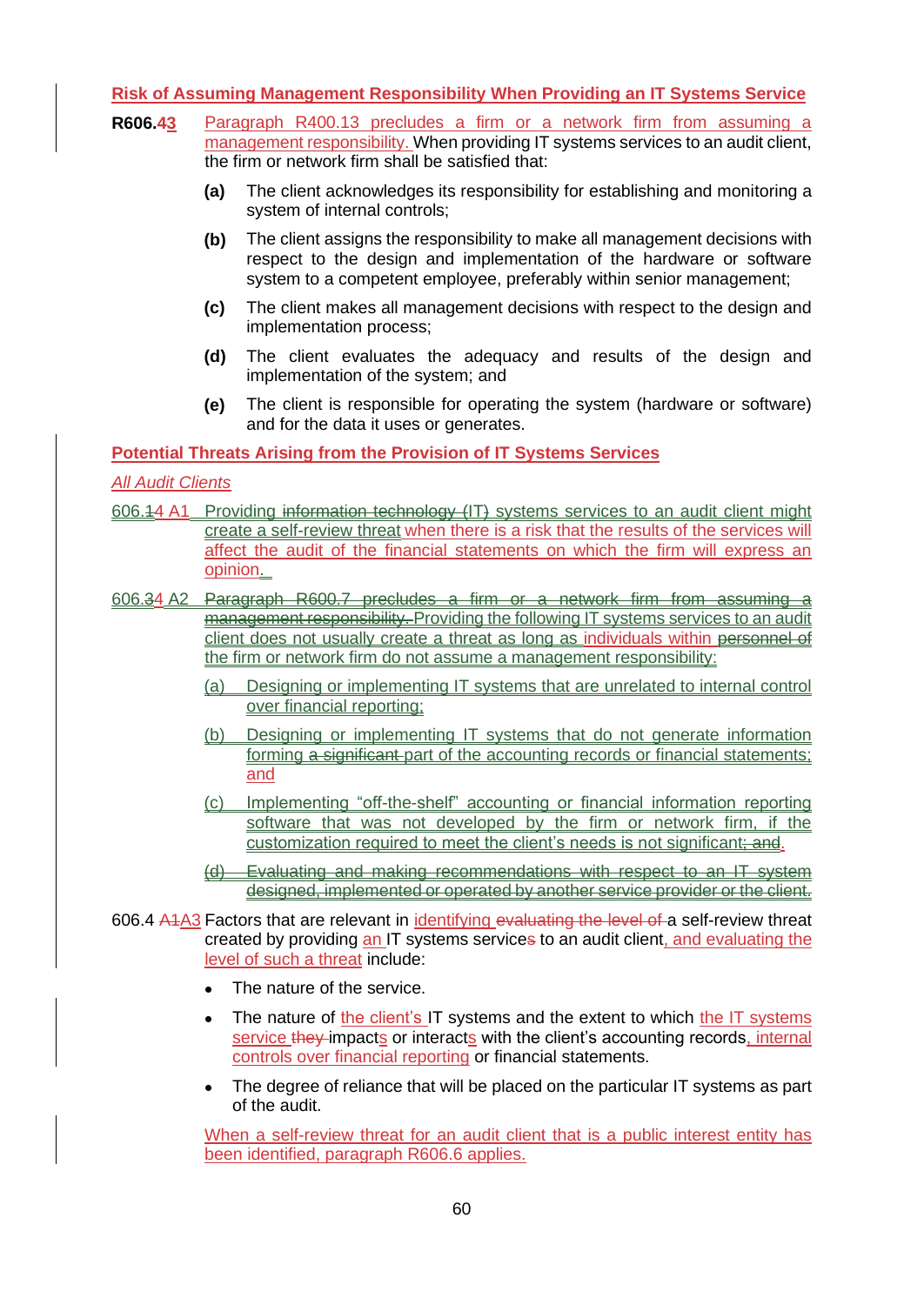*Audit Clients that are Not Public Interest Entities*

606.4- $5$  A2A1 An example of an action that might be a safeguard to address such a selfreview threat created by the provision of an IT systems service to an audit client that is not a public interest entity is using professionals who are not audit team members to perform the service.

*Audit Clients that are Public Interest Entities*

- **R606.56** A firm or a network firm shall not provide IT systems services to an audit client that is a public interest entity if the provision of such services might create a selfreview threat (Ref: Para. R600.14 and R600.16)involve designing or implementing IT systems that.:
- 606.6 A1 Examples of services that are prohibited because they give rise to a self-review threat include those involving designing or implementing IT systems that:
	- (a) Form a significant part of the internal control over financial reporting; or
	- $\downarrow$ b) Generate information that is significant tofor the client's accounting records or financial statements on which the firm will express an opinion.

## **SUBSECTION 607 – LITIGATION SUPPORT SERVICES**

### **Introduction**

607.1 Providing certain litigation support services to an audit client might create a selfreview or advocacy threat.

607.21 In addition to the specific requirements and application material in this subsection, the requirements and application material in paragraphs 600.1 to 600.27 A1R600.10 are relevant to applying the conceptual framework when providing a litigation support service to an audit client.

**Requirements and Application Material**

**Description of ServiceAll Audit Clients**

607.3 2 A1 Litigation support services might include activities such as:

- Assisting with document management and retrieval.
- Acting as a witness, including an expert witness.
- Calculating estimated damages or other amounts that might become receivable or payable as the result of litigation or other legal dispute.
- Forensic or investigative services.

**Potential Threats Arising from the Provision of Litigation Support Services**

*All Audit Clients*

- 607.3 A1 Providing certain litigation support services to an audit client might create a selfreview or advocacy threat when there is a risk that the results of the services will affect the accounting records or the financial statements on which the firm will express an opinion. Such services might also create an advocacy threat.
- 607.3 4 A12Factors that are relevant in evaluating the level ofidentifying self-review or advocacy threats created by providing litigation support services to an audit client, and evaluating the level of such threats include:
	- The legal and regulatory environment in which the service is provided, for example, whether an expert witness is chosen and appointed by a court.
	- The nature and characteristics of the service.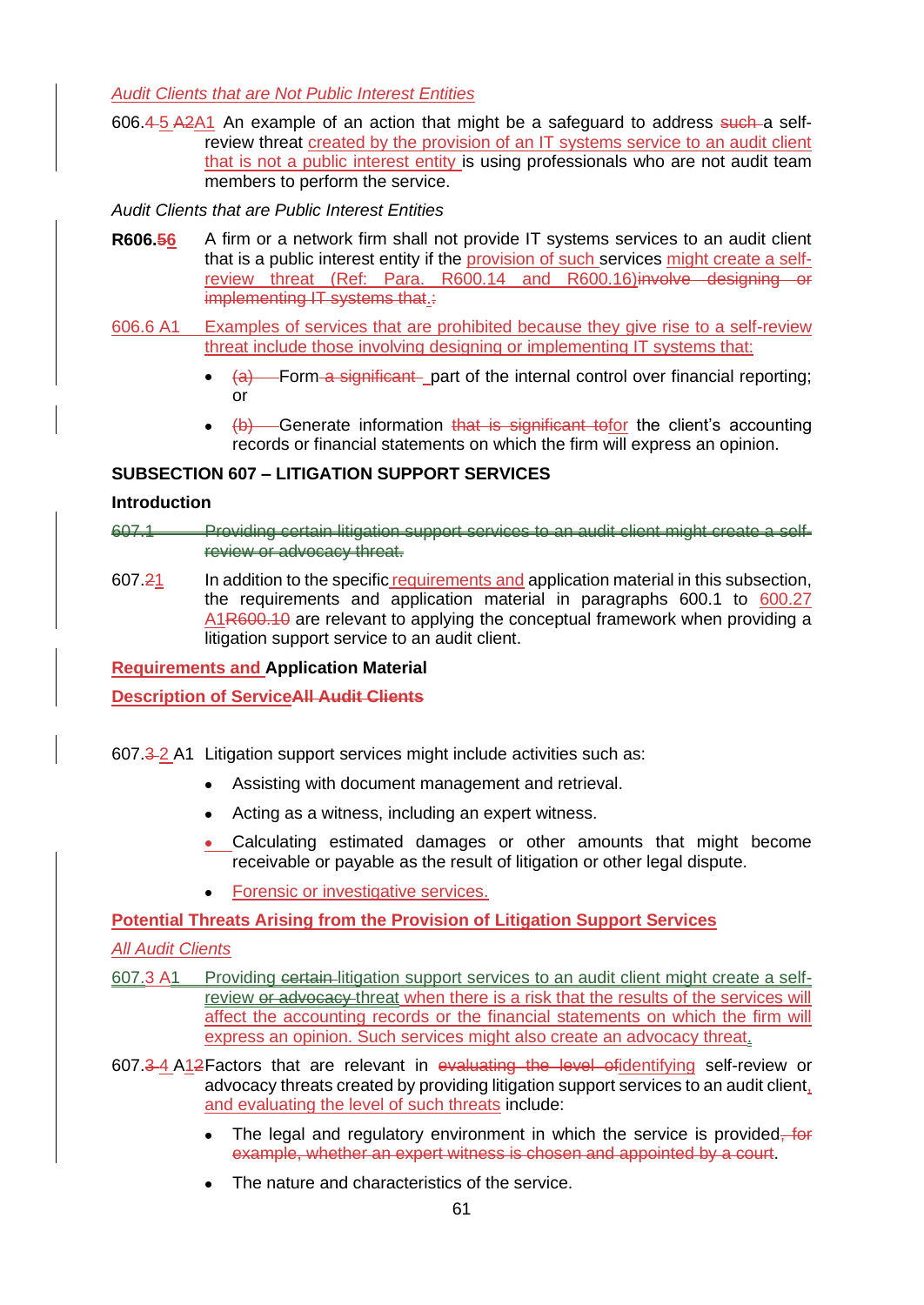- The extent to which the outcome of the litigation support service might involve estimating, or might affect the estimation of, damages or other amounts that mightwill have a material effect on the financial statements on which the firm will express an opinion.
- 607.3 A3 An example of an action that might be a safeguard to address such a self-review or advocacy threat is using a professional who was not an audit team member to perform the service.

When a self-review threat for an audit client that is a public interest entity has been identified, paragraph R607.6 applies.

607.34 A24 If a firm or a network firm provides a litigation support service to an audit client and the service might involves estimating, or might affect the estimation of, damages or other amounts that affect the financial statements on which the firm will express an opinion, the requirements and application material set out in Subsection 603 related to valuation services apply.

*Audit Clients that are Not Public Interest Entities*

607.35 A13 An example of an action that might be a safeguard to address such a self-review or advocacy threat created by providing a litigation support service to an audit client that is not a public interest entity is using a professional who was not an audit team member to perform the service.

*Audit Clients that are Public Interest Entities*

Self-review Threats

- **R607.6** A firm or a network firm shall not provide litigation support services to an audit client that is a public interest entity if the provision of such services might create a self-review threat. (Ref: Para. R600.14 and R600.16).
- 607.6 A1 An example of a service that is prohibited because it might create a self-review threat is providing advice in connection with a legal proceeding where there is a risk that the outcome of the service affects the quantification of any provision or other amount in the financial statements on which the firm will express an opinion.

Advocacy Threats

607.6 A2 An example of an action that might be a safeguard to address an advocacy threat created by providing a litigation support service to an audit client that is a public interest entity is using a professional who was not an audit team member to perform the service.

#### **Acting as a Witness**

*All Audit Clients*

- 607.7 A1 A professional within the firm or the network firm might give evidence to a tribunal or court as a witness of fact or as an expert witness.
	- (a) A witness of fact is an individual who gives evidence to a tribunal or court based on his or her direct knowledge of facts or events.
	- (b) An expert witness is an individual who gives evidence, including opinions on matters, to a tribunal or court based on that individual's expertise.
- 607.7 A2 A threat to independence is not created when an individual, in relation to a matter that involves an audit client, acts as a witness of fact and in the course of doing so provides an opinion within the individual's area of expertise in response to a question asked in the course of giving factual evidence.
- 607.7 A3 The advocacy threat created when acting as an expert witness on behalf of an audit client is at an acceptable level if a firm or a network firm is: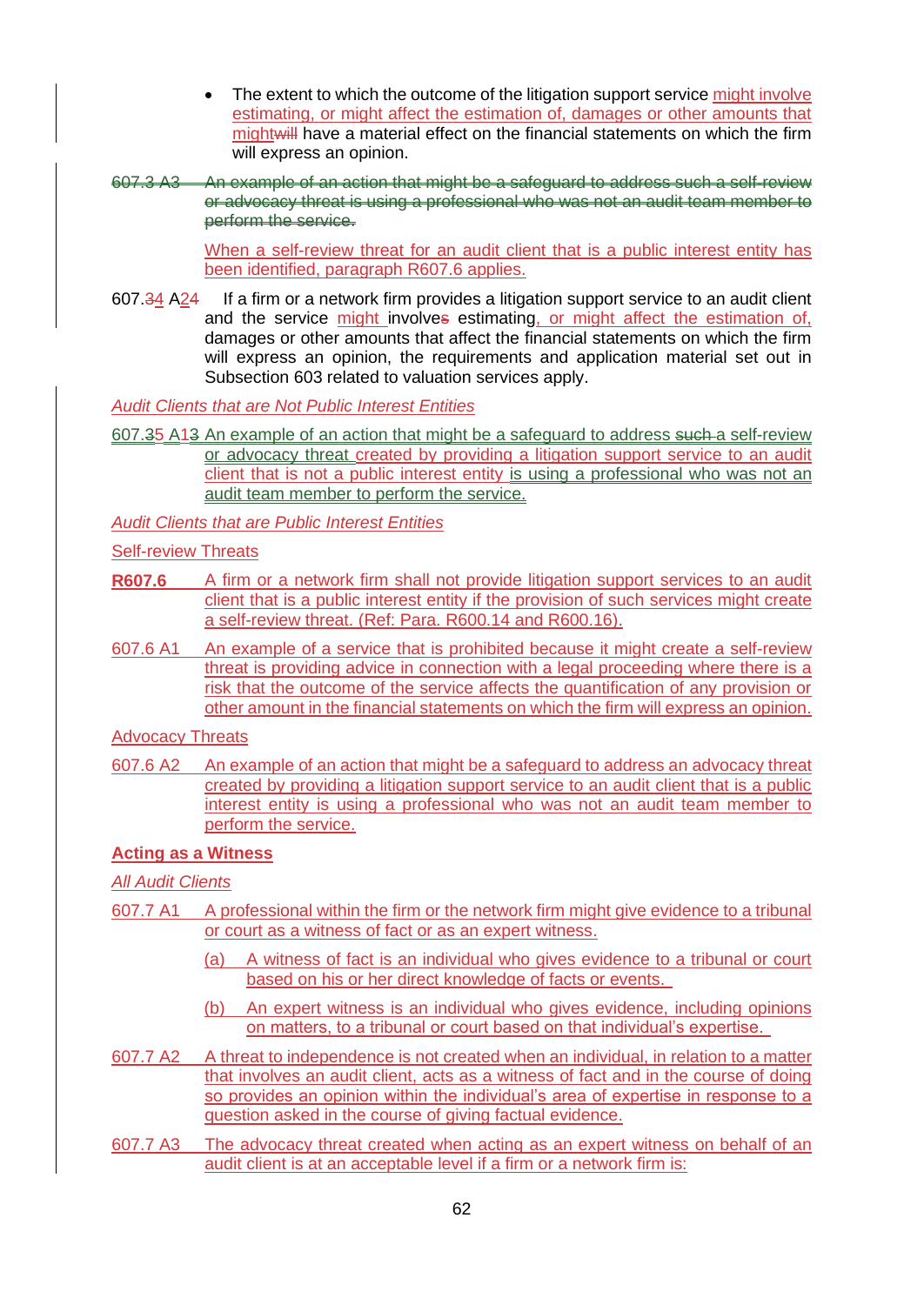- (a) Appointed by a tribunal or court to act as an expert witness in a matter involving a client; or
- (b) Engaged to advise or act as an expert witness in relation to a class action (or an equivalent group representative action) provided that:
	- (i) The firm's audit clients constitute less than 20% of the members of the class or group (in number and in value);
	- (ii) No audit client is designated to lead the class or group; and
	- (iii) No audit client is authorized by the class or group to determine the nature and scope of the services to be provided by the firm or the terms on which such services are to be provided.

*Audit Clients that are Not Public Interest Entities*

607.8 A1 An example of an action that might be a safeguard to address an advocacy threat for an audit client that is not a public interest entity is using a professional to perform the service who is not, and has not been, an audit team member.

*Audit Clients that are Public Interest Entities*

**R607.9** A firm or a network firm, or an individual within a firm or a network firm, shall not act for an audit client that is a public interest entity as an expert witness in a matter unless the circumstances set out in paragraph 607.7 A3 apply.

## **SUBSECTION 608 – LEGAL SERVICES**

#### **Introduction**

- 608.1 Providing legal services to an audit client might create a self-review or advocacy threat.
- 608.21 In addition to the specific requirements and application material in this subsection, the requirements and application material in paragraphs 600.1 to 600.27 A1R600.10 are relevant to applying the conceptual framework when providing a legal service to an audit client. This subsection includes requirements that prohibit firms and network firms from providing certain legal services to audit clients in some circumstances because the threats cannot be addressed by applying safeguards.

#### **Requirements and Application Material**

#### **Description of ServiceAll Audit Clients**

- 608.3 2 A1 Legal services are defined as any services for which the individual providing the services must either:
	- (a) Have the required legal training to practice law; or
	- (b) Be admitted to practice law before the courts of the jurisdiction in which such services are to be provided.
- 608.2 A2 This subsection deals specifically with:
	- Providing legal advice.
	- Acting as general counsel.
	- Acting in an advocacy role.

### **Potential Threats Arising from Providing Legal Services**

#### *All Audit Clients*

608.3 A1 Providing legal services to an audit client might create a self-review or advocacy threat when there is a risk that the results of the services will affect the accounting records or the financial statements on which the firm will express an opinion. Such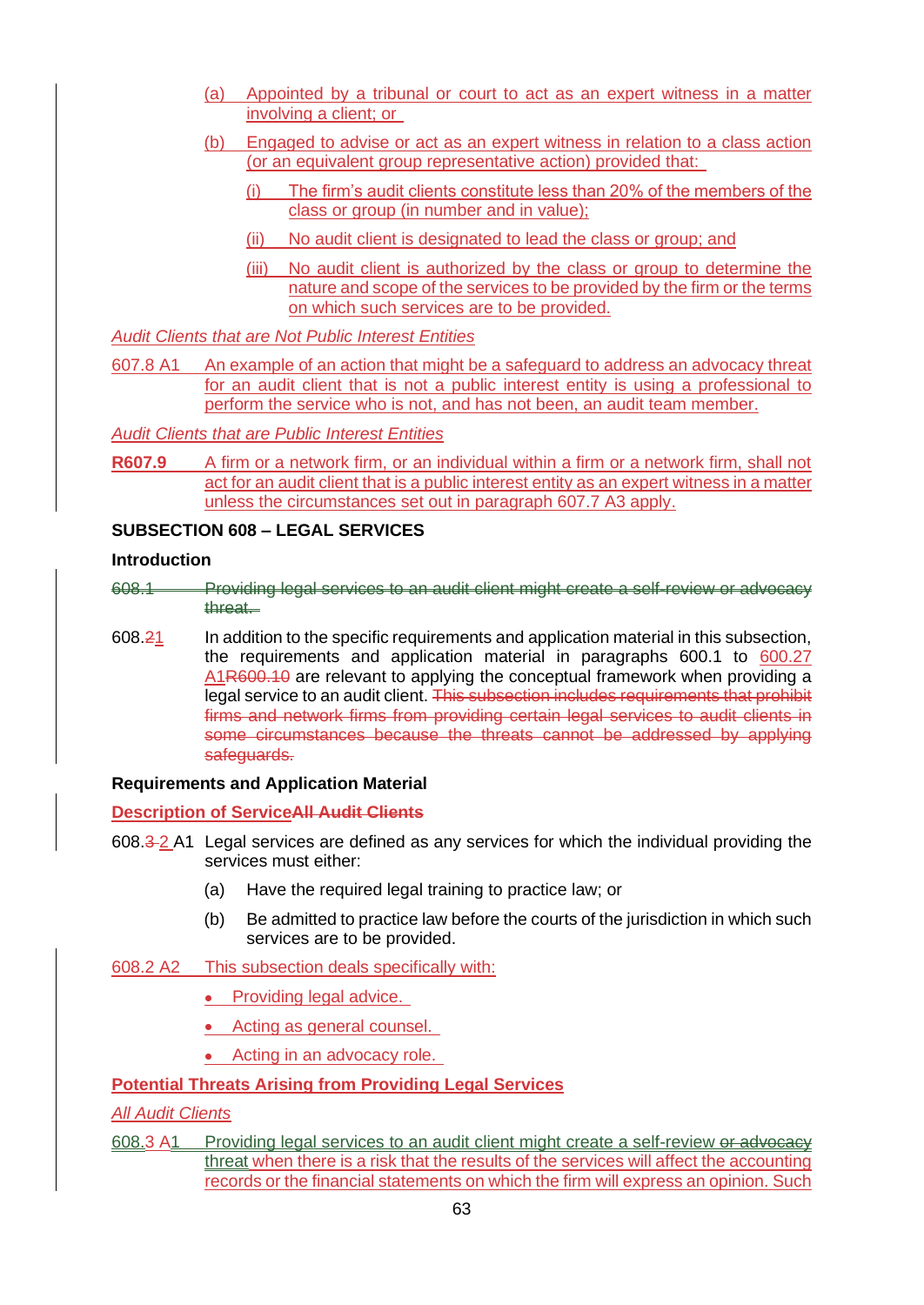### services might also create an advocacy threat.

## **A. Providing Legal Advice**

## **Description of Service**

*Acting in an Advisory Role* 

- 608.4 A1 Depending on the jurisdiction, providing legal advisory servicesadvice might include a wide and diversified range of service areas including both corporate and commercial services to audit clients, such as:
	- Contract support.
	- Supporting an audit client in executing a transaction.
	- Mergers and acquisitions.
	- Supporting and assisting an audit client's internal legal department.
	- Legal due diligence and restructuring.

## **Potential Threats Arising from Providing Legal Advice**

## *All Audit Clients*

- 608.4 5 A12 Factors that are relevant in evaluating the level ofidentifying self-review or advocacy threats created by providing legal advisory servicesadvice to an audit client, and evaluating the level of such threats include:
	- The materiality of the specific matter in relation to the client's financial statements.
	- The complexity of the legal matter and the degree of judgement necessary to provide the service.

When a self-review threat for an audit client that is a public interest entity has been identified, paragraph R608.7 applies.

- 608.5 A2 Examples of legal advice that might create a self-review threat include:
	- Estimating a potential loss arising from a lawsuit for the purpose of recording a provision in the client's financial statements.
	- Interpreting provisions in contracts that might give rise to liabilities reflected in the client's financial statements.
- 608.5 A3 Negotiating on behalf of an audit client might create an advocacy threat or might result in the firm or network firm assuming a management responsibility.

*Audit Clients that are Not Public Interest Entities*

- 608.4 6 A3A1 Examples of actions that might be safeguards to address self-review or advocacy threats created by providing legal advice to an audit client that is not a public interest entity include:
	- Using professionals who are not audit team members to perform the service might address a self-review or advocacy threat.
	- Having an appropriate reviewer who was not involved in providing the service review the audit work or the service performed might address a self-review threat.

*Audit Clients that are Public Interest Entities*

Self-review Threats

**R608.7** A firm or a network firm shall not provide legal advice to an audit client that is a public interest entity if the provision of such a service might create a self-review threat. (Ref: Para. R600.14 and R600.16).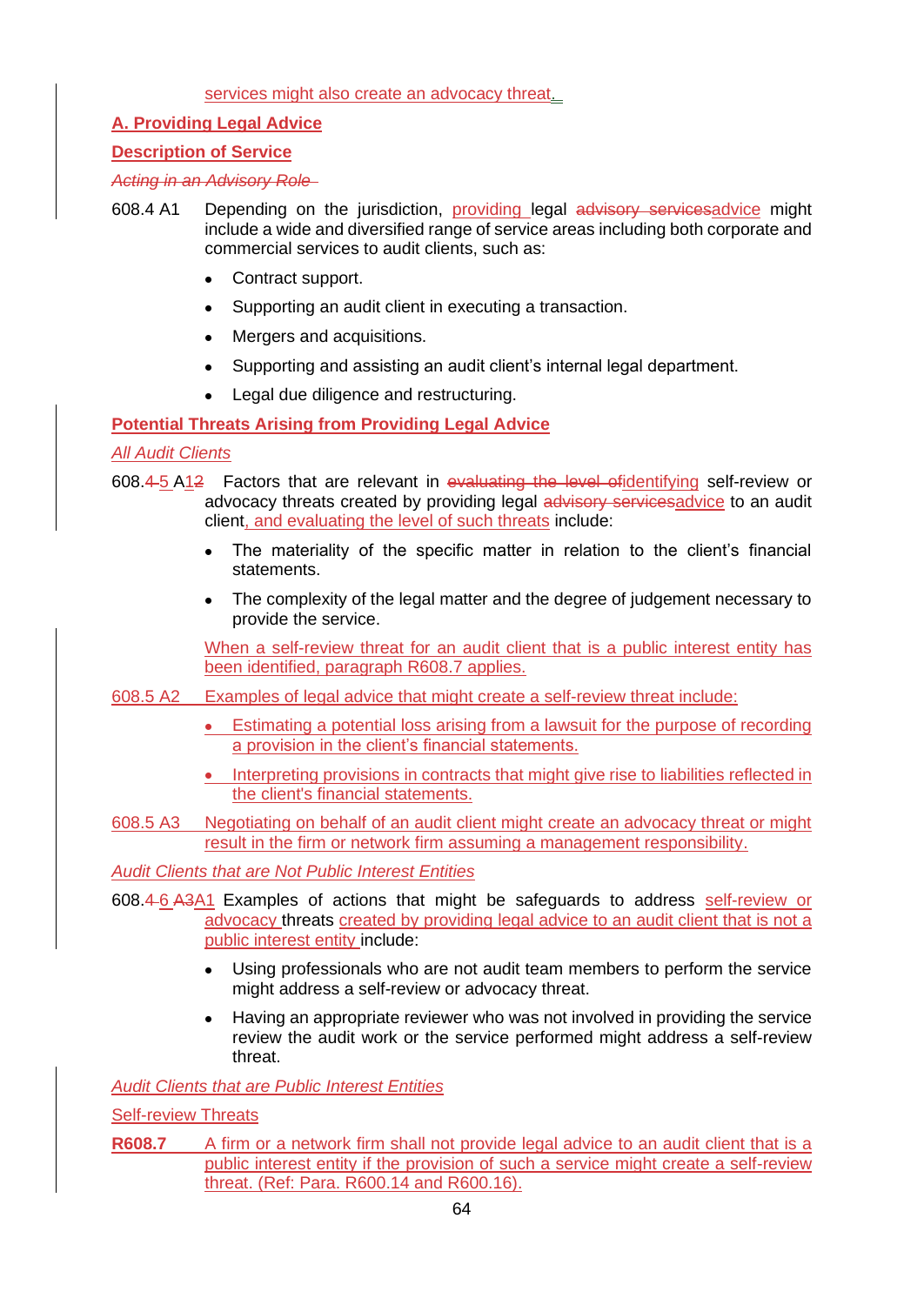Advocacy Threats

608.8 A1 The considerations in paragraphs 608.5 A1 and 608.5 A3 to 608.6 A1 are also relevant to evaluating and addressing advocacy threats that might be created by providing legal advice to an audit client that is a public interest entity.

## **B. Acting as General Counsel**

*All Audit Clients*

- **R608.59** A partner or employee of the firm or the network firm shall not serve as General Counsel for legal affairs of an audit client.
- 608.95 A1 The position of General Counsel is usually a senior management position with broad responsibility for the legal affairs of a company.

### **C. Acting in an Advocacy Role**

**Potential Threats Arising from Acting in an Advocacy Role Before a Tribunal or Court** *Audit Clients that are Not Public Interest Entities*

- **R608.610** A firm or a network firm shall not act in an advocacy role for an audit client that is not a public interest entity in resolving a dispute or litigation before a tribunal or court when the amounts involved are material to the financial statements on which the firm will express an opinion.
- 608.6 10 A1Examples of actions that might be safeguards to address a self-review or advocacy threat created when acting in an advocacy role for an audit client that is not a public interest entitywhen the amounts involved are not material to the financial statements on which the firm will express an opinion include:
	- Using professionals who are not audit team members to perform the service.
	- Having an appropriate reviewer who was not involved in providing the service review the audit work or the service performed.

### *Audit Clients that are Public Interest Entities*

**R608.11** A firm or a network firm shall not act in an advocacy role for an audit client that is a public interest entity in resolving a dispute or litigation before a tribunal or court.

#### **SUBSECTION 609 – RECRUITING SERVICES**

#### **Introduction**

609.1 Providing recruiting services to an audit client might create a self-interest, familiarity or intimidation threat.

609.21 In addition to the specific requirements and application material in this subsection, the requirements and application material in paragraphs 600.1 to 600.27 A1R600.10 are relevant to applying the conceptual framework when providing a recruiting service to an audit client. This subsection includes requirements that prohibit firms and network firms from providing certain types of recruiting services to audit clients in some circumstances because the threats created cannot be addressed by applying safeguards.

#### **Requirements and Application Material**

#### **Description of ServiceAll Audit Clients**

- 609.3-2 A1 Recruiting services might include activities such as:
	- Developing a job description.
	- Developing a process for identifying and selecting potential candidates.
	- Searching for or seeking out candidates.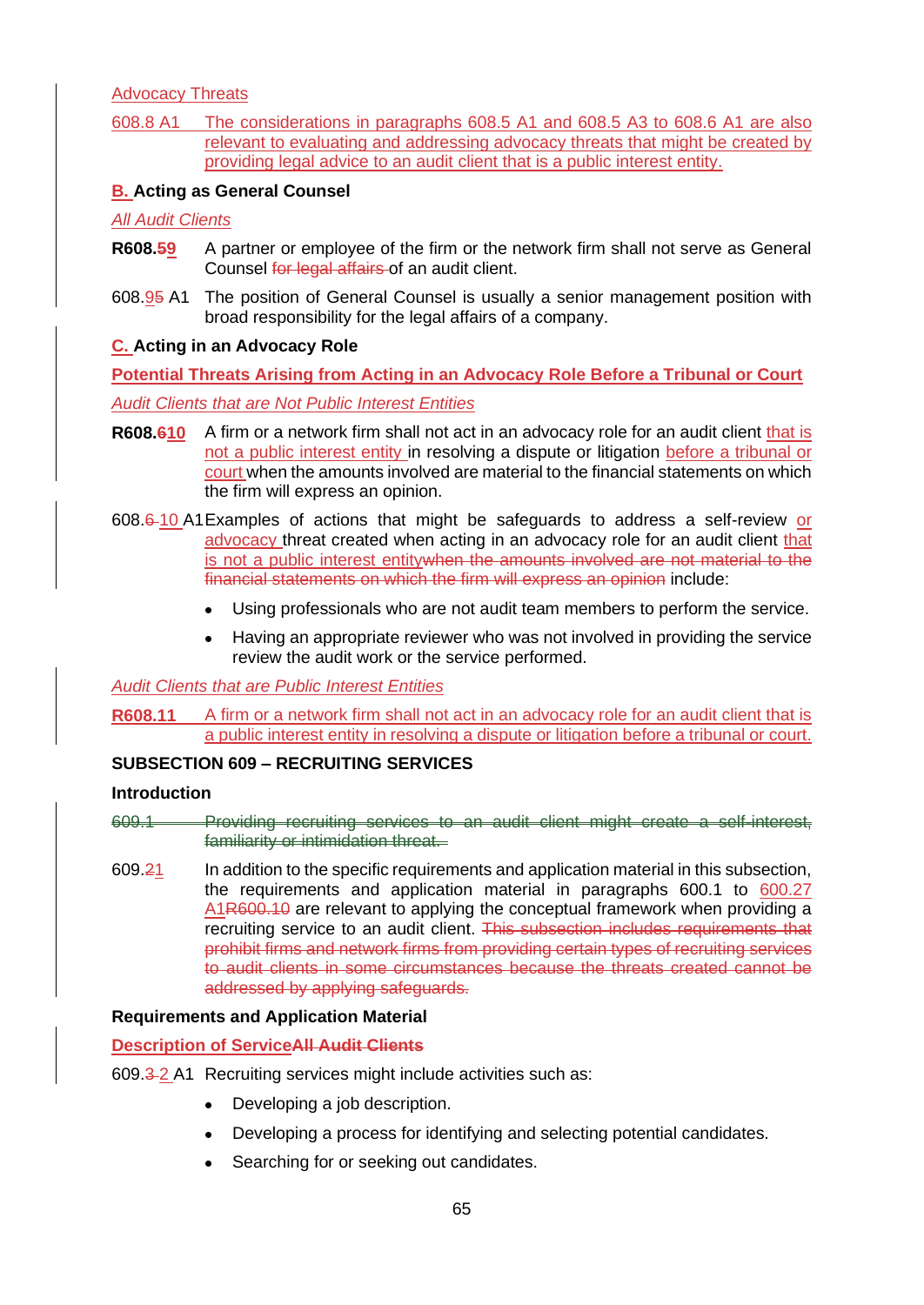- Screening potential candidates for the role by:
	- o Reviewing the professional qualifications or competence of applicants and determining their suitability for the position.
	- o Undertaking reference checks of prospective candidates.
	- o Interviewing and selecting suitable candidates and advising on candidates' competence.
- Determining employment terms and negotiating details, such as salary, hours and other compensation.
- 609.3 A2 Paragraph R600.7 precludes a firm or a network firm from assuming a management responsibility. Providing the following services does not usually create a threat as long as personnel of the firm or network firm does not assume a management responsibility:
	- Reviewing the professional qualifications of a number of applicants and providing advice on their suitability for the position.
	- Interviewing candidates and advising on a candidate's competence for financial accounting, administrative or control positions.

### **Risk of Assuming Management Responsibility When Providing a Recruiting Service**

- **R609.43** Paragraph R400.13 precludes a firm or a network firm from assuming a management responsibility. When a firm or network firm provides providing a recruiting services to an audit client, the firm shall be satisfied that:
	- **(a)** The client assigns the responsibility to make all management decisions with respect to hiring the candidate for the position to a competent employee, preferably within senior management; and
	- **(b)** The client makes all management decisions with respect to the hiring process, including:
		- Determining the suitability of prospective candidates and selecting suitable candidates for the position.
		- Determining employment terms and negotiating details, such as salary, hours and other compensation.

## **Potential Threats Arising from Providing Recruiting Services**

#### *All Audit Clients*

- 609.4 A1 Providing recruiting services to an audit client might create a self-interest, familiarity or intimidation threat.
- 609.34 A2 Paragraph R600.7 precludes a firm or a network firm from assuming a management responsibility. Providing the following services does not usually create a threat as long as individuals withinpersonnel of the firm or the network firm does not assume a management responsibility:
	- Reviewing the professional qualifications of a number of applicants and providing advice on their suitability for the position.
	- Interviewing candidates and advising on a candidate's competence for financial accounting, administrative or control positions.
- 609.5 4 A1A3 Factors that are relevant in evaluating the level ofidentifying self-interest, familiarity or intimidation threats created by providing recruiting services to an audit client, and evaluating the level of such threats include:
	- The nature of the requested assistance.
	- The role of the individual to be recruited.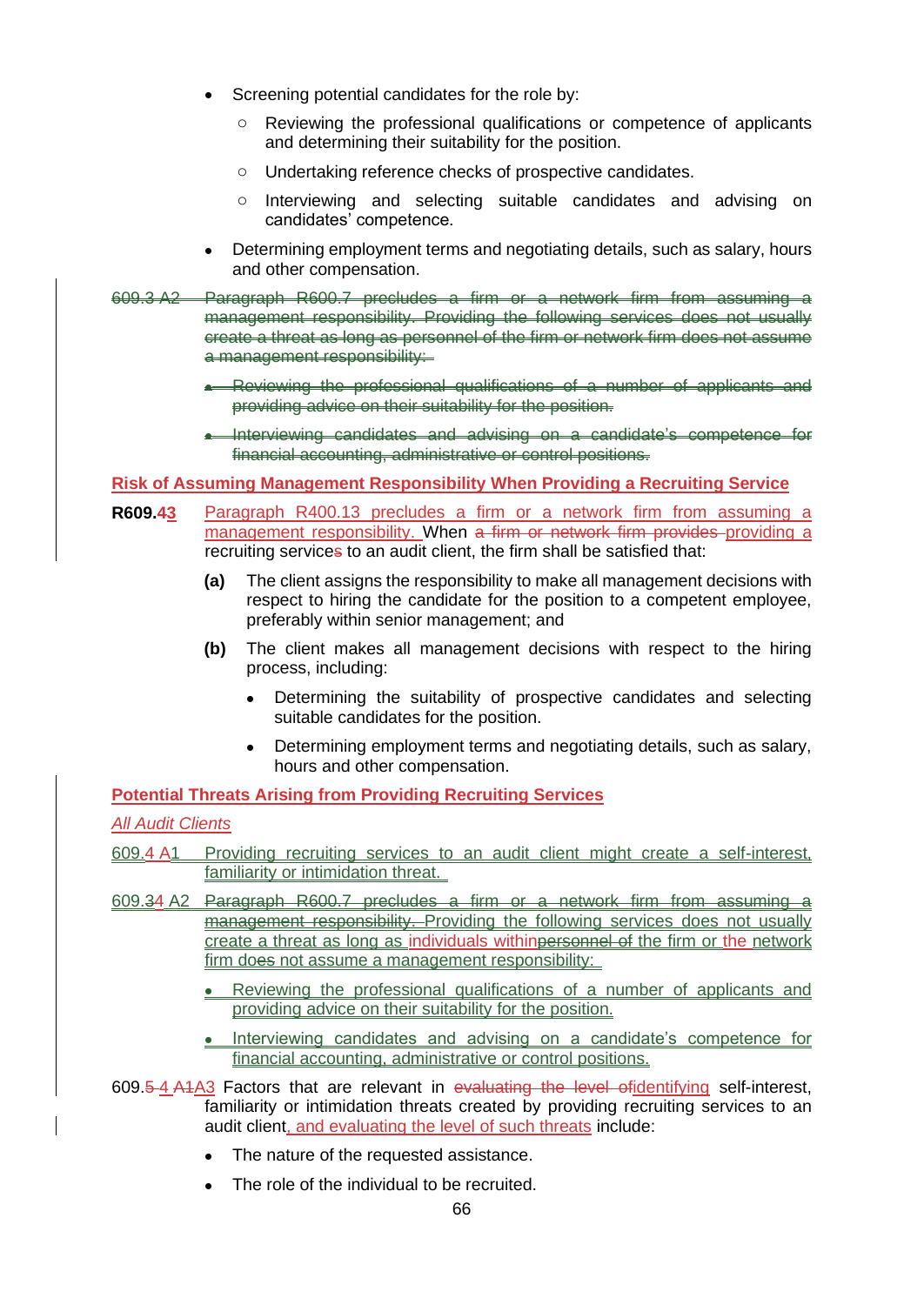- Any conflicts of interest or relationships that might exist between the candidates and the firm providing the advice or service.
- 609.45 A2A4 An example of an action that might be a safeguard to address such a selfinterest, familiarity or intimidation threat is using professionals who are not audit team members to perform the service.

Recruiting Services that are Prohibited

- **R609.65** When providing recruiting services to an audit client, the firm or the network firm shall not act as a negotiator on the client's behalf.
- **R609.76** A firm or a network firm shall not provide a recruiting service to an audit client if the service relates to:
	- **(a)** Searching for or seeking out candidates; or
	- **(b)** Undertaking reference checks of prospective candidates;,
	- **(c)** Recommending the person to be appointed; or
	- **(d)** Advising on the terms of employment, remuneration or related benefits of a particular candidate,

with respect to the following positions:

- **(i)** A director or officer of the entity; or
- **(ii)** A member of senior management in a position to exert significant influence over the preparation of the client's accounting records or the financial statements on which the firm will express an opinion.

# **SUBSECTION 610 – CORPORATE FINANCE SERVICES**

#### **Introduction**

- 610.1 Providing corporate finance services to an audit client might create a self-review or advocacy threat.
- 610.21 In addition to the specific requirements and application material in this subsection, the requirements and application material in paragraphs 600.1 to 600.27 A1 R600.10 are relevant to applying the conceptual framework when providing a corporate finance service to an audit client. This subsection includes requirements that prohibit firms and network firms from providing certain corporate finance services in some circumstances to audit clients because the threats created cannot be addressed by applying safeguards.

#### **Requirements and Application Material**

**Description of Service All Audit Clients**

- 610.3 2 A1 Examples of corporate finance services that might create a self-review or advocacy threat include:
	- Assisting an audit client in developing corporate strategies.
	- Identifying possible targets for the audit client to acquire.
	- Advising on the potential purchase or disposal price of an assettransactions.
	- Assisting in finance raising transactions.
	- Providing structuring advice.
	- Providing advice on the structuring of a corporate finance transaction or on financing arrangements that will directly affect amounts that will be reported in the financial statements on which the firm will express an opinion.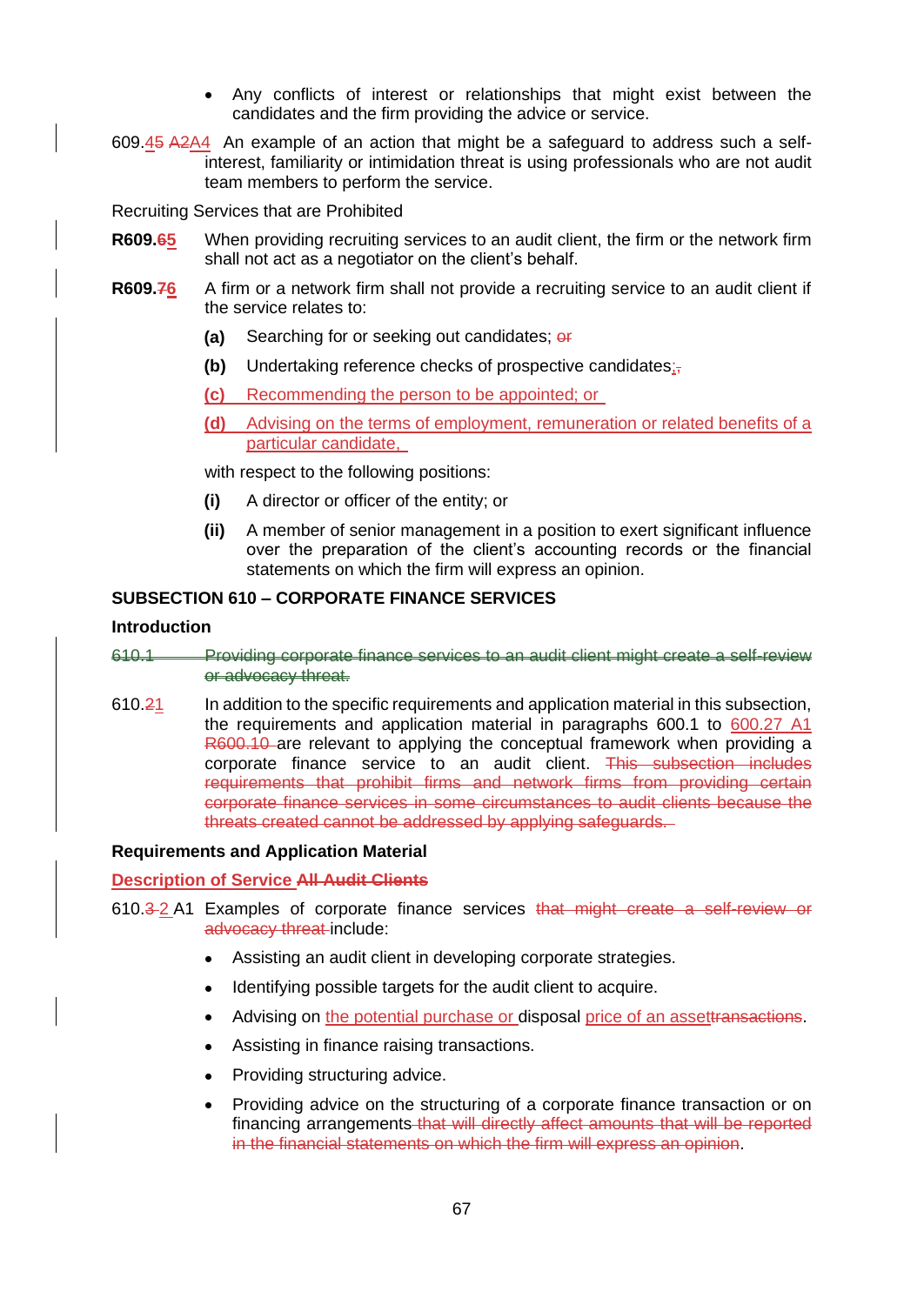# **Potential Threats Arising from the Provision of Corporate Finance Services**

## *All Audit Clients*

- 610.3 A1 Providing corporate finance services to an audit client might create a self-review or advocacy threat when there is a risk that the results of the services will affect the accounting records or the financial statements on which the firm will express an opinion. Such services might also create an advocacy threat.
- 610.3 4 A2A1 Factors that are relevant in identifying self-review or advocacy evaluating the level of such threats created by providing corporate finance services to an audit client, and evaluating the level of such threats include:
	- The degree of subjectivity involved in determining the appropriate treatment for the outcome or consequences of the corporate finance advice in the financial statements.
	- The extent to which:
		- o The outcome of the corporate finance advice will directly affect amounts recorded in the financial statements.
		- o The outcome of the corporate finance service might have a The amounts are material to effect on the financial statements.
	- Whether the effectiveness of the corporate finance advice depends on a particular accounting treatment or presentation in the financial statements and there is doubt as to the appropriateness of the related accounting treatment or presentation under the relevant financial reporting framework.

When a self-review threat for an audit client that is a public interest entity has been identified, paragraph R610.8 applies.

- 610.3 A3 Examples of actions that might be safeguards to address threats include:
	- Using professionals who are not audit team members to perform the service might address self-review or advocacy threats.
	- Having an appropriate reviewer who was not involved in providing the service review the audit work or service performed might address a self-review threat.

Corporate Finance Services that are Prohibited

- **R610.45** A firm or a network firm shall not provide corporate finance services to an audit client that involve promoting, dealing in, or underwriting the audit client's shares, debt or other financial instruments issued by the audit client or providing advice on investment in such shares, debt or other financial instruments.
- **R610.56** A firm or a network firm shall not provide advice in relation to corporate finance advice services to an audit client where:
	- **(a)** the The effectiveness of such advice depends on a particular accounting treatment or presentation in the financial statements on which the firm will express an opinion; and.
	- **(ab)** The audit team has reasonable doubt as to the appropriateness of the related accounting treatment or presentation under the relevant financial reporting framework; and.
	- **(b)** The outcome or consequences of the corporate finance advice will have a material effect on the financial statements on which the firm will express an opinion.

*Audit Clients that are Not Public Interest Entities*

610.37 A31 Examples of actions that might be safeguards to address self-review or advocacy threats created by providing corporate finance services to an audit client that is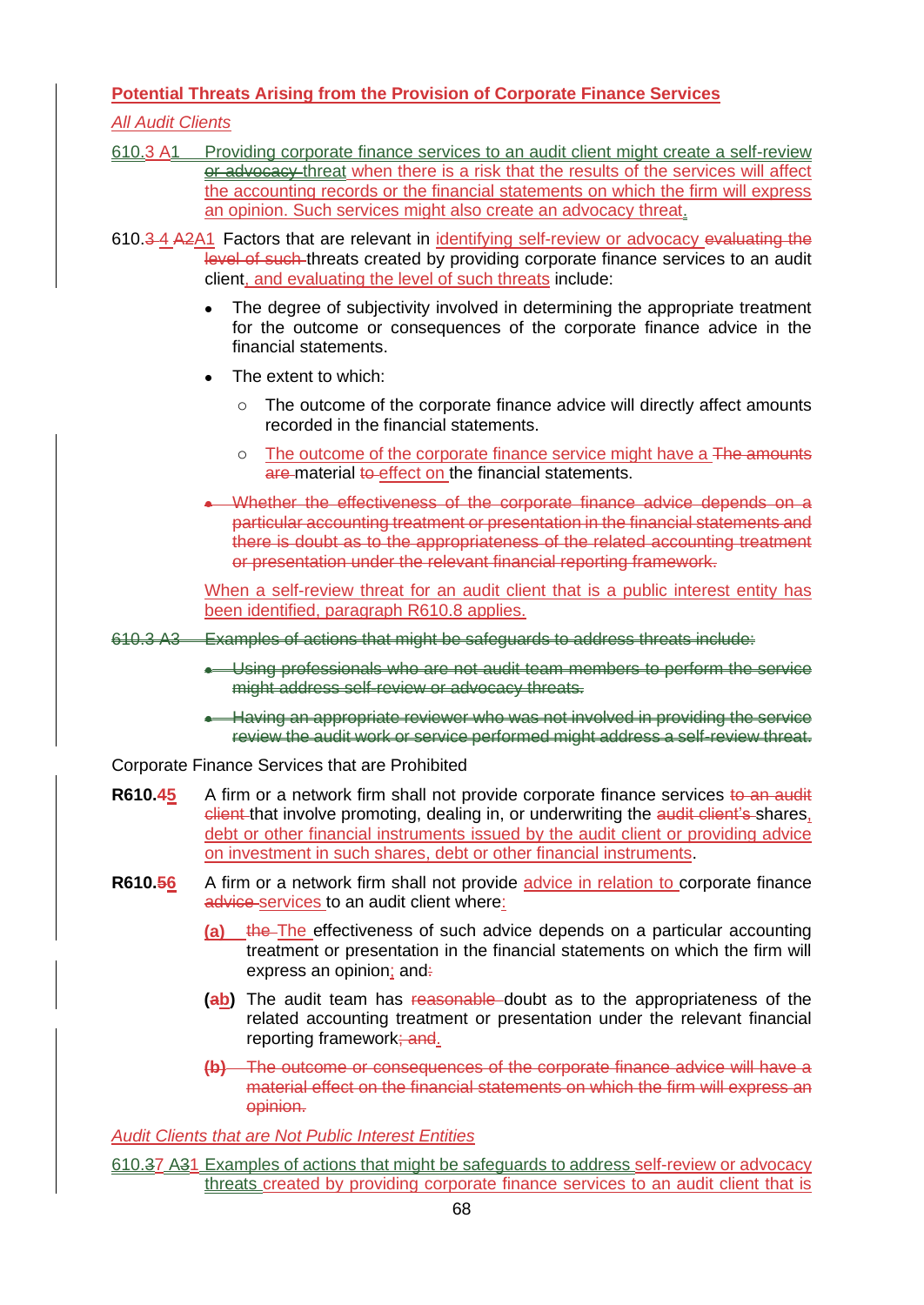not a public interest entity include:

- Using professionals who are not audit team members to perform the service might address self-review or advocacy threats.
- Having an appropriate reviewer who was not involved in providing the service review the audit work or service performed might address a self-review threat.

*Audit Clients that are Public Interest Entities*

Self-review Threats

**R610.8** A firm or a network firm shall not provide corporate finance services to an audit client that is a public interest entity if the provision of such services might create a self-review threat. (Ref: Para. R600.14 and R600.16).

Advocacy Threats

610.8 A1 An example of an action that might be a safeguard to address advocacy threats created by providing corporate finance services to an audit client that is a public interest entity is using professionals who are not audit team members to perform the service.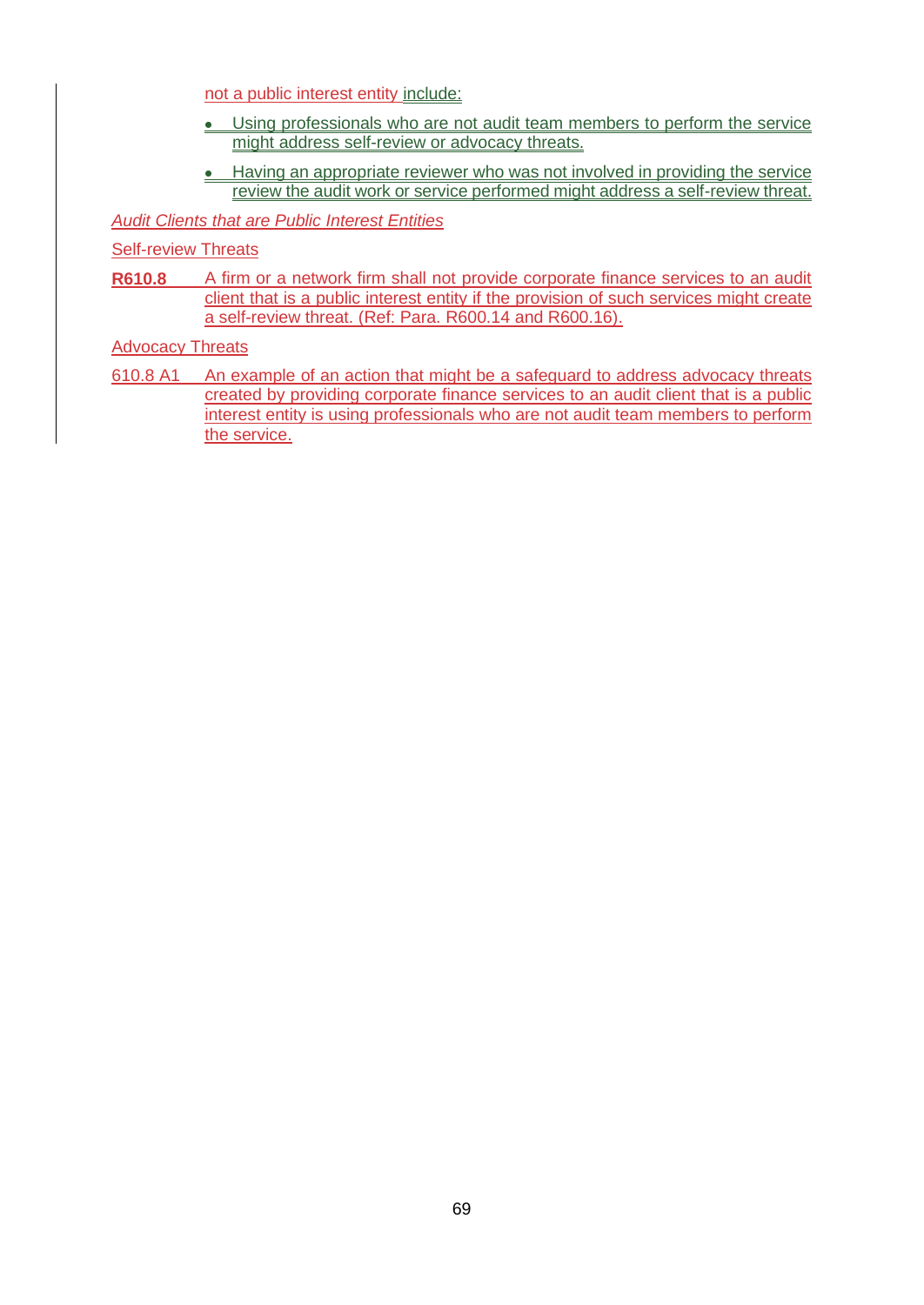# **SECTION 900**

# **APPLYING THE CONCEPTUAL FRAMEWORK TO INDEPENDENCE FOR ASSURANCE ENGAGEMENTS OTHER THAN AUDIT AND REVIEW ENGAGEMENTS**

…

## **Requirements and Application Material**

**General**

**R900.11** A firm performing an assurance engagement shall be independent of the assurance client.

…

**R900.12** A firm shall apply the conceptual framework set out in Section 120 to identify, evaluate and address threats to independence in relation to an assurance engagement.

## **Prohibition on Assuming Management Responsibilities**

- **R950.6900.13** A firm shall not assume a management responsibility related to the underlying subject matter and, in an attestation engagement, the subject matter information of an assurance engagement provided by the firm. If the firm assumes a management responsibility as part of any other service provided to the assurance client, the firm shall ensure that the responsibility is not related to the underlying subject matter and, in an attestation engagement, the subject matter information of the assurance engagement provided by the firm.
- 950.6900.13 A1 Management responsibilities involve controlling, leading and directing an entity, including making decisions regarding the acquisition, deployment and control of human, financial, technological, physical and intangible resources.
- 950.6900.13 A2 Providing a non-assurance service to an assurance client creates selfreview and self-interest threats ifWhen thea firm assumes a management responsibility when performing the service. In relation to providing a service related to the underlying subject matter and, in an attestation engagement, the subject matter information of an assurance engagement, self-review, self-interest and familiarity threats are created. provided by the firm, a Assuming a management responsibility also creates a familiarity threat and might create an advocacy threat because the firm becomes too closely aligned with the views and interests of management.
- 950.6900.13 A3 Determining whether an activity is a management responsibility depends on the circumstances and requires the exercise of professional judgement. Examples of activities that would be considered a management responsibility include:
	- Setting policies and strategic direction.
	- Hiring or dismissing employees.
	- Directing and taking responsibility for the actions of employees in relation to the employees' work for the entity.
	- Authorising transactions.
	- Controlling or managing bank accounts or investments.
	- Deciding which recommendations of the firm or other third parties to implement.
	- Reporting to those charged with governance on behalf of management.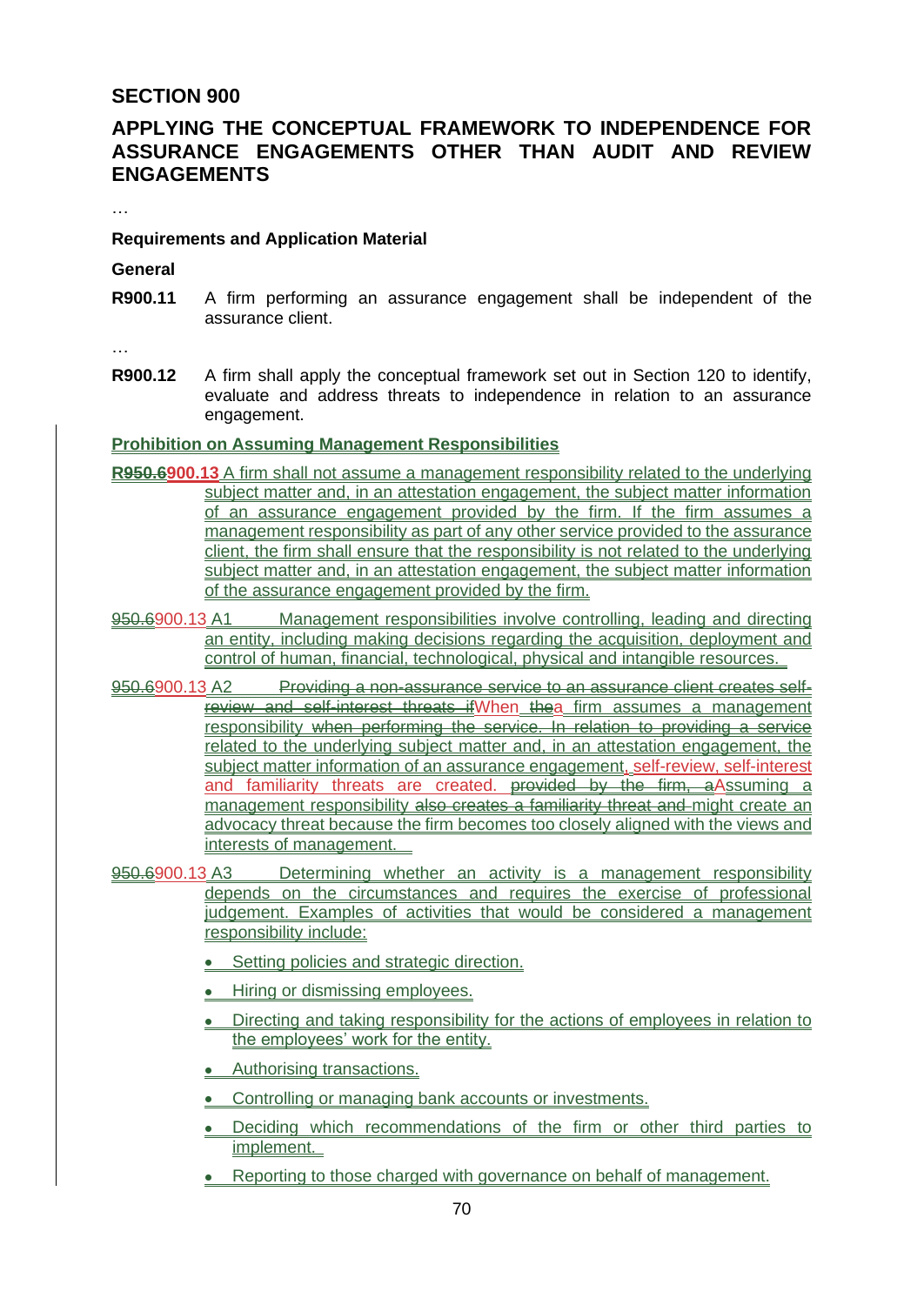- Taking responsibility for designing, implementing, monitoring and maintaining internal control.
- 950.6900.13 A4 Subject to compliance with paragraph R900.14, Pproviding advice and recommendations to assist the management of an assurance client in discharging its responsibilities is not assuming a management responsibility. (Ref: Paras. R950.6 to 950.6 A3).
- **R950.7900.14** To avoid assuming a management responsibility wWhen performing a professional activity for providing non-assurance services to an assurance client that areis related to the underlying subject matter and, in an attestation engagement, the subject matter information of the assurance engagement, the firm shall be satisfied that client management makes all related judgements and decisions that are the proper responsibility of management. This includes ensuring that the client's management:
	- **(a)** Designates an individual who possesses suitable skill, knowledge and experience to be responsible at all times for the client's decisions and to oversee the servicesactivities. Such an individual, preferably within senior management, would understand:
		- **(i)** The objectives, nature and results of the servicesactivities; and
		- **(ii)** The respective client and firm responsibilities.

However, the individual is not required to possess the expertise to perform or re-perform the servicesactivities.

- **(b)** Provides oversight of the servicesactivities and evaluates the adequacy of the results of the serviceactivity performed for the client's purpose; and
- **(c)** Accepts responsibility for the actions, if any, to be taken arising from the results of the servicesactivities.

*Multiple Responsible Parties and Parties Taking Responsibility for the Subject Matter Information*

- 900.13 14 A1 In some assurance engagements, whether an attestation engagement or direct engagement, there might be several responsible parties or, in an attestation engagement, several parties taking responsibility for the subject matter information. In determining whether it is necessary to apply the provisions in this Part to each individual responsible party or each individual party taking responsibility for the subject matter information in such engagements, the firm may take into account certain matters. These matters include whether an interest or relationship between the firm, or an assurance team member, and a particular responsible party or party taking responsibility for the subject matter information would create a threat to independence that is not trivial and inconsequential in the context of the subject matter information. This determination will take into account factors such as:
	- (a) The materiality of the underlying subject matter or subject matter information for which the particular party is responsible in the context of the overall assurance engagement.
	- (b) The degree of public interest associated with the assurance engagement.

If the firm determines that the threat created by any such interest or relationship with a particular party would be trivial and inconsequential, it might not be necessary to apply all of the provisions of this section to that party.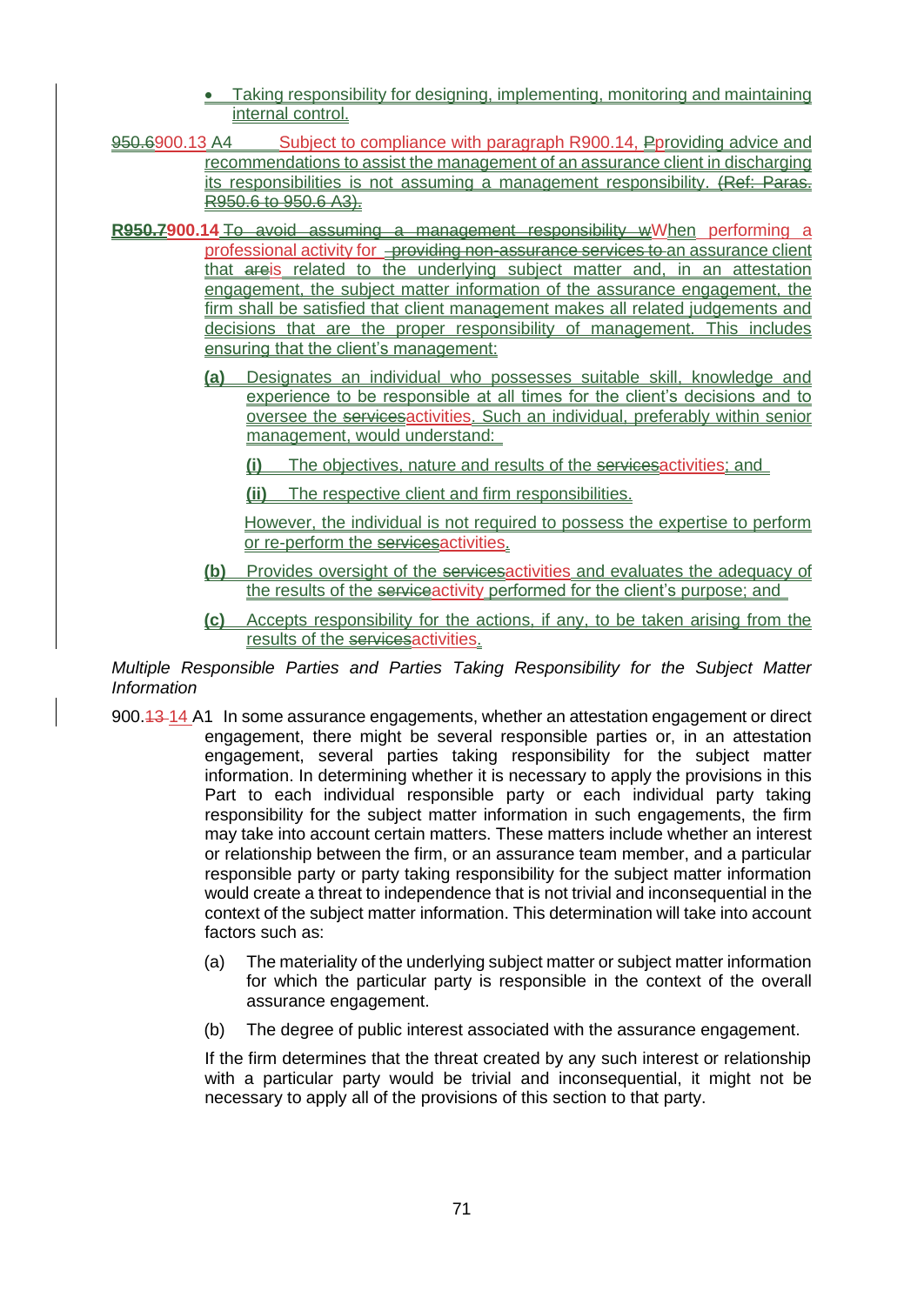## **Network Firms**

**R900.1415** When a firm knows or has reason to believe that interests and relationships of a network firm create a threat to the firm's independence, the firm shall evaluate and address any such threat.

900.14 15 A1 Network firms are discussed in paragraphs 400.50 A1 to 400.54 A1.

## **Related Entities**

**R900.1516** When the assurance team knows or has reason to believe that a relationship or circumstance involving a related entity of the assurance client is relevant to the evaluation of the firm's independence from the client, the assurance team shall include that related entity when identifying, evaluating and addressing threats to independence.

## **[Paragraphs 900.16 17 to 900.29 are intentionally left blank]**

## **Period During which Independence is Required**

…

- 900.32 A1 Examples of actions that might be safeguards to address such threats include:
	- Using professionals who are not assurance team members to perform the service.
	- Having an appropriate reviewer review the assurance and or non-assurance work as appropriate.
- **R900.33** If a non-assurance service that would not be permitted during the engagement period has not been completed and it is not practical to complete or end the service before the commencement of professional services in connection with the assurance engagement, the firm shall only accept the assurance engagement if:
	- **(a)** The firm is satisfied that:
		- **(i)** The non-assurance service will be completed within a short period of time; or
		- **(ii)** The client has arrangements in place to transition the service to another provider within a short period of time;
	- **(b)** The firm applies safeguards when necessary during the service period; and
	- **(c)** The firm discusses the matter with the party engaging the firm or those charged with governance of the assurance client.

## **Communication with Those Charged With Governance**

- 900.34 A1 Paragraphs R300.9 to 300.9 A2 set out requirements and application material that is relevant to communications with a party engaging the firm or those charged with governance of the assurance client.
- 900.34 A2 Communication with a party engaging the firm or those charged with governance of the assurance client might be appropriate when significant judgments are made, and conclusions reached, to address threats to independence in relation to an assurance engagement because the subject matter information of that engagement is the outcome of a previously performed non-assurance service.

**[Paragraphs 900.34 35 to 900.39 are intentionally left blank]**

…

[Other paragraphs of extant Section 900 remain unchanged.]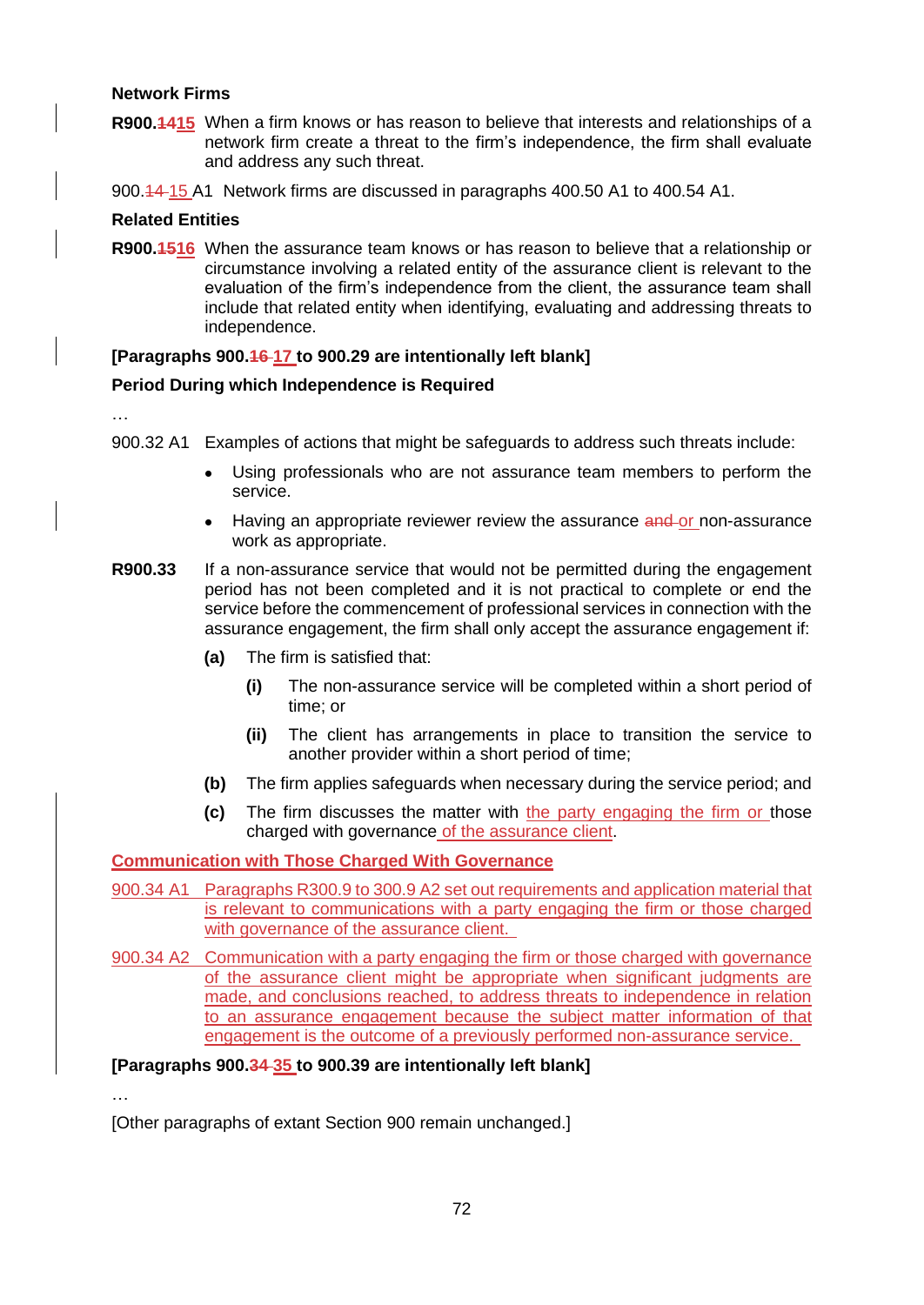# **SECTION 905**

## **FEES**

### **Introduction**

- 905.1 Firms are required to comply with the fundamental principles, be independent and apply the conceptual framework set out in Section 120 to identify, evaluate and address threats to independence.
- 905.2 The nature and level of fFees or other types of remuneration might create a selfinterest or intimidation threat. This section sets out specific requirements and application material relevant to applying the conceptual framework to identify, evaluate and address threats to independence arising from fees charged to assurance clientsin such circumstances.

## **Requirements and Application Material**

*Fees Paid by an Assurance Client*

- 905.3 A1 When fees are negotiated with and paid by an assurance client, this creates a selfinterest threat and might create an intimidation threat to independence.
- 905.3 A2 The application of the conceptual framework requires that before a firm accepts an assurance engagement for an assurance client, the firm determines whether the threats to independence created by the fees proposed to the client are at an acceptable level. The application of the conceptual framework also requires the firm to re-evaluate such threats when facts and circumstances change during the engagement period.
- 905.3 A3 Factors that are relevant in evaluating the level of threats created when fees are paid by the assurance client include:
	- The level of the fees for the assurance engagement and the extent to which they have regard to the resources required, taking into account the firm's commercial and market priorities.
	- The extent of any dependency between the level of the fee for, and the outcome of, the service.
	- The level of the fee in the context of the service to be provided by the firm or a network firm.
	- The significance of the client to the firm or partner.
	- The nature of the client.
	- The nature of the assurance engagement.
	- The involvement of those charged with governance in agreeing fees.
	- Whether the level of the fee is set by an independent third party, such as a regulatory body.
- 905.3 A4 The conditions, policies and procedures described in paragraphs 120.15 A3 (particularly the existence of a quality management system designed and implemented by a firm in accordance with quality management standards issued by the IAASB) might also impact the evaluation of whether the threats to independence are at an acceptable level.
- 905.3 A5 The requirements and application material that follow identify circumstances which might need to be further evaluated when determining whether the threats are at an acceptable level. For those circumstances, application material includes examples of additional factors that might be relevant in evaluating the threats.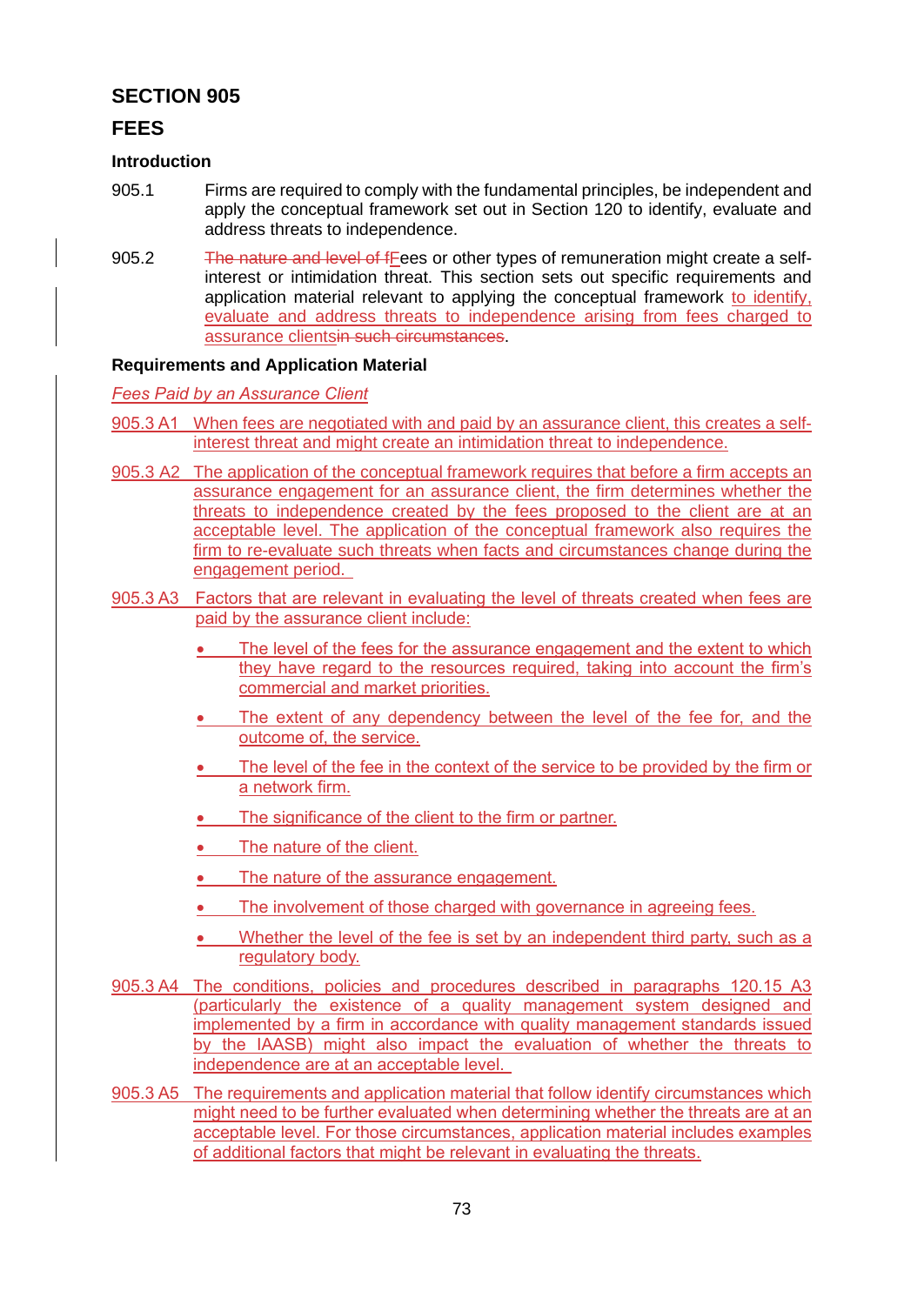## **Level of Fees for Assurance Engagements**

- 905.4 A1 Determining the fees to be charged to an assurance client, whether for assurance or other services, is a business decision of the firm taking into account the facts and circumstances relevant to that specific engagement, including the requirements of technical and professional standards.
- 905.4 A2 Factors that are relevant in evaluating the level of self-interest and intimidation threats created by the level of the fee for an assurance engagement when paid by the assurance client include:
	- The firm's commercial rationale for the fee for the assurance engagement.
	- Whether undue pressure has been, or is being, applied by the client to reduce the fee for the assurance engagement.
- 905.4 A3 Examples of actions that might be safeguards to address such threats include:
	- Having an appropriate reviewer who does not take part in the assurance engagement assess the reasonableness of the fee proposed, having regard to the scope and complexity of the engagement.
	- Having an appropriate reviewer who did not take part in the assurance engagement review the work performed.

### **Contingent Fees**

- 905.6-5 A1 Contingent fees are fees calculated on a predetermined basis relating to the outcome of a transaction or the result of the services performed. A contingent fee charged through an intermediary is an example of an indirect contingent fee. In this section, a fee is not regarded as being contingent if established by a court or other public authority.
- **R905.76** A firm shall not charge directly or indirectly a contingent fee for an assurance engagement.
- **R905.87** A firm shall not charge directly or indirectly a contingent fee for a non-assurance service provided to an assurance client if the outcome of the non-assurance service, and therefore, the amount of the fee, is dependent on a future or contemporary judgement related to a matter that is material to the subject matter information of the assurance engagement.
- 905.9-7 A1 Paragraphs R905.7-6 and R905.8-7 preclude a firm from entering into certain contingent fee arrangements with an assurance client. Even if a contingent fee arrangement is not precluded when providing a non-assurance service to an assurance client, it might still impact the level of the self-interest threata selfinterest threat might still be created.
- 905.9-7 A2 Factors that are relevant in evaluating the level of such a threat include:
	- The range of possible fee amounts.
	- Whether an appropriate authority determines the outcome on which the contingent fee depends.
	- Disclosure to intended users of the work performed by the firm and the basis of remuneration.
	- The nature of the service.
	- The effect of the event or transaction on the subject matter information.
- 905.9-7 A3 Examples of actions that might be safeguards to address such a self-interest threat include:
	- Having an appropriate reviewer who was not involved in performing the non-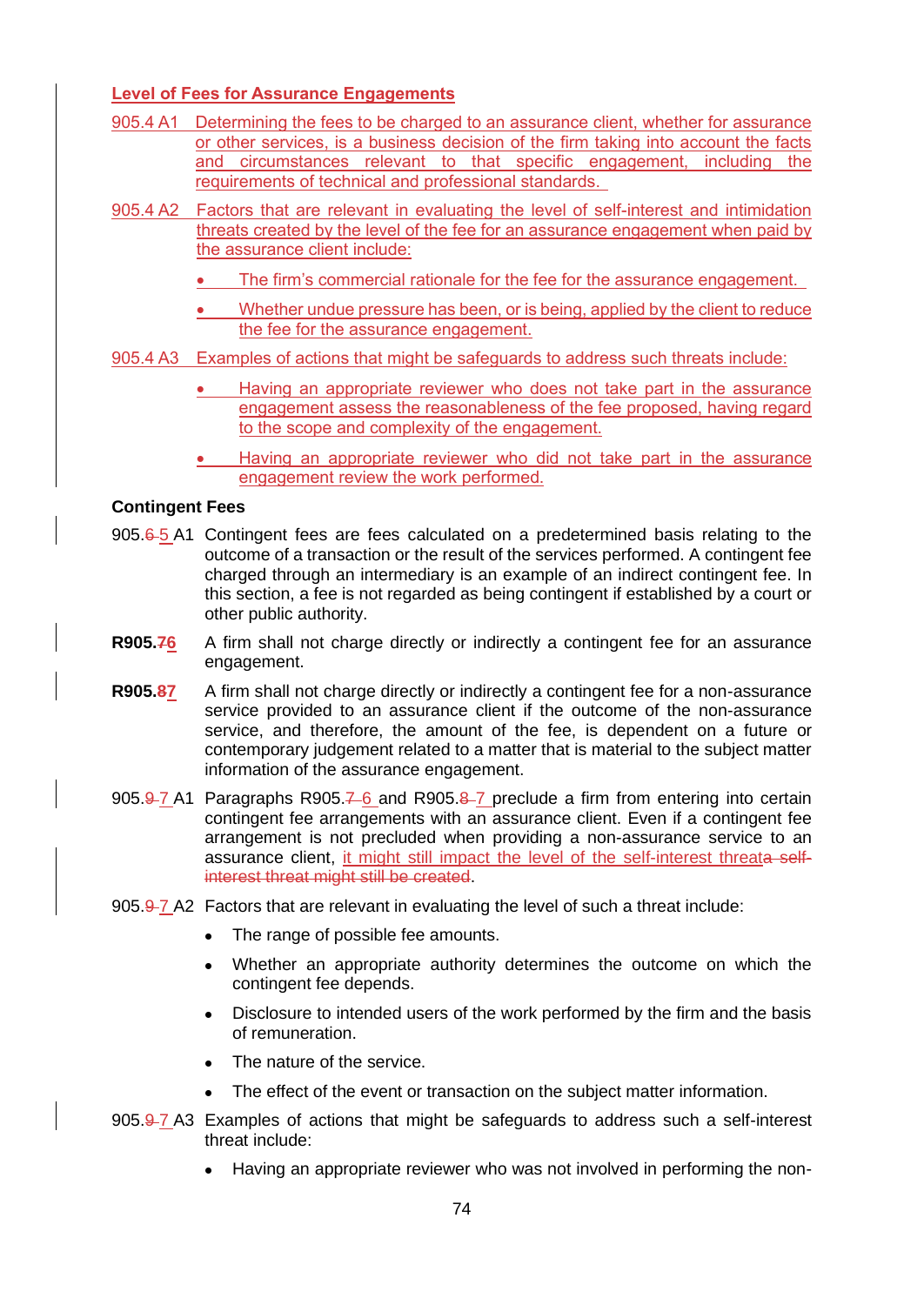assurance service review the relevant assurance work.

• Obtaining an advance written agreement with the client on the basis of remuneration.

## **Total Fees―Overdue Fees**

- 905.4 8 A1 The level of the self-interest threat might be impacted if fees payable by the assurance client for the assurance engagement or other services are overdue during the period of the assurance engagement. A self-interest threat might be created if a significant part of fees is not paid before the assurance report, if any, for the following period is issued.
- 905.8 A2 It is generally expected that the firm will require-obtain payment of such fees before any suchthe assurance report is issued. The requirements and application material set out in Section 911 with respect to loans and guarantees might also apply to situations where such unpaid fees exist.
- 905.8 A3 Factors that are relevant in evaluating the level of such a self-interest threat include:
	- The significance of the overdue fees to the firm.
	- The length of time the fees have been overdue.
	- The firm's assessment of the ability and willingness of the client or other relevant party to pay the overdue fee.
- 905.4-8 A2A4 Examples of actions that might be safeguards to address such a self-interest threat include:
	- Obtaining partial payment of overdue fees.
	- Having an appropriate reviewer who did not take part in the assurance engagement review the work performed.
- **R905.59** When a significant part of the fees due from an assurance client remains unpaid for a long time, the firm shall determine:
	- **(a)** Whether the overdue fees might be equivalent to a loan to the client, in which case the requirements and application material set out in Section 911 are applicable; and
	- **(b)** Whether it is appropriate for the firm to be re-appointed or continue the assurance engagement.

**Total Fees―Fee DependencyFees―Relative Size**

- 905.3 10 A1When the total fees generated from an assurance client by the firm expressing the conclusion in an assurance engagement represent a large proportion of the total fees of that firm, the dependence on, that client and concern about the potential loss, of fees from that client impact the level of the losing the client create a-self-interest threat and create anor intimidation threat.
- 905.10 A2 A self-interest and intimidation threat is created in the circumstances described in paragraph 905.10 A1 even if the assurance client is not responsible for negotiating or paying the fees for the assurance engagement.
- 905.10 A3 In calculating the total fees of the firm, the firm might use financial information available from the previous financial year and estimate the proportion based on that information if appropriate.
- 905.3-10 A2A4 Factors that are relevant in evaluating the level of such self-interest and intimidation threats include:
	- The operating structure of the firm.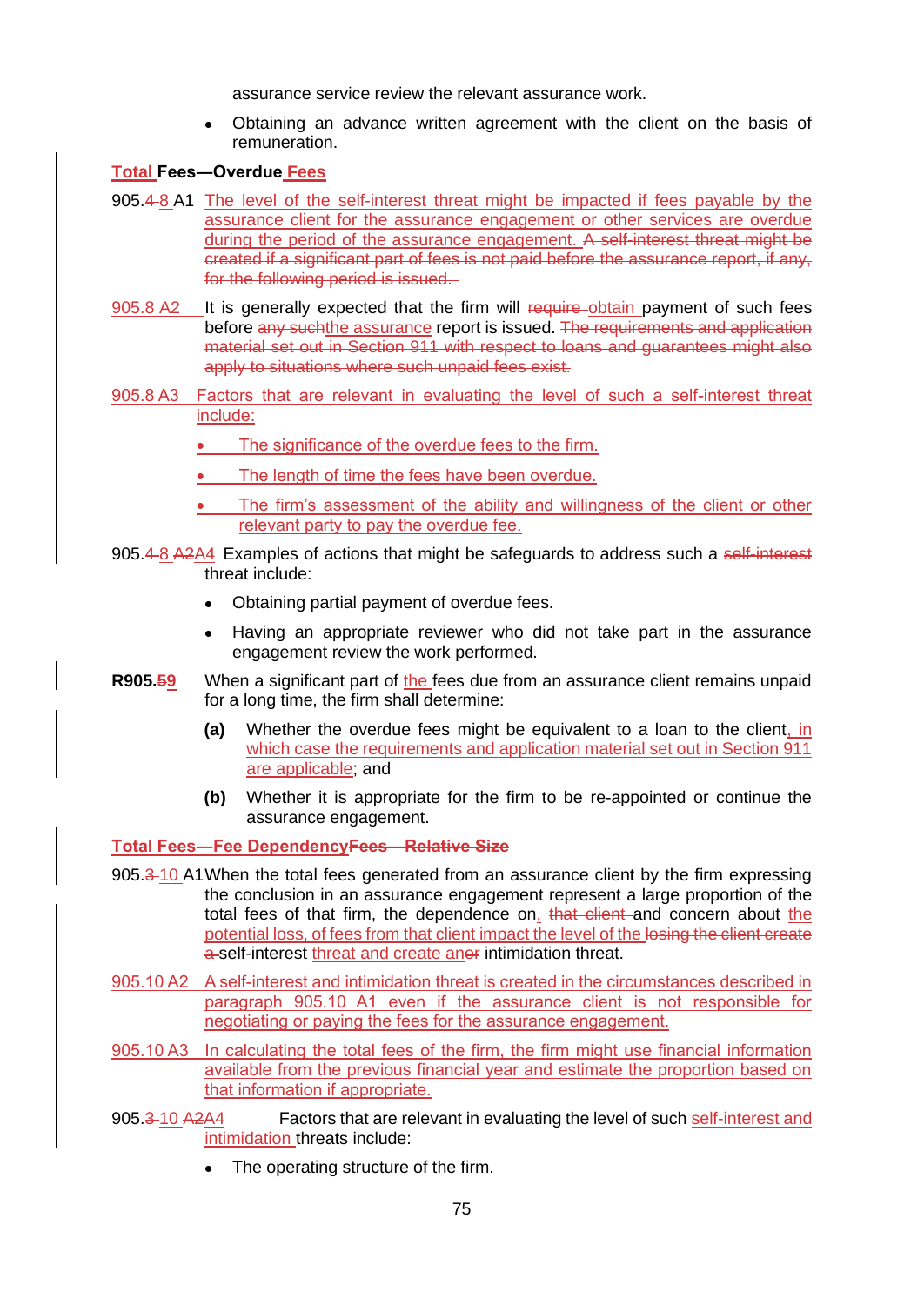- Where the firm is expected to diversify such that any dependence on the assurance client is reducedWhether the firm is well established or new.
- The significance of the client qualitatively and/or quantitatively to the firm.

905.3-10 A3A5 An eExamples of an actions that might be a safeguards to address such threats include:a self-interest or intimidation threat is increasing the client base in the firm to reduce dependence on the assurance client.

- Reducing the extent of services other than assurance engagements provided to the client.
- Increasing the client base of the firm to reduce dependence on the assurance client.
- 905.3-10 A4A6 A self-interest or intimidation threat is also created when the fees generated by the a firm from an assurance client represent a large proportion of the revenue from an individual partner's clients.

905.10 A7 Factors that are relevant in evaluating the level of such threats include:

- The qualitative and quantitative significance of the assurance client to the partner.
- The extent to which the compensation of the partner is dependent upon the fees generated from the client.

905.3-10 A5A8 Examples of actions that might be safeguards to address such a selfinterest or intimidation threat include:

- Increasing the client base of the partner to reduce dependence on the assurance client.
- Having an appropriate reviewer who was not an assurance team member review the work.
- Ensuring that the compensation of the partner is not significantly influenced by the fees generated from the assurance client.
- Increasing the client base of the partner to reduce dependence on the assurance client.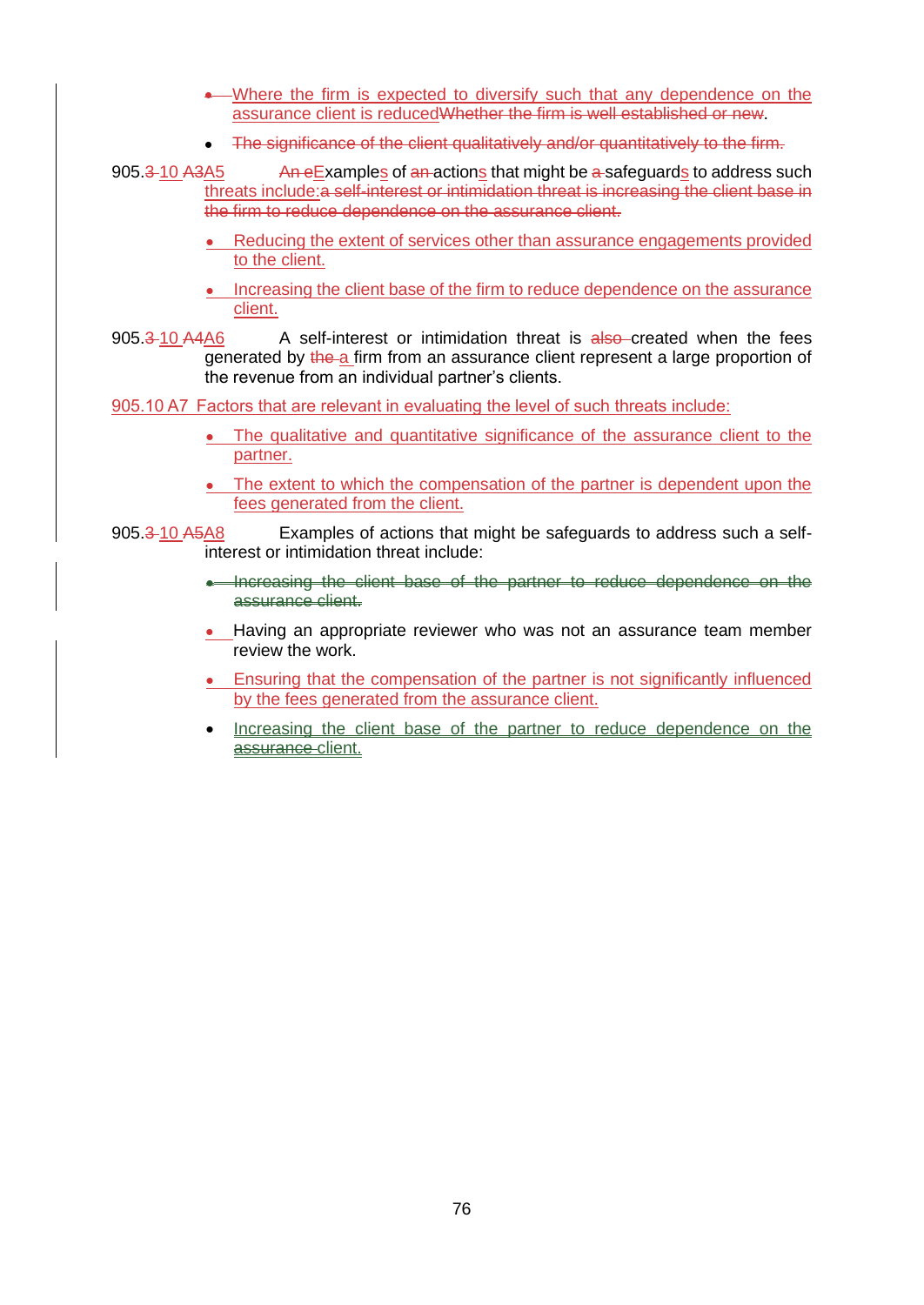# **SECTION 950**

# **PROVISION OF NON-ASSURANCE SERVICES TO ASSURANCE CLIENTS**

#### **Introduction**

- 950.1 Firms are required to comply with the fundamental principles, be independent, and apply the conceptual framework set out in Section 120 to identify, evaluate and address threats to independence.
- 950.2 Firms might provide a range of non-assurance services to their assurance clients, consistent with their skills and expertise. Providing certain non-assurance services to assurance clients might create threats to compliance with the fundamental principles and threats to independence. This section sets out specific requirements and application material relevant to applying the conceptual framework in such circumstances.

### **Requirements and Application Material**

#### **General**

- **R950.3** Before a firm accepts an engagement to provide a non-assurance service to an assurance client, the firm shall determine whether providing such a service might create a threat to independence.
- 950.3 A4 This section sets out specific-requirements and application material relevant to applying the conceptual framework to identify, evaluate and address threats to independence when providing in such circumstances.

The requirements and application material in this section assist firms in analysing certain types of non-assurance services and the related threats that might be created when a firm accepts or provides non-assurance services to an assurance clients.

950.3 A24 New business practices, the evolution of financial markets and changes in information technology are among thesome developments that make it impossible to draw up an all-inclusive list of non-assurance services that firms might be provided to an assurance client. The conceptual framework and the general provisions in this section apply when a firm proposes to a client to provide a nonassurance service for which there are no specific requirements and application material.As a result, the Code does not include an exhaustive listing of all nonassurance services that might be provided to an assurance client.

#### **Requirements and Application Material**

#### **General**

Risk of Assuming Management Responsibilities When Providing a Non-Assurance Service

950.5 A1 When a firm provides a non-assurance service to an assurance client, there is a risk that a firm will assume a management responsibility in relation to the underlying subject matter and, in an attestation engagement, the subject matter information of the assurance engagement unless the firm is satisfied that the requirements in paragraphs R900.13 and R900.14 have been complied with.

*Accepting an Engagement to Provide a Non-Assurance Service*

**R950.6** Before a firm accepts an engagement to provide a non-assurance service to an assurance client, the firm shall apply the conceptual framework to identify, evaluate and address any threat to independence that might be created by providing that service.

*Identifying and Evaluating Threats*

950.7 A1 A description of the categories of threats that might arise when a firm provides a non-assurance service to an assurance client is set out in paragraph 120.6 A3.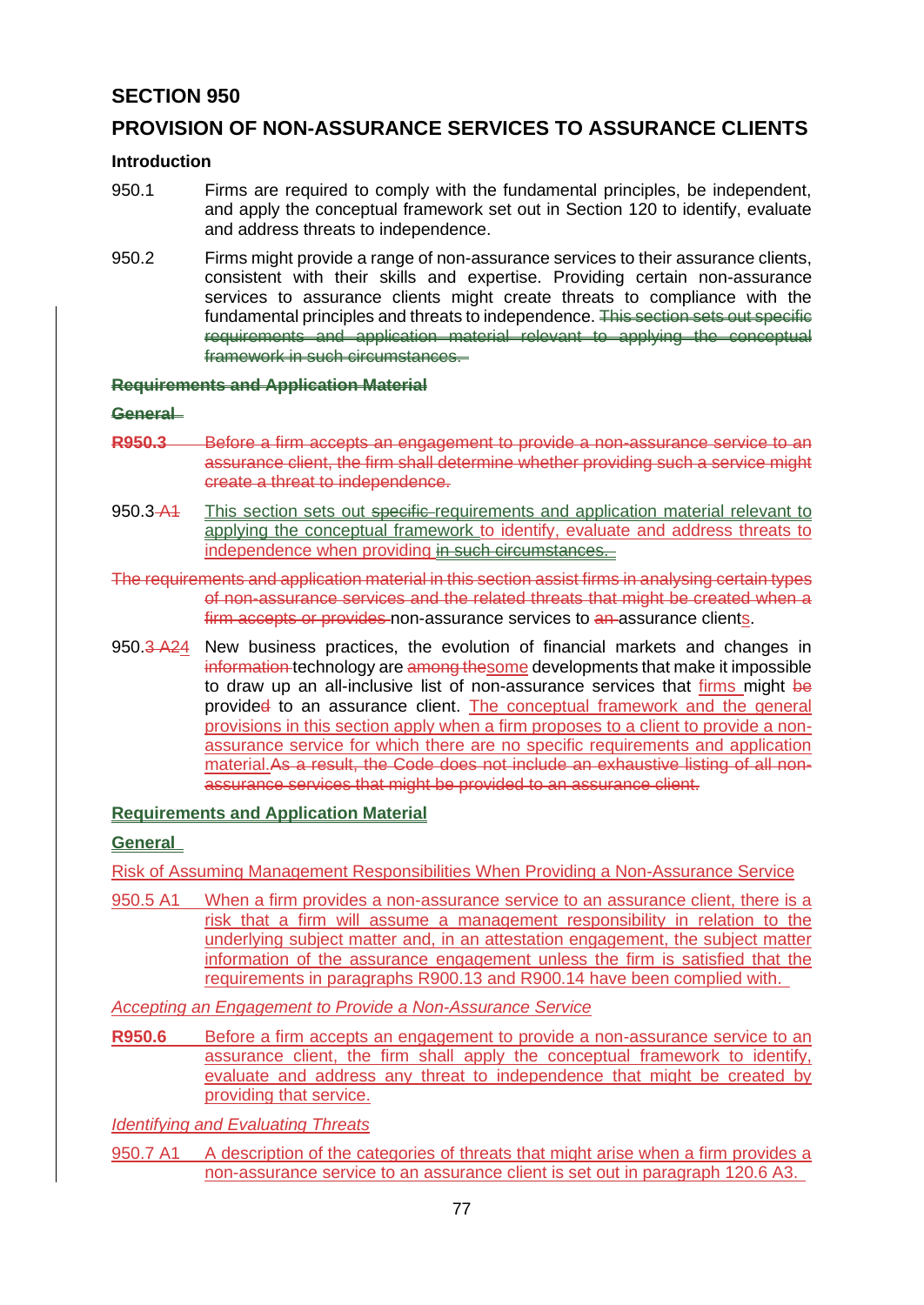#### *Evaluating Threats*

- 950.4-7 A24 Factors that are relevant in identifying and evaluating the level of different threats that might be created by providing a non-assurance service to an assurance client include:
	- The nature, scope, intended use and purpose of the service.
	- The degree of reliance that will be placed on the outcome of the service as part of the assurance engagement. The manner in which the service will be provided, such as the personnel to be involved and their location.
	- The legal and regulatory environment in which the service is provided.
	- Whether the client is a public interest entity.
	- The level of expertise of the client's management and employees with respect to the type of service provided.
	- Whether the outcome of the service will affect the underlying subject matter and, in an attestation engagement, matters reflected in the subject matter information of the assurance engagement, and, if so:
		- $\circ$  The extent to which the outcome of the service will have a material  $\sigma$ significant effect on the underlying subject matter and, in an attestation engagement, the subject matter information of the assurance engagement.
		- $\circ$  The extent of to which the assurance client's involvement in determinesing significant matters of judgement (Ref: Para. R900.13 to R900.14).
	- The level of expertise of the client's management and employees with respect to the type of service provided. The degree of reliance that will be placed on the outcome of the service as part of the assurance engagement.
	- The fee relating to the provision of the non-assurance service.

Materiality in Relation to an Assurance Client's Information

950.4 8 A12Materiality is a factor that is relevant in evaluating threats created by providing a non-assurance service to an assurance client. The concept of materiality in relation to an assurance client's subject matter information is addressed in *SSAE 3000 (Revised), Assurance Engagements Other than Audits or Reviews of Historical Financial Information*. The determination of materiality involves the exercise of professional judgement and is impacted by both quantitative and qualitative factors. It is also affected by perceptions of the financial or other information needs of users.

Multiple Non-assurance Services Provided to the Same Assurance Client

950.94 A13 A firm might provide multiple non-assurance services to an assurance client. In these circumstances the combined effect of threats created by providing those services is relevant to the firm's evaluation of threats.

Other Considerations Related to Providing Specific Non-Assurance ServicesSelf-Review **Threats** 

- 950.810 A1 A self-review threat might be created if, in an attestation engagement, the firm is involved in the preparation of subject matter information which subsequently becomes the subject matter information of an assurance engagement. Examples of non-assurance services that might create such self-review threats when providing services related to the subject matter information of an assurance engagement include:
	- (a) Developing and preparing prospective information and subsequently issuing an assurance report on this information.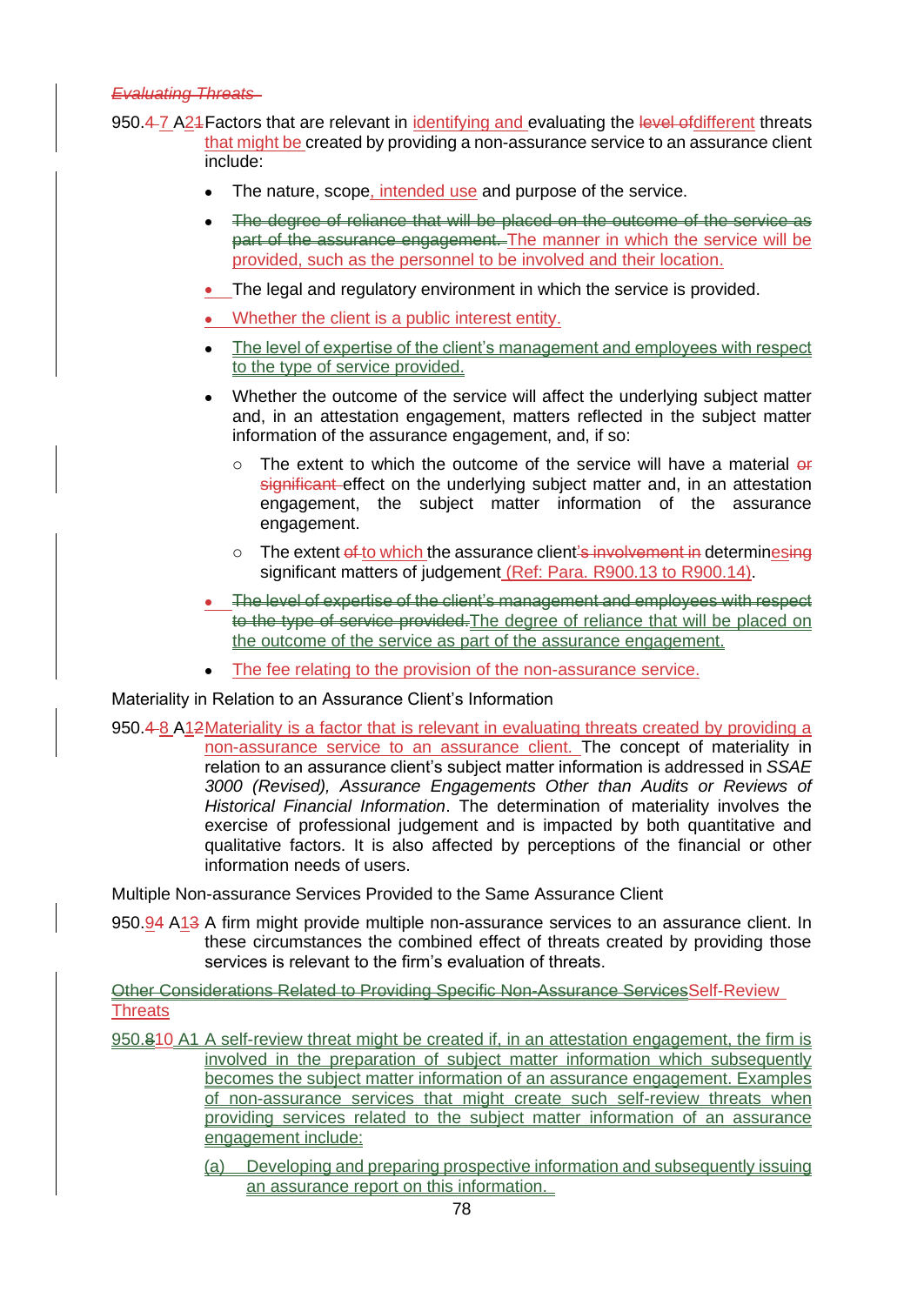(b) Performing a valuation that is related to or forms part of the subject matter information of an assurance engagement.

Assurance clients that are public interest entities

- 950.11 A1 Expectations about a firm's independence are heightened when an assurance engagement is undertaken by a firm for a public interest entity and the results of that engagement will be:
	- (a) Made available publicly, including to shareholders and other stakeholders; or
	- (b) Provided to an entity or organization established by law or regulation to oversee the operation of a business sector or activity.

Consideration of these expectations forms part of the reasonable and informed third party test applied when determining whether to provide a non-assurance service to an assurance client.

950.11 A2 If a self-review threat exists in relation to an engagement undertaken in the circumstances described in paragraph 950.11 A1 (b), the firm is encouraged to disclose the existence of that self-review threat and the steps taken to address it to the party engaging the firm or those charged with governance of the assurance client and to the entity or organization established by law or regulation to oversee the operation of a business sector or activity to which the results of the engagement will be provided.

#### *Addressing Threats*

- 950.5 12 A1Paragraphs 120.10 to 120.10 A2 includes a requirement and application material that are relevant when addressing threats to independence, including a description of safeguards. In relation to providing non-assurance services to assurance clients, safeguards are actions, individually or in combination, that the firm takes that effectively reduce threats to independence to an acceptable level. In some situations, when a threat is created by providing a service to an assurance client, safeguards might not be available. In such situations, the application of the conceptual framework set out in Section 120 requires the firm to decline or end the non-assurance service or the assurance engagement.
- 950.12 A2 Threats to independence created by providing a non-assurance service or multiple services to an assurance client vary depending on facts and circumstances of the assurance engagement and the nature of the service. Such threats might be addressed by applying safeguards or by adjusting the scope of the proposed service.
- 950.12 A3 Examples of actions that might be safeguards to address such threats include:
	- Using professionals who are not assurance team members to perform the service.
	- Having an appropriate reviewer who was not involved in providing the service review the assurance work or service performed.
- 950.12 A4 Safeguards might not be available to reduce the threat created by providing a non-assurance service to an assurance client to an acceptable level. In such a situation, the application of the conceptual framework requires the firm to:
	- (a) Adjust the scope of the proposed service to eliminate the circumstances that are creating the threat;
	- (b) Decline or end the service that creates the threat that cannot be eliminated or reduced to an acceptable level; or
	- (c) End the assurance engagement.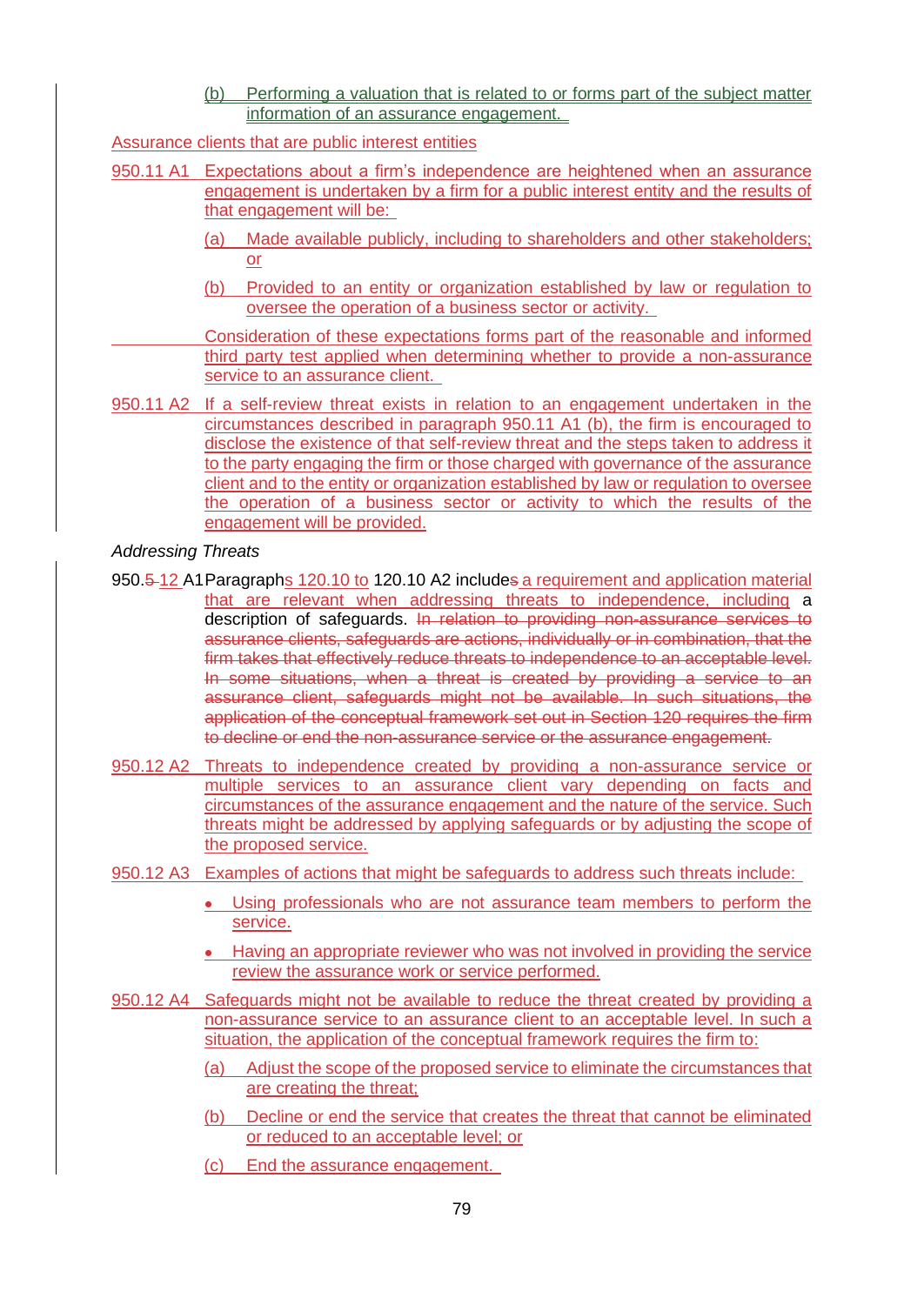*Prohibition on Assuming Management Responsibilities*

- **R950.6** A firm shall not assume a management responsibility related to the underlying subject matter and, in an attestation engagement, the subject matter information of an assurance engagement provided by the firm. If the firm assumes a management responsibility as part of any other service provided to the assurance client, the firm shall ensure that the responsibility is not related to the underlying subject matter and, in an attestation engagement, the subject matter information of the assurance engagement provided by the firm.
- 950.6 A1 Management responsibilities involve controlling, leading and directing an entity, including making decisions regarding the acquisition, deployment and control of human, financial, technological, physical and intangible resources.
- 950.6 A2 Providing a non-assurance service to an assurance client creates self-review and self-interest threats if the firm assumes a management responsibility when performing the service. In relation to providing a service related to the underlying subject matter and, in an attestation engagement, the subject matter information of an assurance engagement provided by the firm, assuming a management responsibility also creates a familiarity threat and might create an advocacy threat because the firm becomes too closely aligned with the views and interests of management.
- 950.6 A3 Determining whether an activity is a management responsibility depends on the circumstances and requires the exercise of professional judgement. Examples of activities that would be considered a management responsibility include:
	- **Setting policies and strategic direction.**
	- Hiring or dismissing employees.
	- Directing and taking responsibility for the actions of employees in relation to the employees' work for the entity.
	- Authorising transactions.
	- Controlling or managing bank accounts or investments.
	- Deciding which recommendations of the firm or other third parties to implement.
	- Reporting to those charged with governance on behalf of management.
	- Taking responsibility for designing, implementing, monitoring and maintaining internal control.
- 950.6 A4 Providing advice and recommendations to assist the management of an assurance client in discharging its responsibilities is not assuming a management responsibility. (Ref: Paras. R950.6 to 950.6 A3).
- **R950.7** To avoid assuming a management responsibility when providing non-assurance services to an assurance client that are related to the underlying subject matter and, in an attestation engagement, the subject matter information of the assurance engagement, the firm shall be satisfied that client management makes all related judgements and decisions that are the proper responsibility of management. This includes ensuring that the client's management:
	- **(a)** Designates an individual who possesses suitable skill, knowledge and experience to be responsible at all times for the client's decisions and to oversee the services. Such an individual, preferably within senior management, would understand:
		- **(i)** The objectives, nature and results of the services; and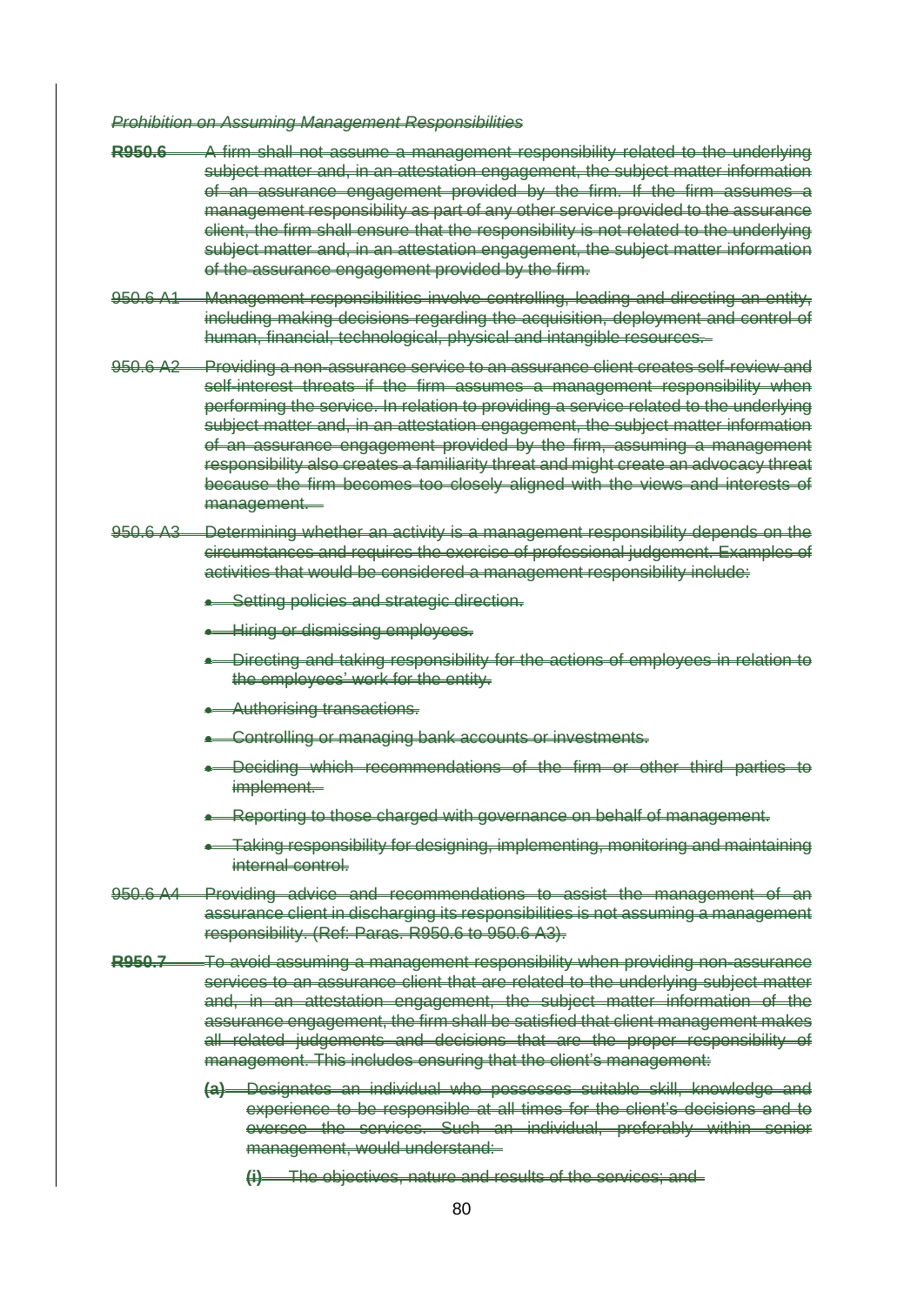**(ii)** The respective client and firm responsibilities.

However, the individual is not required to possess the expertise to perform or re-perform the services.

- **(b)** Provides oversight of the services and evaluates the adequacy of the results of the service performed for the client's purpose; and
- **Accepts responsibility for the actions, if any, to be taken arising from the** results of the services.

*Other Considerations Related to Providing Specific Non-Assurance Services*

- 950.8 A1 A self-review threat might be created if, in an attestation engagement, the firm is involved in the preparation of subject matter information which subsequently becomes the subject matter information of an assurance engagement. Examples of non-assurance services that might create such self-review threats when providing services related to the subject matter information of an assurance engagement include:
	- (a) Developing and preparing prospective information and subsequently issuing an assurance report on this information.
	- (b) Performing a valuation that is related to or forms part of the subject matter information of an assurance engagement.

…

[Other paragraphs of extant Section 950 remain unchanged.]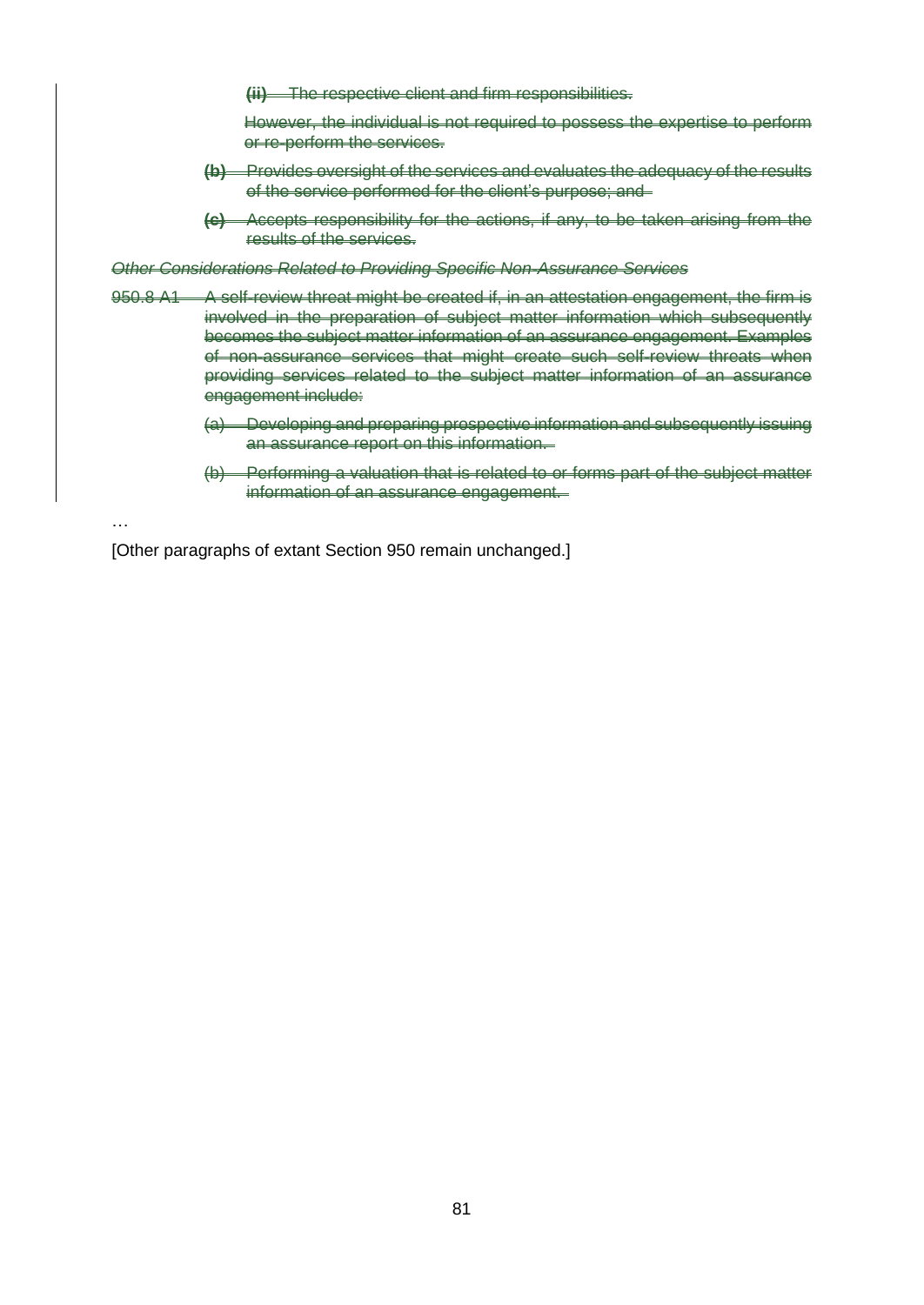# **GLOSSARY, INCLUDING LISTS OF ABBREVIATIONS**

In the *Code of Professional Conduct and Ethics*, the singular shall be construed as including the plural as well as the reverse, and the terms below have the following meanings assigned to them.

In this Glossary, explanations of defined terms are shown in regular font; italics are used for explanations of described terms which have a specific meaning in certain parts of the Code or for additional explanations of defined terms. References are also provided to terms described in the Code.

| Audit-related<br>services | Audit-related services are non-audit services where the work involved<br>is (i) closely related to the work performed in the audit engagement; and<br>(ii) usually carried out by members of the audit engagement team who<br>are required to comply with the independence requirements. Audit-<br>related services include reporting required by law or regulation to be |
|---------------------------|---------------------------------------------------------------------------------------------------------------------------------------------------------------------------------------------------------------------------------------------------------------------------------------------------------------------------------------------------------------------------|
|                           | provided by an audit team.                                                                                                                                                                                                                                                                                                                                                |

…

[Other defined/described terms and abbreviations used in the extant "Glossary, including Lists of Abbreviations" remain unchanged.]